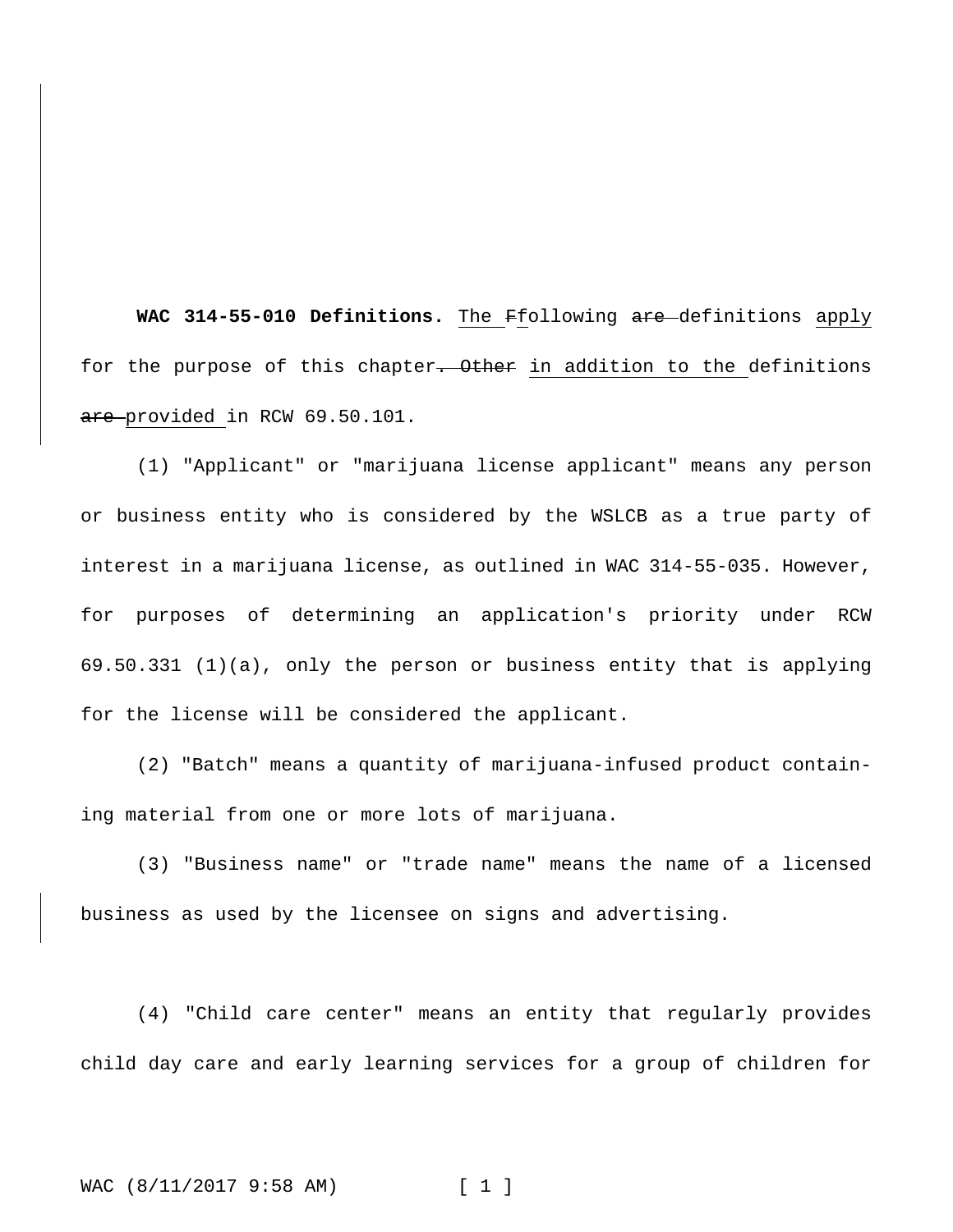periods of less than twenty-four hours licensed by the Washington state department of early learning under chapter 170-295 WAC.

(5) "Consultant" means an expert who provides advice or services in a particular field, whether a fee is charged or not. A consultant who is in receipt of, or has the right to receive, a percentage of the gross or net profit from the licensed business during any full or partial calendar or fiscal year is a true party of interest and subject to the requirements of WAC 314-55-035. A consultant who exercises any control over an applicant's or licensee's business operations is also subject to the requirements of WAC 314-55-035(4).

(6) "Cooperative" means a group of more than one, but no more than four qualified medical marijuana patients and/or designated providers who share responsibility for growing and processing marijuana only for the medical use of the members of the cooperative.

(7) "Domicile" means a person's true, fixed, primary permanent home and place of habitation and the tax parcel on which it is located. It is the place where the person intends to remain and to which the person expects to return when the person leaves without intending to establish a new domicile elsewhere.

(8) "Elementary school" means a school with a physical location for early education that provides the first four to eight years of basic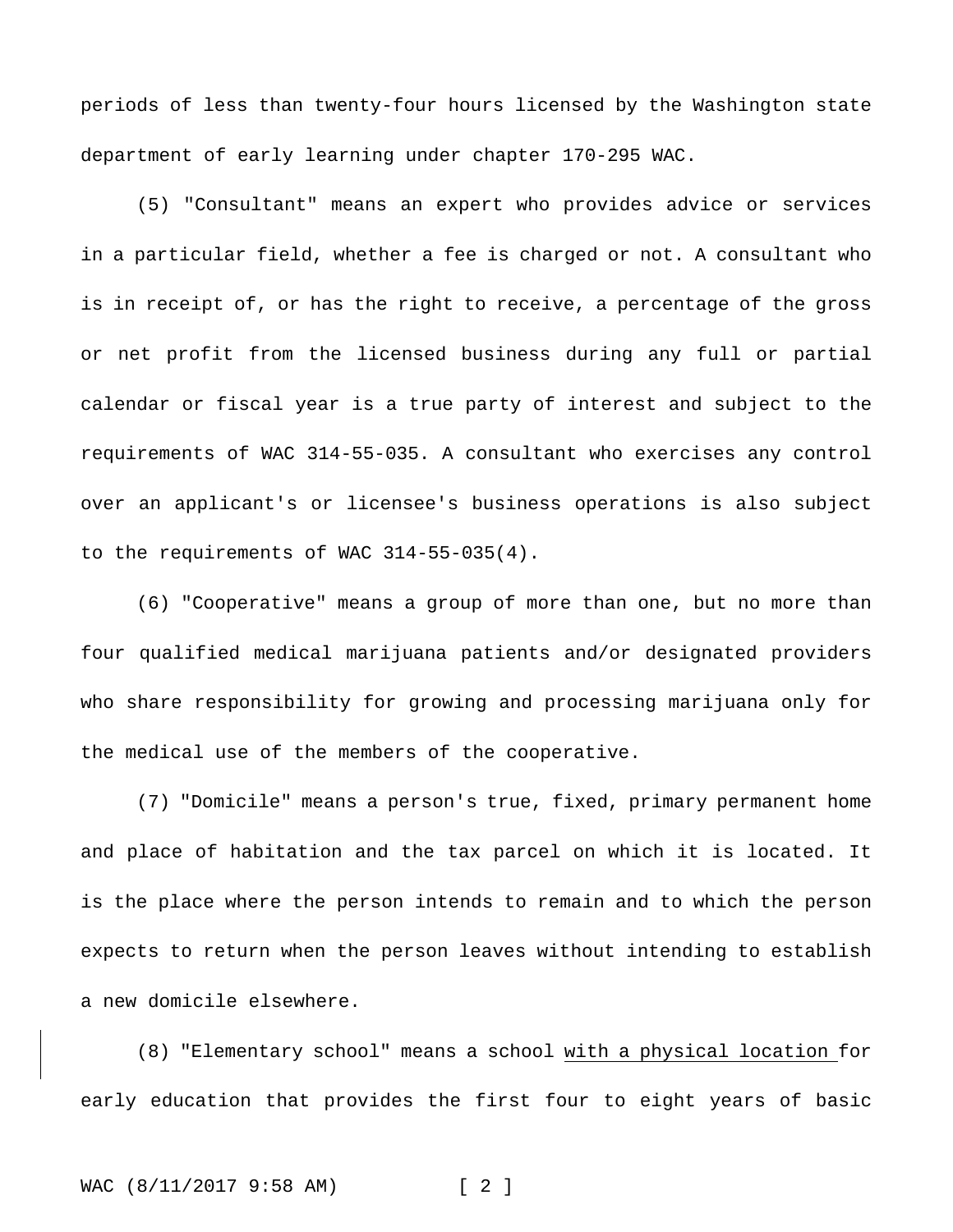education and recognized by the Washington state superintendent of public instruction.

(9) "Employee" means any person performing services on a licensed premises for the benefit of the licensee whether or not such person is compensated by the licensee.

(10)"End Product" means a marijuana product that requires no further processing prior to retail sale.

 $(10)(11)$  "Financier" means any person or entity, other than a banking institution, that has made or will make an investment in the licensed business. A financier can be a person or entity that provides money as a gift<sub> $\tau$ </sub> or loans money to the applicant/business and expects to be paid back the amount of the loan with or without reasonable interest, or expects any percentage of the profits from the business in exchange for a loan or expertise.

 $\overline{+11}$ (12) "Game arcade" means an entertainment venue featuring primarily video games, simulators, and/or other amusement devices where persons under twenty-one years of age are not restricted.

(13) "Harvest" means the marijuana plant material derived from plants of the same strain that were cultivated at the same licensed location and gathered at the same time.

WAC (8/11/2017 9:58 AM) [ 3 ]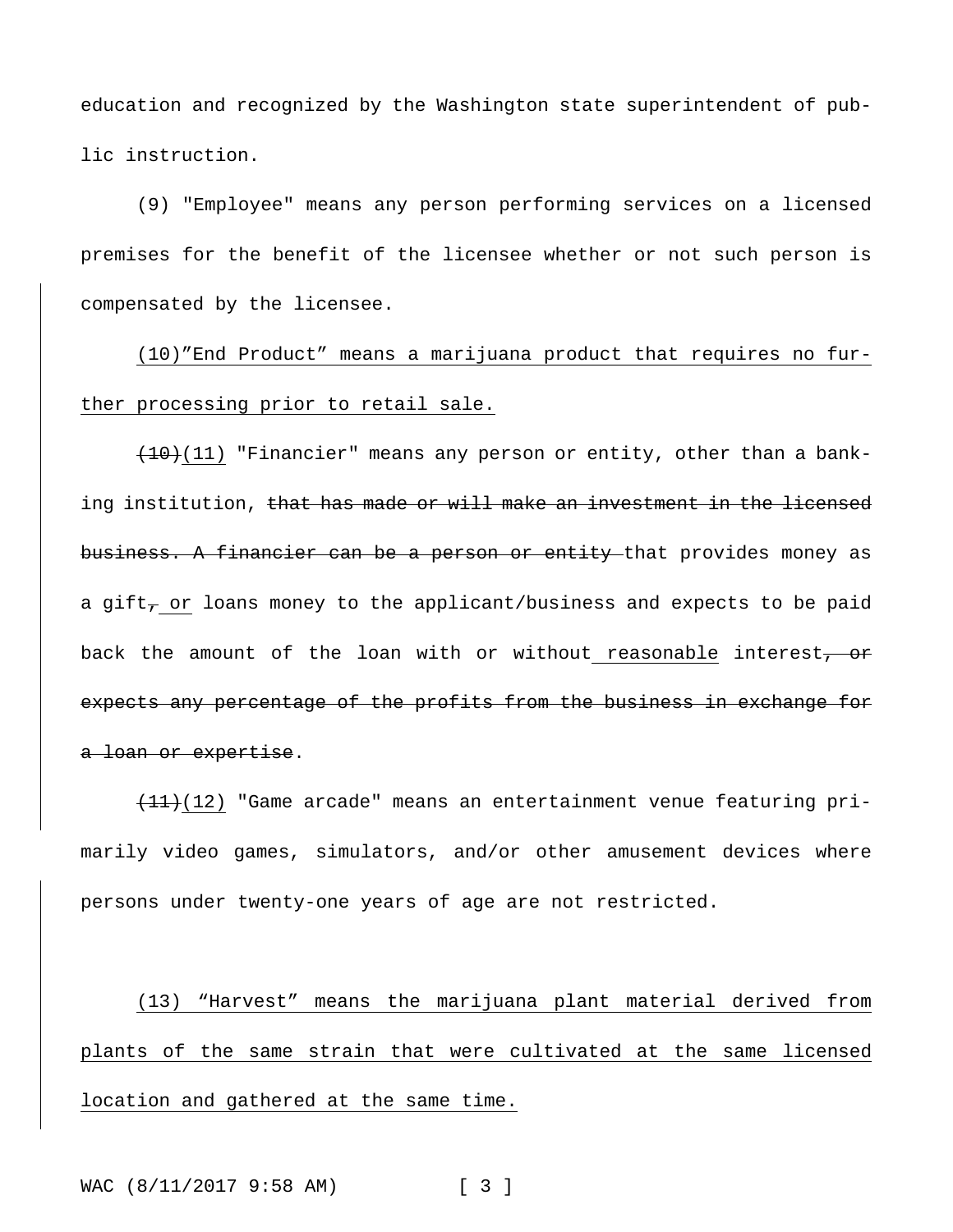(14) "Immature plant or clone" means a marijuana plant or clone that has no flowers, is less than twelve (12) inches in height, and is less than twelve (12) inches in diameter.

(15) "Intermediate product" means marijuana flower lots or other material lots that have been converted by a marijuana processor to a marijuana mix lot, marijuana concentrate or marijuana infused product that must be or are intended to be converted further to an end product.

 $(13)(16)$  "Library" means an organized collection of resources made accessible to the public for reference or borrowing supported with money derived from taxation.

 $(14)$ (17) "Licensed premises" means all areas of a premises where the licensee has leasehold rights as listed in the property lease submitted to the board. Any vehicle assigned for the purposes of transporting marijuana, <del>usable</del>useable marijuana, marijuana concentrates, or marijuana-infused products shall be considered an extension of the licensed premises.

(15)(18) "Licensee" or "marijuana licensee" means any person or entity that holds a marijuana license, or any person or entity who is a true party of interest in a marijuana license, as outlined in WAC 314- 55-035.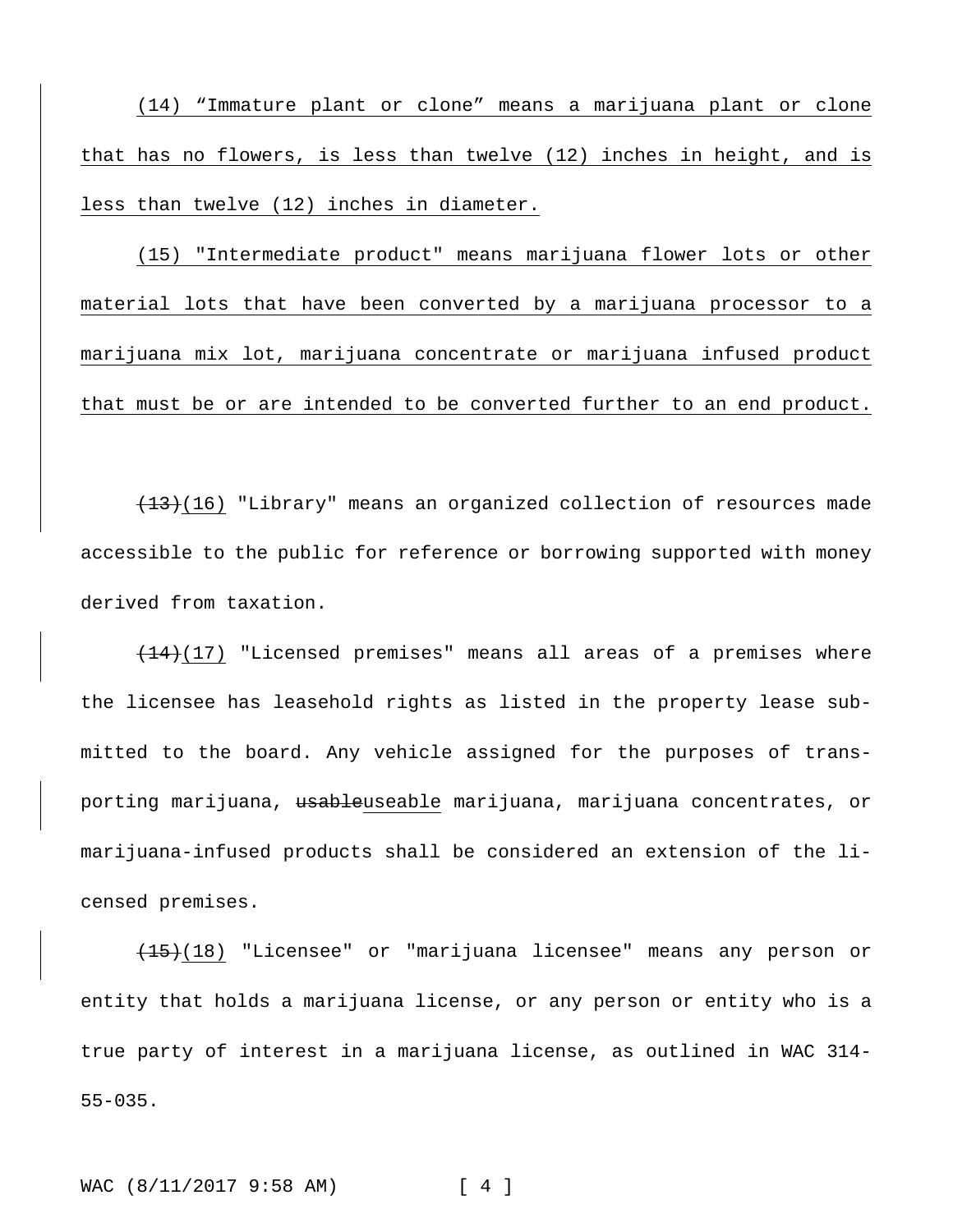$(16)(19)$  "Lot" means either of the following:

(a) The flowers from one or more marijuana plants of the same strain. A single lot of flowers cannot weigh more than five pounds; or

(b) The trim, leaves, or other plant matter from one or more marijuana plants. A single lot of trim, leaves, or other plant matter cannot weigh more than fifteen pounds.

 $(17)(20)$  "Marijuana strain" means a pure breed or hybrid variety of Cannabis reflecting similar or identical combinations of properties such as appearance, taste, color, smell, cannabinoid profile, and potency.

(21) "Marijuana mix" means an intermediate lot that contains multiple strains of useable marijuana and is chopped or ground so no particles are greater than 3 mm.

(22) "Marijuana mix packaged" or "mix packaged" means an end product containing only marijuana mix and no other product types.

(23) "Marijuana mix infused" or "mix infused" means an end product that contains marijuana mix and may contain other intermediate products or useable marijuana.

 $(18)(24)$  "Member," except as that term is used in relation to registered cooperatives, means a principal or governing person of a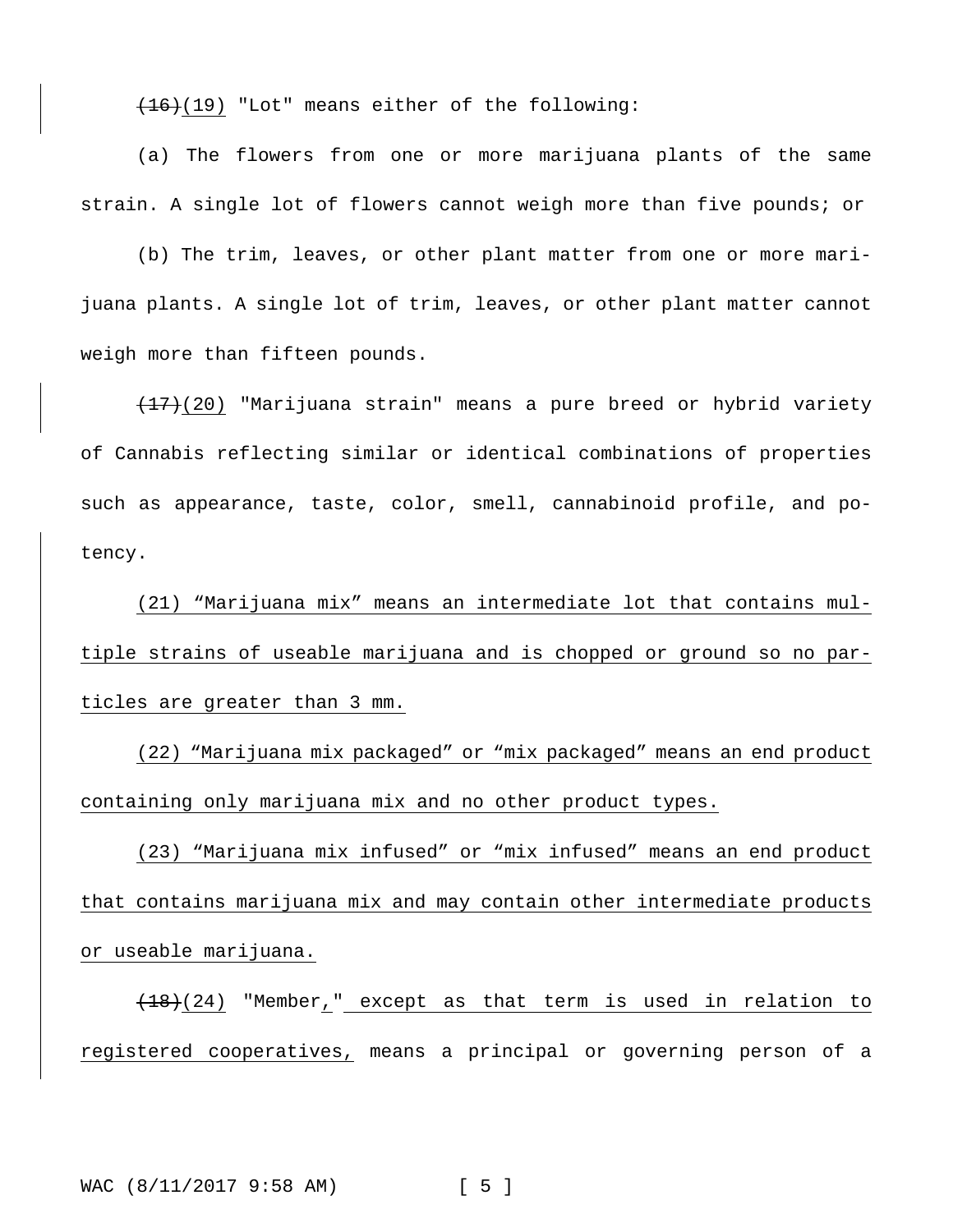given entity, including but not limited to: LLC member/manager, president, vice president, secretary, treasurer, CEO, director, stockholder, partner, general partner, limited partner. This includes all spouses of all principals or governing persons named in this definition and referenced in WAC 314-55-035.

 $(19)(25)$  "Paraphernalia" means items used for the storage or use of usableuseable marijuana, marijuana concentrates, or marijuana-infused products, such as, but not limited to, lighters, roach clips, pipes, rolling papers, bongs, and storage containers. Items for growing, cultivating, and processing marijuana, such as, but not limited to, butane, lights, and chemicals are not considered "paraphernalia."

 $(20)(26)$  "Pesticide" means, but is not limited to: (a) Any substance or mixture of substances intended to prevent, destroy, control, repel, or mitigate any insect, rodent, snail, slug, fungus, weed, and any other form of plant or animal life or virus, except virus on or in a living person or other animal which is normally considered to be a pest; (b) any substance or mixture of substances intended to be used as a plant regulator, defoliant, or desiccant; and (c) any spray adjuvant. Pesticides include substances commonly referred to as herbicides, fungicides, insecticides, and cloning agents.

 $(21)(27)$  "Perimeter" means a property line that encloses an area.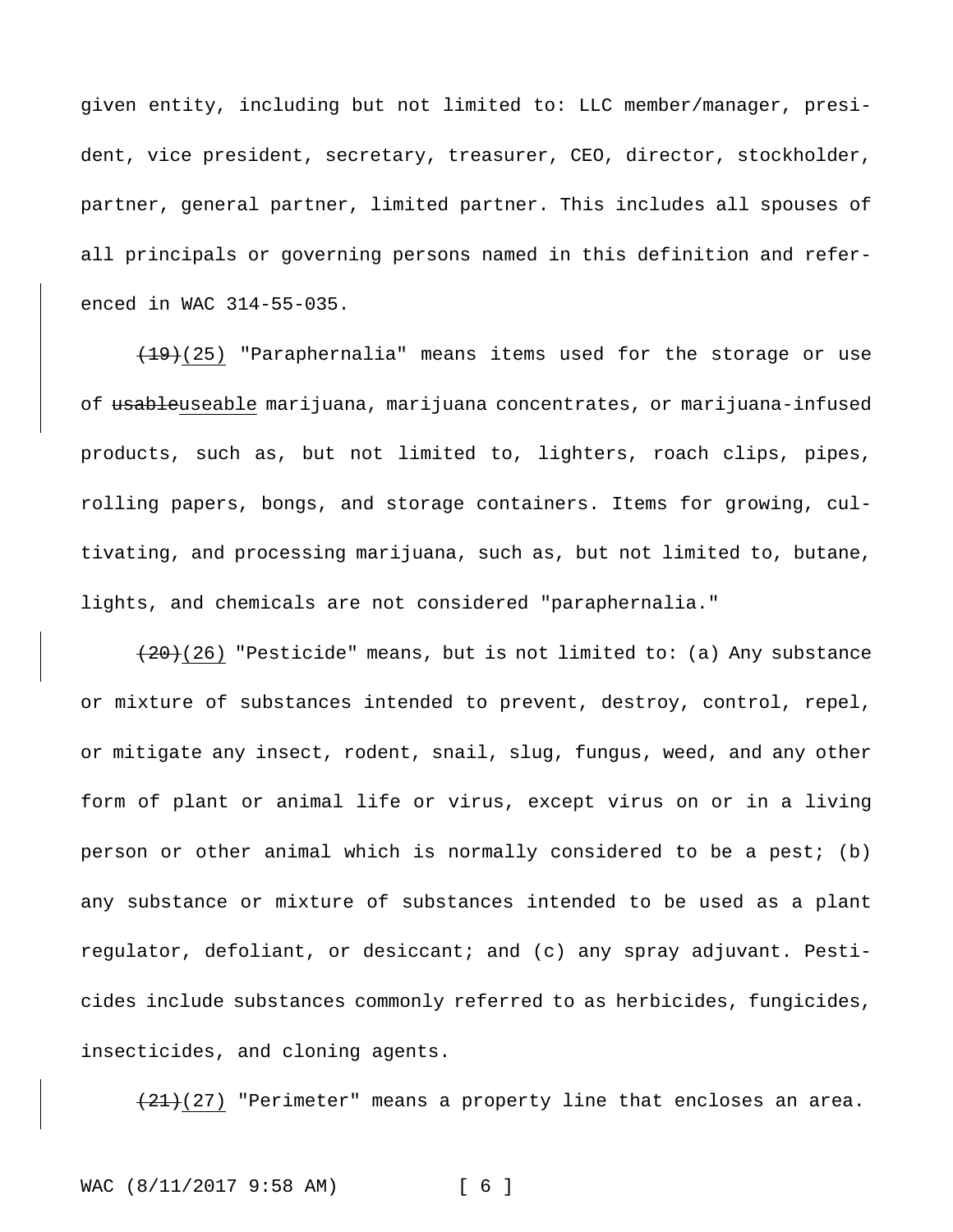(22)(28) "Plant" means a marijuana plant.

 $(23)(29)$  "Plant canopy" means the square footage dedicated to live plant production, such as maintaining mother plants, propagating plants from seed to plant tissue, clones, vegetative or flowering area. Plant canopy does not include areas such as space used for the storage of fertilizers, pesticides, or other products, quarantine, office space, etc.

 $(24)(30)$  "Playground" means a public outdoor recreation area for children, usually equipped with swings, slides, and other playground equipment, owned and/or managed by a city, county, state,  $-$ or federal government, or metropolitan park district.

(31) "Product(s) otherwise taken into the body" means a marijuanainfused product for human consumption or ingestion intended for uses other than inhalation, oral ingestion, or external application to the skin.

 $(25)(32)$  "Public park" means an area of land for the enjoyment of the public, having facilities for rest and/or recreation, such as a baseball diamond or basketball court, owned and/or managed by a city, county, state, federal government, or metropolitan park district. Public park does not include trails.

WAC (8/11/2017 9:58 AM) [ 7 ]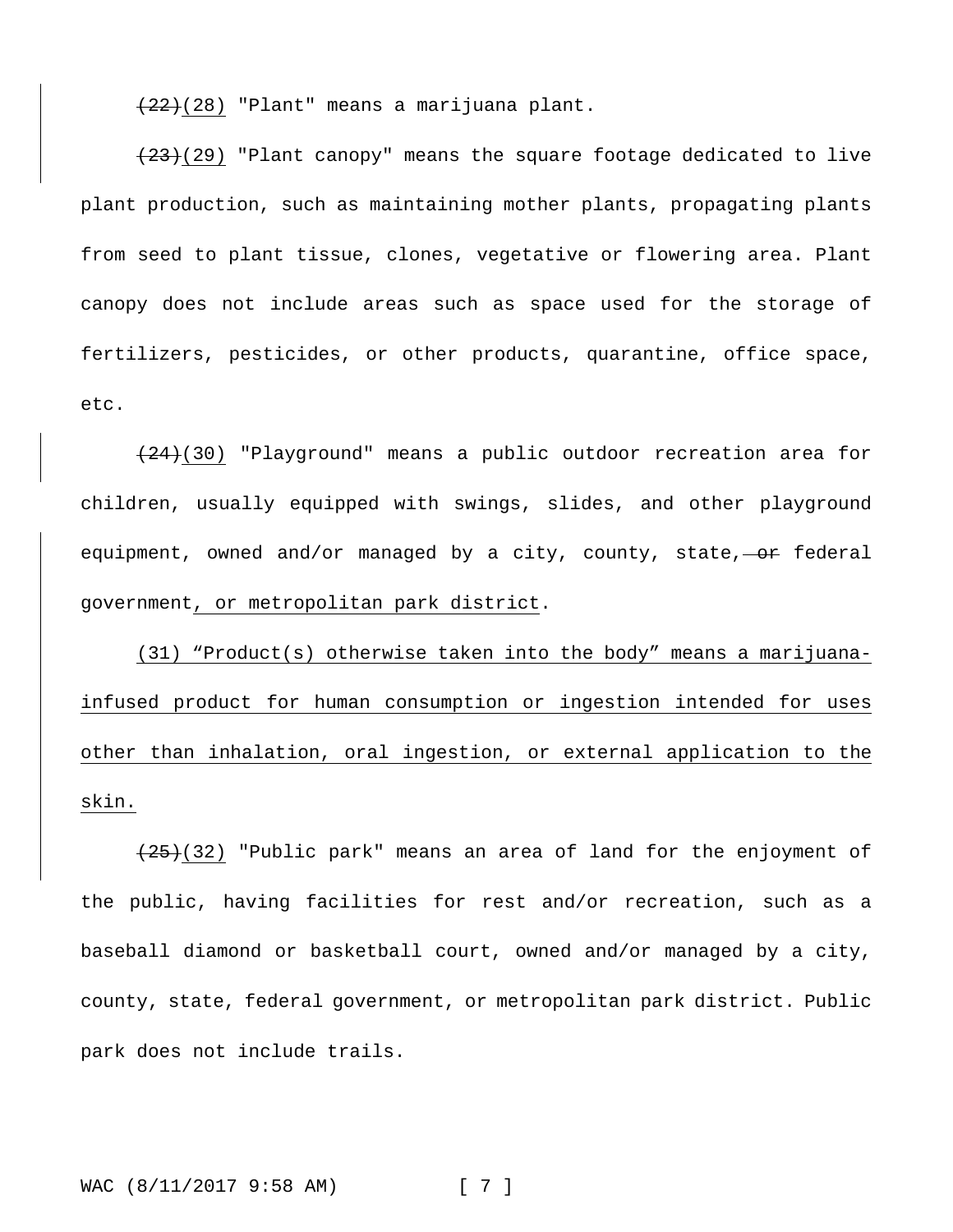$(26)(33)$  "Public transit center" means a facility located outside of the public right of way that is owned and managed by a transit agency or city, county, state, or federal government for the express purpose of staging people and vehicles where several bus or other transit routes converge. They serve as efficient hubs to allow bus riders from various locations to assemble at a central point to take advantage of express trips or other route to route transfers.

 $(27)$  (34) "Recreation center or facility" means a supervised center that provides a broad range of activities and events intended primarily for use by persons under twenty-one years of age, owned and/or managed by a charitable nonprofit organization, city, county, state,  $-$ or federal government, or metropolitan park district.

 $(28)(35)$  "Residence" means a person's address where he or she physically resides and maintains his or her abode.

 $(29)(36)$  "Secondary school" means a high and/or middle school with a physical location: A school for students who have completed their primary education, usually attended by children in grades seven to twelve and recognized by the Washington state superintendent of public instruction.

 $(30)(37)$  "Selling price" means the same meaning as in RCW 82.08.010, except that when the product is sold under circumstances where the total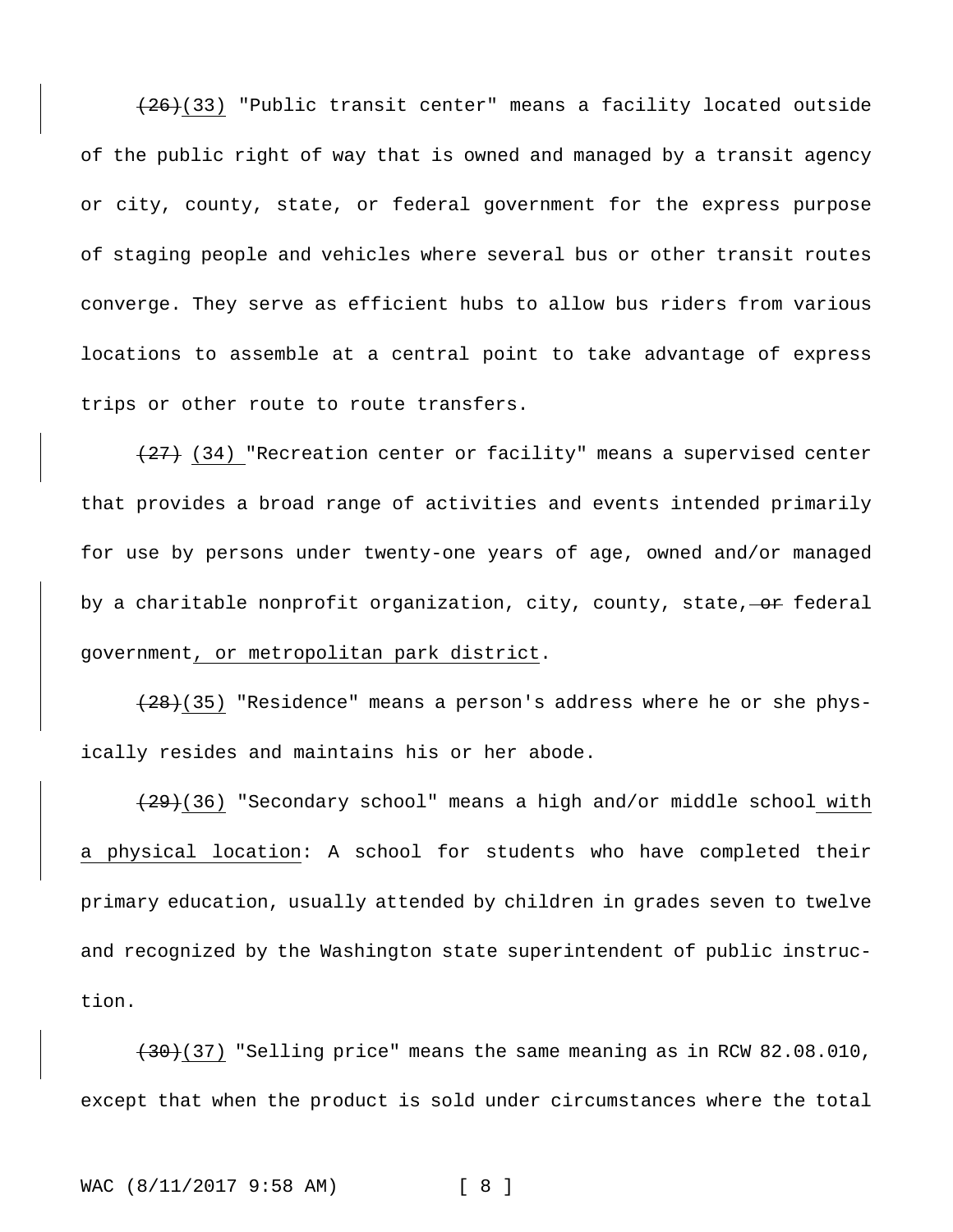amount of consideration paid for the product is not indicative of its true value. Selling price means the true value of the product sold as determined or agreed to by the WSLCB. For purposes of this subsection:

(a) "Product" means marijuana, marijuana concentrates, <del>usable</del>useable marijuana, and or marijuana-infused products; and

(b) "True value" means market value based on sales at comparable locations in the state of the same or similar product of like quality and character sold under comparable conditions of sale to comparable purchasers. In the absence of such sales of the same or similar product, true value means the value of the product sold as determined by all of the seller's direct and indirect costs attributed to the product.

(31)(38) "Unit" means an individually packaged marijuana-infused solid or liquid product meant to be eaten or swallowed, not to exceed ten servings or one hundred milligrams of active tetrahydrocannabinol (THC), or Delta 9.

(32)(39) "WSLCB" means the Washington state liquor and cannabis board.

[Statutory Authority: RCW 69.50.342 and 69.50.345. WSR 16-11-110, § 314- 55-010, filed 5/18/16, effective 6/18/16; WSR 15-11-107, § 314-55-010, filed 5/20/15, effective 6/20/15. Statutory Authority: RCW 69.50.325,

WAC (8/11/2017 9:58 AM) [ 9 ]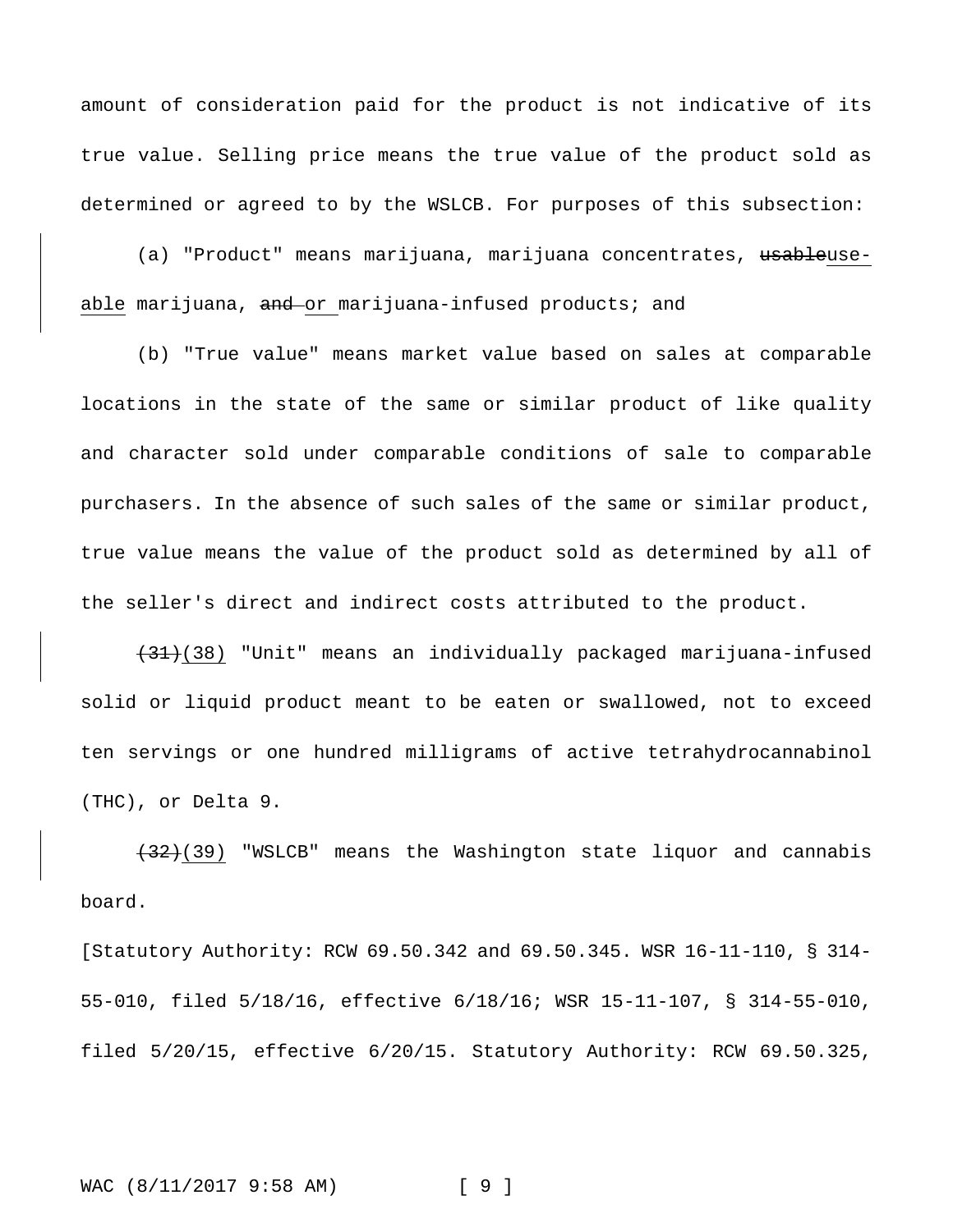69.50.331, 69.50.342, 69.50.345. WSR 13-21-104, § 314-55-010, filed 10/21/13, effective 11/21/13.]

**WAC 314-55-015 General information about marijuana licenses.** (1) A person or entity must meet certain qualifications to receive a marijuana license, which are continuing qualifications in orderrequired to maintain the license.

(2) All applicants and employees working in each licensed establishment must be at least twenty-one years of age. No one under twentyone years of age is allowed to enter or remain on a marijuana licensed premises except as provided in RCW 69.50.357.

(3) Minors restricted signs must be posted at all marijuana licensed premises.

(4) A marijuana license applicant may not exercise any of the privileges of a marijuana license until the WSLCB approves the license application.

(5) The WSLCB will not approve any marijuana license for a location where law enforcement access, without notice or cause, is limited. This includes a personal residence.

(6) The WSLCB will not approve any marijuana license for a location on federal lands.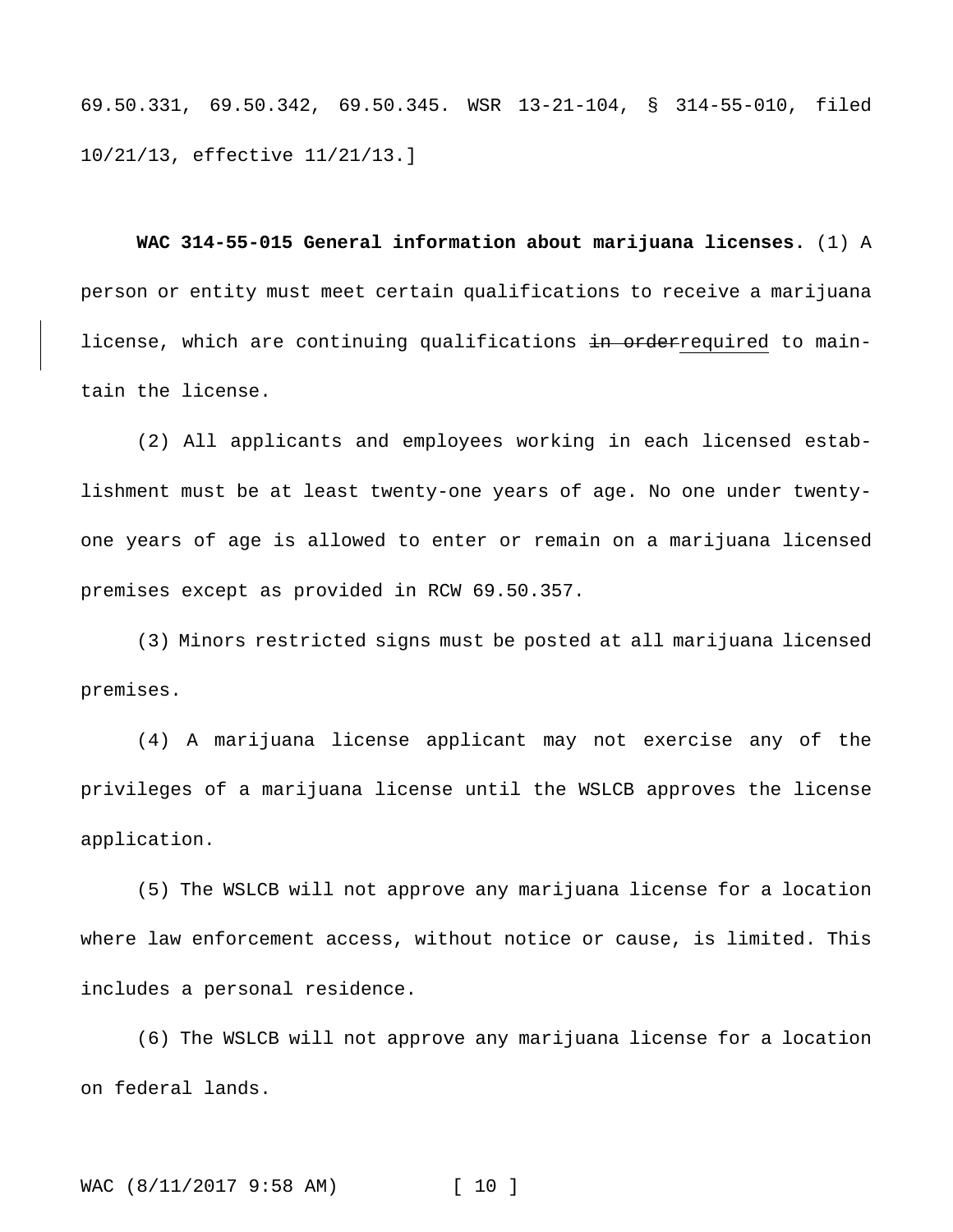(7) The WSLCB will not approve any marijuana license within the exterior boundaries of the reservation of a federally recognized tribe without the express written consent of the tribe. If a tribe receives written notice from the WSLCB of a license application or change request under RCW 69.50.331 and the tribe does not respond to the WSLCB within thirty days of the date of that notice, the WSLCB will assume the tribe does not consent to the location of the applicant or licensee and the applicant or licensee must find a different location.

 $(7)$ (8) The WSLCB will not approve any marijuana license for a location within another business with the exception of the research license consistent with WAC 314-55-073. More than one license eould may be located in the same building if each licensee has their own area separated by full walls with their own entrance, or if the same business entity holds a producer license and a processor license at the same location under a single license number. Product may not be commingled.

 $(8)(9)$  Every marijuana licensee must post and keep posted its license, or licenses, and any additional correspondence containing conditions and restrictions imposed by the WSLCB in a conspicuous place on the premises.

#### WAC (8/11/2017 9:58 AM) [ 11 ]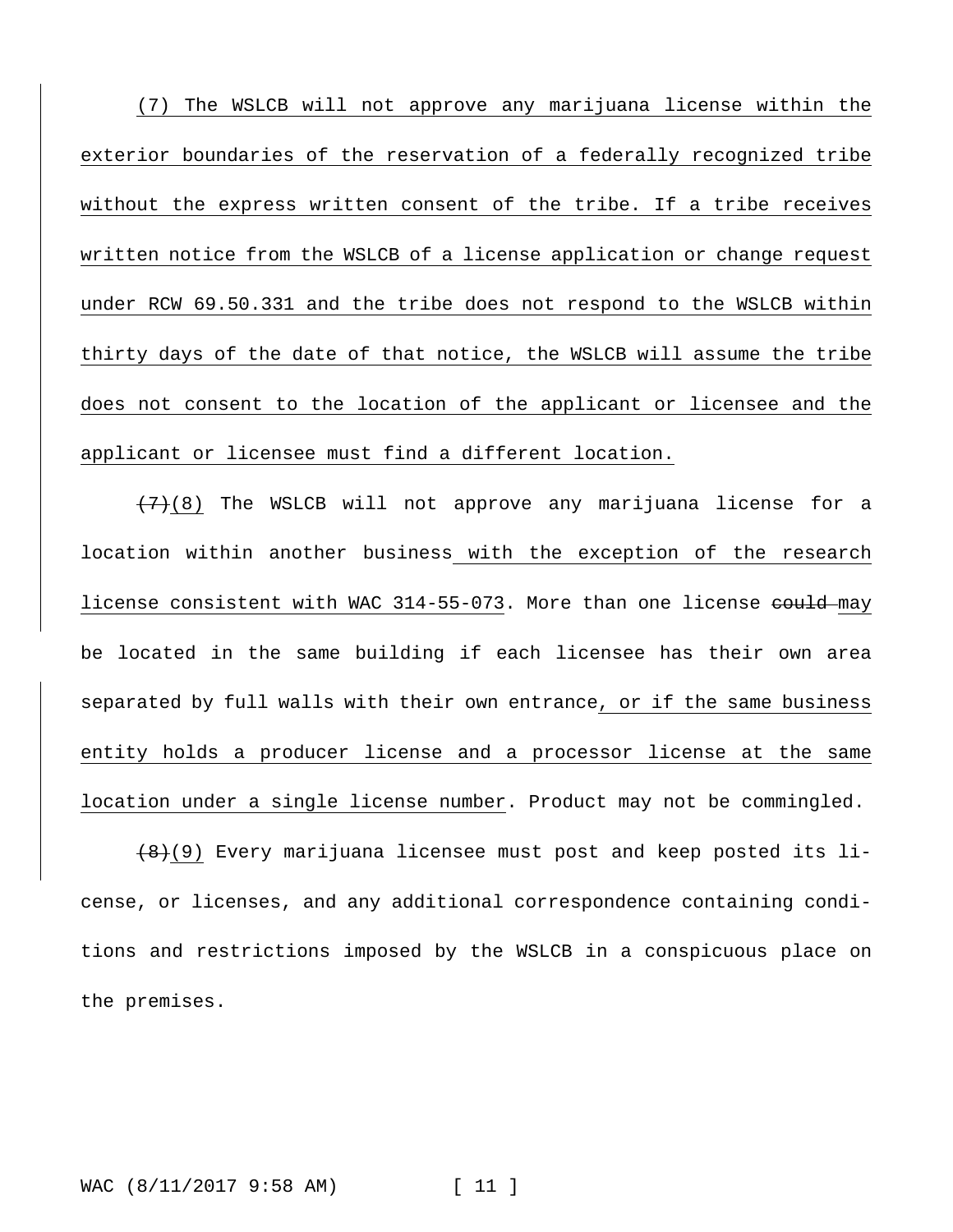$(9)(10)$  In approving a marijuana license, the WSLCB reserves the right to impose special conditions as to the involvement in the operations of the licensed business of any former licensees, their former employees, or any person who does not qualify for a marijuana license.

 $(10)(11)$  A marijuana producer, processor, or retailer licensed by the WSLCB must conduct the production, processing, storage, and sale of marijuana-infused products using sanitary practices.

(11) A marijuana processor licensed by the board must ensure marijuana-infused edible processing facilities are constructed, kept, and maintained in a clean and sanitary condition in accordance with rules and as prescribed by the Washington state department of agriculture under chapters 16-165 and 16-167 WAC.

(12) Marijuana licensees may not allow the consumption of marijuana or marijuana-infused products on or within the licensed premises. [Statutory Authority: RCW 69.50.342 and 69.50.345. WSR 16-11-110, § 314- 55-015, filed 5/18/16, effective 6/18/16; WSR 15-11-107, § 314-55-015, filed 5/20/15, effective 6/20/15. Statutory Authority: RCW 69.50.325, 69.50.331, 69.50.342, 69.50.345. WSR 13-21-104, § 314-55-015, filed 10/21/13, effective 11/21/13.]

#### WAC (8/11/2017 9:58 AM) [ 12 ]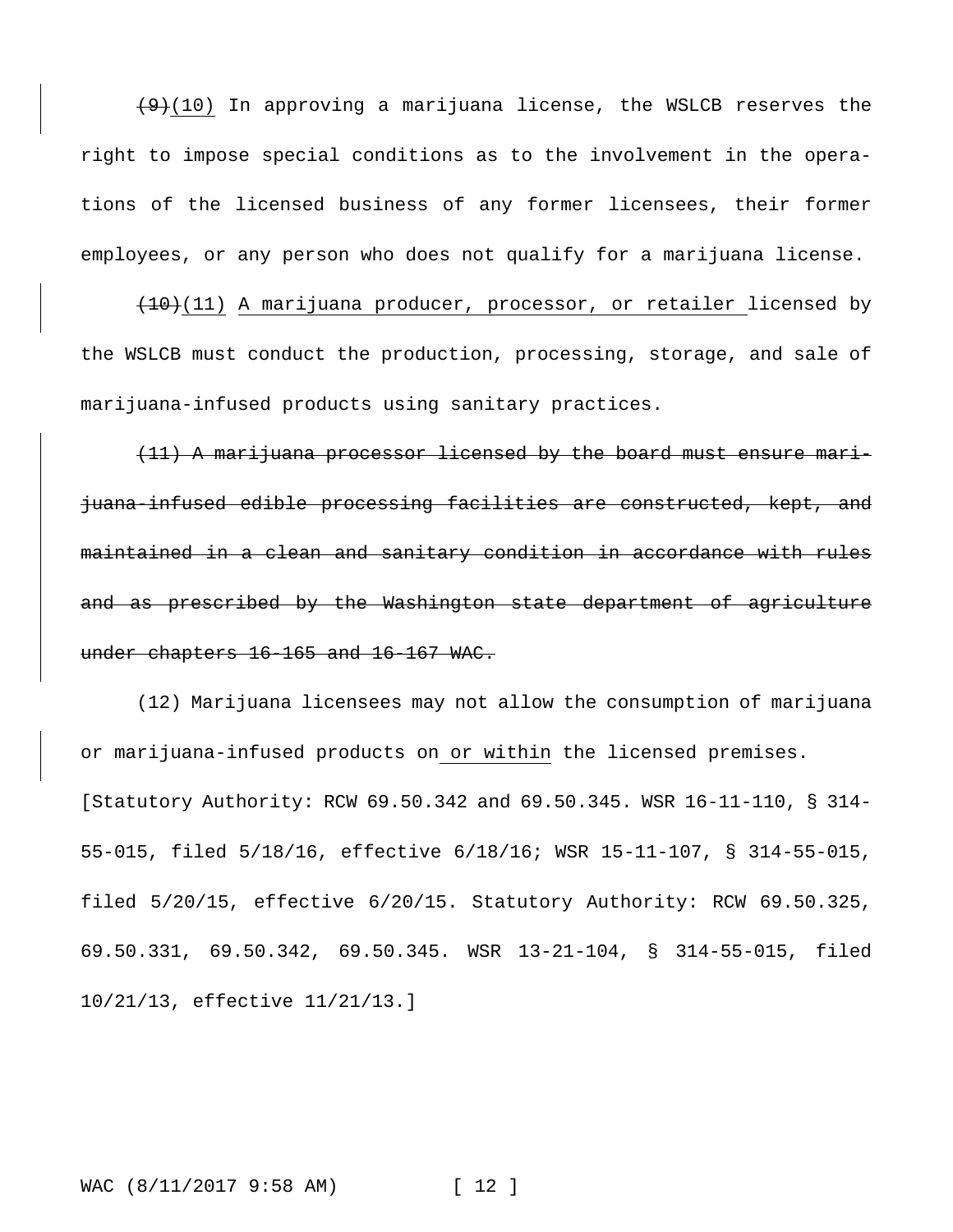**WAC 314-55-018 Prohibited practices—Money advances—Contracts— Gifts—Rebates, discounts, and exceptions, etc.** (1) No industry member or marijuana retailerlicensee shall enter into any agreement which causes undue influence over another retailer-licensee or industry member. This rule shall not be construed as prohibiting the placing and accepting of orders for the purchase and delivery of marijuana that are made in accordance with usual and common business practice and that are otherwise in compliance with the ruleschapter 69.50 RCW and this chapter.

(2) No marijuana producer or processor shall advance and no marijuana licensee shall receive money or moneys' worth under an agreement written or unwritten or by means of any other business practice or arrangement such as:

(a) Gifts;

(b) Discounts, except for volume discounts as provided in this section;

- (c) Loans of money;
- (d) Premiums;
- (e) Rebates;

(f) Free product of any kind except as allowed by WAC 314-55- 083314-55-096 and RCW 69.50.585; or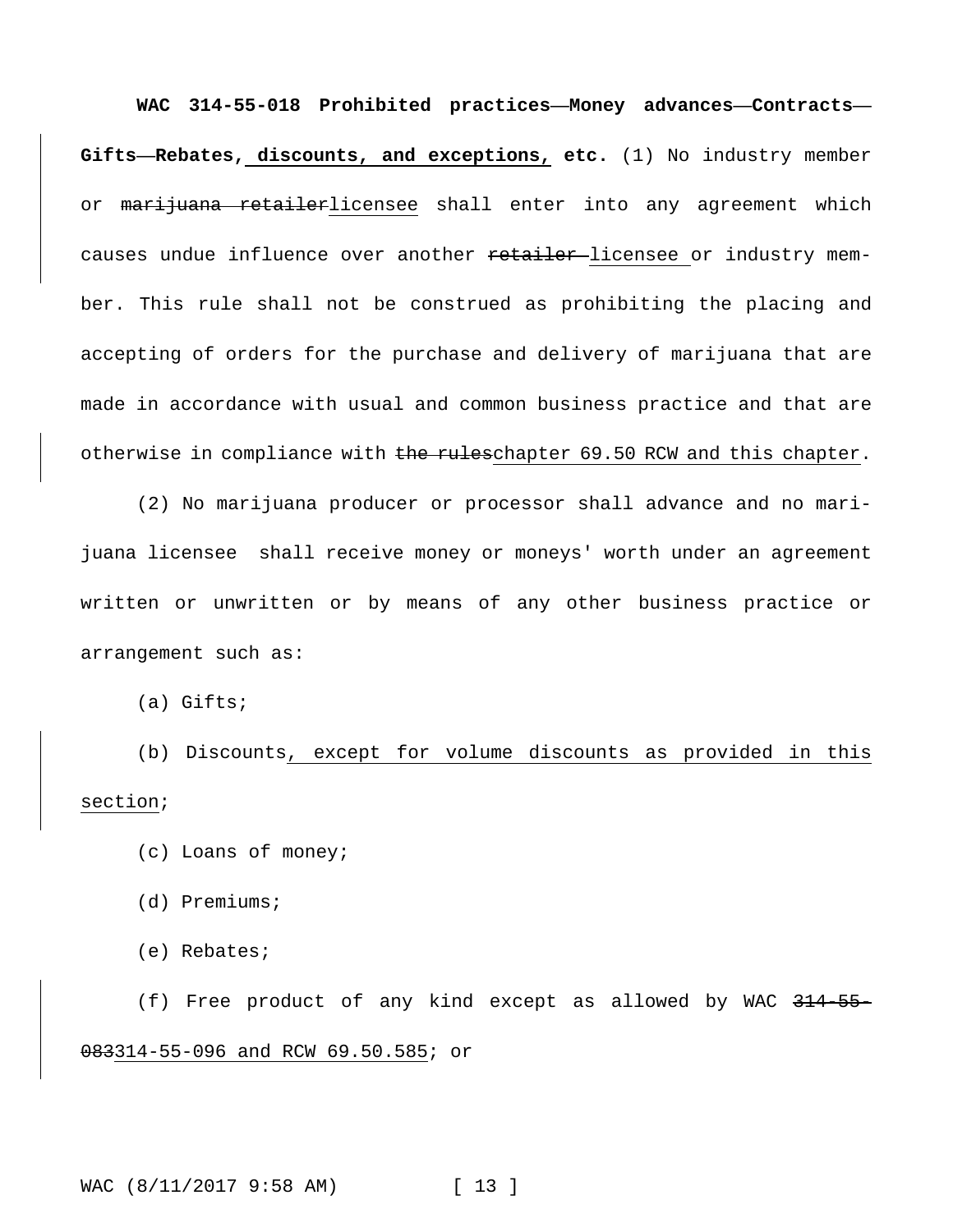(g) Treats or services of any nature whatsoever except such services as are authorized in this rulesection and under RCW 69.50.585.

(3) "Industry member" means a licensed marijuana producer, marijuana processor, marijuana retailer, marijuana transportation licensee, marijuana research licensee, their authorized representatives, and, including but not limited to, any affiliates, subsidiaries, officers, partners, financiers, agents, employees, and representatives of any industry memberlicensee.

(4) Consistent with WAC 314-55-017, no industry member or employee thereof shall sell to any marijuana licensee or solicit from any such licensee any order for any marijuana tied in with, or contingent upon, the licensee's purchase of some other marijuana, or any other merchandise, paraphernalia, property, or service.

(5) **Volume discounts**. Licensed marijuana producers or processors may provide volume discounts to marijuana licensees under the following conditions:

(a) Volume discounts must be solely based on the volume of the product purchased by a retailer from a producer or processor, or on the volume of product purchased by a processor from a producer. The limitations on interactions between the levels of licenses remains in effect,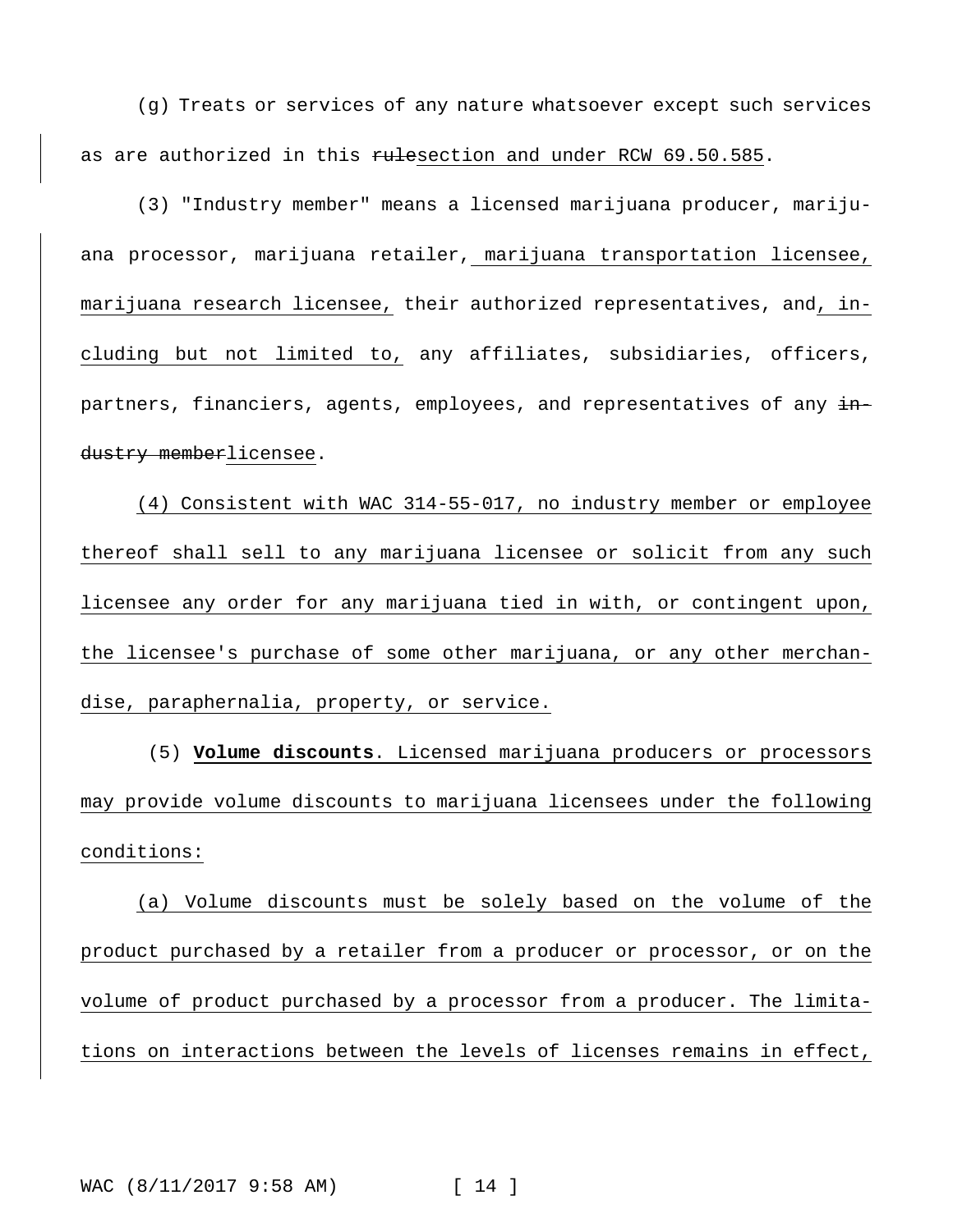including the prohibition on undue influence, sales below cost of acquisition, or as otherwise prohibited under this section and this chapter.

# (b) Any volume discount must be made available to all licensees.

(c) Volume discounts must be made in a single purchase. Volume discounts may not be offered to multiple licensees for a "group" or "coop" purchase except where the purchase is being made by a business that holds multiple licenses so long as the UBI is the same for each licensed business.

(6) If the WSLCB finds in any instance that any licensee has violated this regulationsection, then all licensees involved in the violation shall be held equally responsible for such violation. [Statutory Authority: RCW 69.50.342 and 69.50.345. WSR 16-11-110, § 314- 55-018, filed 5/18/16, effective 6/18/16; WSR 15-11-107, § 314-55-018, filed 5/20/15, effective 6/20/15.]

**WAC 314-55-020 Marijuana license qualifications and application process.** Each marijuana license application is unique and investigated individually. The WSLCB may inquire and request documents regarding all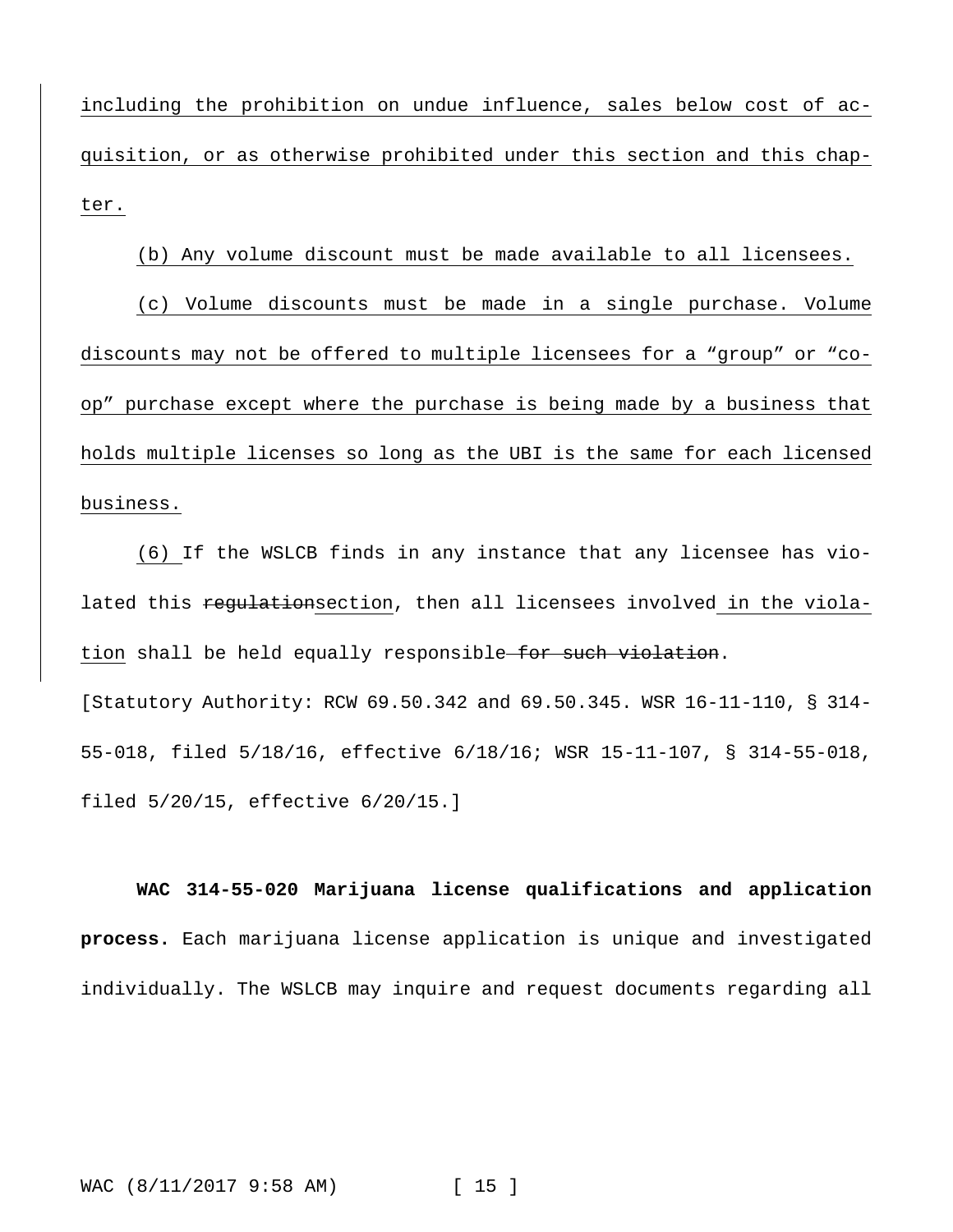matters in connection with the marijuana license application. The application requirements for a marijuana license include, but are not necessarily limited to, the following:

(1) Per Consistent with RCW 69.50.331(7) and (10), the WSLCB shall send a notice to cities and counties, and may send a notice to tribal governments, or and port authorities regarding the marijuana license application within said jurisdiction. The local authority, tribal government, or port authority has twenty days to respond with a recommendation to approve the application or an objection to the applicant, location, or both.

(2) Consistent with RCW 69.50.331(8)(e), the WSLCB shall send a notice to tribal governments when an applicant or licensee is proposed to be located within the exterior boundaries of the reservation of a federally recognized Indian tribe. The tribal government will have twenty days to respond with an approval to the application. If written approval is not received within thirty days, the WSLCB will assume the tribe does not consent to the applicant's location and the applicant must find a new location.

 $(2)(3)$  Applicants for a new marijuana producer, processor, or retailer, transportation, or research license and those who apply to change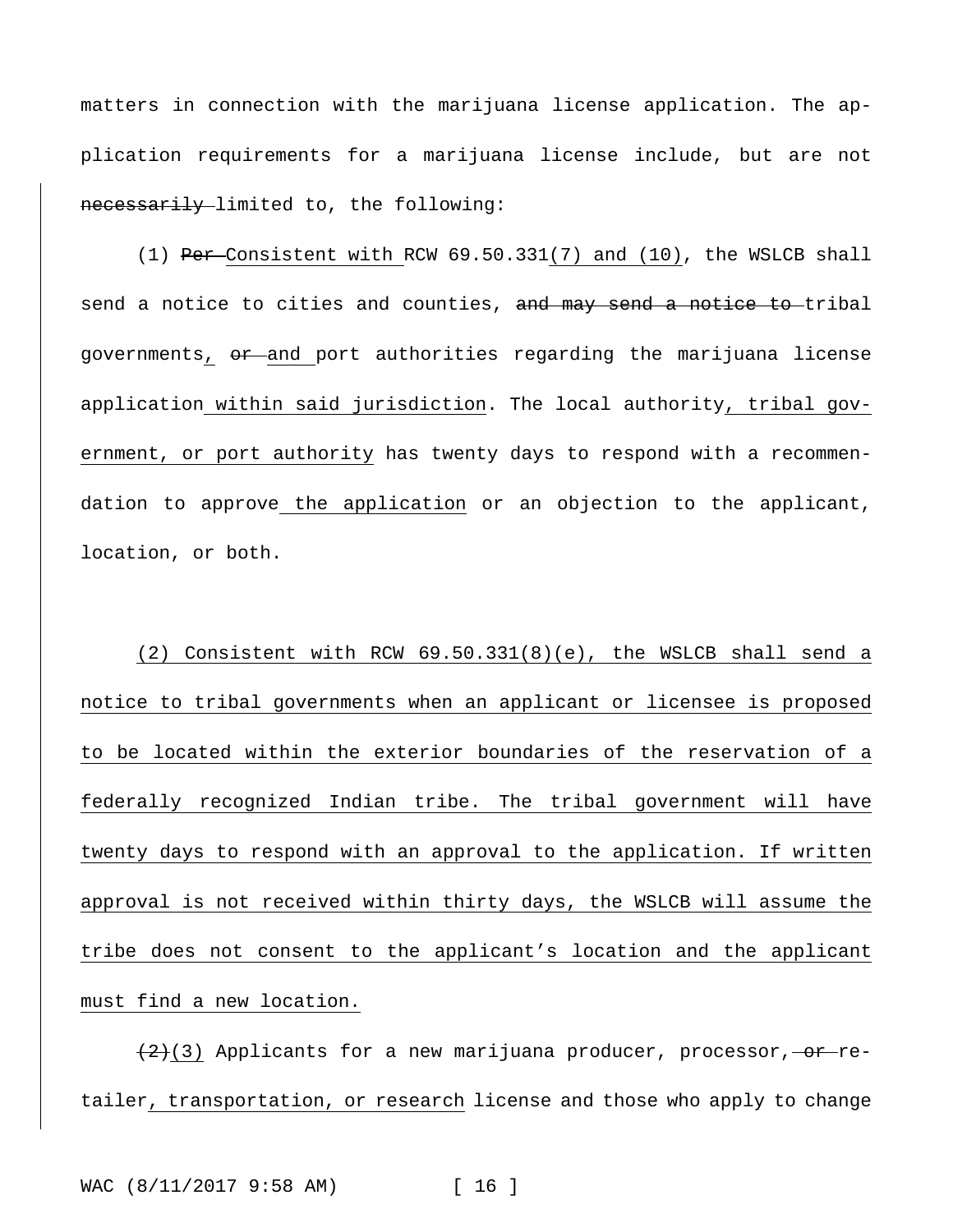their location must display a sign provided by the WSLCB on the outside of the premises to be licensed notifying the public that the premises are subject to an application for a marijuana license. Posting notices must occur within seven days of submitting the location confirmation form for new licenses or the change of location application for existing licensees. The WSLCB may check for compliance with this requirement at its discretion. The sign must:

(a) Not be altered. The licensee must post the sign sent by the WSLCB without changing, adding, or subtracting from the text;

(b) Be conspicuously displayed on, or immediately adjacent to, the premises subject to the application and in the location that is most likely to be seen by the public;

(c) Be of a size sufficient to ensure that it will be readily seen by the public, at a minimum these signs must be eight and one-half by eleven inches;

(d) Be posted within seven business days of the date the notice is sent to the applicant by the WSLCB; and

(e) The notice must be posted for fourteen consecutive days.

(3) The WSLCB will use a priority system to determine the order that marijuana retailers are licensed.

(a) **First priority is given to applicants who:**

WAC (8/11/2017 9:58 AM) [ 17 ]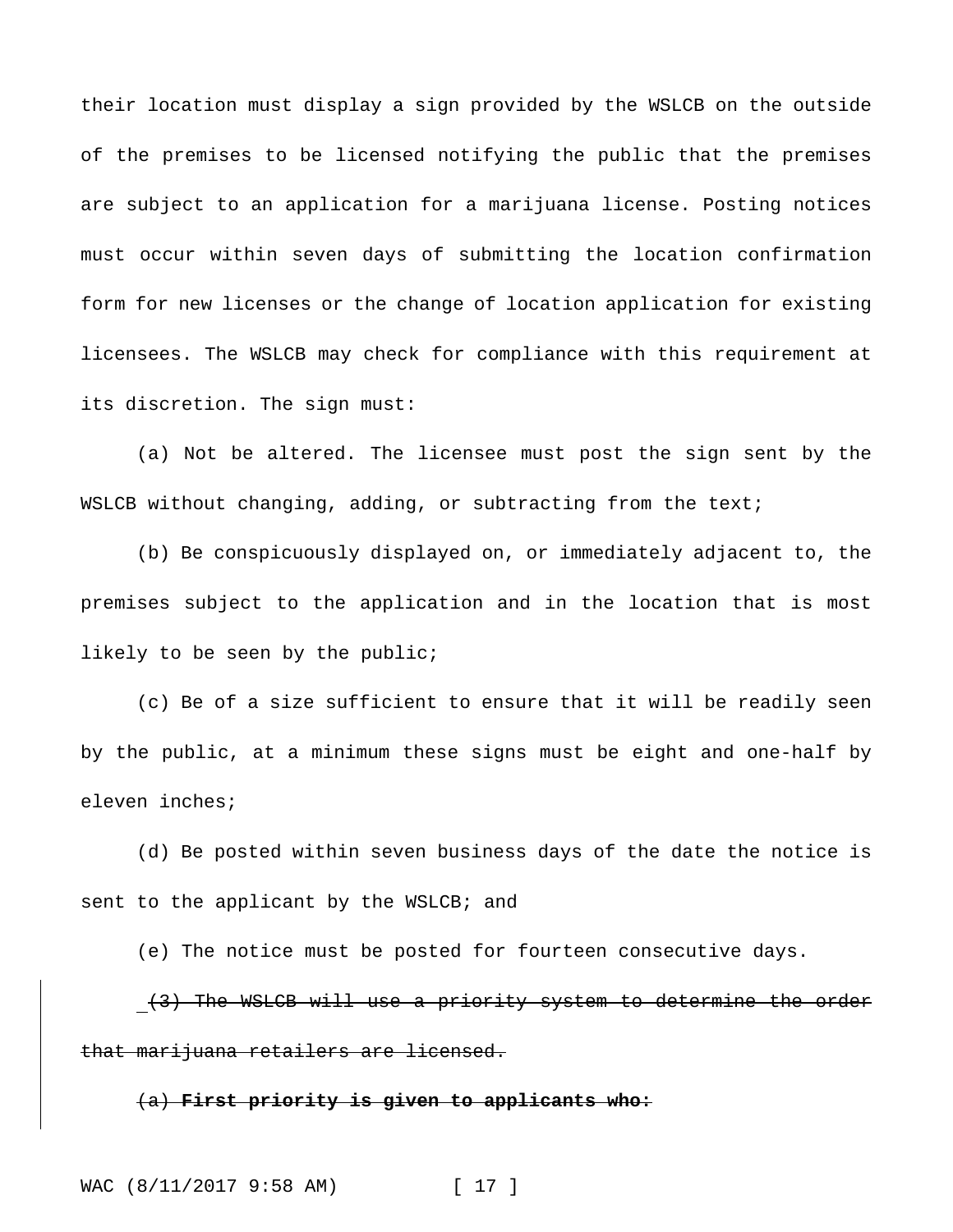(i) Applied to the state liquor and cannabis board for a marijuana retail license prior to July 1, 2014. To meet this qualification, the applicant must provide the WSLCB a copy of the master business license from department of revenue business licensing service showing the applicant applied for a retail marijuana license prior to July 1, 2014;

(ii) Operated or were employed by a collective garden before January 1, 2013. To meet this qualification, the applicant must provide the WSLCB with a copy of the master business from department of revenue business licensing service showing the applicant owned a collective garden prior to January 1, 2013, or a pay stub or tax information indicating that the applicant was employed by a collective garden prior to January  $1, 2013;$ 

(iii) Have maintained a state business license and municipal business license, as applicable in the relevant jurisdiction. To meet this qualification, the applicant must provide the WSLCB a copy of the master business license from department of revenue business licensing service and copies of municipal business licenses from January 1, 2013, through the date of application; and

(iv) Have had a history of paying all applicable state taxes and fees. To meet this qualification, the applicant must provide the WSLCB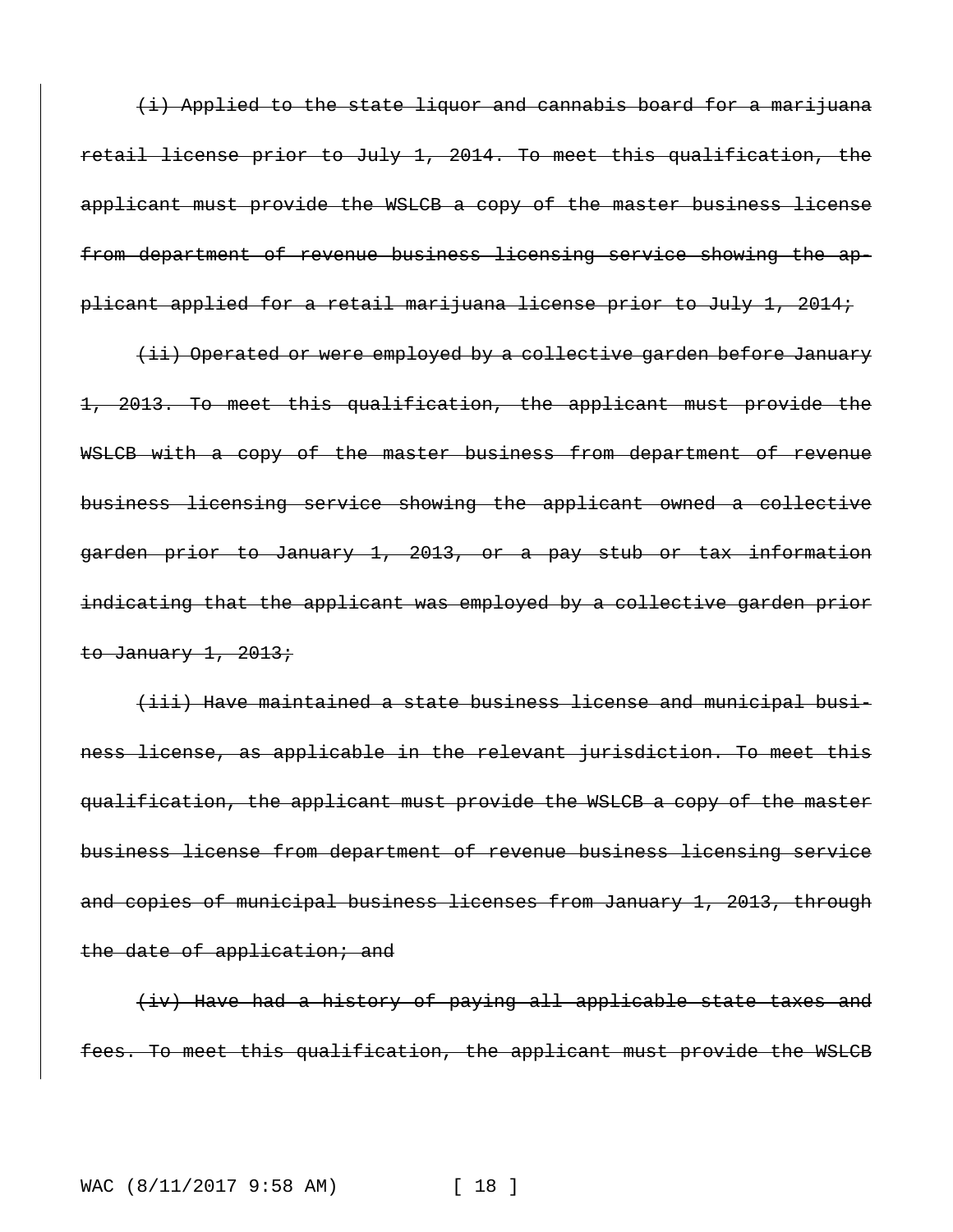evidence from the department of revenue, department of labor and industries, and the employment security department that the entity is up to date on all applicable state taxes since January 1, 2013, and that they have paid all applicable fees to the WSLCB for all businesses they are engaged in since January 1, 2013.

#### (b) **Second priority is given to applicants who:**

(i) Operated or were employed by a collective garden before January 1, 2013. To meet this qualification, the applicant must provide the WSLCB a copy of the master business license from department of revenue business licensing service showing the applicant owned a collective garden prior to January 1, 2013, or a pay stub or tax information indicating that the applicant was employed by a collective garden prior to January  $1, 2013$ ;

(ii) Have maintained a state business license and municipal business license, as applicable in the relevant jurisdiction. To meet this qualification, the applicant must provide the WSLCB a copy of the master business license from department of revenue business licensing service and copies of municipal business licenses from January 1, 2013, through the date of application; and

(iii) Have had a history of paying all applicable state taxes and fees. To meet this qualification, the applicant must provide the WSLCB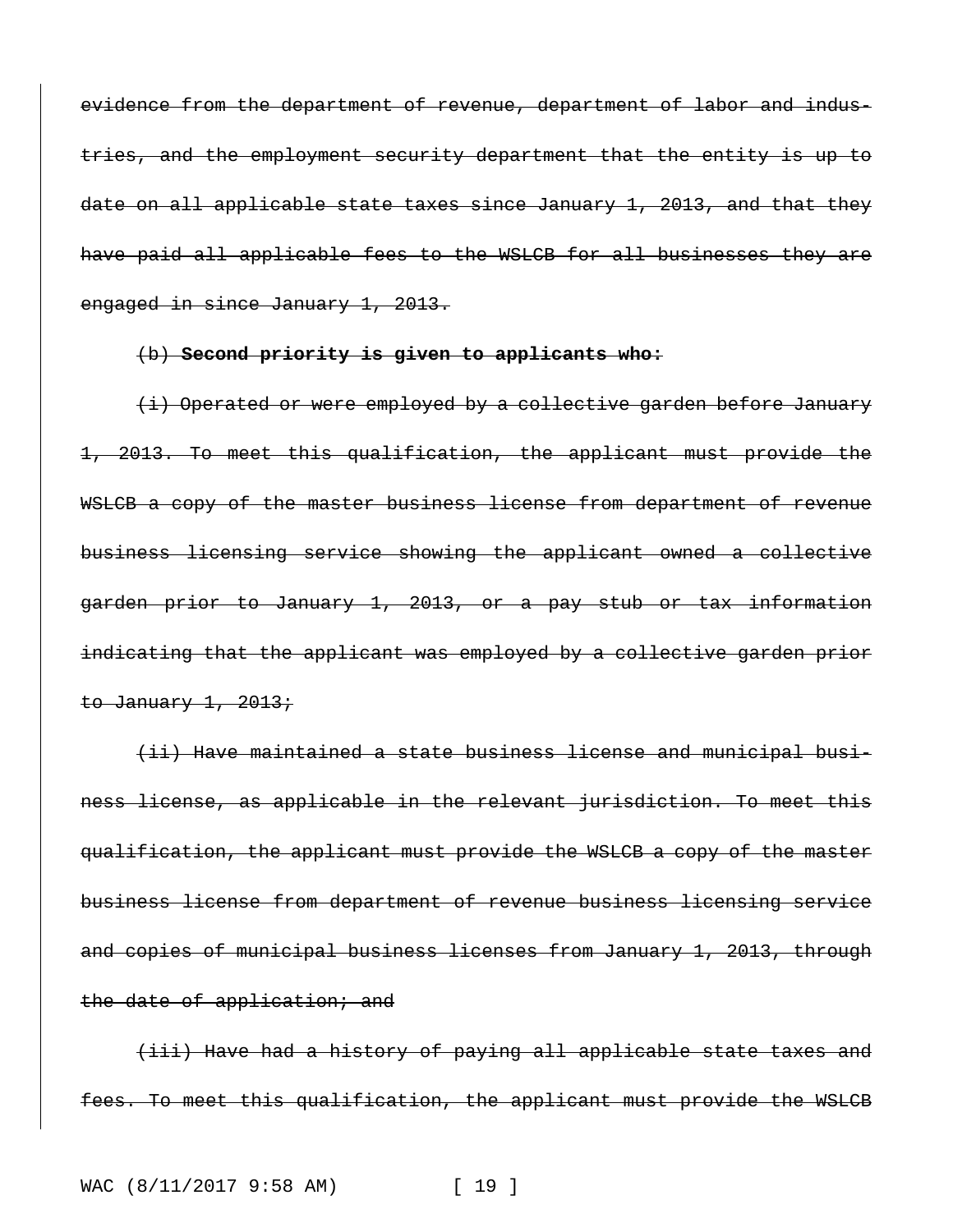evidence from the department of revenue, the department of labor and industries, and the employment security department that the entity is up to date on all applicable state taxes since January 1, 2013, and that they have paid all applicable fees to the WSLCB for all businesses they are engaged in since January 1, 2013, for all businesses they are engaged in since January 1, 2013.

# (c) **Third priority is given to all other applicants who do not meet the qualifications and experience identified for priority one or two.**

(4) All marijuana retail license applicants must meet the qualifications required by the WSLCB before they will be granted a license regardless of priority.

(5) The WSLCB will verify that the proposed business meets the minimum requirements for the type of marijuana license requested.

(6) The WSLCB will conduct an investigation of the applicants' criminal history and administrative violation history, per WAC 314-55- 040 and 314-55-045.

(a) The criminal history background check will consist of completion of a personal/criminal history form provided by the WSLCB and submission of fingerprints to a vendor approved by the WSLCB. The applicant will be responsible for paying all fees required by the vendor

# WAC (8/11/2017 9:58 AM) [ 20 ]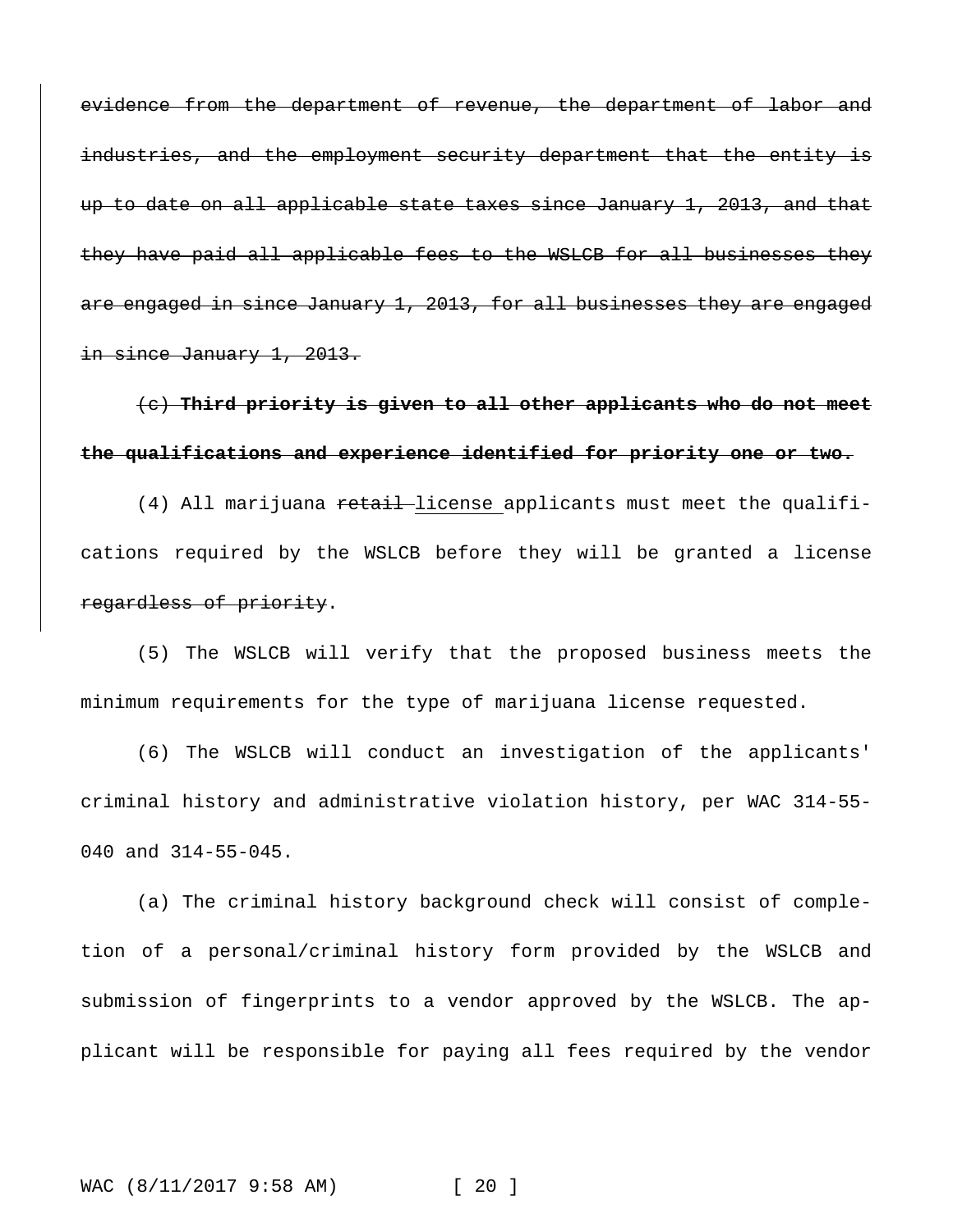for fingerprinting. These fingerprints will be submitted to the Washington state patrol and the Federal Bureau of Investigation for comparison to their criminal records. The applicant will be responsible for paying all fees required by the Washington state patrol and the Federal Bureau of Investigation.

(b) Financiers will also be subject to criminal history investigations equivalent to that of the license applicant. Financiers will also be responsible for paying all fees required for the criminal history check.

(7) The WSLCB will conduct a financial investigation in order to verify the source of funds used for the acquisition and startup of the business, the applicants' right to the real and personal property, and to verify the true party(ies) of interest.

(8) The WSLCB may require a demonstration by the applicant that they are familiar with marijuana laws and rules.

(9) The WSLCB may conduct  $a$  final an inspection of the proposed or currently licensed business location, in order to determine if the applicant has complied with all the requirements of the license or change to the license or premises requested.

(10) Per-Under RCW 69.50.331 (1)(c), all applicants applying for a marijuana license must have resided in the state of Washington for at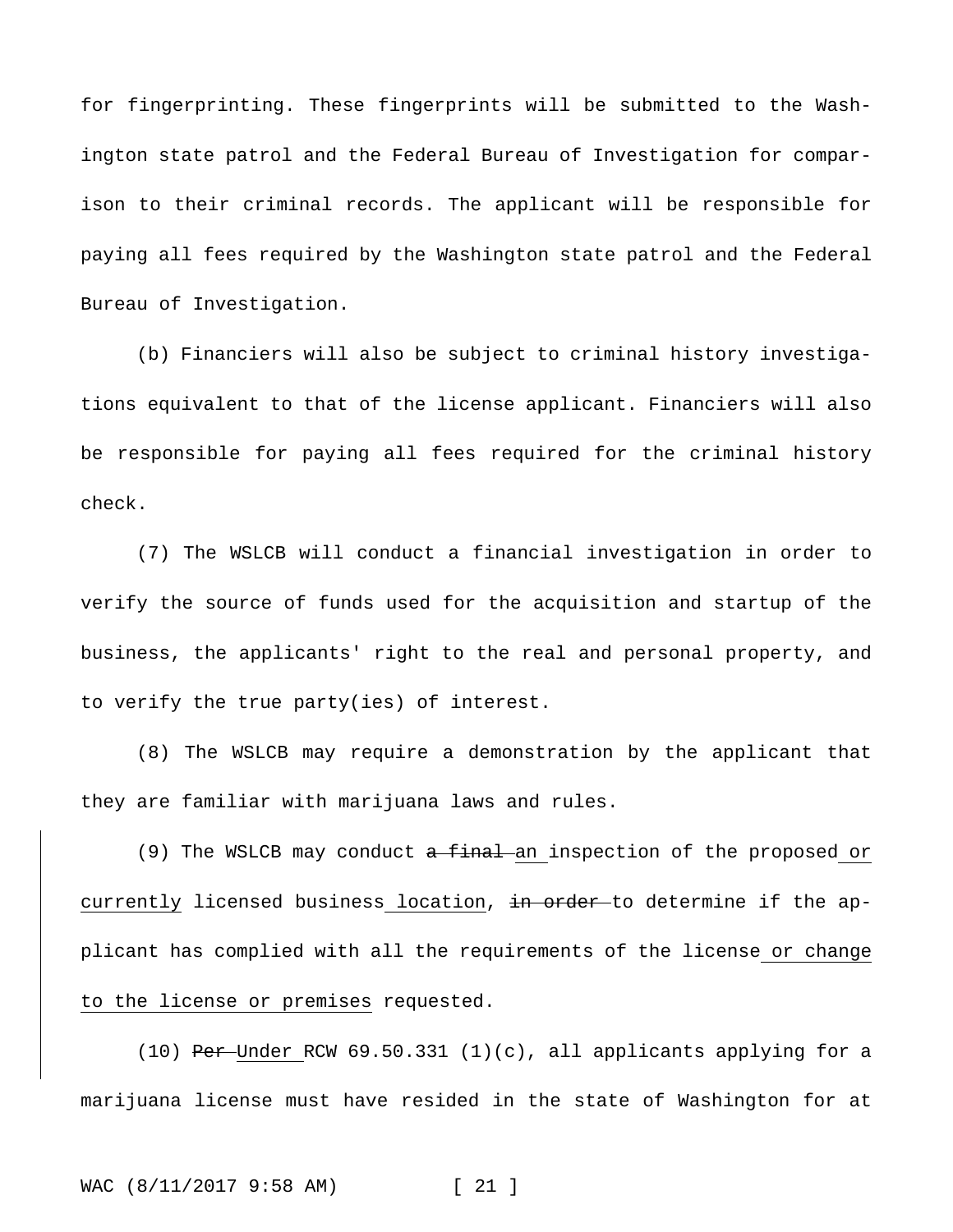least six months prior to application for a marijuana license. All business entities, including but not limited to partnerships, employee cooperatives, associations, nonprofit corporations, corporations and limited liability companies, applying for a marijuana license must be formed in Washington. All members, governors, or agents of business entities must also meet the six month residency requirement. Managers or agents who manage a licensee's place of business must also meet the six month residency requirement.

(11)(10) Submission of an operating plan that demonstrates the applicant is qualified to hold the marijuana license applied for to the satisfaction of the WSLCB. The operating plan shall include the following elements in accordance with the applicable standards in the Washington Administrative Code (WAC).

 $(12)(11)(a)$  As part of the application process, each applicant must submit in a format supplied by the WSLCB an operating plan detailing the following as it pertains outlining required elements for the location as provided in this chapter pertaining to the license type being sought. The operating plan must be submitted using an operating plan format supplied by the WSLCB. This operating plan must also include a floor plan or site plan drawn to scale which illustrates the entire operation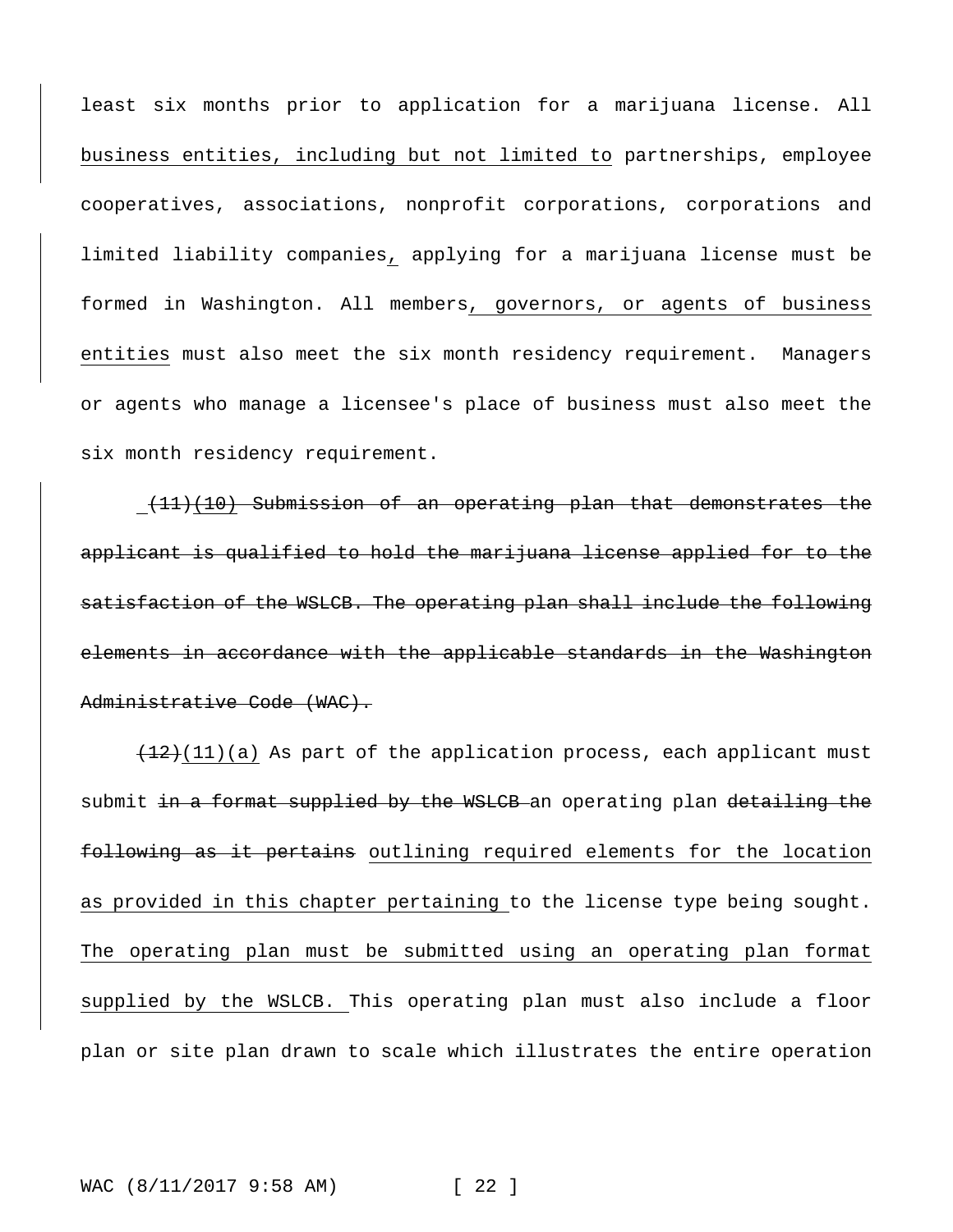# being proposed. The operating plan must include the following infor-

mation:

| <b>Producer</b>                                                                                                                                                                                                                                                                                                                                                           | <b>Processor</b>                                                                                                                                                                                                                                                                                                                                       | <b>Retailer</b>                                                                                      |
|---------------------------------------------------------------------------------------------------------------------------------------------------------------------------------------------------------------------------------------------------------------------------------------------------------------------------------------------------------------------------|--------------------------------------------------------------------------------------------------------------------------------------------------------------------------------------------------------------------------------------------------------------------------------------------------------------------------------------------------------|------------------------------------------------------------------------------------------------------|
|                                                                                                                                                                                                                                                                                                                                                                           |                                                                                                                                                                                                                                                                                                                                                        |                                                                                                      |
| Security                                                                                                                                                                                                                                                                                                                                                                  | Security                                                                                                                                                                                                                                                                                                                                               | Security                                                                                             |
| <b>Traceability</b>                                                                                                                                                                                                                                                                                                                                                       | <b>Traceability</b>                                                                                                                                                                                                                                                                                                                                    | <b>Traceability</b>                                                                                  |
| Employee qualifications and training                                                                                                                                                                                                                                                                                                                                      | Employee qualifications and training                                                                                                                                                                                                                                                                                                                   | Employee qualifications and<br>training                                                              |
| Transportation of product including packaging<br>of product for transportation                                                                                                                                                                                                                                                                                            | <b>Transportation of product</b>                                                                                                                                                                                                                                                                                                                       | <b>Transportation of product</b>                                                                     |
| Destruction of waste product                                                                                                                                                                                                                                                                                                                                              | Destruction of waste product                                                                                                                                                                                                                                                                                                                           | Destruction of waste product                                                                         |
| Description of growing operation including<br>growing media, size of grow space allocated<br>for plant production, space allocated for any<br>other business activity, description of all<br>equipment used in the production process, and<br>a list of soil amendments, fertilizers, other<br>erop production aids, or pesticides, utilized in<br>the production process | Description of the types of products to<br>be processed at this location together<br>with a complete description of all<br>equipment to include all marijuana-<br>infused edible processing facility<br>equipment and solvents, gases,<br>chemicals and other compounds used<br>to create extracts and for processing of<br>marijuana infused products |                                                                                                      |
| <b>Testing procedures and protocols</b>                                                                                                                                                                                                                                                                                                                                   | <b>Testing procedures and protocols</b>                                                                                                                                                                                                                                                                                                                |                                                                                                      |
| Employee compensation and benefits data<br>(see subsection (13) of this section)                                                                                                                                                                                                                                                                                          | Employee compensation and benefits<br>data (see subsection (13) of this<br>section)                                                                                                                                                                                                                                                                    | Employee compensation and<br>benefits data (see subsection<br>(13) of this section)                  |
|                                                                                                                                                                                                                                                                                                                                                                           | Description of the types of products to<br>be processed at this location together<br>with a complete description of<br>processing of marijuana infused<br>products                                                                                                                                                                                     |                                                                                                      |
|                                                                                                                                                                                                                                                                                                                                                                           | Description of packaging and labeling<br>of products to be processed                                                                                                                                                                                                                                                                                   | $\blacksquare$                                                                                       |
|                                                                                                                                                                                                                                                                                                                                                                           |                                                                                                                                                                                                                                                                                                                                                        | What array of products are to<br>be sold and how are the<br>products to be displayed to<br>consumers |

(b) After obtaining a license, the license holder must notify the WSLCB in advance of any change in their operating plan. Prior approval is required before the change is may be implemented.

 $(13)(12)$ (a) In order toTo aid the WSLCB in monitoring the industry as it develops, the WSLCB requests that all applicants and licensees seeking renewal provide the following information: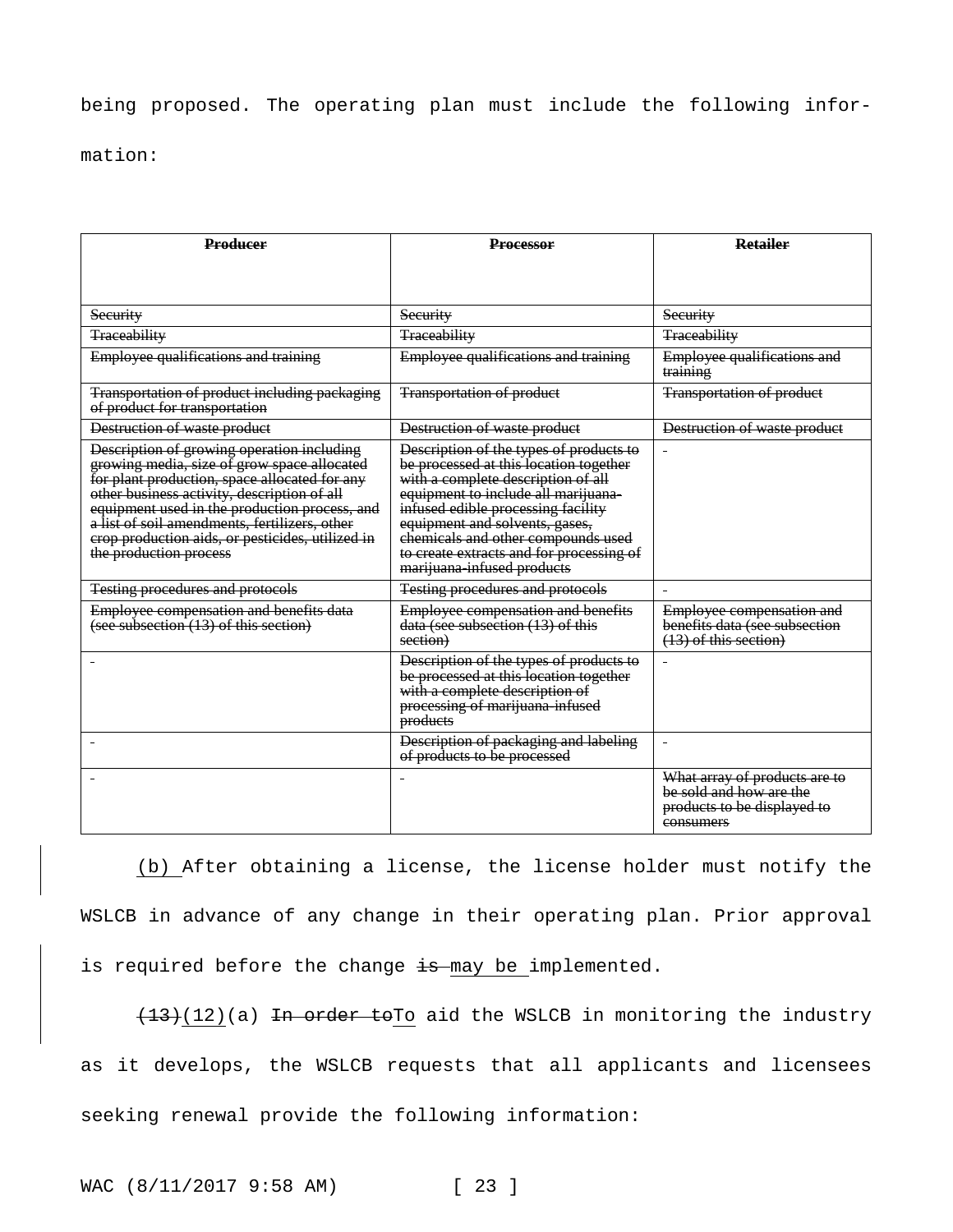#### (b) **Employees compensation and benefits data**.

(i) Will the applicant/licensee provide a living wage (at least one hundred fifty percent of the state minimum wage) to eighty-five percent or more of its hourly employees?

(ii) Will the applicant/licensee provide health insurance to at least eighty-five percent of its hourly employees?

(iii) Will the applicant/licensee provide a defined benefit pension plan to at least eighty-five percent of its hourly employees?

(iv) Will the applicant/licensee provide five or more paid sick days annually to at least eighty-five percent of its hourly employees?

(v) Is there a signed labor peace agreement or collective bargaining agreement with a labor organization in place?

 $(14)(13)$  Applicants applying for a marijuana license must be current in any tax obligations to the Washington state department of revenue and other state agencies, as an individual or as part of any entity in which they have an ownership interest. Applicants must sign an attestation that, under penalty of denial or loss of licensure, that representation is correct.

 $(15)(14)$  The issuance or approval of a license shall not be construed as a license for, or an approval of, any violations of local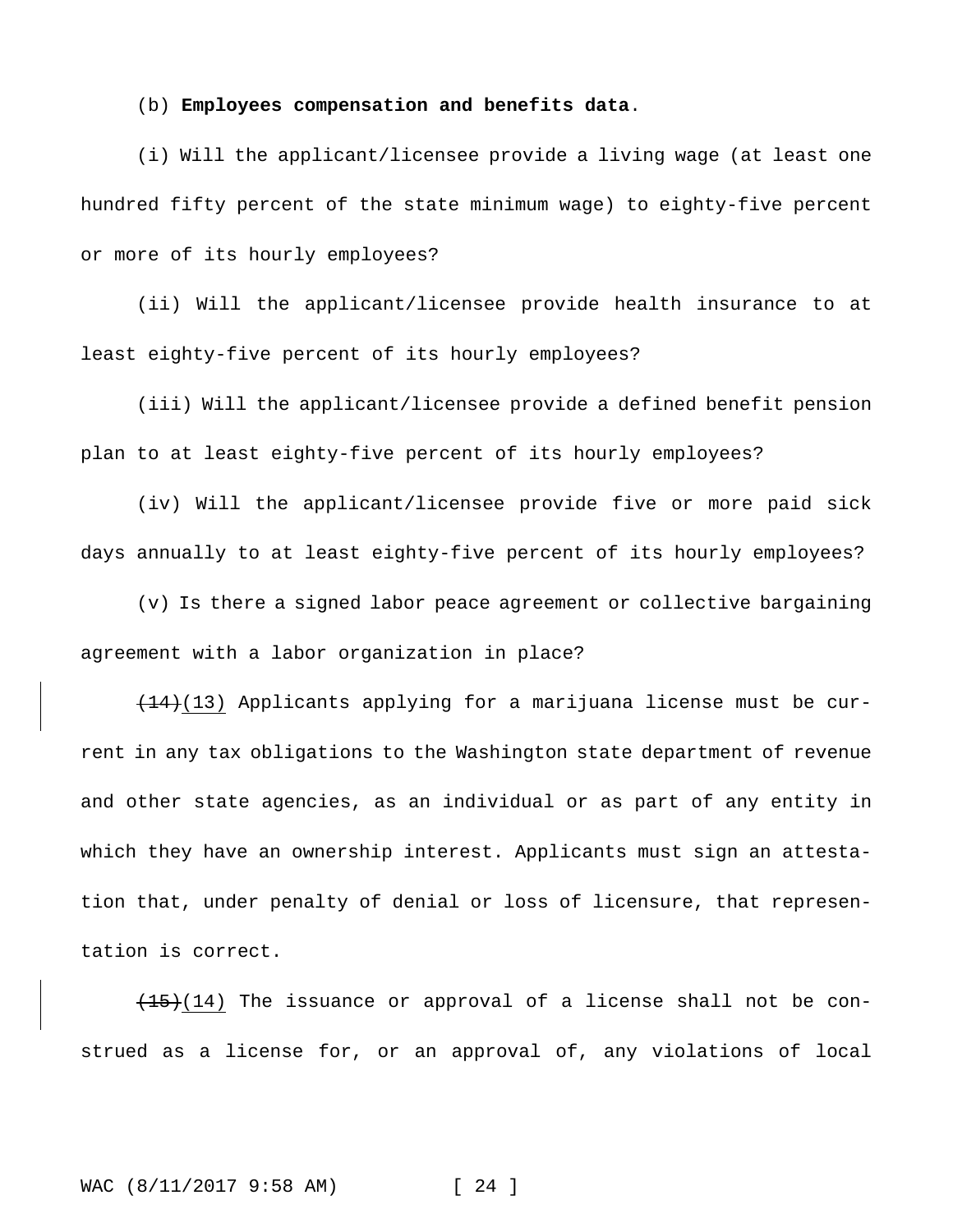rules or ordinances including, but not limited to: Building and fire codes, zoning ordinances, and business licensing requirements.

 $(16)(15)$  Upon failure to respond to the WSLCB licensing and regulation division's requests for information and/or documentation within the timeline provided, the application may be administratively closed or denial of the application will be sought.

[Statutory Authority: RCW 69.50.342 and 69.50.345. WSR 16-11-110, § 314- 55-020, filed 5/18/16, effective 6/18/16; WSR 15-11-107, § 314-55-020, filed 5/20/15, effective 6/20/15. Statutory Authority: RCW 69.50.325, 69.50.331, 69.50.342, 69.50.345. WSR 13-21-104, § 314-55-020, filed 10/21/13, effective 11/21/13.]

**WAC 314-55-035 What pPersons or entities have tothat must qualify for a marijuana license?.** A marijuana license must be issued in the name(s) of the all true party(ies) of interest for the license.

(1) **True parties of interest**--. For purposes of this title, "true party of interest" means a person or business entity that holds an ownership interest in the marijuana license, has management or control of marijuana business activities under the license, or receives a share of the net profits of the marijuana business. The following true parties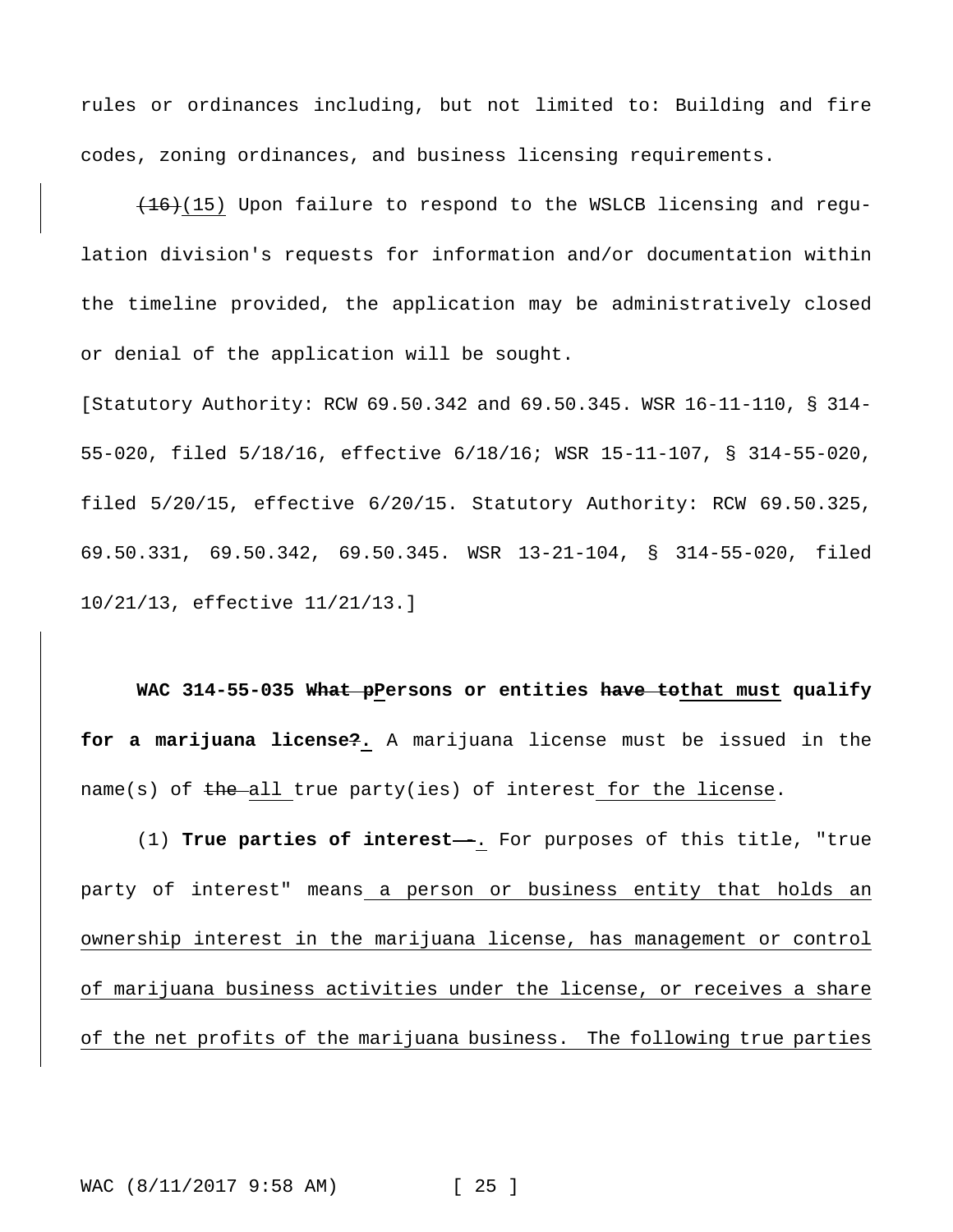# residency requirements:

| True party of interest                                                                                                                                                  | Persons to be qualified                                                                                                                                                                                          |  |
|-------------------------------------------------------------------------------------------------------------------------------------------------------------------------|------------------------------------------------------------------------------------------------------------------------------------------------------------------------------------------------------------------|--|
| Sole proprietorship                                                                                                                                                     | Sole proprietor and spouse.                                                                                                                                                                                      |  |
| General partnership                                                                                                                                                     | All partners and spouses.                                                                                                                                                                                        |  |
| Limited partnership,<br>limited liability                                                                                                                               | All general partners and<br>their spouses.                                                                                                                                                                       |  |
| partnership, or limited<br>liability limited<br>partnership                                                                                                             | All limited partners and<br>spouses.                                                                                                                                                                             |  |
| Limited liability<br>company                                                                                                                                            | All members and their<br>spouses.                                                                                                                                                                                |  |
|                                                                                                                                                                         | All managers and their<br>spouses.                                                                                                                                                                               |  |
| Privately held<br>corporation                                                                                                                                           | All corporate officers<br>(or persons with<br>equivalent title) and<br>their spouses.                                                                                                                            |  |
|                                                                                                                                                                         | All stockholders and<br>their spouses.                                                                                                                                                                           |  |
| Publicly held<br>corporation                                                                                                                                            | All corporate officers (or<br>persons with equivalent title)<br>and their spouses.                                                                                                                               |  |
|                                                                                                                                                                         | All stockholders and their<br>spouses.                                                                                                                                                                           |  |
| Multilevel ownership<br>structures                                                                                                                                      | All persons and entities that<br>make up the ownership<br>structure (and their spouses).                                                                                                                         |  |
| Any entity or person<br>(inclusive of financiers)<br>that are expecting a<br>percentage of the profits<br>in exchange for a<br>monetary loan or<br>expertise. Financial | Any entity or person who is<br>in receipt of, or has the right<br>to receive, a percentage of the<br>gross or net profit from the<br>licensed business during any<br>full or partial calendar or<br>fiscal year. |  |
| institutions are not<br>considered true parties<br>of interest.                                                                                                         | Any entity or person who<br>exercises control over the<br>licensed business in exchange<br>for money or expertise.<br>For the purposes of this<br>chapter:                                                       |  |
|                                                                                                                                                                         | "Gross profit" includes<br>the entire gross receipts<br>from all sales and<br>services made in, upon,<br>or from the licensed<br>business.                                                                       |  |
|                                                                                                                                                                         | "Net profit" means gross<br>sales minus cost of<br>goods sold.                                                                                                                                                   |  |
| Nonprofit corporations                                                                                                                                                  | All individuals and spouses,<br>and entities having<br>membership rights in<br>accordance with the<br>provisions of the articles of<br>incorporation or the bylaws.                                              |  |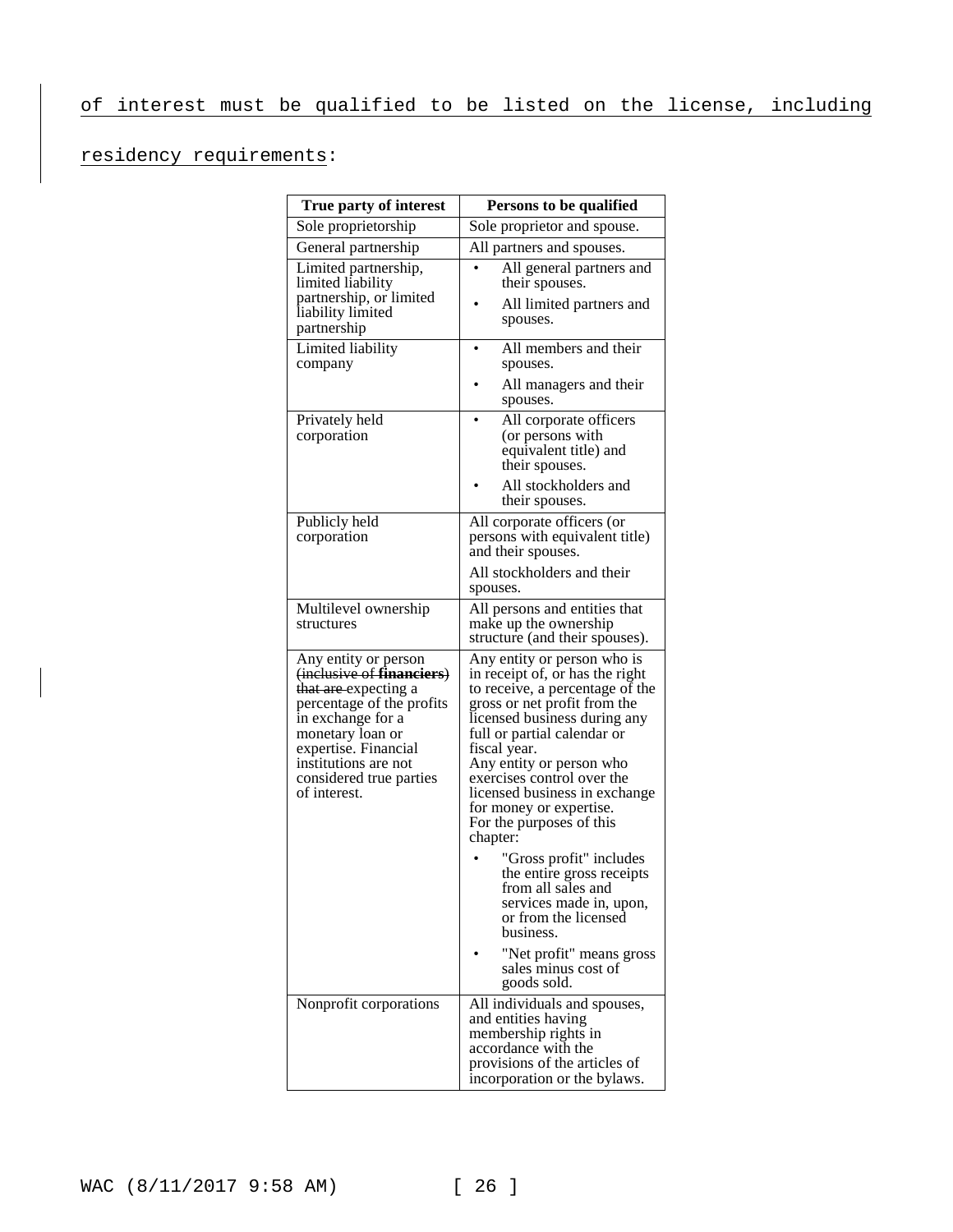(2) For purposes of this section, "true party of interest" does not mean:

(a) A person or entity receiving reasonable payment for rent on a fixed basis under a bona fide lease or rental obligation, unless the lessor or property manager exercises control over or participates in the management of the business.

(b) A person who receives a bonus as an employee, if: The employee is on a fixed wage or salary and the bonus is not more than twenty-five percent of the employee's pre-bonus annual compensation; or the bonus is based on a written incentive/bonus program that is not out of the ordinary for the services rendered.

(c) An employee of a licensee receiving commission-based compensation consistent with this subsection.

(i) Commission-based compensation based on an individual employee's product sales performance is permissible for employees of producers and processors only and will not make the employee receiving commissionbased compensation a true party of interest so long as the commissionbased compensation arrangement does not create a default true party of interest relationship.

(ii) Commission-based compensation arrangements between a licensee and its employee must be in writing.

WAC (8/11/2017 9:58 AM) [ 27 ]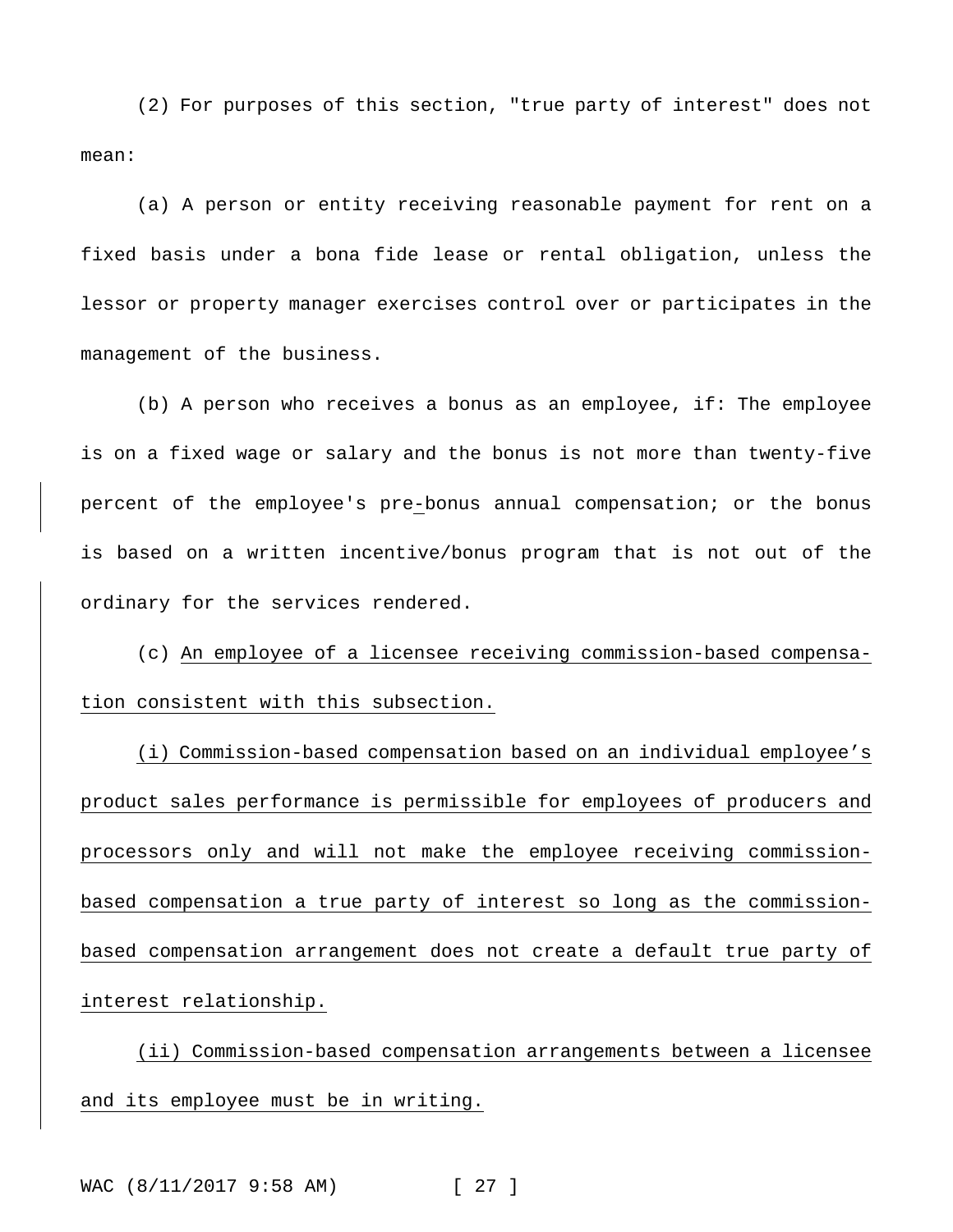(iii) No more than five percent of the gross profits of the business may be given to any one employee under a commission-based compensation arrangement.

(iv) An employee of a licensee that operates under a commissionbased compensation arrangement must be listed as an employee of the licensee with the Washington state employment security department.

(d) A person or entity contracting with the applicant(s) to sell the property, unless the contract holder exercises control over or participates in the management of the licensed business.

(e) A consultant receiving flat or hourly rate compensation under a written contractual agreement so long as the consultant does not receive any percentage of profits or interest in the licensed business or management or control of the licensed business such that would indicate or create a true party of interest relationship.

(3) **Financiers** -. A financier is a person or entity other than a financial institution that supplies capital or financial support to a marijuana licensee. Such financial relationships are limited to loans with reasonable interest or gifts of funds.

(a) A financier may not receive an ownership interest, control of the business, or a profit-sharing interest or percentage of the profits in exchange for financial support.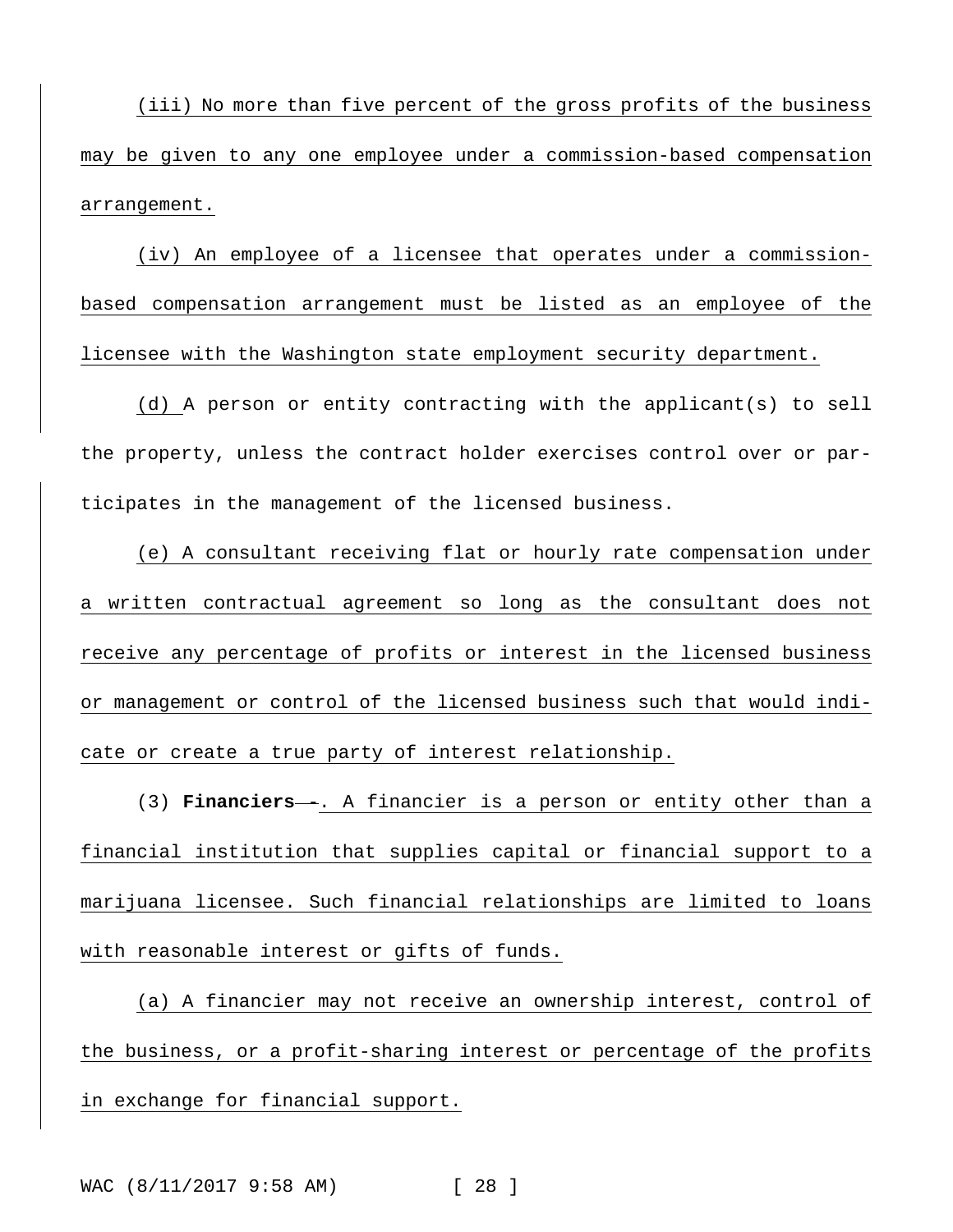(b) Washington state residency requirements do not apply to financiers, but all financiers must be United States residents.

(c) The WSLCB will conduct a financial investigation as well as a criminal background of financiers and all funds must be approved by the WSLCB prior to transfer to the marijuana licensee.

(4) **Persons who exercise control of business--**. The WSLCB will conduct an investigation of any person or entity who exercises any control over the applicant's business operations. This may include both a financial investigation and/or, a criminal history background, or both. Any changes to ownership after licensure must follow the requirements set forth in WAC 314-55-120.

(5) After licensure, a true party of interest, including financiers, licensees must continue to disclose the source of funds for all moneys invested in the licensed business. The WSLCB must approve these all funds prior to investing them into the business. Licensees are also responsible for notifying the WSLCB and receiving approval of any changes in ownership prior to the changes being made as provided in WAC 314-55- 120.

[Statutory Authority: RCW 69.50.342 and 69.50.345. WSR 16-11-110, § 314- 55-035, filed 5/18/16, effective 6/18/16. Statutory Authority: RCW

WAC (8/11/2017 9:58 AM) [ 29 ]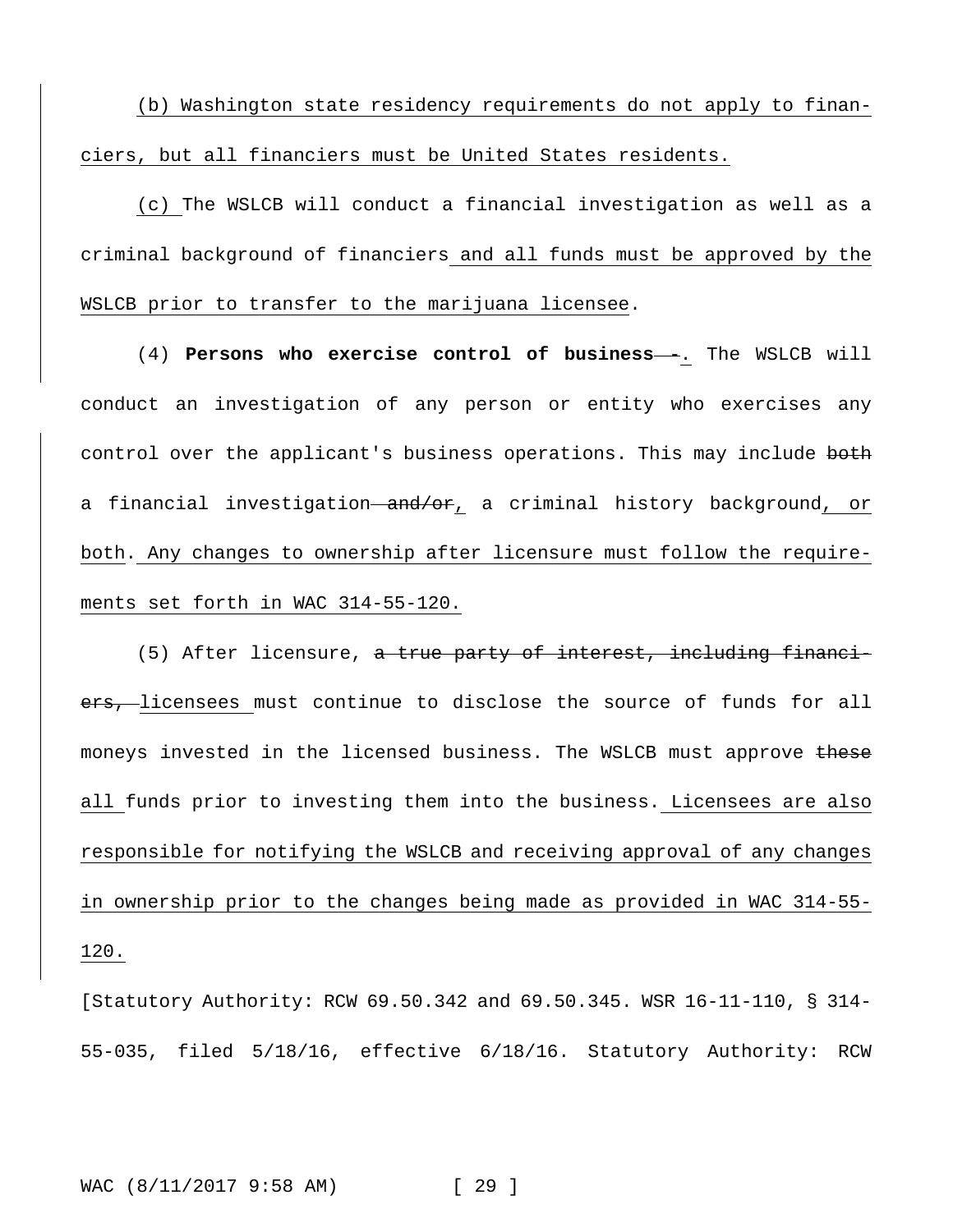69.50.325, 69.50.331, 69.50.342, 69.50.345. WSR 13-21-104, § 314-55- 035, filed 10/21/13, effective 11/21/13.]

**WAC 314-55-050 Reasons the WSLCB may seek denial, suspension, or cancellation of a marijuana license application or license.** Following is a list of reasons the WSLCB may deny, suspend, or cancel a marijuana license application or license. Per RCW 69.50.331, the WSLCB has broad discretionary authority to approve or deny a marijuana license application for reasons including, but not limited to, the following:

(1) Failure to meet qualifications or requirements for the specific marijuana producer, processor, or retail license, as outlined in this chapter and chapter 69.50 RCW.

(2) Failure or refusal to submit information or documentation requested by the WSLCB during the evaluation process.

(3) The applicant makes a misrepresentation of fact, or fails to disclose a material fact to the WSLCB during the application process or any subsequent investigation after a license has been issued.

(4) Failure to meet the criminal history standards outlined in WAC 314-55-040.

(5) Failure to meet the marijuana law or rule violation history standards outlined in WAC 314-55-045.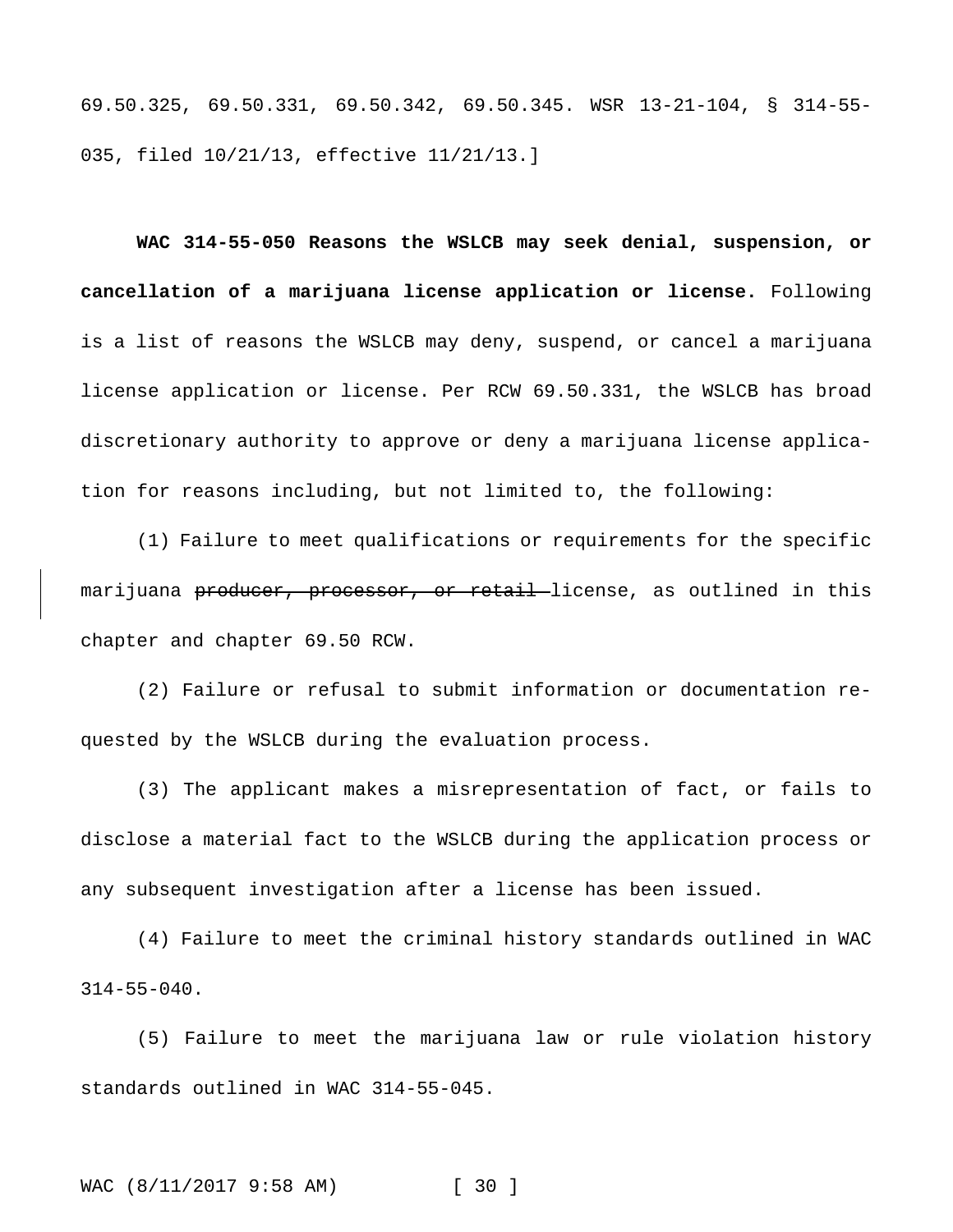(6) The source of funds identified by the applicant to be used for the acquisition, startup and operation of the business is questionable, unverifiable, or determined by the WSLCB to be gained in a manner which is in violation by law.

(7) Denies the WSLCB or its authorized representative access to any place where a licensed activity takes place or fails to produce any book, record or document required by law or WSLCB rule.

(8) Has been denied or had a marijuana license or medical marijuana license suspended or canceled in another state or local jurisdiction.

(9) Where the city, county, tribal government, or port authority has submitted a substantiated objection per the requirements in RCW 69.50.331 (7) and (10).

(10) Except as provided in subsection (11) of this section, Tthe WSLCB shall not issue a new marijuana license if the proposed licensed business is within one thousand feet of the perimeter of the grounds of any of the following entities. The distance shall be measured as the shortest straight line distance from the property line of the proposed building/business location to the property line of the entities listed below:

(a) Elementary or secondary school;

(b) Playground;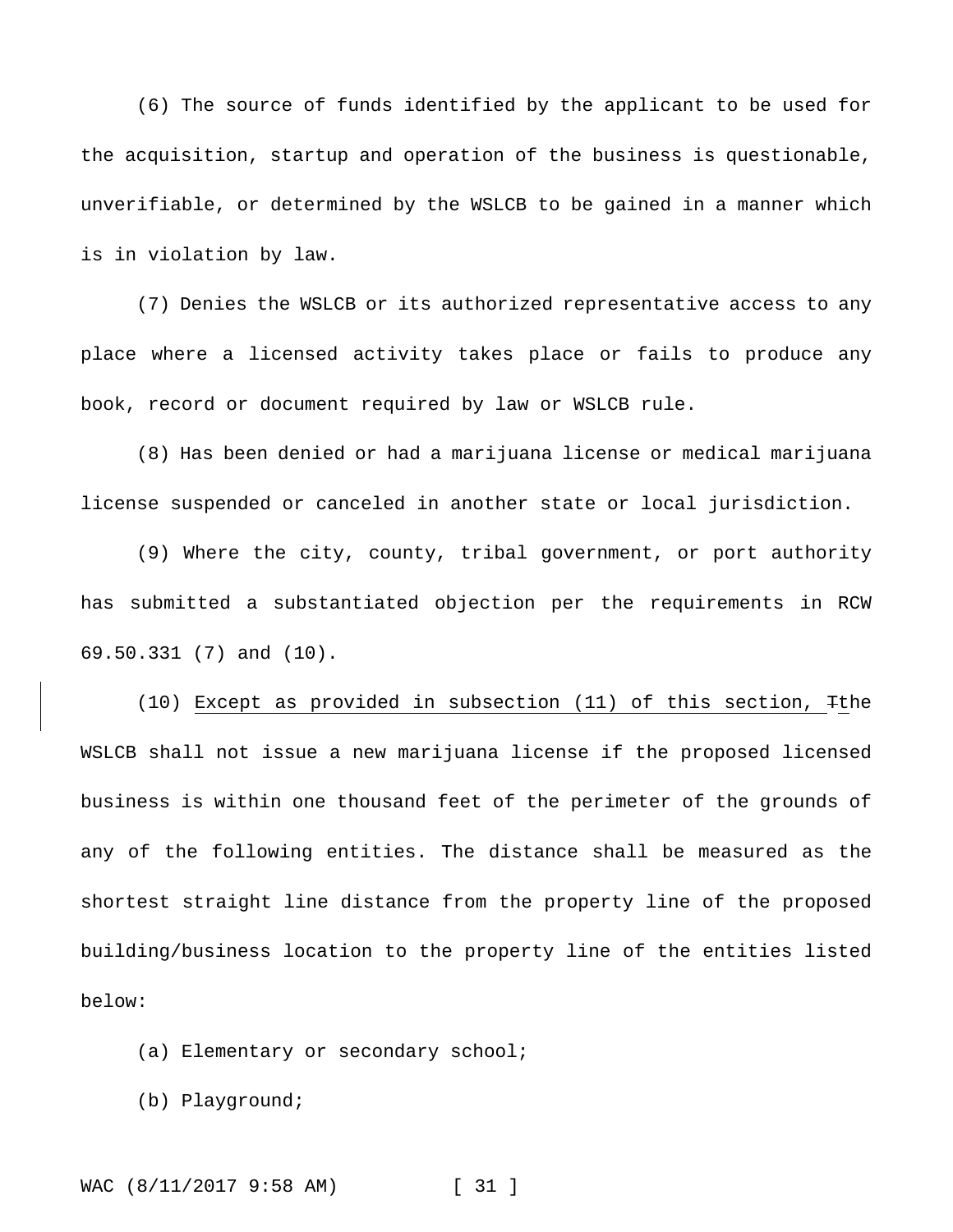(c) Recreation center or facility;

(d) Child care center;

(e) Public park;

(f) Public transit center;

(g) Library; or

(h) Any game arcade (where admission is not restricted to persons age twenty-one or older).

(11)(a) A city or county may by local ordinance permit the licensing of marijuana businesses within one thousand feet but not less than one hundred feet of the facilities listed in subsection (10) of this section except elementary and secondary schools, and playgrounds.

(b) If a licensee applies for a marijuana license at a location less than one thousand feet of a recreation center or facility, child care center, public park, public transit center, library, or game arcade, the licensee must provide the WSLCB with a copy of the local ordinance that describes the distance required by the city or county the facility will be located.

(12) Has failed to pay taxes or fees required under chapter 69.50 RCW or failed to provide production, processing, inventory, sales and transportation reports to documentation required under this chapter.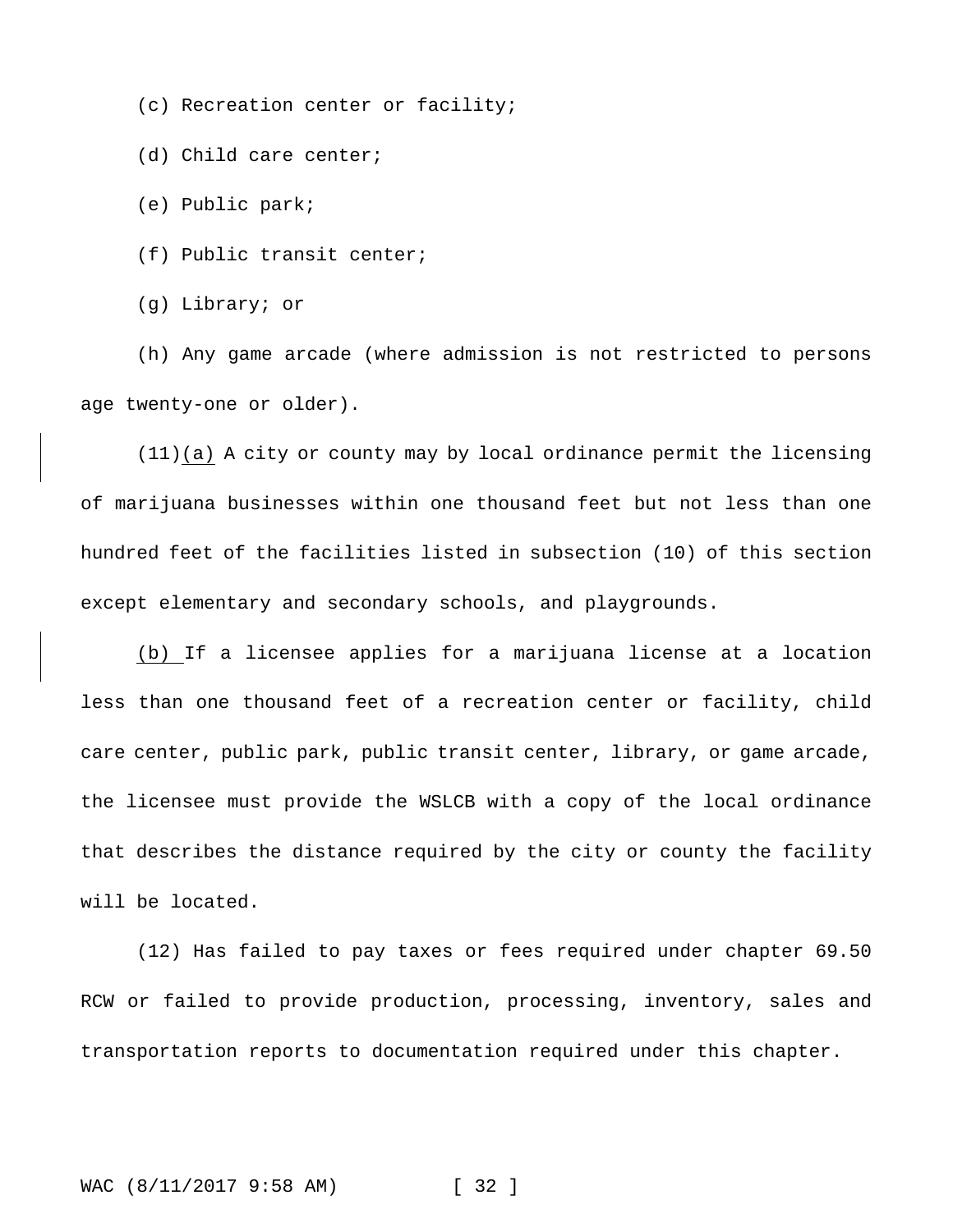(13) Failure to submit an attestation that they are current in any tax obligations to the Washington state department of revenue.

(14) Has been denied a liquor or marijuana license or had a liquor license or marijuana license suspended or revoked in this or any other state.

(15) The operating plan does not demonstrate, to the satisfaction of the WSLCB, the applicant is qualified for a license.

(16) Failure to operate in accordance with the WSLCB approved operating plan.

(17) The WSLCB determines the issuance of the license will not be in the best interest of the welfare, health, or safety of the people of the state.

[Statutory Authority: RCW 69.50.342 and 69.50.345. WSR 16-11-110, § 314- 55-050, filed 5/18/16, effective 6/18/16; WSR 14-06-108, § 314-55-050, filed 3/5/14, effective 4/5/14. Statutory Authority: RCW 69.50.325, 69.50.331, 69.50.342, 69.50.345. WSR 13-21-104, § 314-55-050, filed 10/21/13, effective 11/21/13.]

**WAC 314-55-073 Marijuana research license.** A marijuana research license allows a holder of the license to produce, process, and possess marijuana for the limited research purposes provided in RCW 69.50.372.

WAC (8/11/2017 9:58 AM) [ 33 ]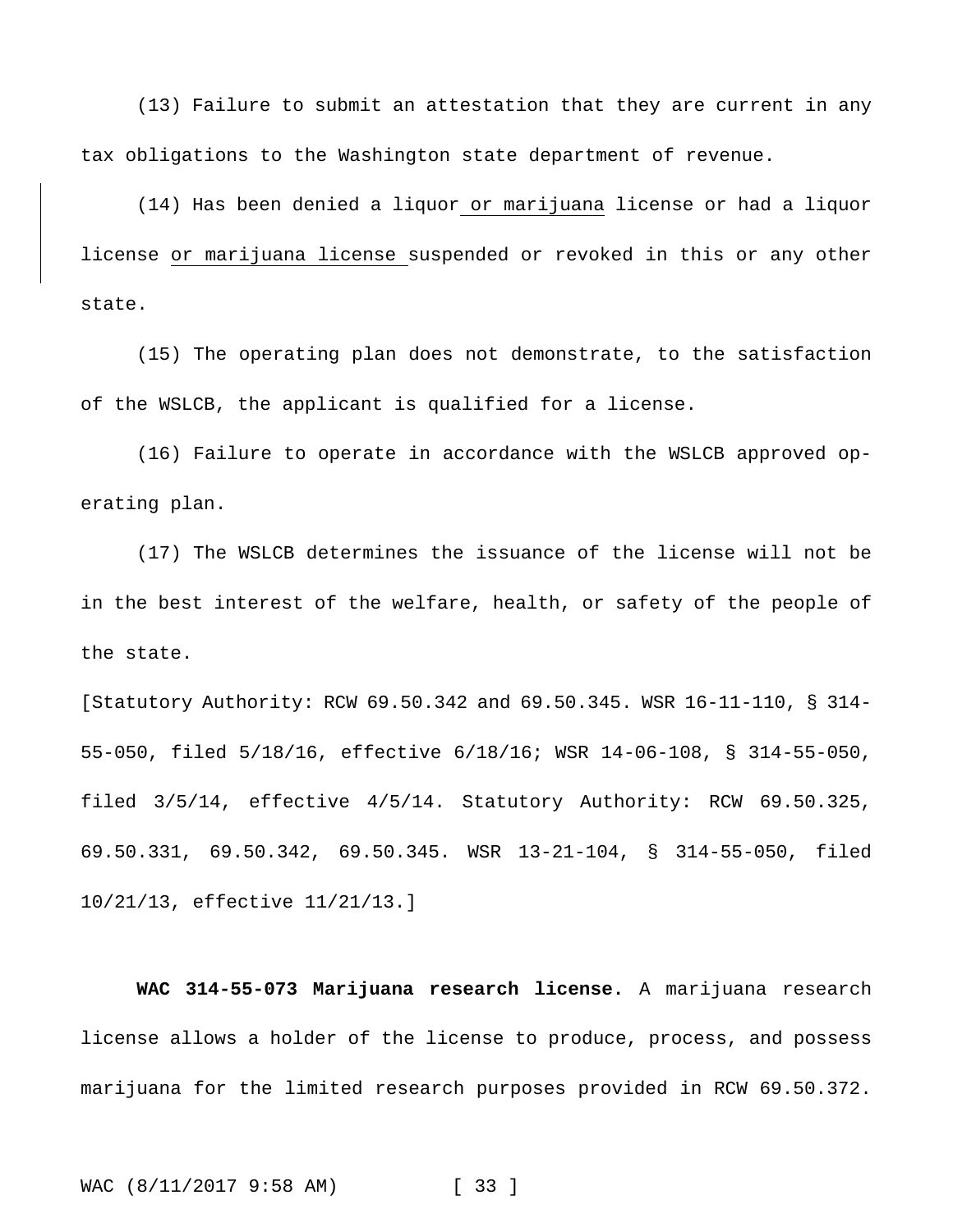The WSLCB designates a scientific reviewer (reviewer) to review research applications and make recommendations for the approval or denial of research projects and to assess licensed research activities. The following provisions are in addition to the requirements for marijuana research licensees provided in RCW 69.50.372.

(1) **Eligibility and continuing requirements for research license applications, prohibitions and restrictions.**

(a) Other than the restrictions listed in this subsection, any person, organization, agency, or business entity may apply for a marijuana research license.

(b) Other marijuana licensees may apply for a research license. Facilities at which the research is conducted must be wholly separate and distinct from the marijuana business, except:

(i) Licensed producers with a research license and approved research project may grow marijuana plants or possess marijuana for research purposes at the producer's licensed premises. However, all marijuana grown or possessed for research purposes or purposes other than those related to the research project must be kept wholly separated and distinct from commercial operations and must not be comingled with or diverted to marijuana grown for commercial purposes or purposes other than those related to the research project; and

WAC (8/11/2017 9:58 AM) [ 34 ]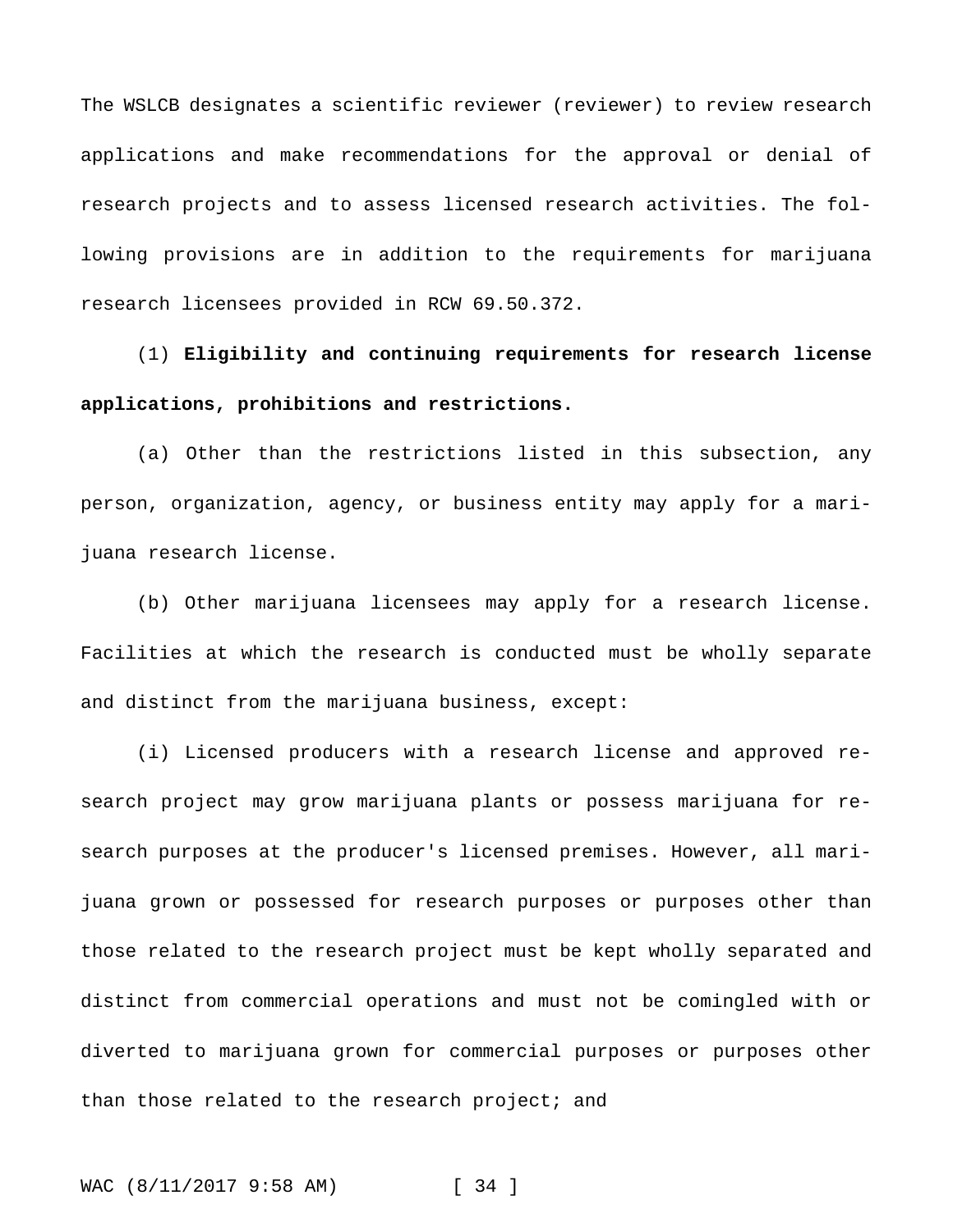(ii) Licensed processors with a research license and approved research project may possess marijuana for research purposes at the processors licensed premises. However, all marijuana possessed for research purposes must be kept wholly separated and distinct from all marijuana possessed for commercial purposes or purposes other than those related to the research project and must not be comingled with or diverted to marijuana possessed for commercial purposes or purposes other than those related to the research project. Licensed processors who do not also hold a producer license may not grow marijuana plants for the purposes of research under a research license at the processor's licensed location.

(c) Labs certified to perform quality assurance testing on marijuana and marijuana products by the WSLCB may apply for a research license. Certified labs with a research license and approved research project must ensure that all marijuana possessed for research purposes is wholly separated from and is not comingled with marijuana possessed for state required testing purposes for licensed producers or processors or marijuana possessed for any reason other than research purposes.

(d) All research license applicants and persons conducting research under the research license must be twenty-one years of age or older.

#### WAC (8/11/2017 9:58 AM) [ 35 ]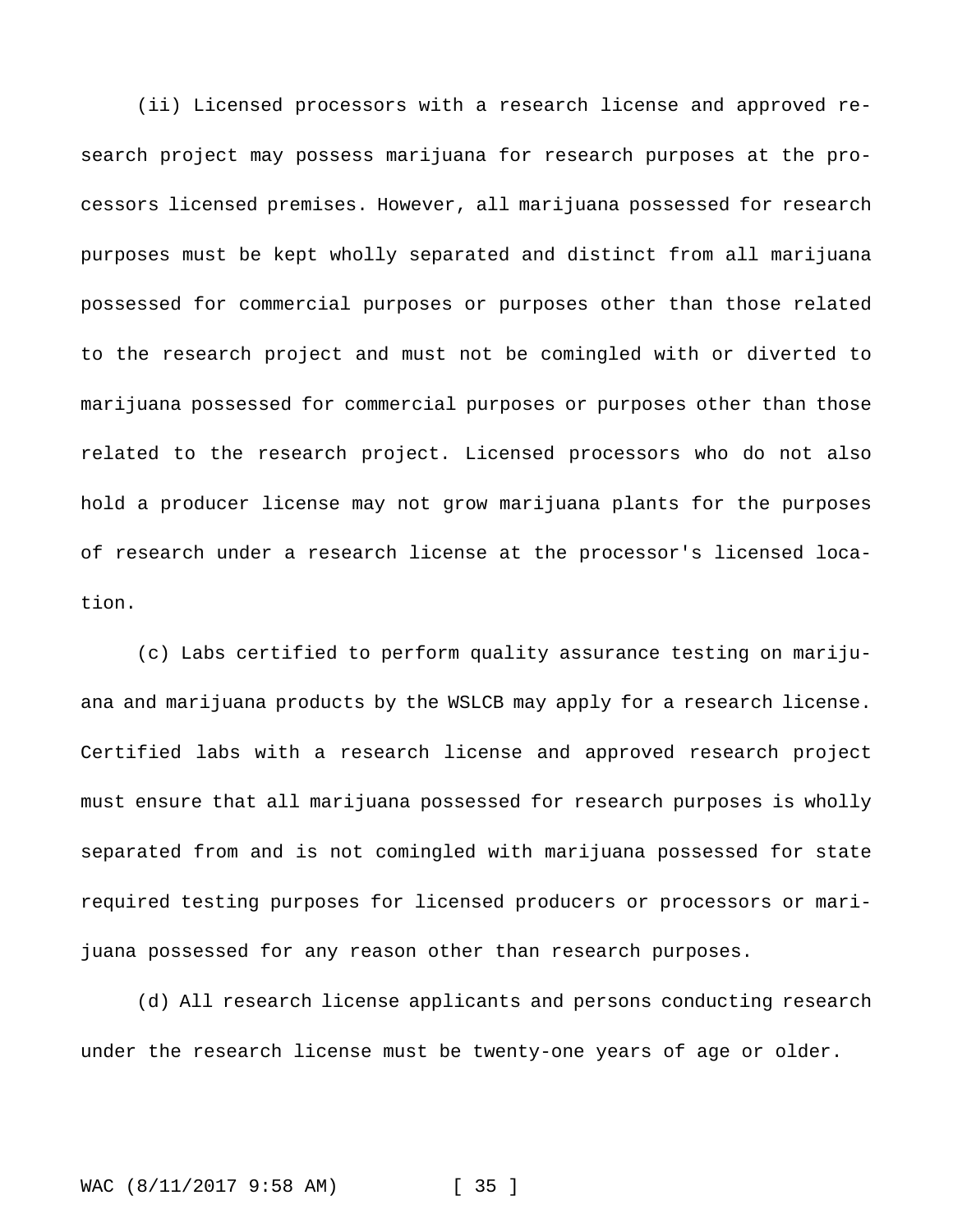(e) All research license applicants and those persons that have managing control over an organization, agency, or business entity must pass a criminal background check and financial investigation prior to being eligible to receive a research license.

(f) Except as otherwise provided by chapter 69.50 RCW and agency rule, no applicant for a research license may possess any marijuana plants or marijuana for research purposes unless and until the research project is approved and the applicant is notified that the research license is approved in writing by the WSLCB.

(g) No research licensee may conduct research unless and until the research project is approved by the reviewer and the WSLCB in writing.

# (2) **Initial applications.**

# (a) **Application made with business licensing services (BLS).**

(i) Applicants for a research license must apply through BLS to begin the application process for a research license.

(ii) Upon submitting an application for a research license through BLS, the applicant will receive an application letter from the WSLCB directing the applicant to submit the additional application materials directly to the WSLCB's designated scientific reviewer (reviewer).

(A) The applicant must submit complete and accurate additional application materials directly to the reviewer within thirty days of the

#### WAC (8/11/2017 9:58 AM) [ 36 ]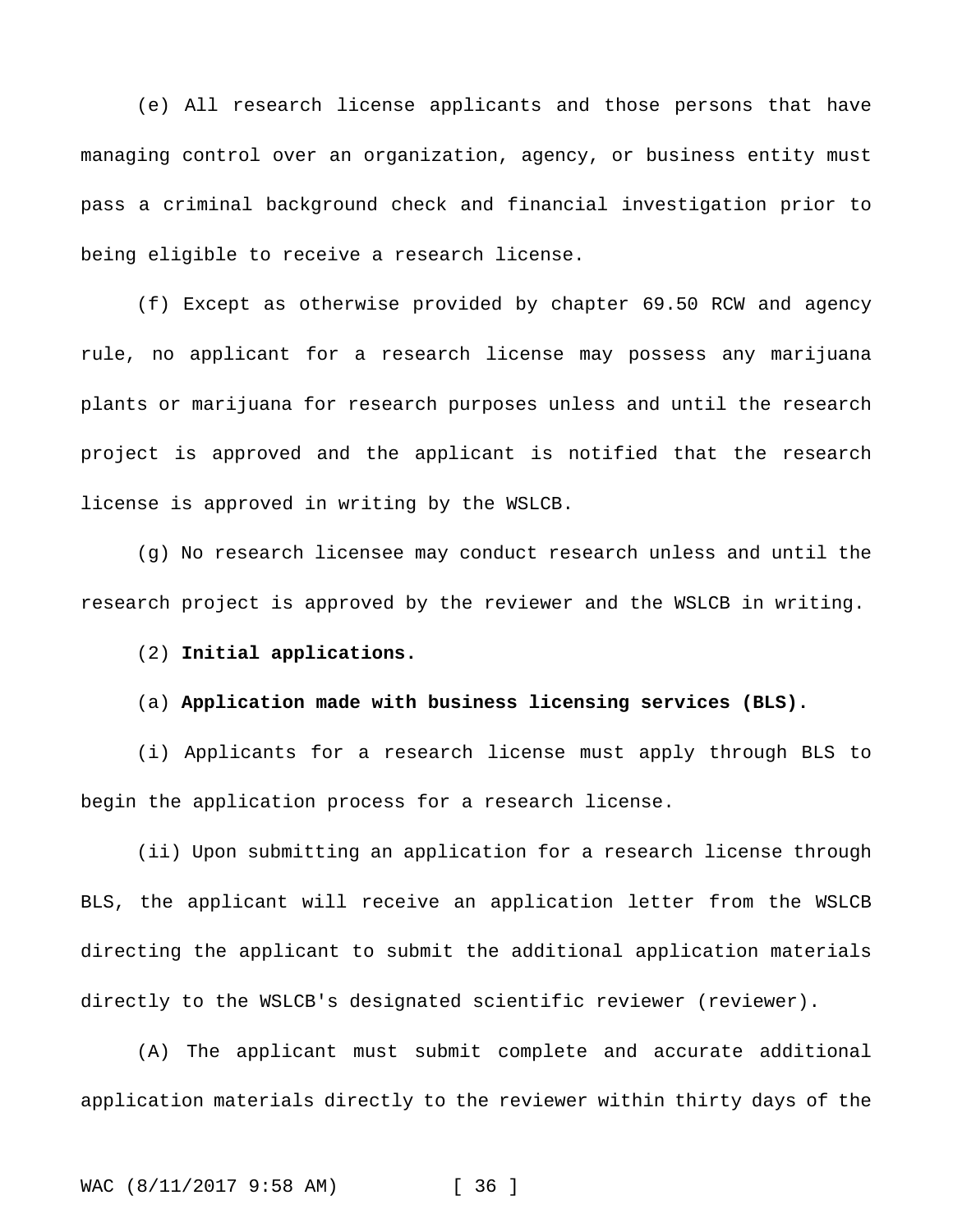date of the application letter from the WSLCB or by the date indicated on the application letter. It is the responsibility of the research license applicant to comply with the application requirements in this section and ensure the application is complete, accurate, and successfully submitted to the reviewer.

(B) Incomplete or incorrect additional application materials, materials that do not adhere to the content requirements in this section, or materials not received by the reviewer by 5:00 p.m. on the 30th day or the application date as indicated on the letter from the WSLCB will not be considered by the reviewer and the WSLCB will withdraw the application after receiving notice in writing from the reviewer.

#### (b) **Additional application materials requirements.**

(i) Application materials that do not adhere to the content requirements in this section or incomplete or incorrect applications will be withdrawn.

(ii) The applicant is responsible for ensuring that no information is included in the research plan that may compromise the applicant's ability to secure patent, trade secret, or other intellectual property protection. All application documents must be submitted by a person who has the legal authority to represent the entity if the applicant is an entity other than an individual person.

WAC (8/11/2017 9:58 AM) [ 37 ]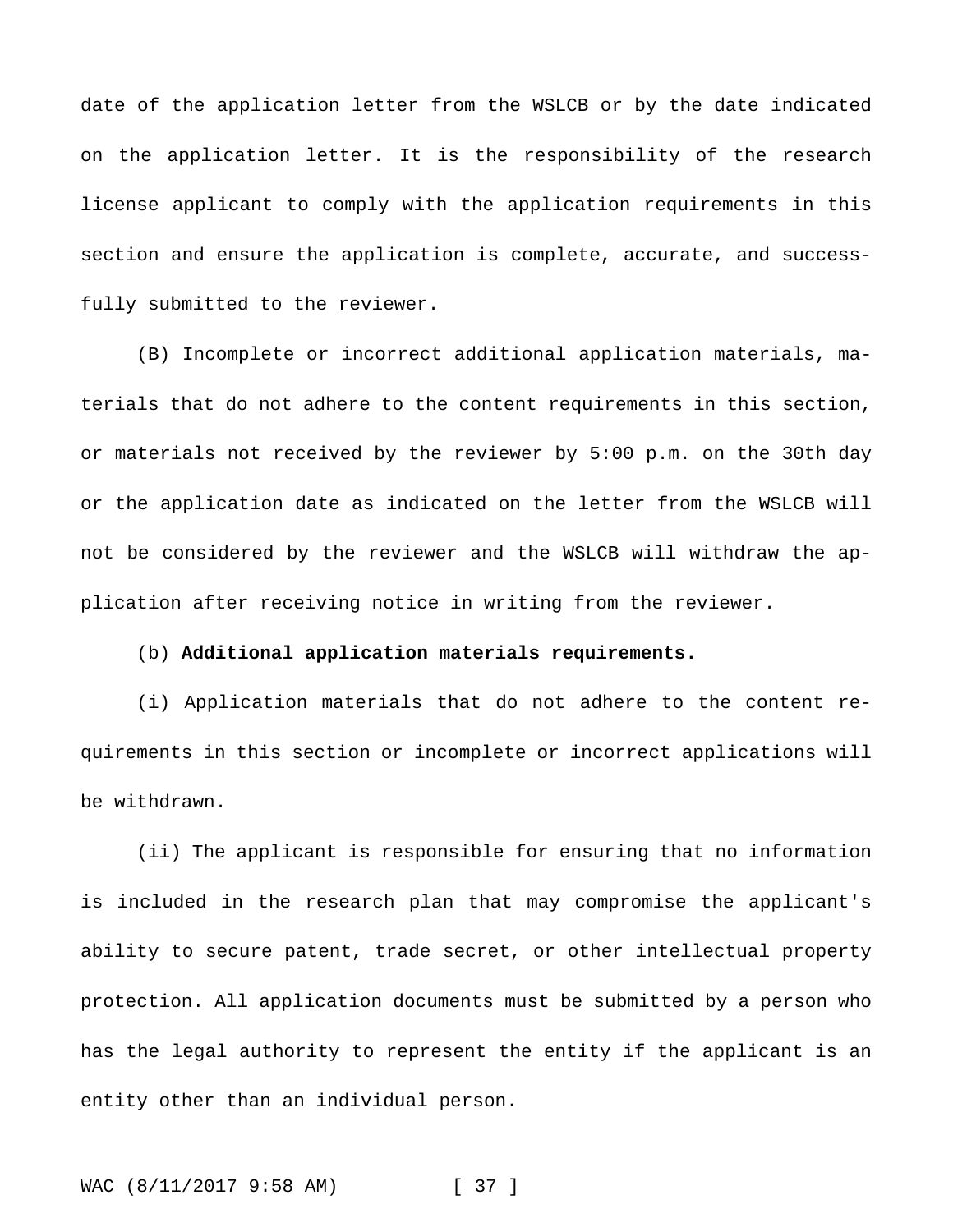(iii) All documents must be submitted to the reviewer in a legible PDF format.

(iv) All of the following information and documents are required for each initial application:

(A) A completed cover page form, marijuana research license application form, and signature page form created by the WSLCB and available at the WSLCB's web site at www.lcb.wa.gov.

(B) A research plan limited to four eight pages, not including references or citations, that includes the following information:

(I) Purpose and goal(s) of the proposed research project(s);

(II) Key milestones and timelines for the research project(s);

(III) Background and preliminary studies;

(IV) Amount of marijuana to be grown, if applicable, including the justification with respect to milestone tasks;

(V) Anticipated cost of the proposed research project(s) and funding available for the work. The scientific reviewer may request additional information or ask clarifying questions about the cost of the proposal to determine whether the budget meets the scope and design of the proposed project;

(VI) Key personnel and organizations, including names and roles;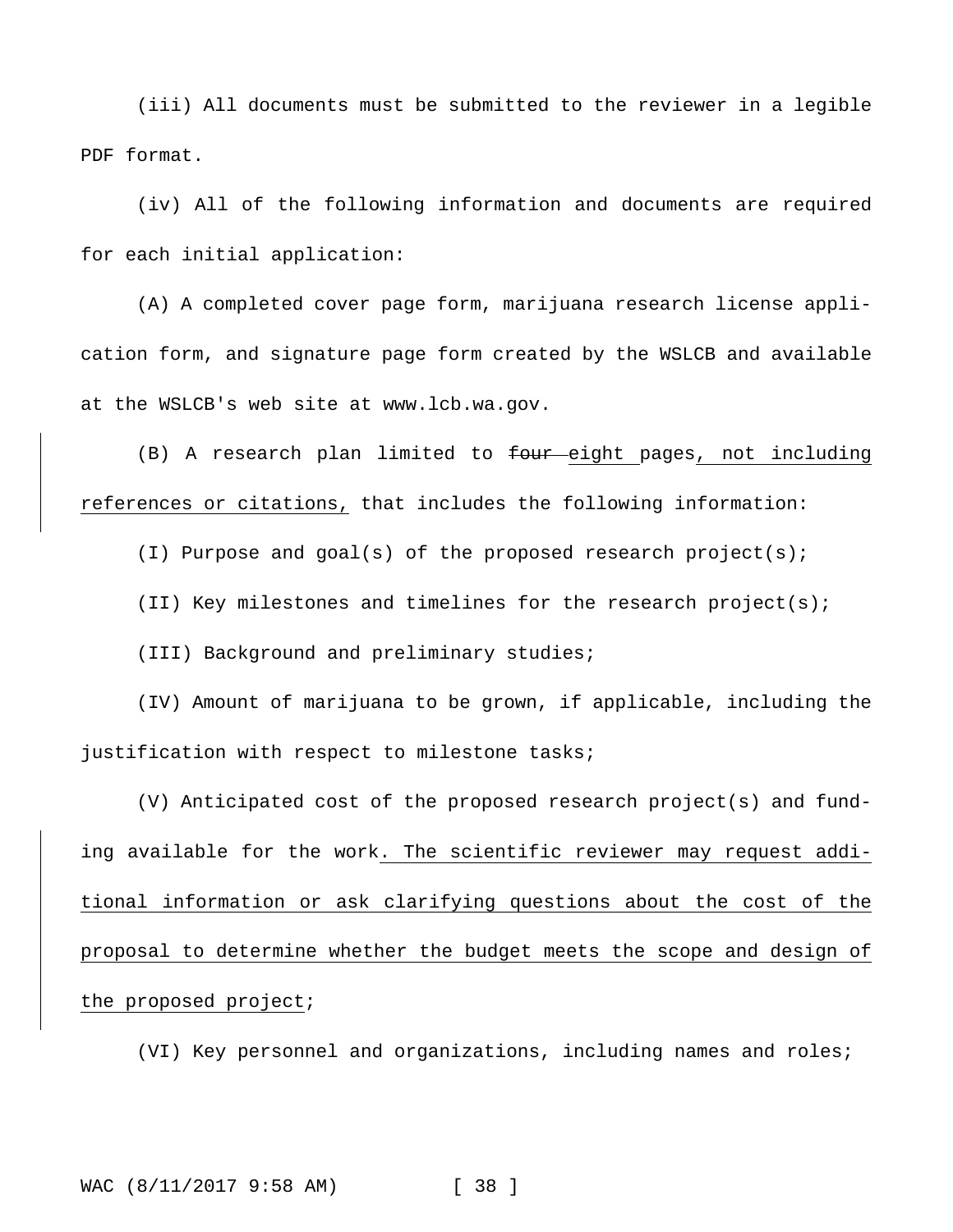(VII) Facilities, equipment, and other resources required and available for conducting the proposed research project(s).

(C) A biosketch for each individual involved in executing the proposed research project limited to two pages per individual performing technical and administrative functions essential to performing the proposed research, including proof that the individual is twenty-one years of age or older. Biosketches must be prepared using the National Institutes of Health (NIH) biographical sketch format, available at http://grants.nih.gov/grants/forms/new-renewal-revisions.htm.

(D) Letters of support limited to two pages per letter confirming the commitment of time and resources from external personnel or organizations if external personnel or organizations will participate in research activities under an approved research project. Letters of support are required to confirm the commitment of time and resources from personnel involved in the proposed research project(s) who are not employed at the applicant organization. Letters of support must include specific details regarding the type(s) and magnitude of the time and resources being committed to the proposed research project(s) and must be signed by individuals having the authority to make such commitments.

WAC (8/11/2017 9:58 AM) [ 39 ]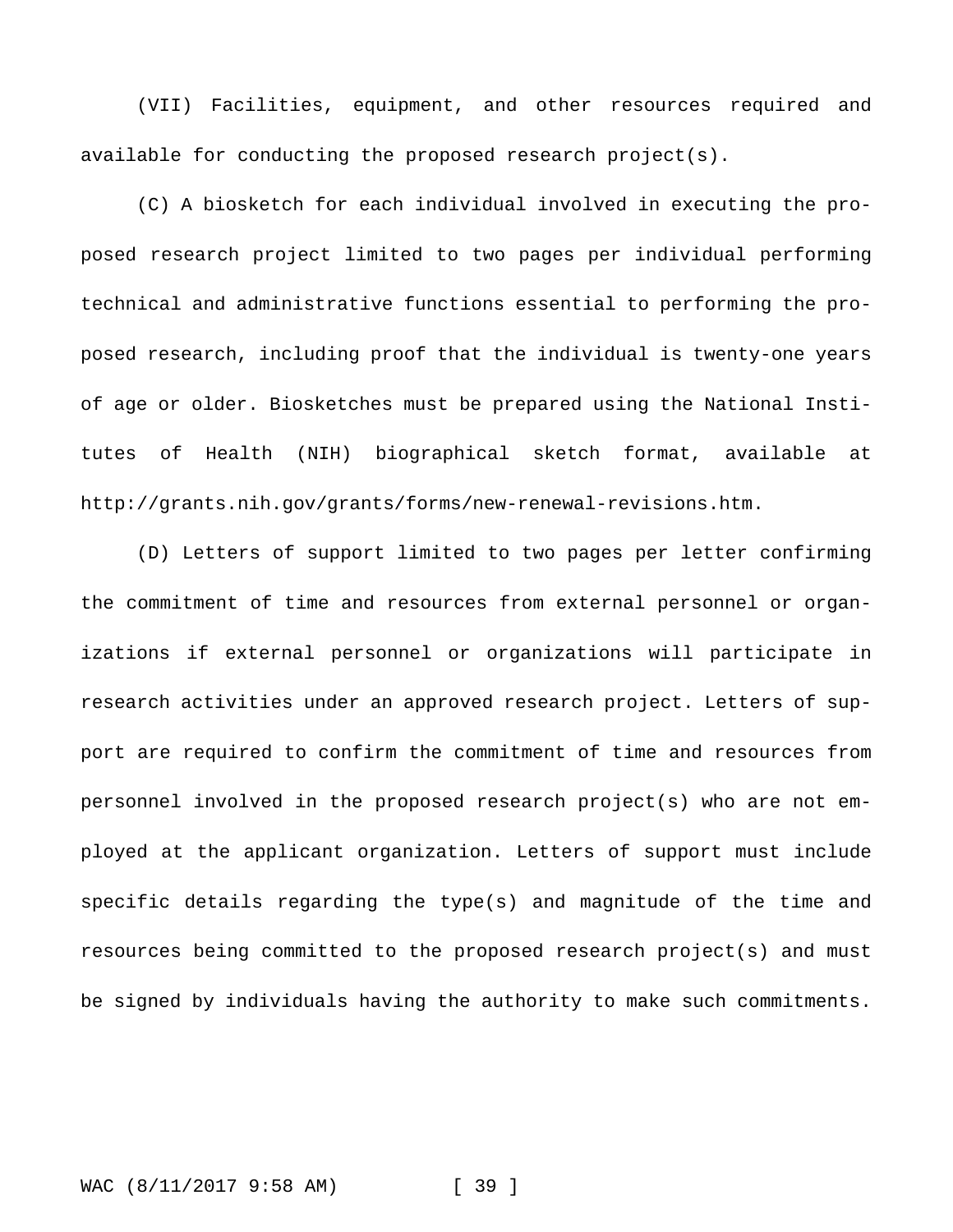(E) For all project(s) involving human or animal subjects, documentation of all required institutional review board (IRB) or institutional animal care and use committee (IACUC) approvals. Documents must be provided on IRB or IACUC letterhead and be signed by authorized officials of those regulatory bodies.

(v) Documents that do not conform to the requirements in subsection (b) of this section may be withdrawn. All nonform documents must conform to the following requirements:

(A) Eight and one-half by 11-inch portrait-oriented page dimensions;

(B) Single-spaced with all margins measuring at least one inch; and

(C) At least 12-point font in Times New Roman or Arial, not proportionately reduced.

(c) **Review by the WSLCB's designated scientific reviewer.**

(i) If the applicant submits application materials to the reviewer by the required deadline specified by the WSLCB's application letter and the reviewer determines the additional application materials are complete and meet the document requirements specified in this section, the reviewer will proceed with reviewing the research project to evaluate whether the project complies with the provisions of RCW 69.50.372 (1)

WAC (8/11/2017 9:58 AM) [ 40 ]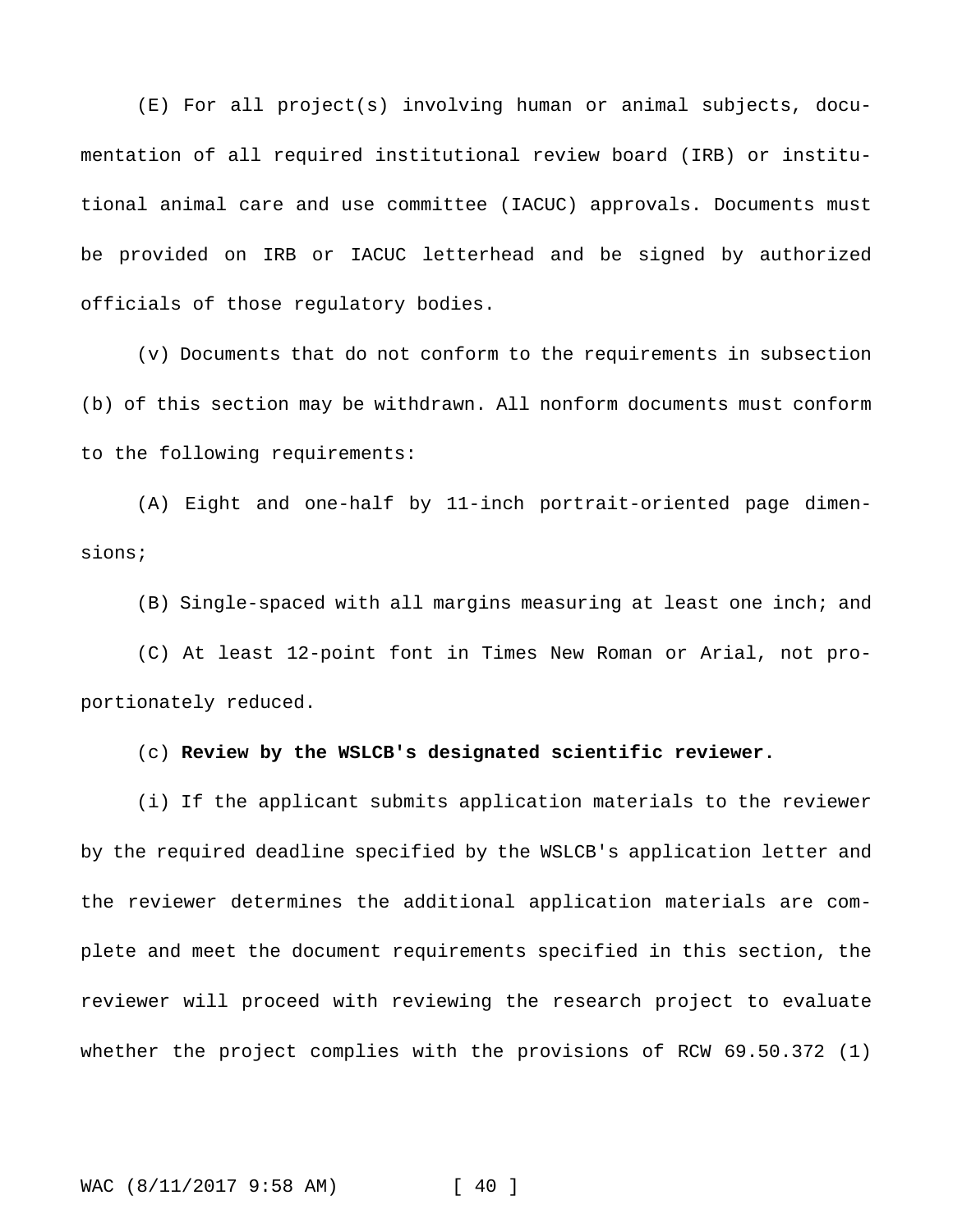and (2). The scientific reviewer may require the applicant provide additional information if the scientific reviewer determines that more information is necessary to complete the review.

(ii) When evaluating research projects, the reviewer must:

 $(A)$  Ensure confidentiality; and

(B) Screen members of the reviewer panel for any conflicts of interest and take appropriate measures if a conflict of interest is identified.;

(C) Review all information, including the budget, to evaluate whether the scope and design of the proposed project matches the budget and resources of the applicant; and

(D) The scientific reviewer may require the applicant to submit to a site inspection. The site inspection may occur after the initial review and before the license is issued to evaluate the adequacy of the location, facilities, or equipment to complete the proposed project.

(iii) The reviewer will assess fees for the review of the research project proposal directly to the applicant pursuant to RCW 69.50.372(7). The reviewer will not recommend approval of an application for any research license for which an unpaid balance of fees to the reviewer is due regardless of the recommendation of the reviewer regarding the sufficiency of the research project.

WAC (8/11/2017 9:58 AM) [ 41 ]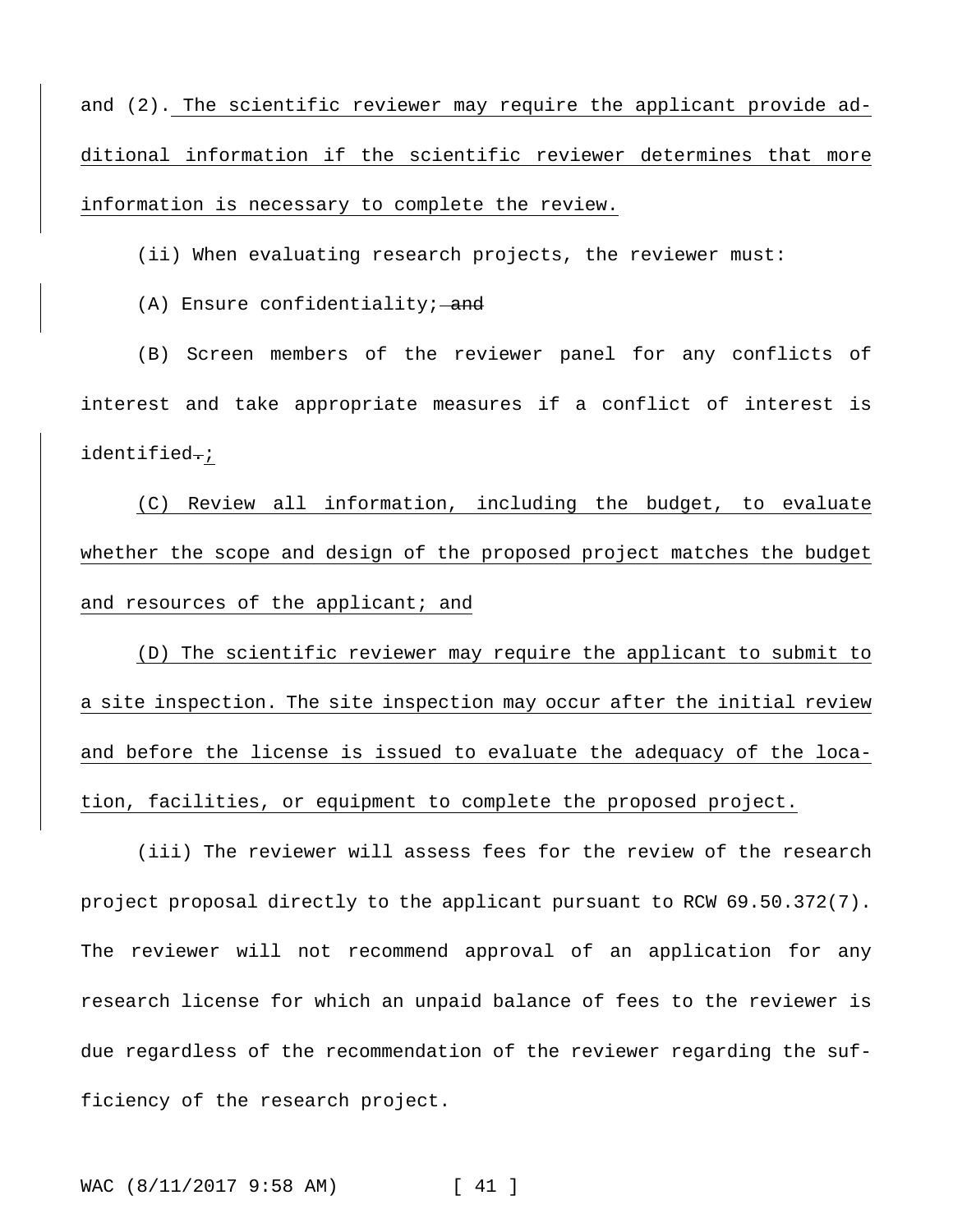(iv) If at any time during the process of review the reviewer finds that the additional application materials are not complete, the reviewer will notify the WSLCB in writing and the WSLCB will withdraw the application.

(v) The reviewer will supply a written evaluation to the WSLCB in writing after completing review of the research project. Evaluations will provide the approval recommendation status; determination(s) of the applicable research category or categories; and, as applicable, the reasons for a "Not Approved" recommendation. The WSLCB will provide written evaluations to applicants following completion of the review process by the reviewer along with the WSLCB's approval or denial of the research license.

(d) **WSLCB requirements and licensing process.** If the reviewer indicates the application for a research license should be approved, the following requirements must be met prior to final approval of the license by the WSLCB.

(i) The WSLCB will request criminal background and financial information from the research license applicant and evaluate the applicant(s) pursuant to the standards and requirements established in WAC 314-55-020 except that research license applicants are not subject to prioritization under subsection (3) of that section;

WAC (8/11/2017 9:58 AM) [ 42 ]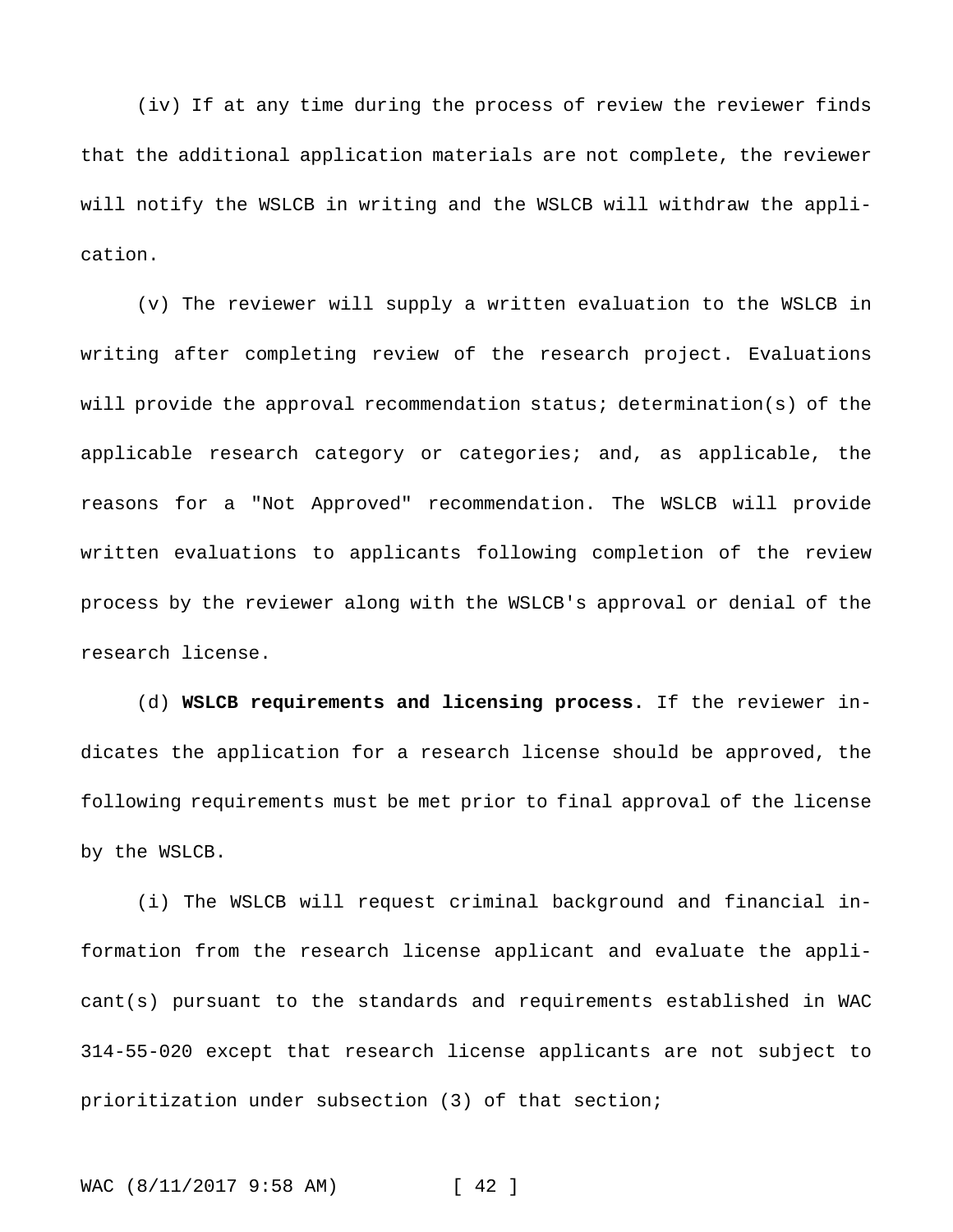(ii) Funding of the proposed research must be disclosed by the  $applicant(s)$  in amount, timing and source(s). Funding sources may include organizational resources and individuals and organizations that are not part of the person, organization, agency, or business entity applying for the research license. Out-of-state resources may be included, but must be identified;

(iii) The applicant(s) must adhere to the notice posting requirements under WAC 314-55-020;

(iv) The applicant must demonstrate access to and proficiency with the traceability system; and

(v) The applicant must meet facility security requirements as provided in WAC 314-55-083 prior to being granted a license.

## (3) **Research license withdrawal and denials.**

(a) The WSLCB will withdraw an application if:

(i) The application or additional application materials are determined incomplete or incorrect by the WSLCB or its designated reviewer;

(ii) The additional application materials are not timely received by the reviewer as provided in this section; or

(iii) The applicant(s) request withdrawal of a research license application at any time in the application process. The applicant must request the withdrawal in writing and is responsible for any review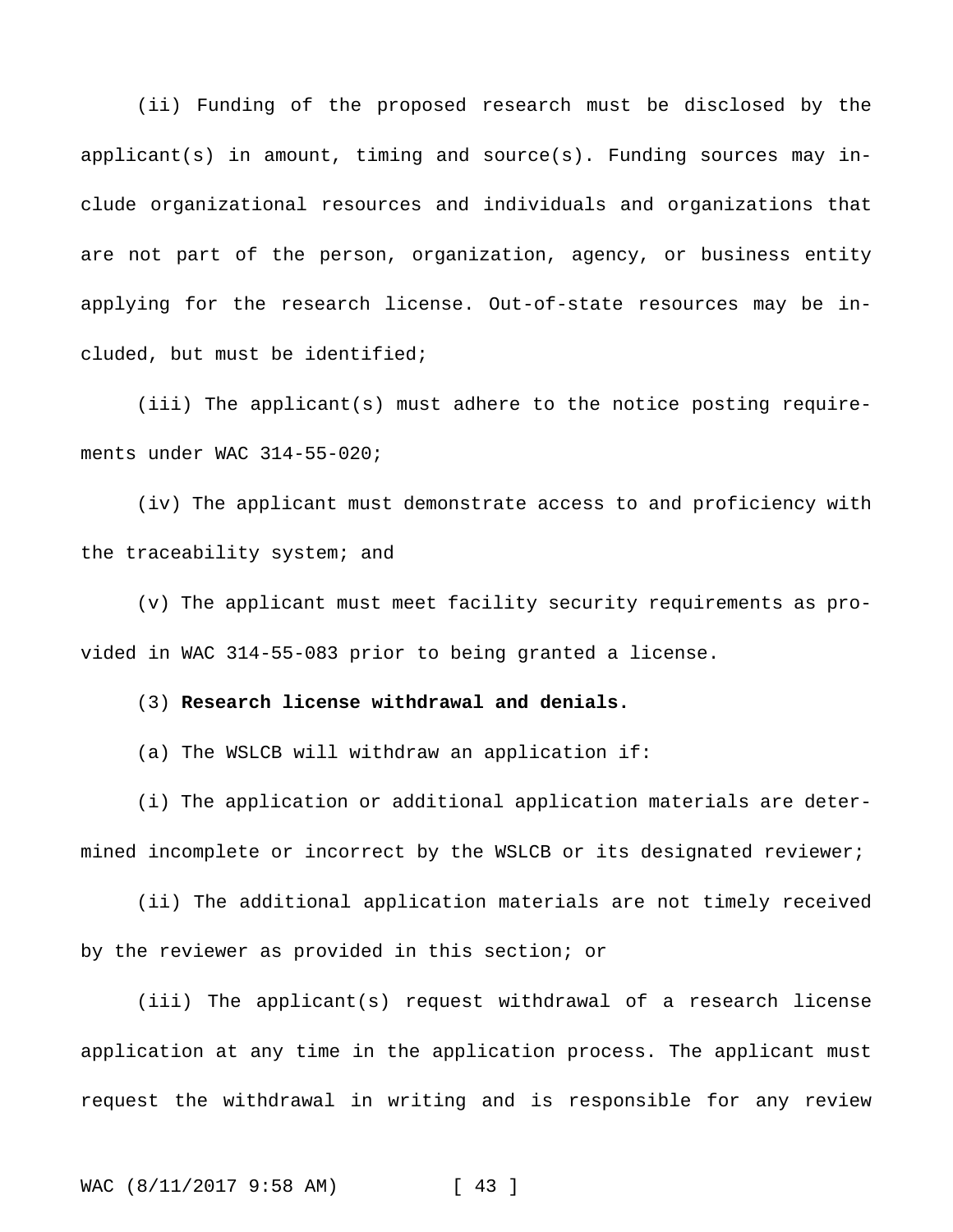costs due to the reviewer. The voluntary withdrawal of a research license application does not result in a hearing right.

(b) The WSLCB will deny a research license if:

(i) The scientific reviewer does not recommend approval of the license after reviewing the research proposal for compliance with this section or RCW 69.50.372;

(ii) The applicant does not meet the requirements for a license under this section or RCW 69.50.372; or

(iii) The applicant provides false or misleading information in any of the materials it submits to the WSLCB or the reviewer.

(c) If the WSLCB denies a research application for the reasons provided in (b)(iii) of this subsection or for failing to meet criminal history or administrative violations requirements under this section, the applicant(s) is prohibited from reapplying for a research license for one calendar year from the date of the WSLCB's denial of the license.

(d) A person or entity that has outstanding unpaid review fees owing to the scientific reviewer is prohibited from reapplying for a research license until all review fees are paid to the scientific reviewer.

(4) **Reporting required.**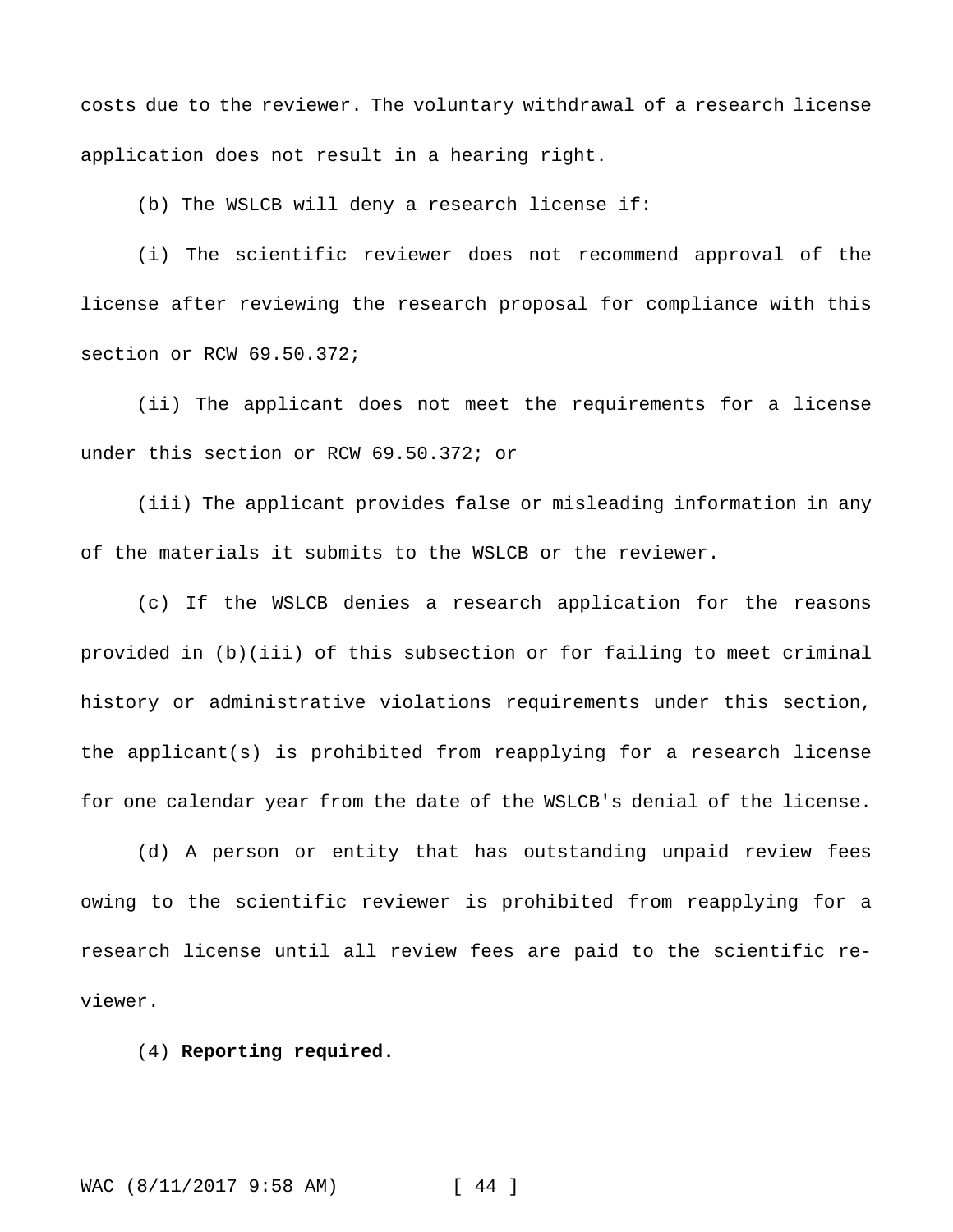(a) The WSLCB or the WSLCB's designated reviewer may require reporting by or auditing of research licensees as necessary.

(b) The WSLCB's designated reviewer must submit an annual status report of all completed and ongoing research projects for the previous year to the WSLCB by December 31st of each calendar year.

(c) The licensee must adhere to the reporting requirements in the traceability system under WAC 314-55-083.

(d) The reviewer must immediately notify the WSLCB if it receives information indicating that a research licensee is operating outside the scope of the projects approved under a research license.

(5) **Adding an additional research project or changing existing approved research project process (after licensure).**

(a) A research licensee is restricted to only those research activities under a research project that has been reviewed and approved by reviewer.

(b) Applications to add a new project or change an existing approved project is the same as what is required for initial application except that a new license application through BLS is not required. To apply to add a new research project or change an existing approved project, a research licensee must submit all materials to the reviewer as required

WAC (8/11/2017 9:58 AM) [ 45 ]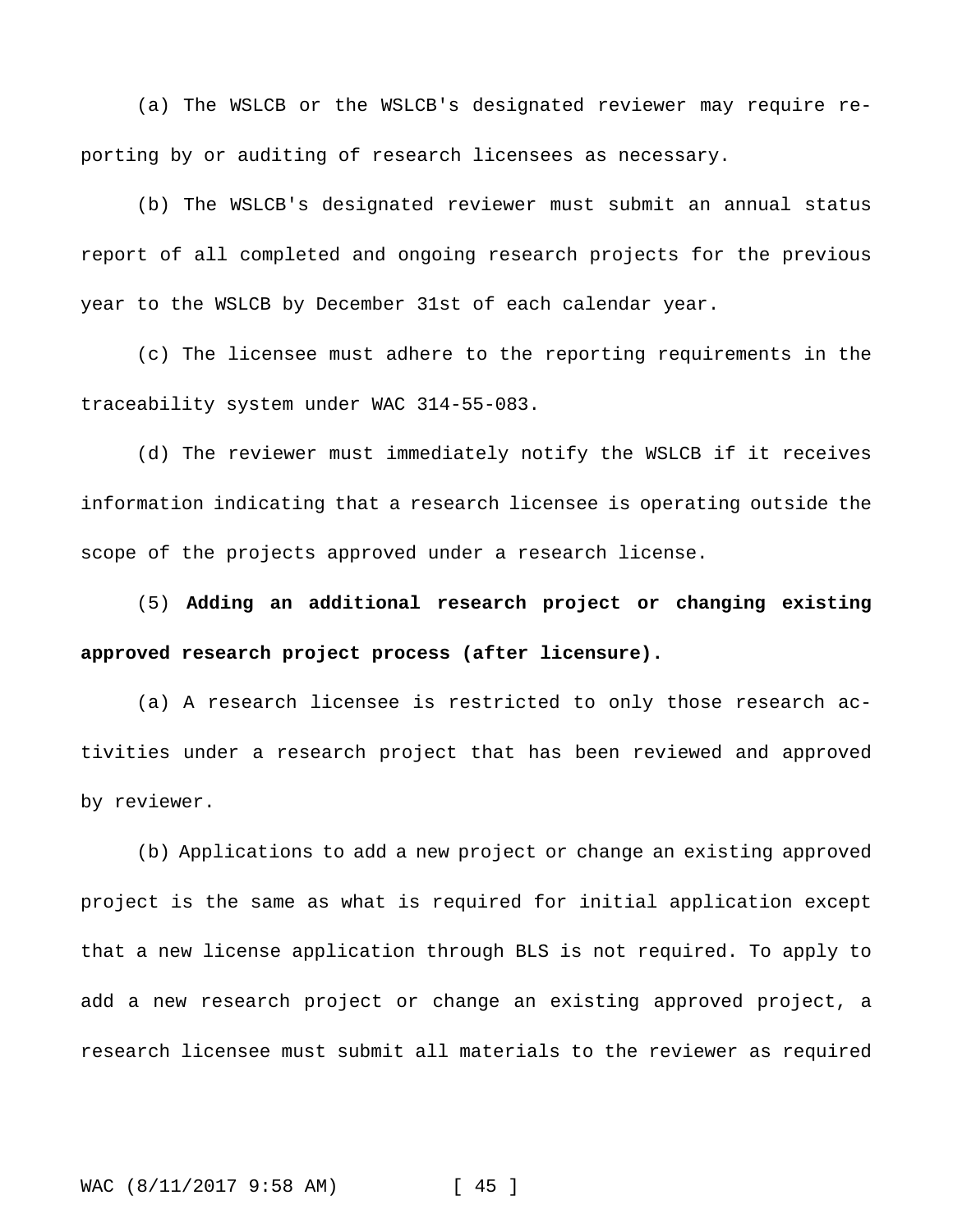under subsection (2)(b) of this section. Incomplete project applications will not be considered.

(c) The reviewer will review the application for a new research project or change to an existing approved research project pursuant to subsection (2)(c) of this section. The reviewer will supply a written evaluation to the WSLCB and the licensee in writing after completing review of the application for a new research project or a change to an existing approved research project. Evaluations will provide the approval recommendation status; determination(s) of the applicable research category or categories; and, as applicable, the reasons for a "Not Approved" recommendation.

# (6) **Research license renewals.**

(a) Research license renewals operate on an annual basis, based on the license issuance date. A licensee must have an ongoing approved research project or an application for a new research project to be eligible for license renewal. The WSLCB will notify the licensee and reviewer ninety days prior to the license renewal date. The licensee must provide a status report to the reviewer or an application for a new research project if the licensee's ongoing approved research project will end within thirty days prior to or after the renewal date. The status report or application must be received by the reviewer within

WAC (8/11/2017 9:58 AM) [ 46 ]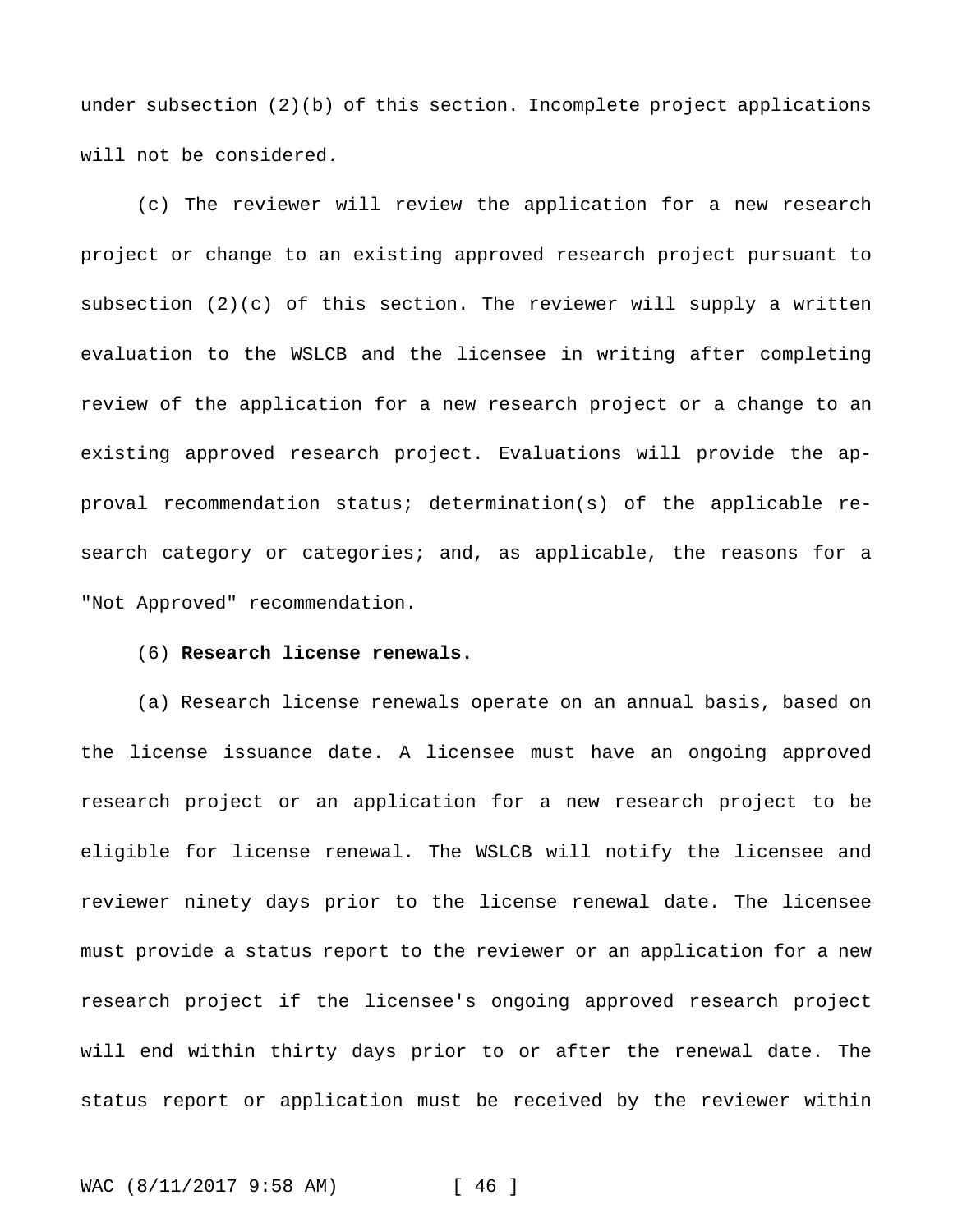thirty days of the ninety-day renewal notice from the WSLCB or the license will not be renewed.

(b) The reviewer will notify the WSLCB in writing if the licensee meets the requirements for renewal not later than fifteen days prior to the licensee's renewal date.

(c) If the reviewer determines that the research project does not meet requirements for renewal due to lack of an ongoing project or for failure to meet the requirements of RCW 69.50.372 or this section for a proposed new project, the reviewer will recommend the WSLCB not renew the license.

(d) The WSLCB will review the licensee's violation history and criminal background check prior to renewal. If the violation history or criminal records disqualifies the licensee from eligibility for a research license under WAC 314-55-050, the WSLCB will not renew the license.

## (7) **License revocation.**

(a) The WSLCB may revoke an application for the following reasons:

(i) The WSLCB has reason to believe that marijuana is being diverted from the research licensee;

(ii) The research licensee operates outside the scope of the research project(s) approved under the license issued to the licensee;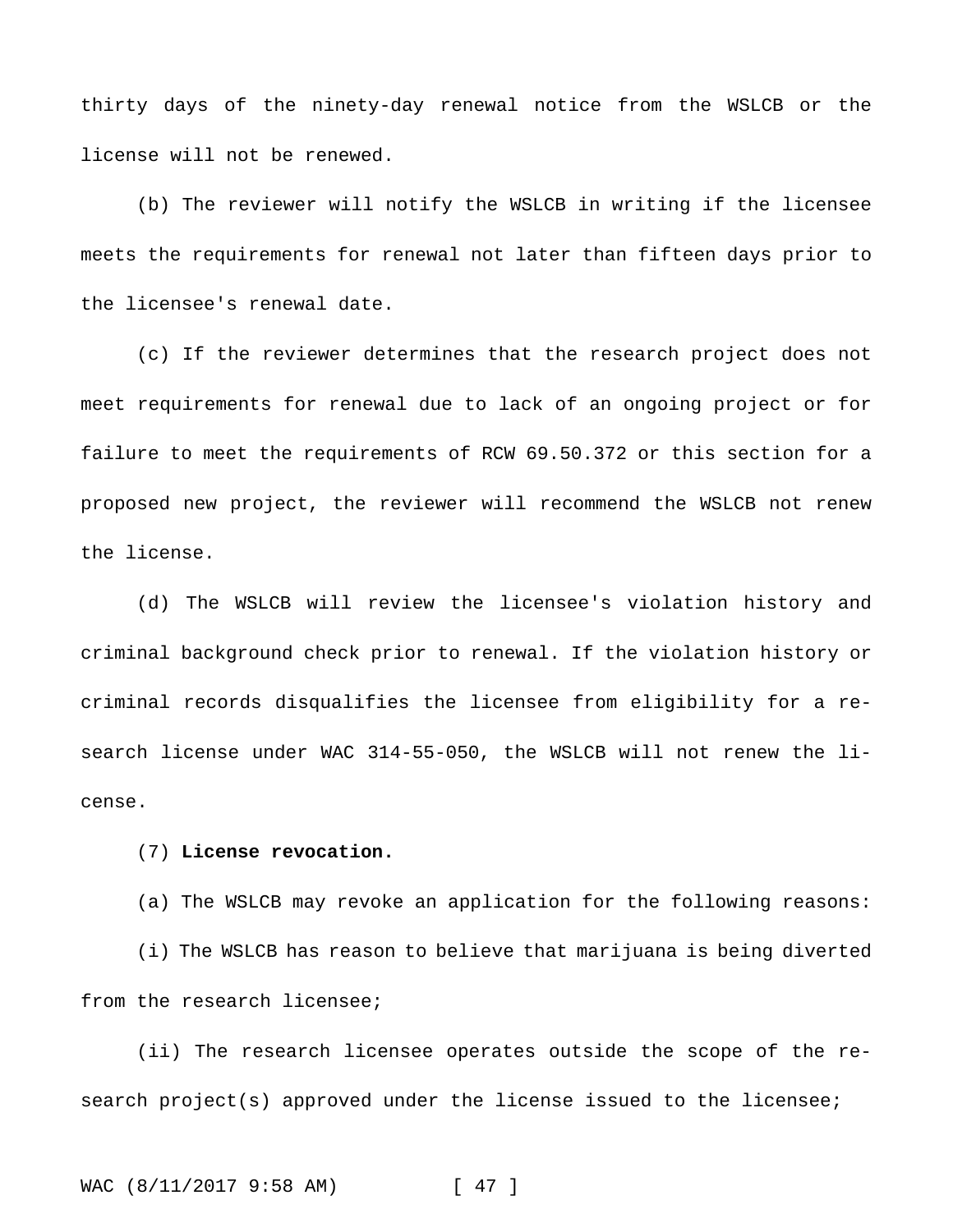(iii) The applicant makes a misrepresentation of fact, or fails to disclose a material fact to the WSLCB during the application process or any subsequent investigation after a license has been issued;

(iv) The WSLCB finds that the licensee possesses marijuana plants, marijuana, or marijuana products that are not accounted for in the traceability system;

(v) The research licensee makes changes to their operating plan, entity structure, or location without prior approval from the WSLCB;

(vi) The research licensee fails to maintain security requirements for the licensed research facility; or

(vii) The licensee violates any provision of chapter 69.50 RCW or this chapter.

(b) A licensee may request voluntary cancellation of a license at any time. The licensee must request cancellation of a research license to the WSLCB in writing. The voluntary cancellation of a research license does not result in a hearing right.

(8) **Marijuana disposal requirements.**

(a) Licensees must dispose of marijuana as provided in WAC 314-55- 097.

(b) Licensees must dispose of marijuana if the research license is discontinued for any reason. A licensee may transfer plants to another

```
WAC (8/11/2017 9:58 AM) [ 48 ]
```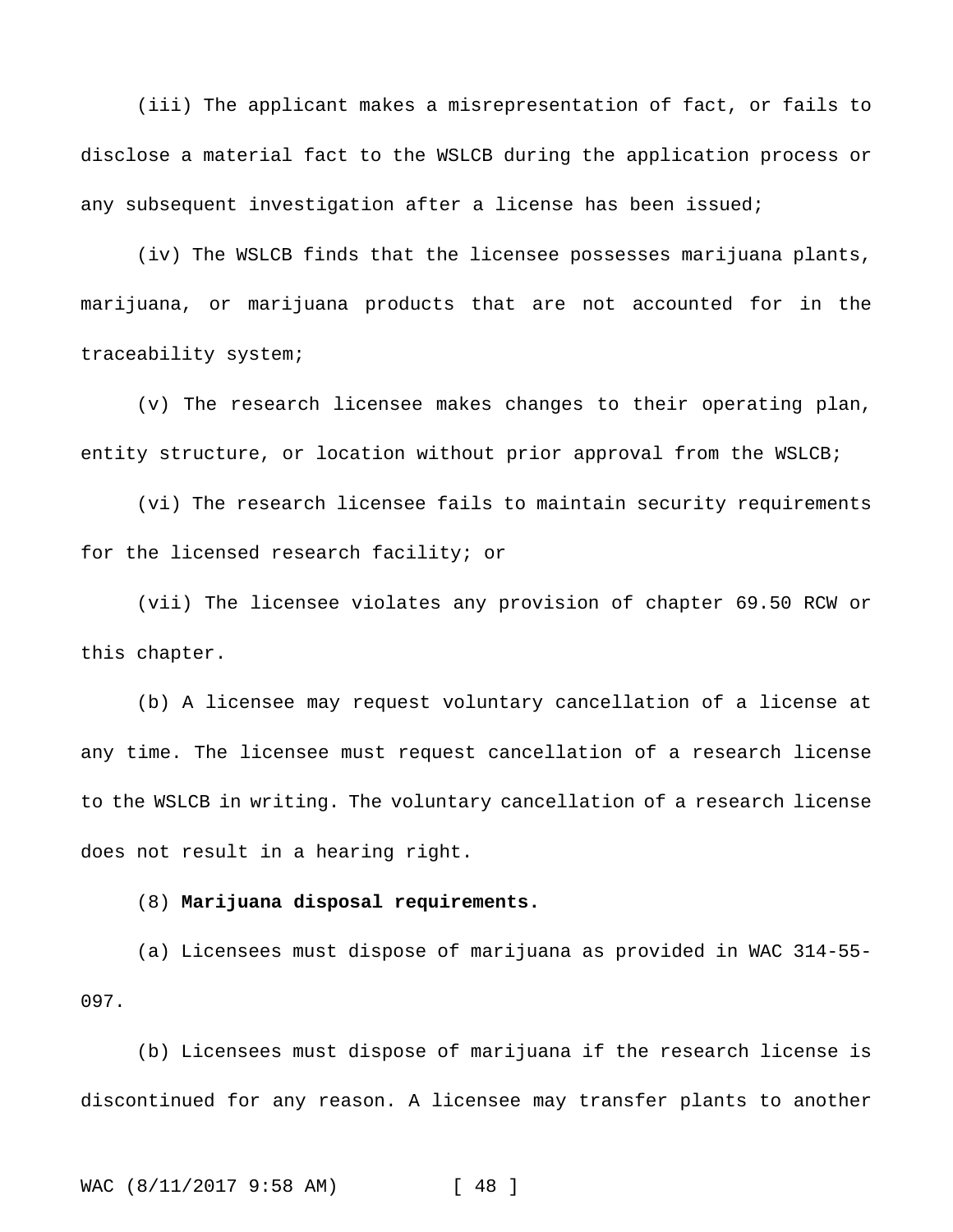marijuana research licensee. A licensee may work with the WSLCB to dispose of marijuana or marijuana plants.

(9) An applicant or licensee may request an administrative hearing to contest the withdrawal, denial, nonrenewal, or revocation of a research license pursuant to chapter 34.05 RCW. A request for a hearing must be made in writing and received by the WSLCB no later than twenty days after the date the notification of withdrawal, denial, nonrenewal, or revocation was mailed to the applicant or licensee. Appeal requests submitted in paper form may be delivered to the WSLCB in person during normal business hours at 3000 Pacific Avenue S.E., Olympia, WA 98501, or mailed to the WSLCB. Mailed appeal requests must be addressed to: WSLCB, ATTN: Adjudicative Proceedings Coordinator, P.O. Box 43076, Olympia, WA 98504-3076 or, for certified mail, WSLCB, ATTN: Adjudicative Proceedings Coordinator, 3000 Pacific Avenue S.E., Olympia, WA 98501. [Statutory Authority: RCW 69.50.342, 69.50.345, and 69.50.372. WSR 17- 04-038, § 314-55-073, filed 1/25/17, effective 2/25/17.]

**WAC 314-55-075 What is a mMarijuana producer license and what are the — Privileges, requirements, and fees related to a marijuana producer license?.** (1)(a) A marijuana producer license allows the licensee to produce, harvest, trim, dry, cure, and package marijuana into lots for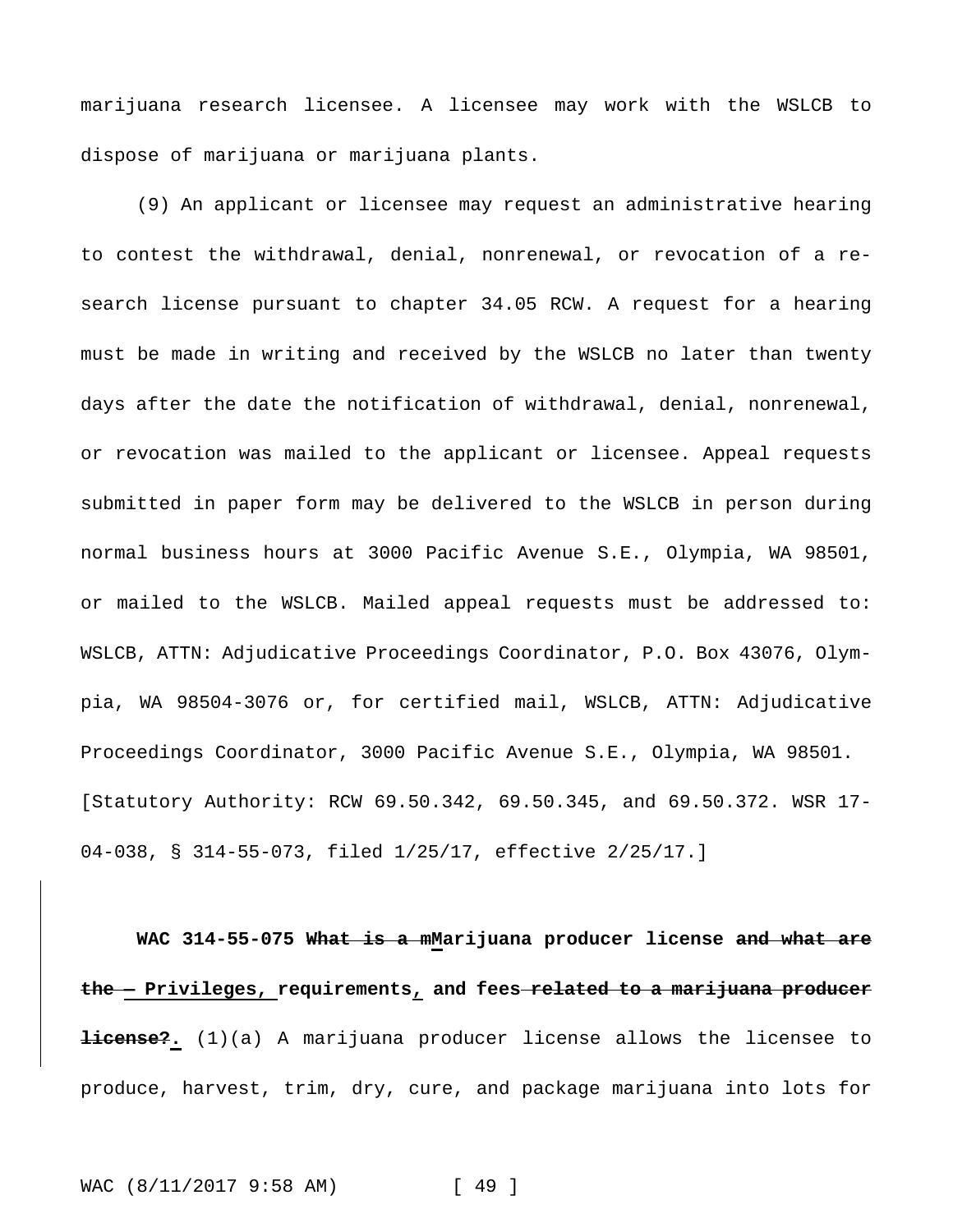sale at wholesale to marijuana processor licensees and to other marijuana producer licensees. A marijuana producer ean may also produce and sell:

(i) Marijuana plants, seed, and plant tissue culture to other marijuana producer licensees; and

(ii) Immature Mmarijuana plants or clones and marijuana seeds to members of a registered cooperative, qualifying patients, or designated providers under the conditions provided in WAC 314-55-410.this chapter; and

(iii) Immature marijuana plants or clones and marijuana seeds to a licensed marijuana researchers under the conditions provided in this chapter.

(b) Marijuana production must take place within a fully enclosed secure indoor facility or greenhouse with rigid walls, a roof, and doors. Outdoor production may take place in nonrigid greenhouses, other structures, or an expanse of open or cleared ground fully enclosed by a physical barrier. To obscure public view of the premises, outdoor production must be enclosed by a sight obscure wall or fence at least eight feet high. Outdoor producers must meet security requirements described in WAC 314-55-083. An outdoor grow must be physically separated at least twenty feet from another licensed outdoor grow. In addition,  $\Theta$ outdoor grows cannot share common walls or fences.

WAC (8/11/2017 9:58 AM) [ 50 ]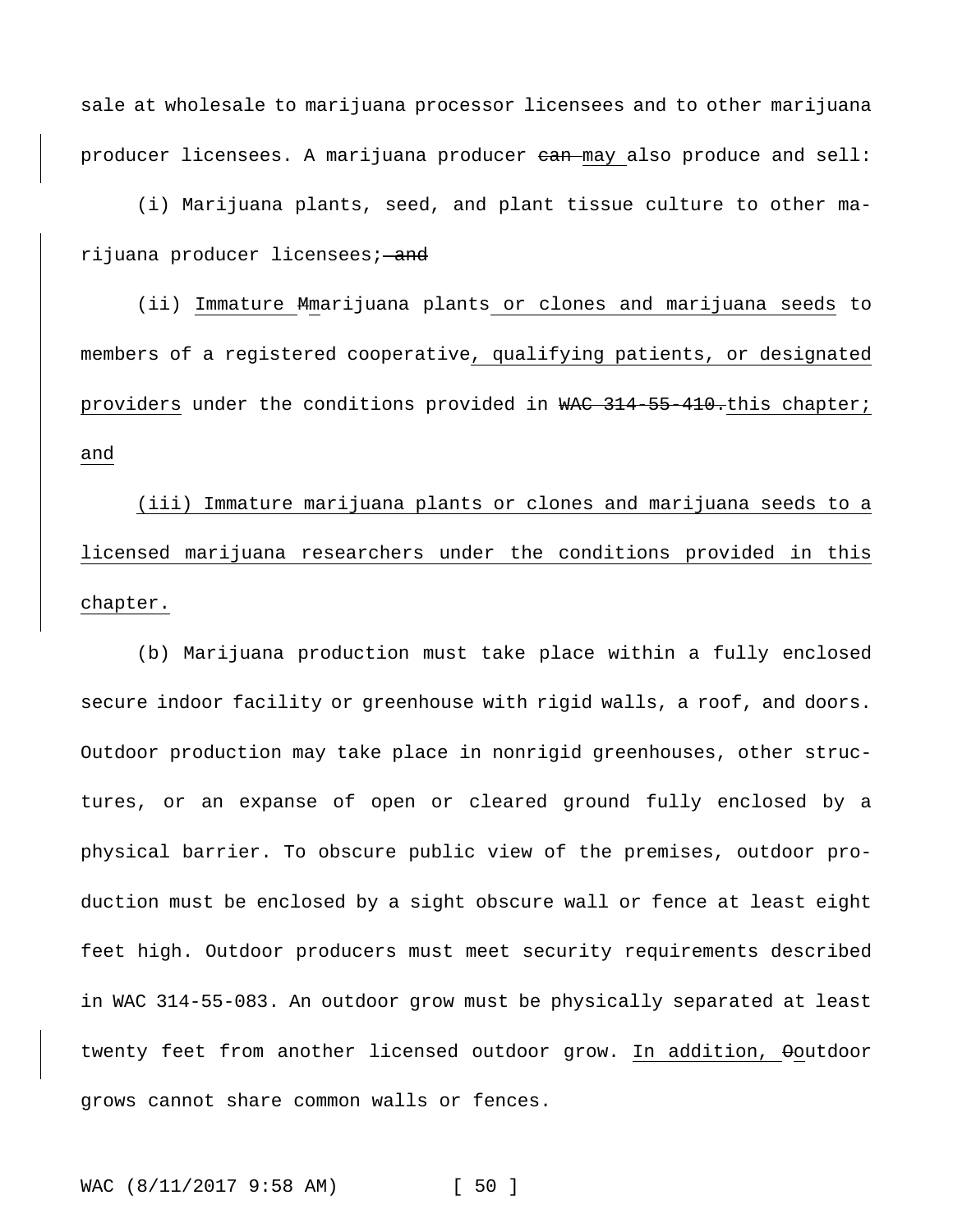(2) The application fee for a marijuana producer license is two hundred fifty dollars. The applicant is also responsible for paying the fees required by the approved vendor for fingerprint evaluation.

(3) The annual fee for issuance and renewal of a marijuana producer license is one thousand dollars. Effective July 1, 2018, the annual fee for issuance and renewal of a marijuana producer licenses is one thousand three hundred dollars. The WSLCB will conduct random criminal history checks at the time of renewal that will require the licensee to submit fingerprints for evaluation from the approved vendor. The licensee will beis responsible for all fees required for the criminal history checks.

(4) The WSLCB will initially limit the opportunity to apply for a marijuana producer license to a thirty-day calendar window beginning with the effective date of this section. In order for a marijuana producer application license to be considered it must be received no later than thirty days after the effective date of the rules adopted by the WSLCB. The application window for marijuana producer licenses is closed. The WSLCB may reopen the marijuana producer application window after the initial evaluation of the applications received and at subsequent times when the WSLCB deems necessary.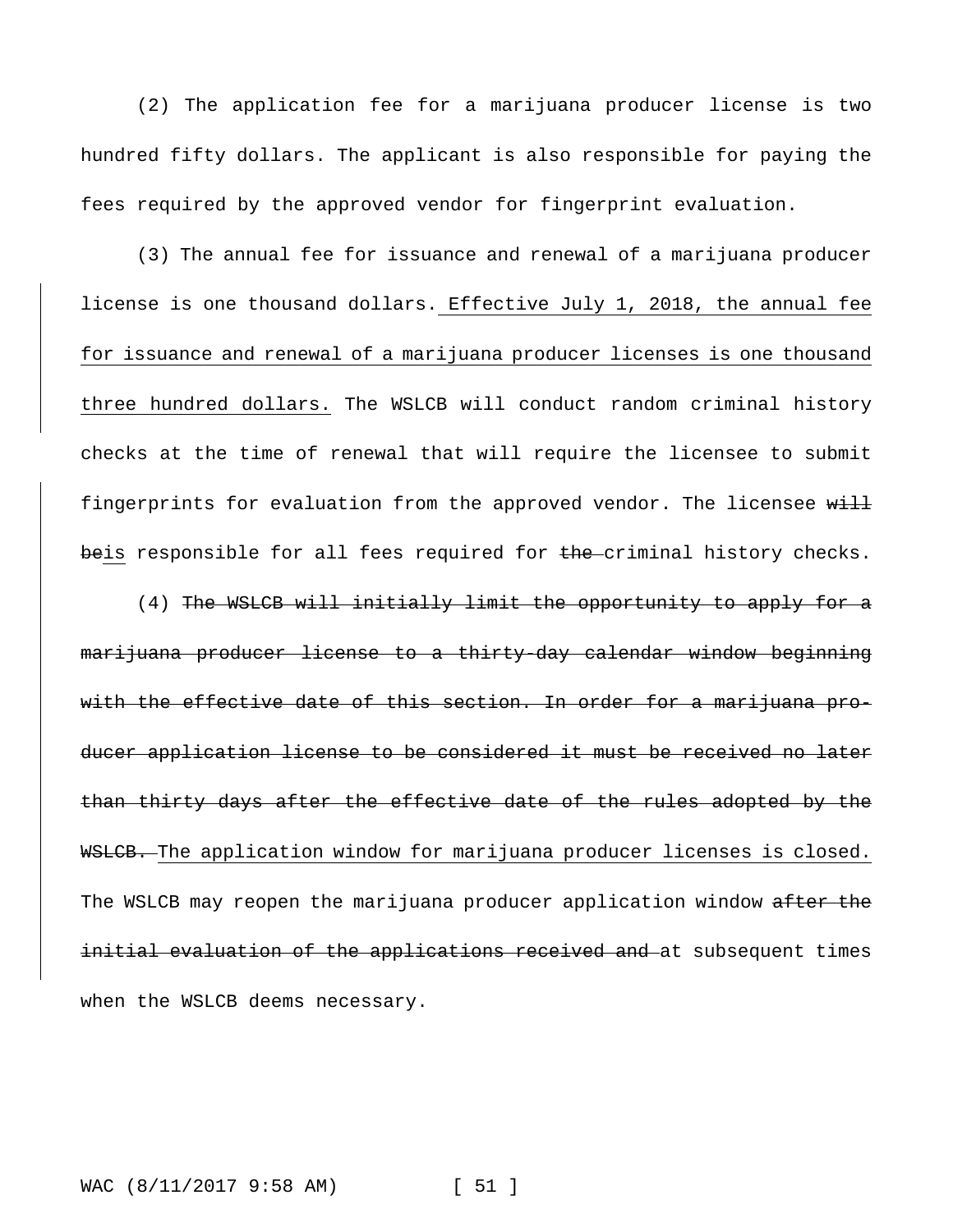(5) Any entity and/or principals within any entity are limited to an interest, as defined in WAC 314-55-035, in no more than three marijuana producer licenses.

(6) The maximum amount of space for marijuana production  $w$ ill be imposed at a later datecannot exceed the amount licensed. Applicants must designate on their operating plan the size category of the production premises and the amount of actual square footage in their premises that will be designated as plant canopy. There are three categories as follows:

(a) Tier  $1$  - Less than two thousand square feet;

(b) Tier 2 – Two thousand square feet up to ten thousand square feet; and

(c) Tier 3 – Ten thousand square feet up to thirty thousand square feet.

(7) The WSLCB may reduce a licensee's or applicant's square footage designated to plant canopy for the following reasons:

(a) If the amount of square feet of production of all licensees exceeds the maximum square feet the WSLCB will reduce the allowed square footage by the same percentage.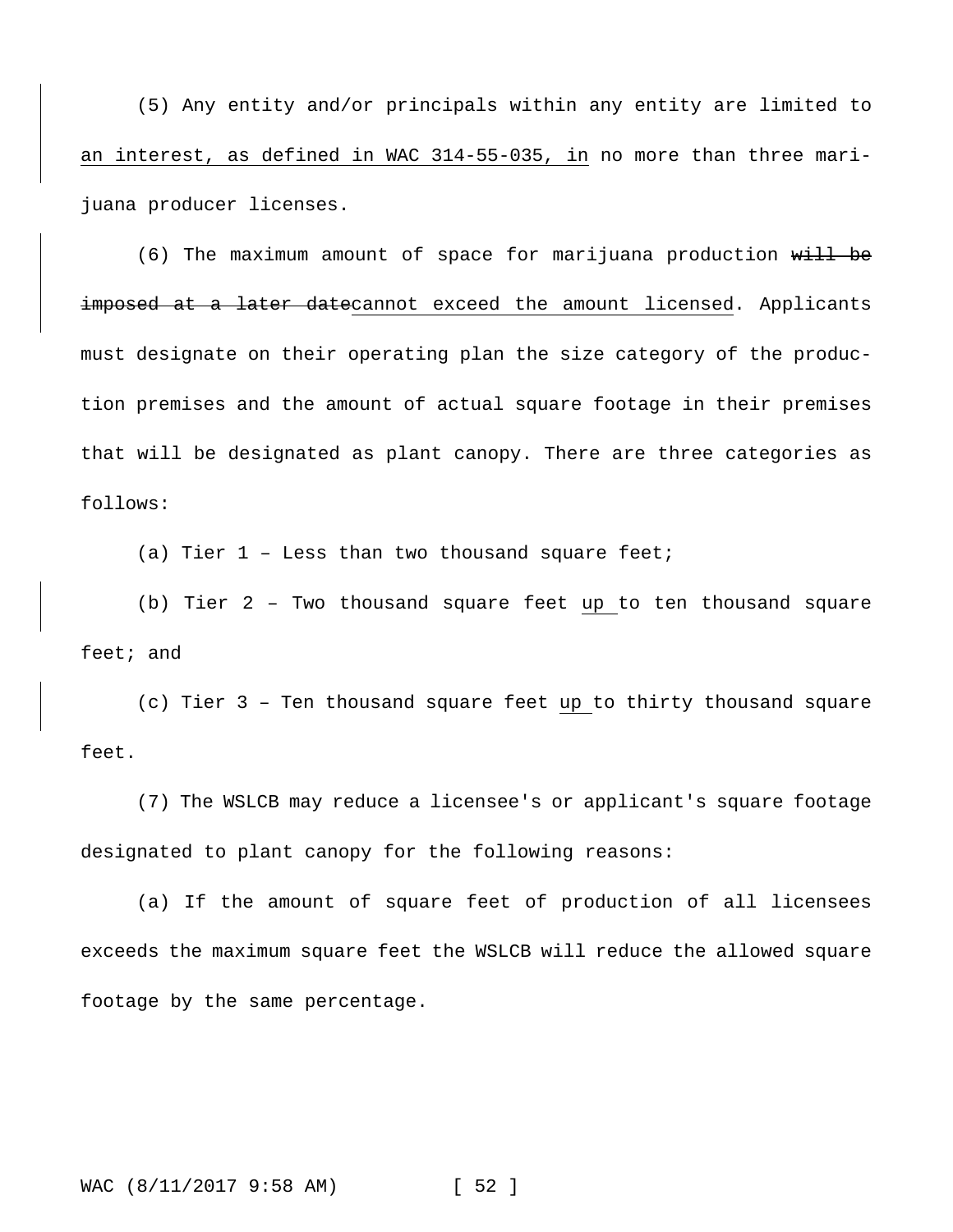(b) If fifty percent production space used for plant canopy in the licensee's operating plan is not met by the end of the first year of operation the WSLCB may reduce the tier of licensure.

(8) If the total amount of square feet of marijuana production exceeds the maximum square feet, the WSLCB reserves the right to reduce all licensee's production by the same percentage or reduce licensee production by one or more tiers by the same percentage.

(9) The maximum allowed amount of marijuana on a producer's premises at any time is as follows:

(a) Outdoor or greenhouse grows – One and one-quarter of a year's harvest; or

(b) Indoor grows – Six months of their annual harvest.

(10) A producer may not treat or otherwise adulterate useable marijuana with any organic or nonorganic chemical or other compound whatsoever to alter the color, appearance, weight, or smell of the useable marijuana.

(11) A marijuana producer must make quality assurance test results available to any processor purchasing product. A marijuana producer must label each lot of marijuana with the following information:

(a) Lot number;

(b) UBI number of the producer; and

WAC (8/11/2017 9:58 AM) [ 53 ]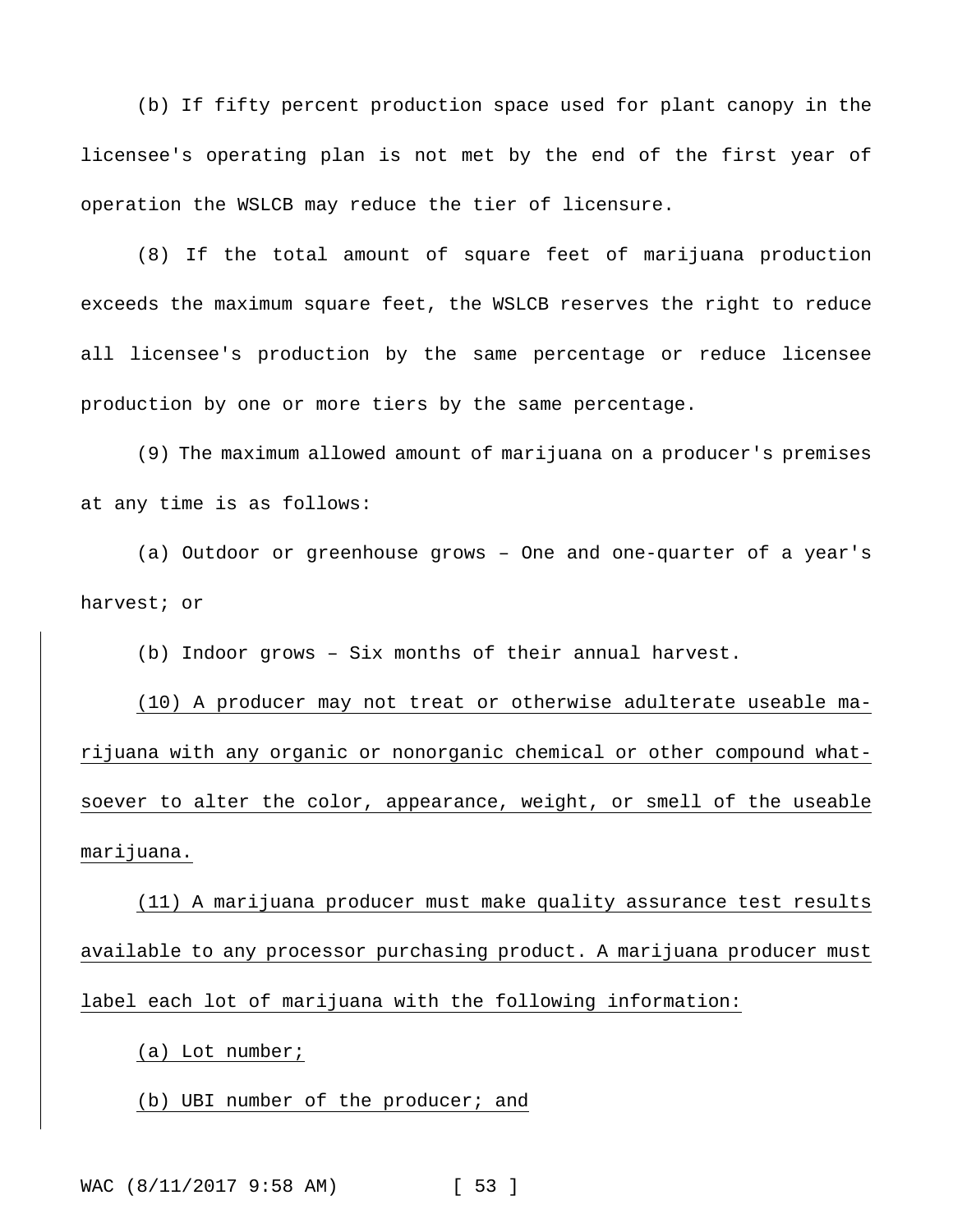(c) Weight of the product.

[Statutory Authority: RCW 69.50.342, 69.50.345, 2016 c 170, 2016 c 171, and 2016 c 17. WSR 16-19-102, § 314-55-075, filed 9/21/16, effective 10/22/16. Statutory Authority: RCW 69.50.342 and 69.50.345. WSR 16-11- 110, § 314-55-075, filed 5/18/16, effective 6/18/16; WSR 15-11-107, § 314-55-075, filed 5/20/15, effective 6/20/15; WSR 14-10-044, § 314-55- 075, filed 4/30/14, effective 5/31/14. Statutory Authority: RCW 69.50.325, 69.50.331, 69.50.342, 69.50.345. WSR 13-21-104, § 314-55- 075, filed 10/21/13, effective 11/21/13.]

**WAC 314-55-077 What is a mMarijuana processor license and what are the – Privileges, requirements, and fees related to a marijuana processor license?.** (1) A marijuana processor license allows the licensee to process, dry, cure, package, and label usableuseable marijuana, marijuana concentrates, and marijuana-infused products for sale at wholesale to marijuana processors and marijuana retailers.

(2) **Application and license fees.**

(a) The application fee for a marijuana processor license is two hundred fifty dollars. The applicant is also responsible for paying the fees required by the approved vendor for fingerprint evaluation.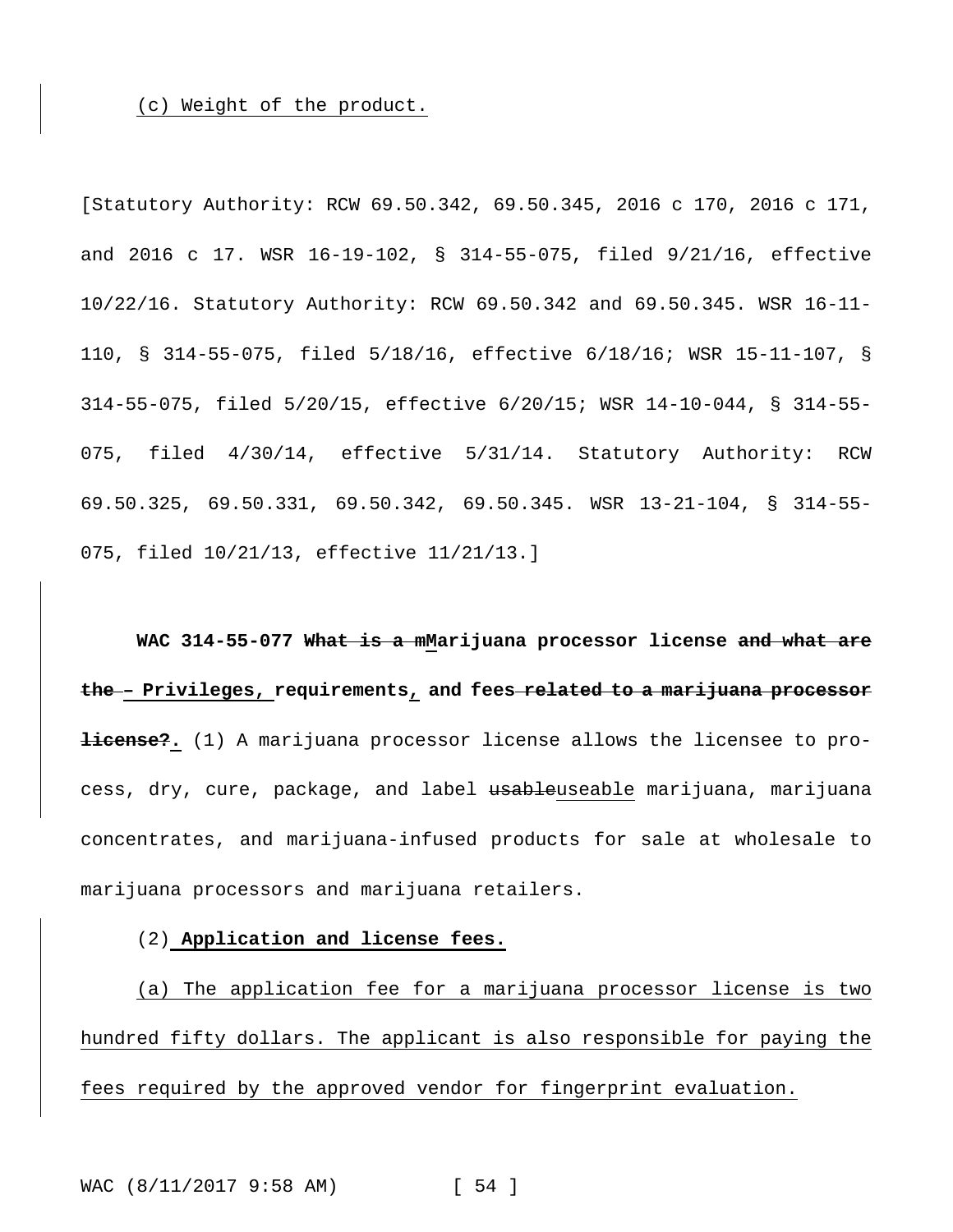(b) The annual fee for issuance and renewal of a marijuana processor license is one thousand dollars. Effective July 1, 2018, the annual fee for issuance and renewal of a marijuana processor licenses is one thousand three hundred dollars. The WSLCB will conduct random criminal history checks at the time of renewal that will require the licensee to submit fingerprints for evaluation from the approved vendor. The licensee is responsible for all fees required for the criminal history checks. (c) The application window for marijuana processor licenses is

closed. The WSLCB may reopen the marijuana processor application window at subsequent times when the WSLCB deems necessary.

(3) Any entity and/or principals within any entity are limited to no more than three marijuana processor licenses.

(4)(a) A marijuana processor that makes marijuana-infused solid or liquid product meant to be ingested orally (marijuana edibles) must obtain a marijuana-infused edible endorsement from the department of agriculture as required under chapter 15.125 RCW and rules adopted by the department to implement that chapter (chapter 16-131 WAC). A licensee must allow the WSLCB or their designee to conduct physical visits and inspect the processing facility, recipes, and records required under WAC 314-55-087 during normal business hours or at any time of apparent operation without advance notice.

WAC (8/11/2017 9:58 AM) [ 55 ]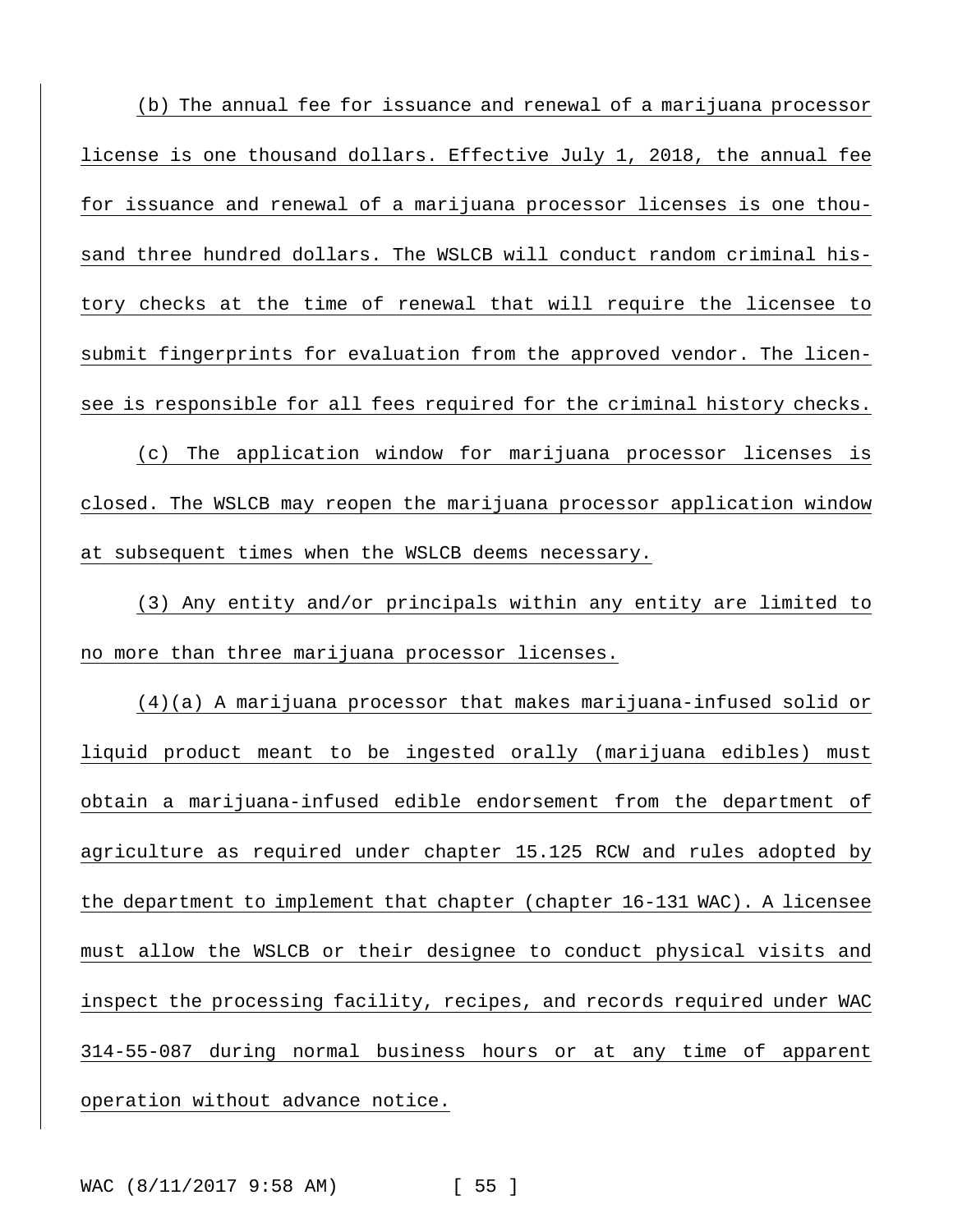(b) A marijuana processor licensed by the board must ensure marijuana-infused edible processing facilities are constructed, kept, and maintained in a clean and sanitary condition in accordance with rules and as prescribed by the Washington state department of agriculture under chapter 15.125 RCW and rules promulgated to implement that chapter (chapter 16-131 WAC) and chapters 16-165 and 16-167 WAC.

 $(5)(a)$  A marijuana processor is allowed tomay blend tested usableuseable marijuana from multiple lots into a single package for sale to a marijuana retail licensee providing so long as the label requirements for each lot used in the blend are met and the percentage by weight of each lot is also included on the label.

(b) A processor may not treat or otherwise adulterate useable marijuana with any organic or nonorganic chemical or other compound whatsoever to alter the color, appearance, weight, or smell of the useable marijuana.

# (3) (6) **Recipes, product, packaging, and labeling approval.**

(a) A marijuana processor licensee must obtain label and packaging approval from the WSLCB for all marijuana-infused products meant for oral ingestion prior to offering these items for sale to a marijuana retailer. The marijuana processor licensee must submit a picture of the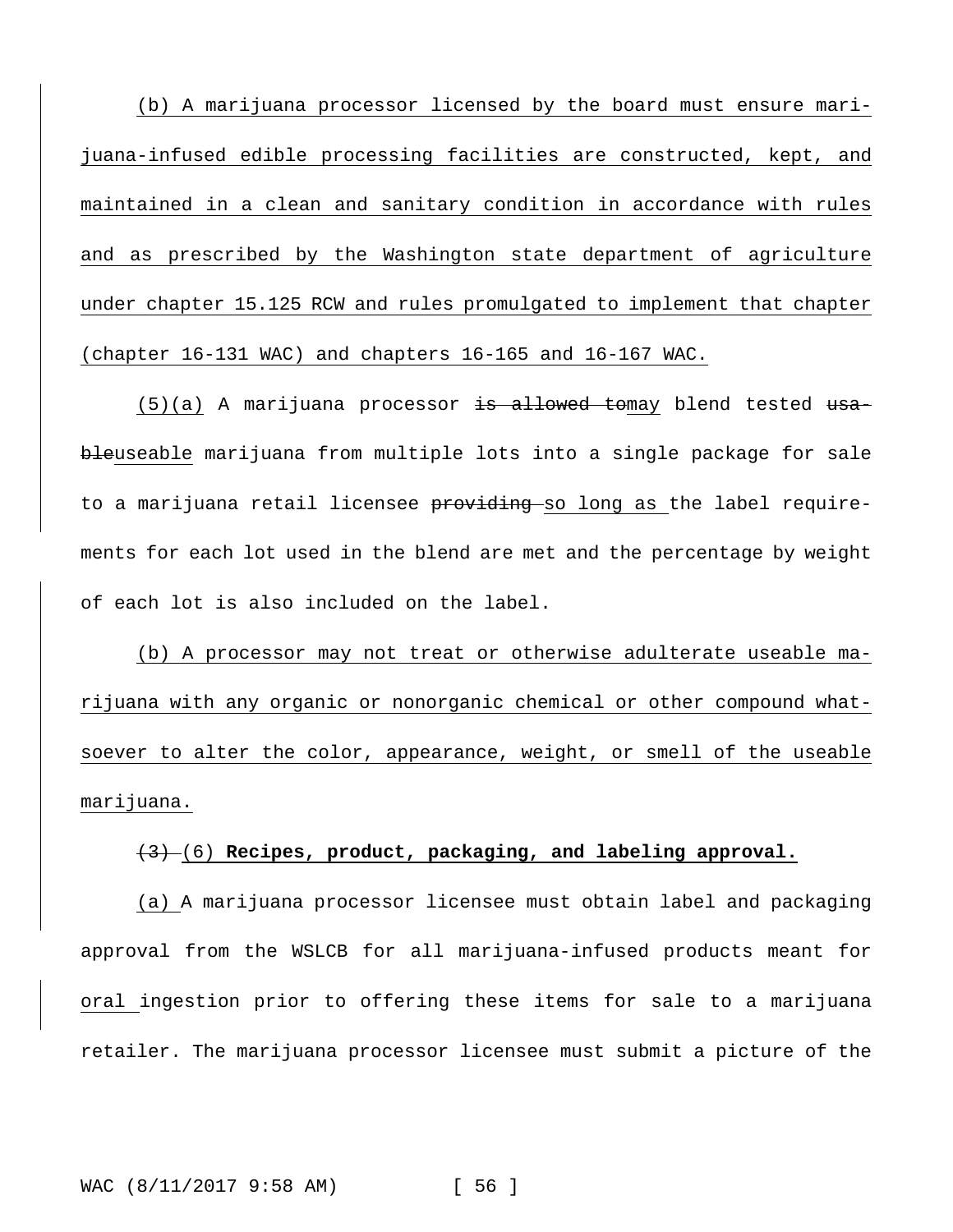product, labeling, and packaging to the WSLCB for approval. More information on the product, packaging, and label review process is available on the WLSCB's website at [www.lcb.wa.gov.](http://www.lcb.wa.gov/)

(b) All recipes for marijuana-infused products meant for oral ingestion (marijuana edible products) must be approved by the department of agriculture under chapter 16-131. Licensees must obtain recipe approval from the department of agriculture prior to submitting any marijuana edible products, packages, and labels for review and approval by the WSLCB. The recipe for any marijuana-infused solid or liquid products meant to be ingested orally must be kept on file at the marijuana processor's licensed premises and made available for inspection by the WSLCB or its designee.

(c) If the WSLCB denies a marijuana-infused product for sale in marijuana retail outlets, the marijuana processor licensee may request an administrative hearing <del>per u</del>nder chapter 34.05 RCW, Administrative Procedure Act.

 $\frac{4}{12}$  With the exception of the marijuana, all ingredients used in making marijuana-infused products for oral ingestion must be a commercially manufactured food as defined in WAC 246-215-01115.

 $(5)$ (8) Marijuana-infused edible products in solid or liquid form must: meet the following requirements: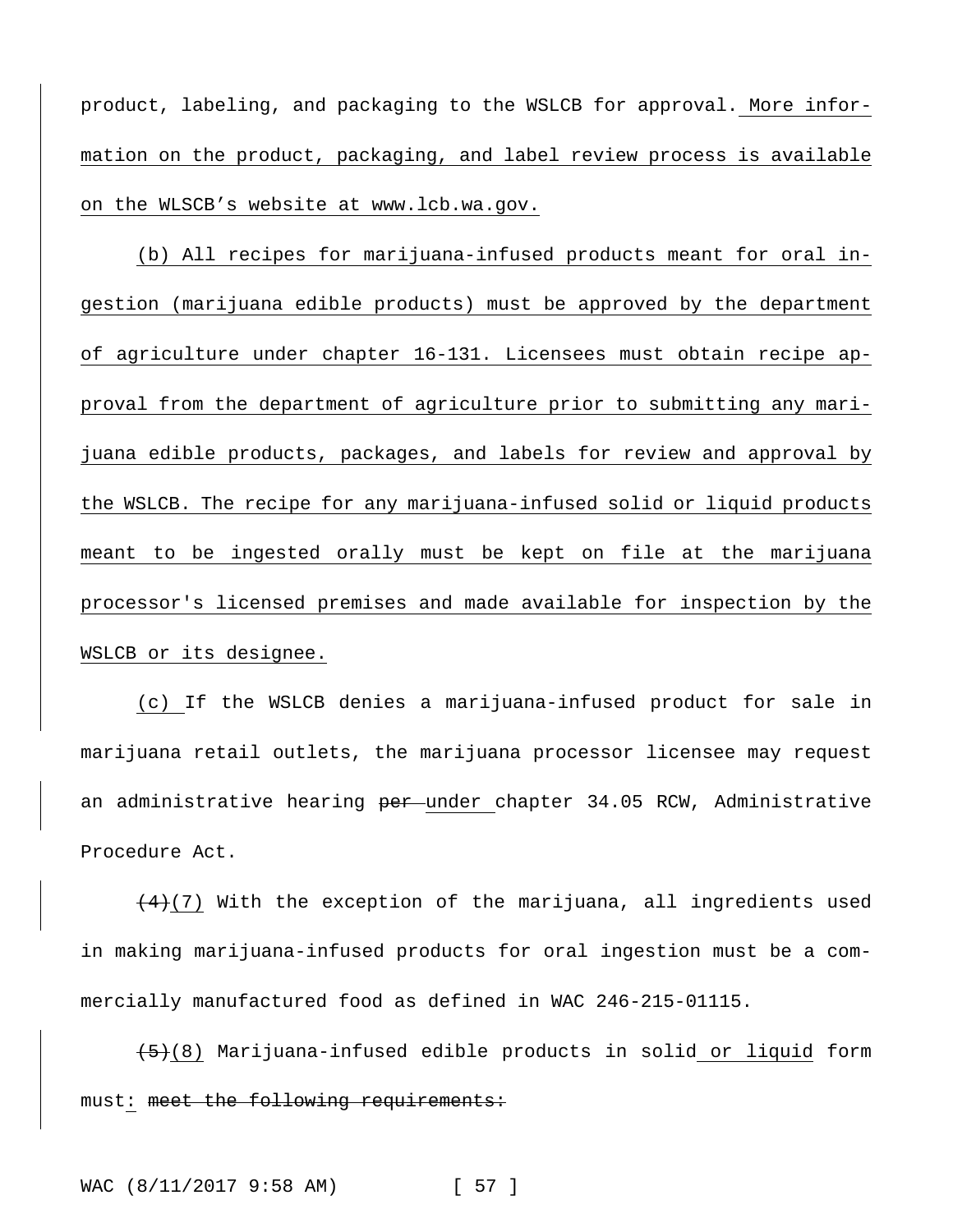(a) If there is more than one serving in the package, each serving must be packaged individually in childproof packaging (see WAC 314-55- 105(7)) and placed in the outer package.

(b) The label must prominently display the number of servings in the package.

(c) Marijuana-infused solid edible products must (a) bBe homogenized to ensure uniform disbursement of cannabinoids throughout the product.; and

(d)(b) All marijuana-infused solid edibles must pProminently display on the label "This product contains marijuana." If the WSLCB adopts a universal symbol required on labels of marijuana or marijuana products to identify the product is or contains marijuana, this subsection will not be required upon the effective date of rules requiring the universal symbol to be included on labels so long as it is required on marijuanainfused solid and liquid edibles.

(6) Marijuana-infused edible products in liquid form must meet the following requirements:

(a) If there is more than one serving in the package, a measuring device must be included in the package with the product.

(b) The label must prominently display the number of servings in the package and the amount of product per serving.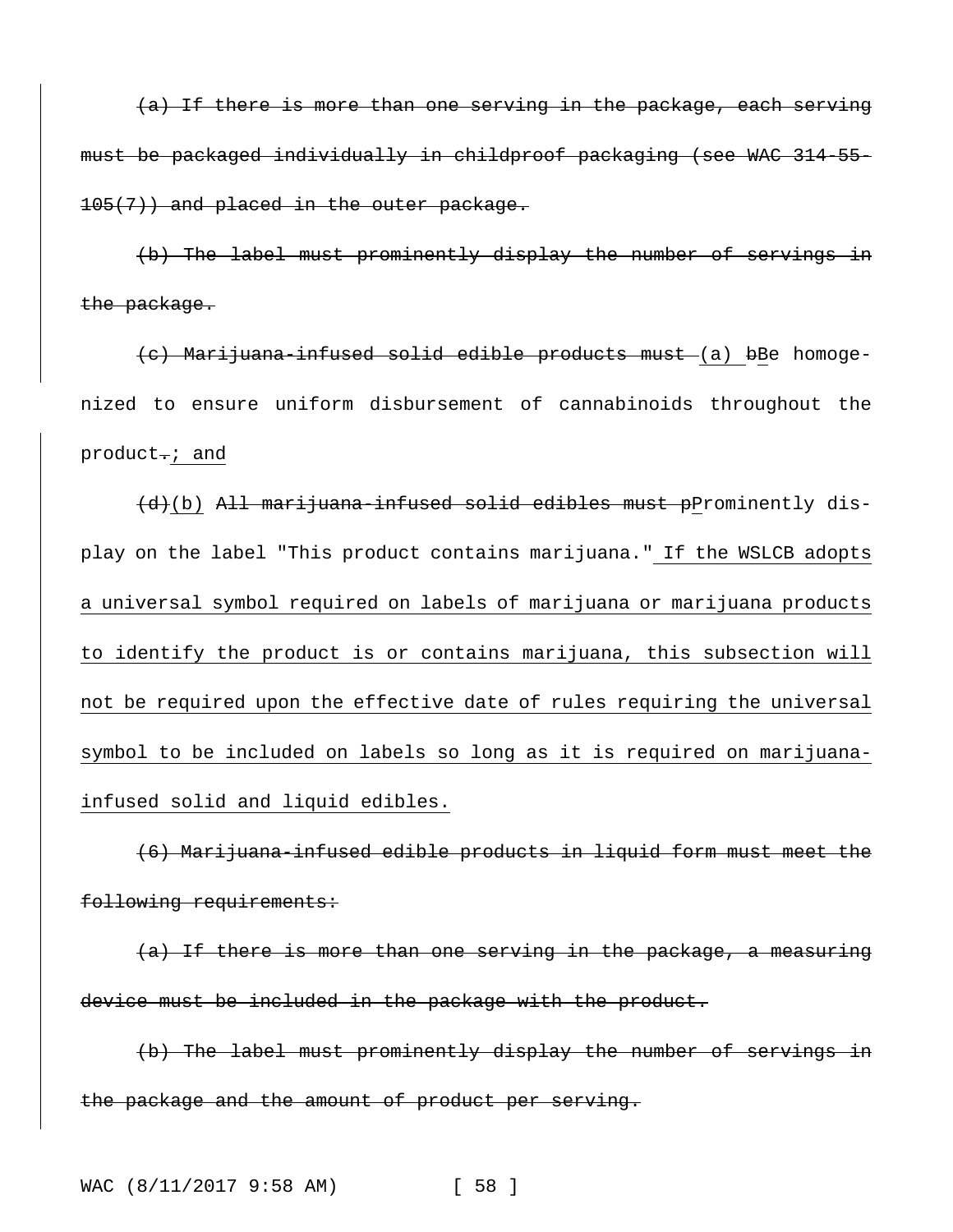(c) Marijuana-infused liquid edibles must be homogenized to ensure uniform disbursement of cannabinoids throughout the product.

(d) All marijuana-infused liquid edibles must prominently display on the label "This product contains marijuana."

 $(7)(9)$  A marijuana processor is limited in the types of food or drinks they may infuse with marijuana. Marijuana-infused products that require cooking or baking by the consumer are prohibited. Marijuanainfused products that are especially appealing to children are prohibited. Marijuana-infused edible products such as, but not limited to, gummy candies, lollipops, cotton candy, or brightly colored products, are prohibited.

(a) To reduce the risk to public health, potentially hazardous foods as defined in WAC 246-215-01115 may not be infused with marijuana. Potentially hazardous foods require time-temperature control to keep them safe for human consumption and prevent the growth of pathogenic microorganisms or the production of toxins. Any food that requires refrigeration, freezing, or a hot holding unit to keep it safe for human consumption may not be infused with marijuana.

(b) Other food items that may not be infused with marijuana to be sold in a retail store areinclude:

(i) Any food that has to be acidified to make it shelf stable;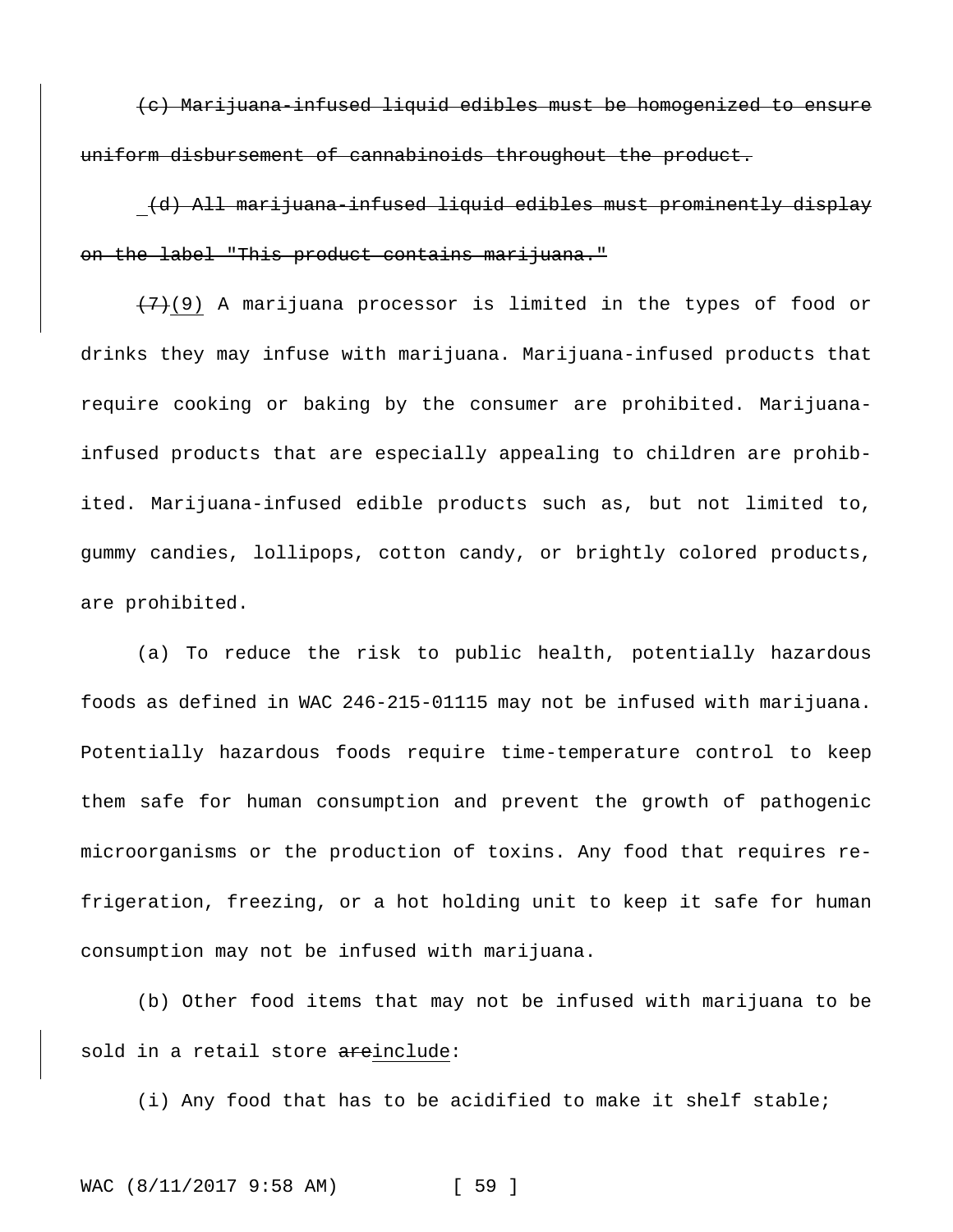(ii) Food items made shelf stable by canning or retorting;

(iii) Fruit or vegetable juices (this does not include shelf stable concentrates);

(iv) Fruit or vegetable butters;

(v) Pumpkin pies, custard pies, or any pies that contain egg;

(vi) Dairy products of any kind such as butter, cheese, ice cream, or milk; and

(vii) Dried or cured meats.

(c) Vinegars and oils derived from natural sources may be infused with dried marijuana if all plant material is subsequently removed from the final product. Vinegars and oils may not be infused with any other substance, including herbs and garlic.

(d) Marijuana-infused jams and jellies made from scratch must utilize a standardized recipe in accordance with 21 C.F.R. Part 150, revised as of April 1, 2013.

(e) Per WAC 314-55-104, a marijuana processor may infuse dairy butter or fats derived from natural sources and use that extraction to prepare allowable marijuana-infused solid or liquid products meant to be ingested orally, but the dairy butter or fats derived from natural sources may not be sold as stand-alone products.

WAC (8/11/2017 9:58 AM) [ 60 ]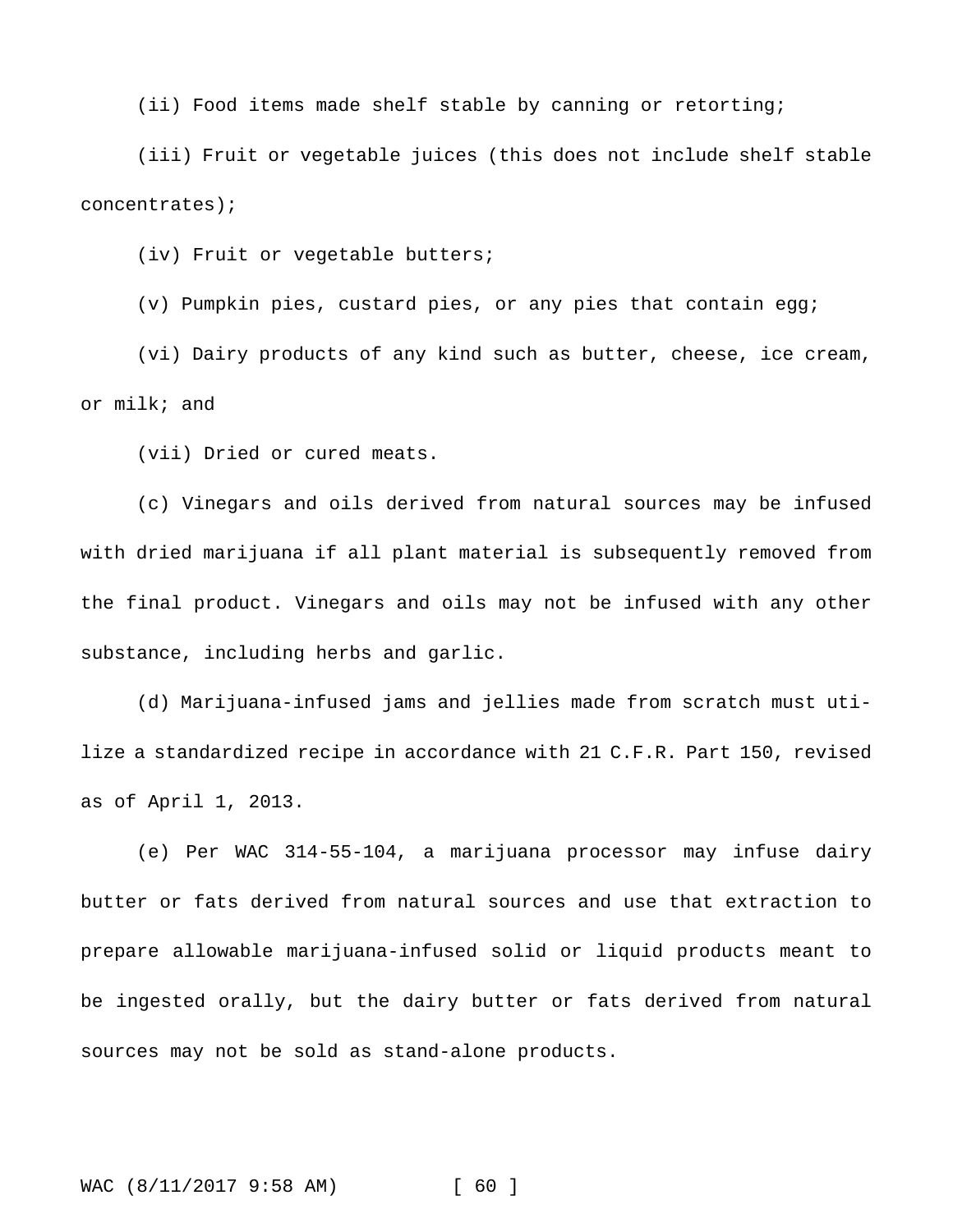(f) The WSLCB may designate other food items that may not be infused with marijuana.

(8) The recipe for any marijuana-infused solid or liquid products meant to be ingested orally must be kept on file at the marijuana processor's licensed premises and made available for inspection by the WSLCB or its designee.

(9) The application fee for a marijuana processor license is two hundred fifty dollars. The applicant is also responsible for paying the fees required by the approved vendor for fingerprint evaluation.

(10) The annual fee for issuance and renewal of a marijuana processor license is one thousand dollars. The WSLCB will conduct random criminal history checks at the time of renewal that will require the licensee to submit fingerprints for evaluation from the approved vendor. The licensee will be responsible for all fees required for the criminal history checks.

(11) A marijuana processor producing a marijuana-infused solid or liquid product meant to be ingested orally in a processing facility as required in WAC 314-55-015 (10) and (11) must pass a processing facility inspection. Ongoing annual processing facility compliance inspections may be required. The WSLCB will contract with the department of agriculture to conduct required processing facility inspections. All costs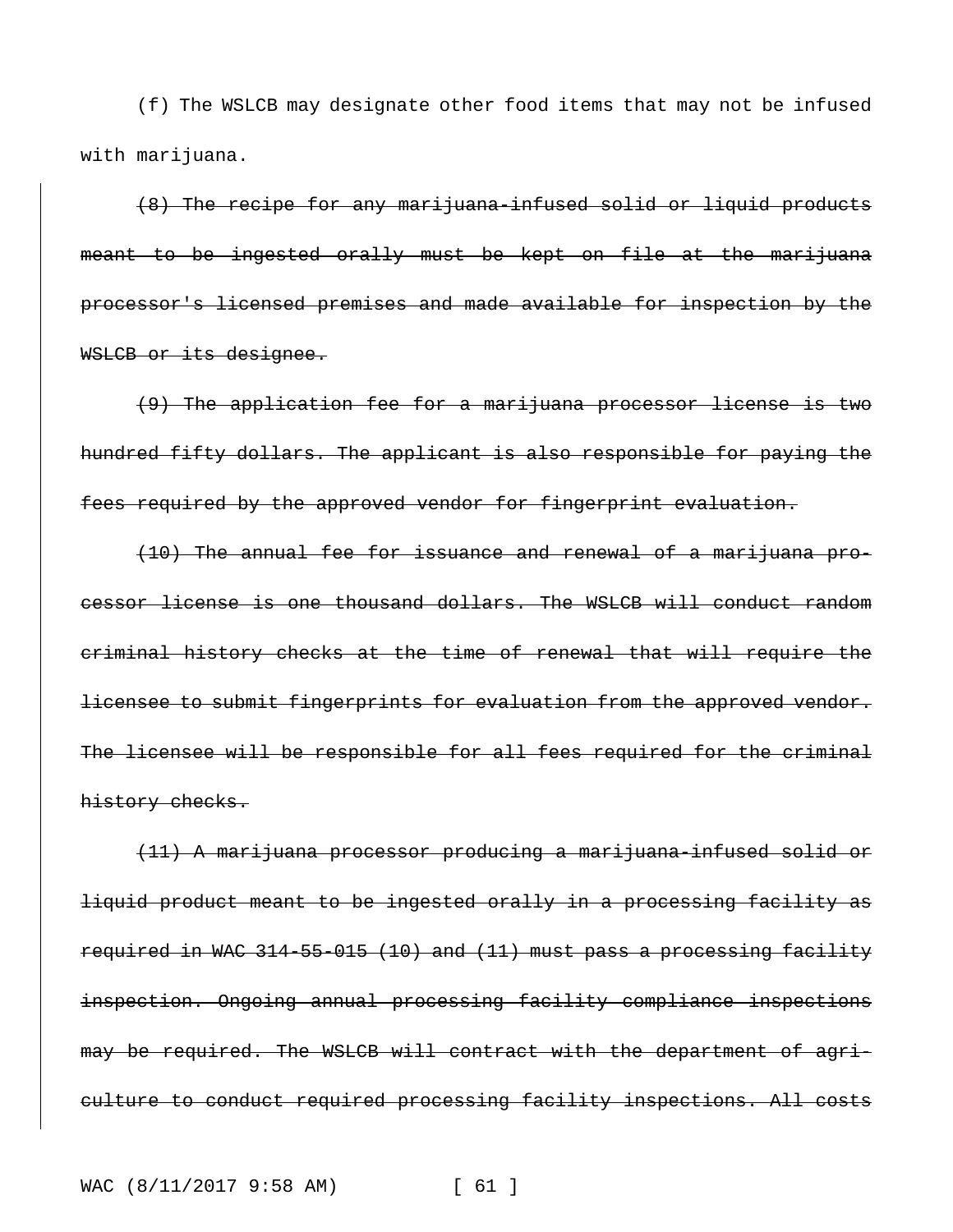of inspections are borne by the licensee and the hourly rate for inspection is sixty dollars. A licensee must allow the WSLCB or their designee to conduct physical visits and inspect the processing facility, recipes and required records per WAC 314-55-087 during normal business hours or at any time of apparent operation without advance notice. Failure to pay for the processing facility inspection or to follow the processing facility requirements outlined in this section and WAC 314- 55-015 will be sufficient grounds for the WSLCB to suspend or revoke a marijuana license.

(12) The WSLCB will initially limit the opportunity to apply for a marijuana processor license to a thirty-day calendar window beginning with the effective date of this section. In order for a marijuana processor application license to be considered it must be received no later than thirty days after the effective date of the rules adopted by the WSLCB. The WSLCB may reopen the marijuana processor application window after the initial evaluation of the applications that are received and processed, and at subsequent times when the WSLCB deems necessary.

(13) A currently licensed marijuana producer may submit an application to add a marijuana processor license at the location of their producer license providing they do not already hold three processor licenses.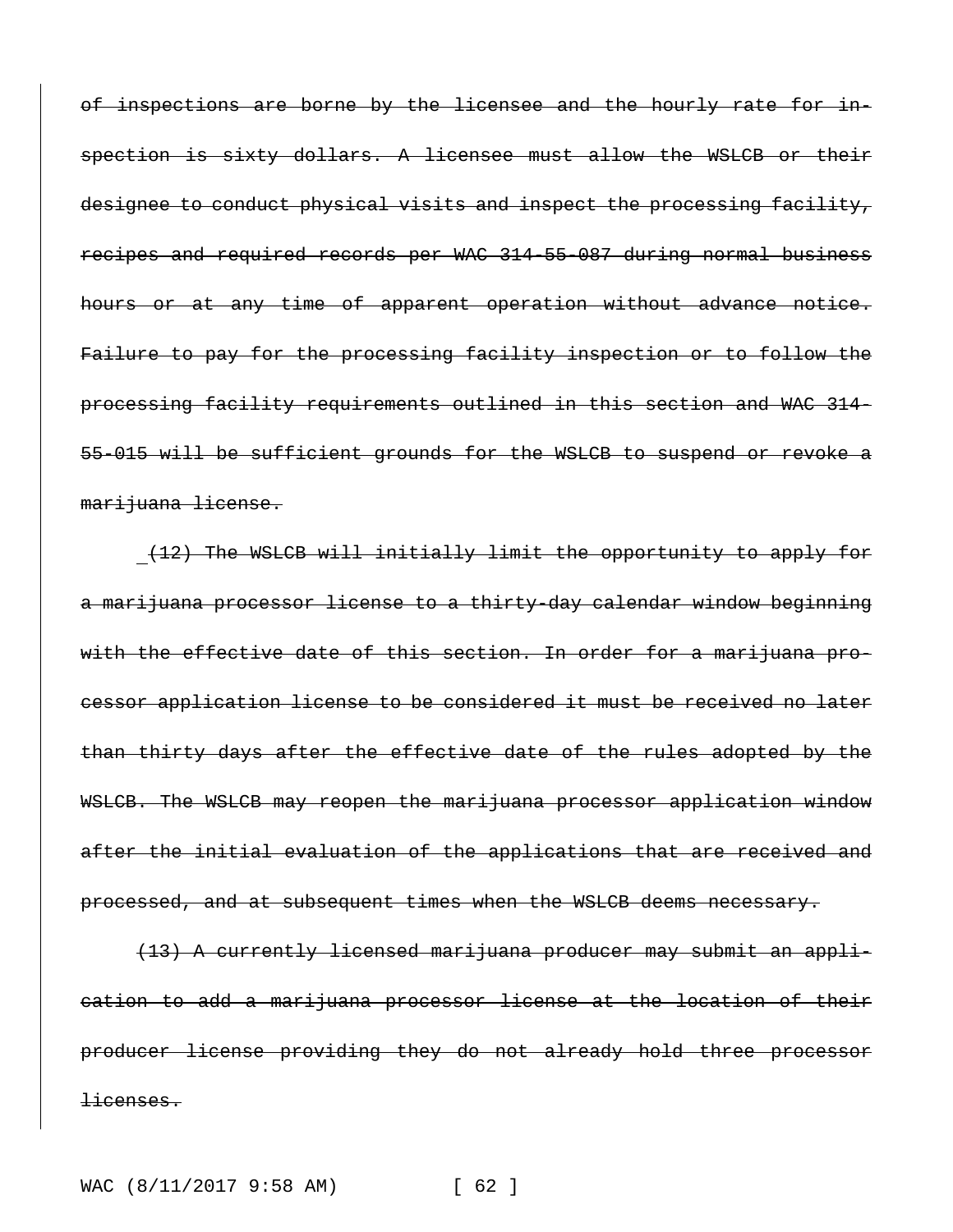(14) Any entity and/or principals within any entity are limited to no more than three marijuana processor licenses.

 $(15)(10)$  Marijuana processor licensees are allowed to have a maximum of six months of their average usable marijuana and six months average of their total production on their licensed premises at any time.

(11) **Processing service arrangements.** A processing service arrangement is when one processor (processor B) processes useable marijuana or an altered form of useable marijuana (marijuana product) for another licensed processor (processor A) for a fee.

(a) Processor A is the product owner. However, processor B may handle the product under its license as provided in chapter 69.50 RCW and this chapter. Processor B is not allowed to transfer the product to a retailer and may only possess marijuana or marijuana products received from processor A for the limited purposes of processing it for ultimate transfer back to processor A.

(b) Processing service arrangements must be made on a cash basis only as provided in WAC 314-55-115. No "splits" of product are permissible and payment with any marijuana products, barter, trade, or compensation in any form other than cash as defined in this chapter for processing service arrangements is prohibited.

WAC (8/11/2017 9:58 AM) [ 63 ]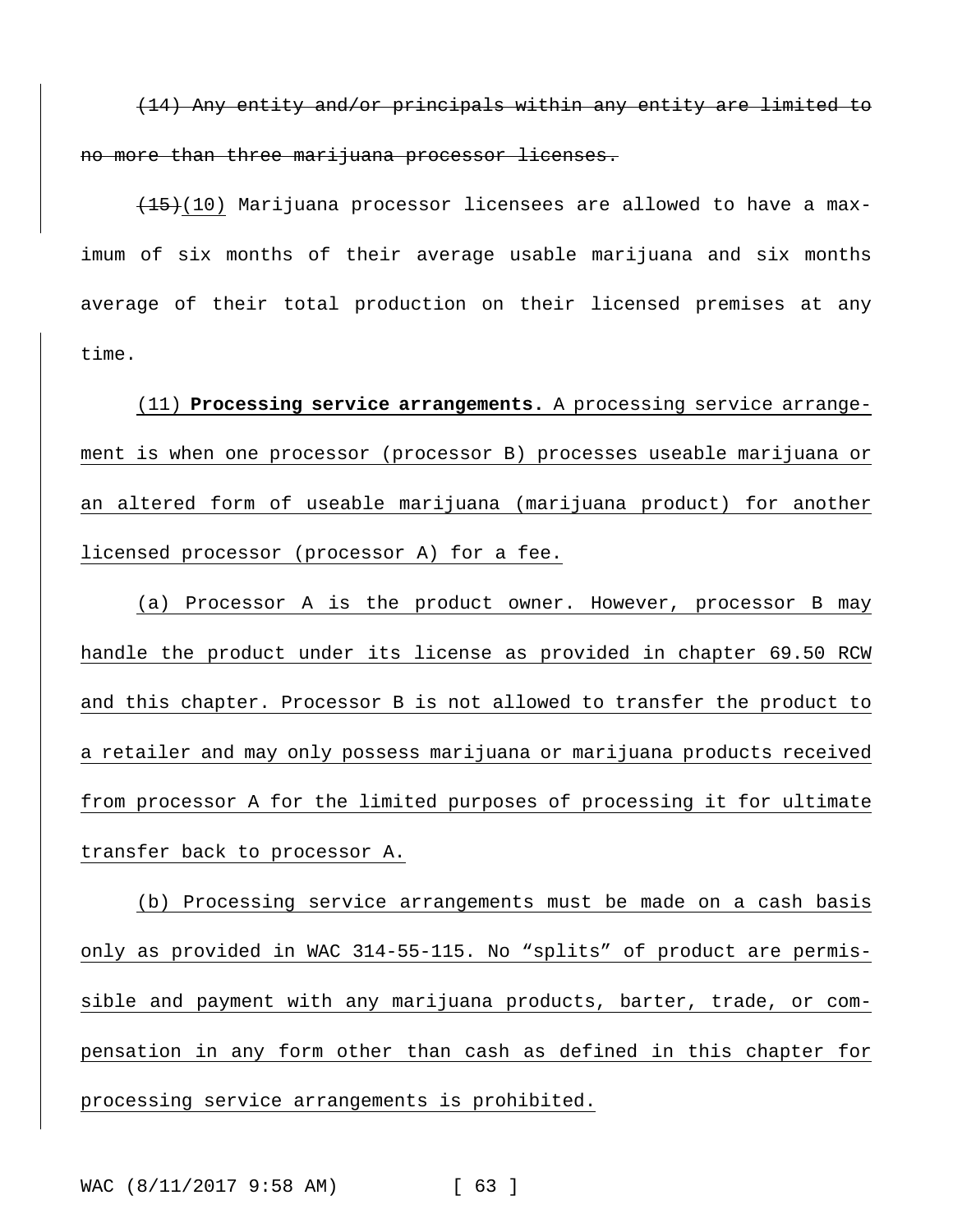(c) A processor must meet and maintain their qualifications as a processor outside of processing service arrangements. Processing service arrangement activities cannot exceed fifty percent of a processor's overall business.

(d) Each processor that enters into a processing service arrangement must include records for each service arrangement in recordkeeping documents which must be maintained consistent with this chapter.

(12) Marijuana may not be returned by any retail licensee to any processor except as provided in this section.

(a) Every processor must maintain on the licensed premises for a period of five years complete records of all refunds and exchanges made under this section including an inventory of marijuana and marijuana products returned to the processor by any retail licensee.

(b) Marijuana may be returned by a retail licensee in the event a retailer goes out of the business of selling marijuana at retail and a cash refund may be made upon the return of the marijuana or marijuana products, so long as WSLCB approval is acquired prior to returns and refunds under this subsection.

(c) Marijuana products different from that ordered by a retailer and delivered to the retailer may be returned to a processor and either replaced with marijuana products which were ordered or a cash refund may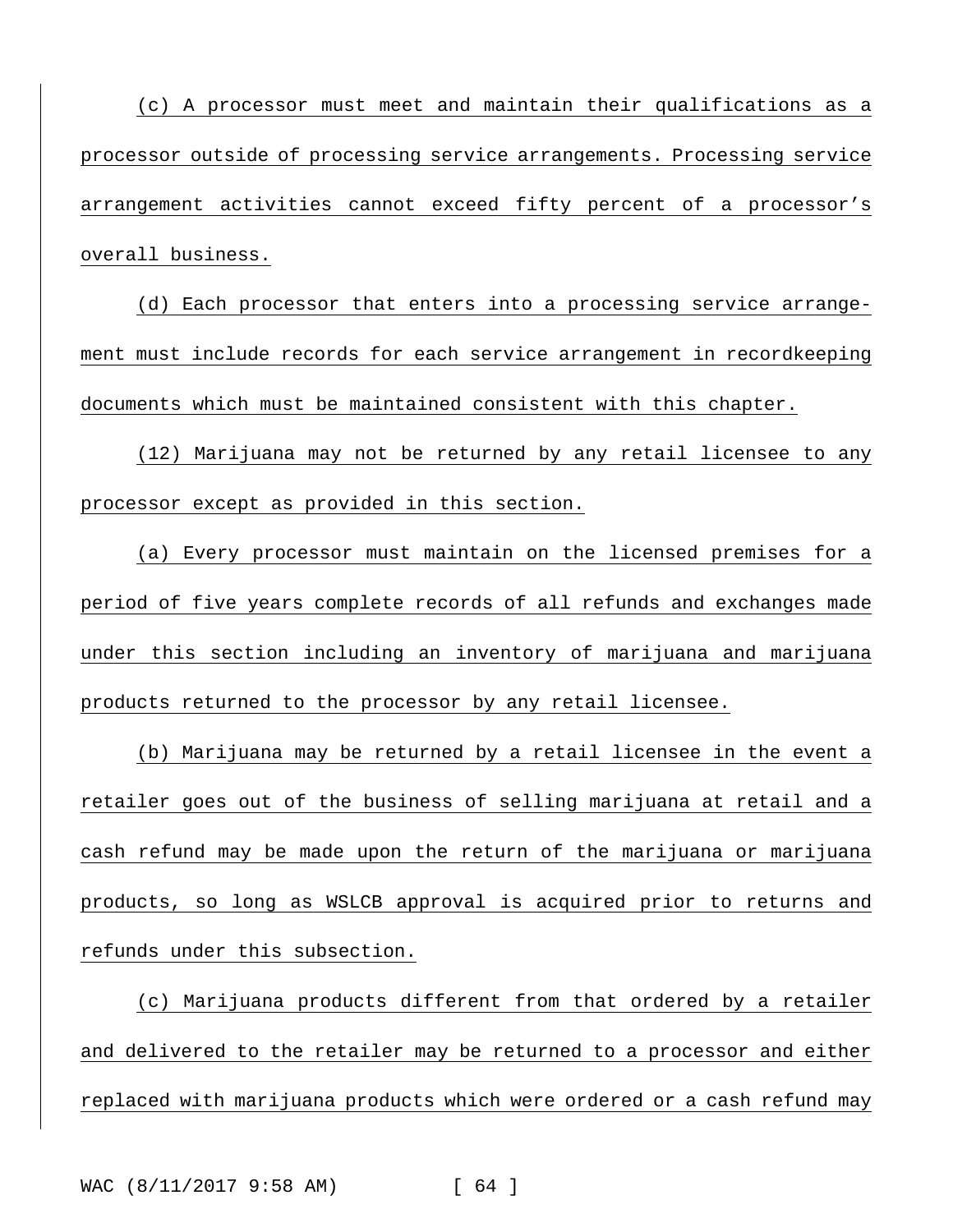be made. These incorrect orders must be discovered and corrected within eight days of the date the delivery was made to be eligible for returns and refunds under this subsection.

(16)(d) A marijuana processor must may accept returns of products and sample jars from marijuana retailers for destruction, but is not required to provide refunds to the retailer. It is the responsibility of the retailer to ensure the product or sample jar is returned to the processor.

[Statutory Authority: RCW 69.50.342 and 69.50.345. WSR 16-11-110, § 314- 55-077, filed 5/18/16, effective 6/18/16; WSR 15-11-107, § 314-55-077, filed 5/20/15, effective 6/20/15; WSR 14-10-044, § 314-55-077, filed 4/30/14, effective 5/31/14. Statutory Authority: RCW 69.50.325, 69.50.331, 69.50.342, 69.50.345. WSR 13-21-104, § 314-55-077, filed 10/21/13, effective 11/21/13.]

**WAC 314-55-079 What is a mMarijuana retailer license and what are the – Privileges, requirements, and fees related to a marijuana retailer license?.** (1) A marijuana retailer license allows the licensee to sell only usableuseable marijuana, marijuana concentrates, marijuana-infused products, and marijuana paraphernalia, and lockable boxes to store marijuana at retail in licensed retail outlets to persons twenty-one years

WAC (8/11/2017 9:58 AM) [ 65 ]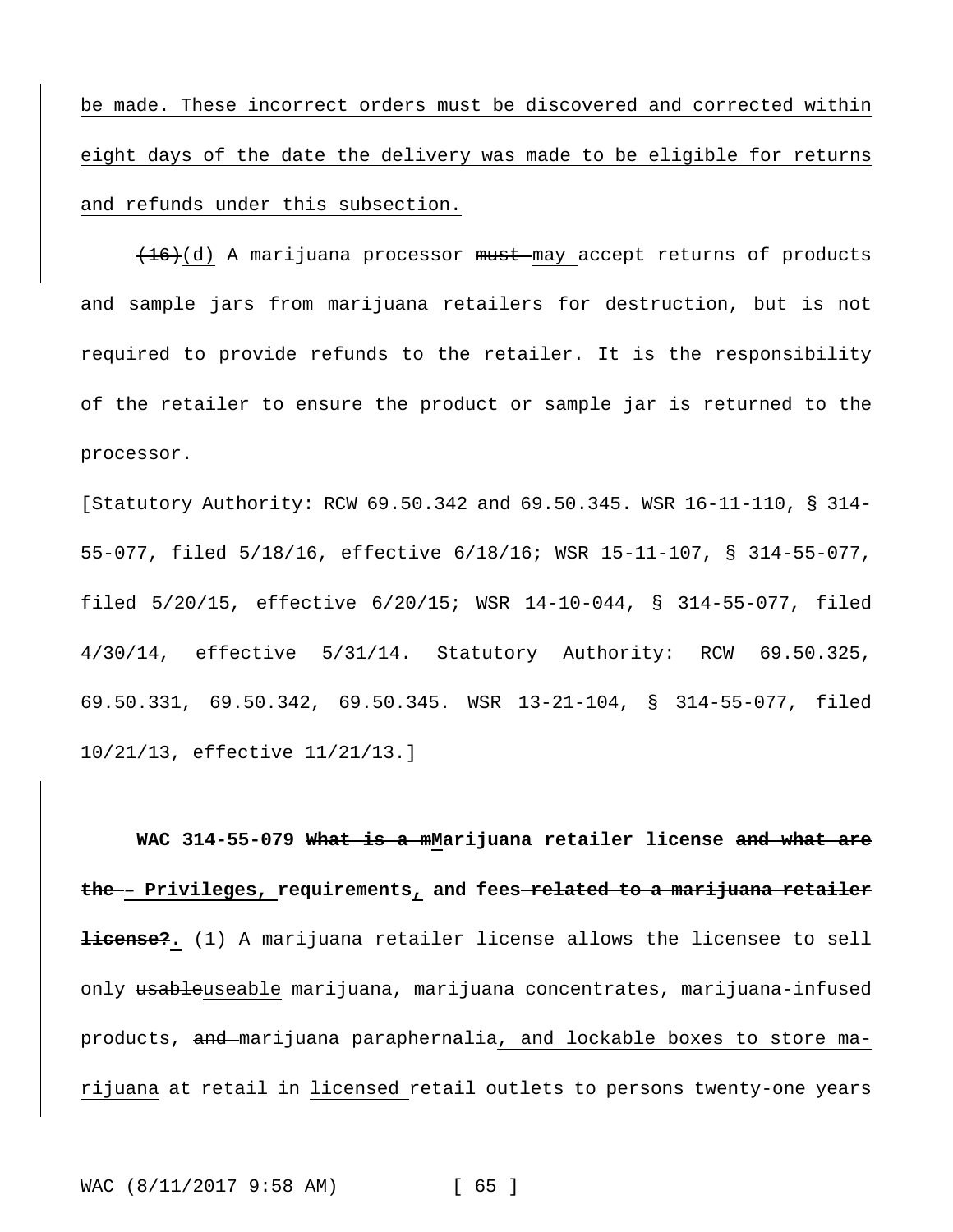of age and older, except as allowed for persons under twenty one years of age consistent with RCW 69.50.357 and WAC 314-55-080.

(2) Marijuana-infused products listed in WAC 314-55-077(6) are prohibited for sale by a marijuana retail licensee. The WSLCB may accept applications for marijuana retail licenses at time frames published on its web site at lcb.wa.gov. Using estimated consumption data and population data obtained from the office of financial management (OFM) population data, the WSLCB will determine the maximum number of marijuana retail locations per county.

(a) The number of retail locations will be determined using a method that distributes the number of locations proportionate to the most populous cities within each county and to accommodate the medical needs of qualifying patients and designated providers. Locations not assigned to a specific city will be at large. At large locations can be used for unincorporated areas in the county or in cities within the county that have no retail licenses designated.

(b) The number of retail licenses determined by the board can be found on the WSLCB web site at lcb.wa.gov.

(3) Internet sales and delivery of product to customers is prohibited. Any entity and/or principals within any entity are limited to no more than five retail marijuana licenses.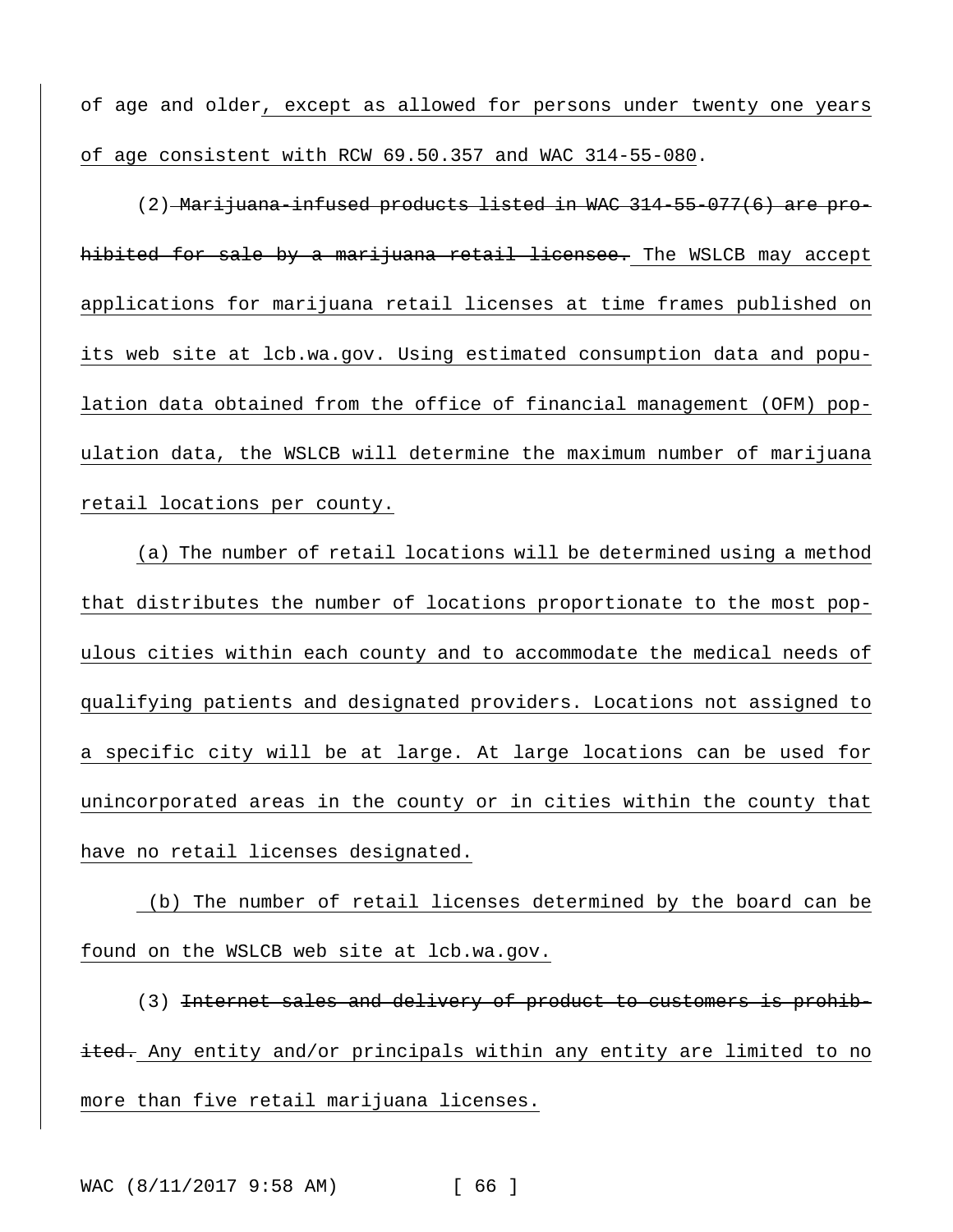#### (4) **Application and license fees.**

(a) The application fee for a marijuana retailer's license is two hundred fifty dollars. The applicant is also-responsible for paying the fees required by the approved vendor for fingerprint evaluation.

 $(5)(b)$  The annual fee for issuance and renewal of a marijuana retailer-s license is one thousand dollars. Effective July 1, 2018, the annual fee for issuance and renewal of a marijuana retailer license is one thousand three hundred dollars. The WSLCB will conduct random criminal history checks at the time of renewal that will require the licensee to submit fingerprints for evaluation from the approved vendor. The licensee will beis responsible for all fees required for the criminal history checks.

(5) Internet sales and delivery of product to customers are prohibited.

(6) Sales of marijuana-infused products not permissible under WAC 314-55-077 are prohibited.

(6)(7) Marijuana retailers may not sell marijuana products below the current acquisition cost.

(8) All marijuana products must be stored behind a counter or other barrier to ensure a customer does not have direct access to the product.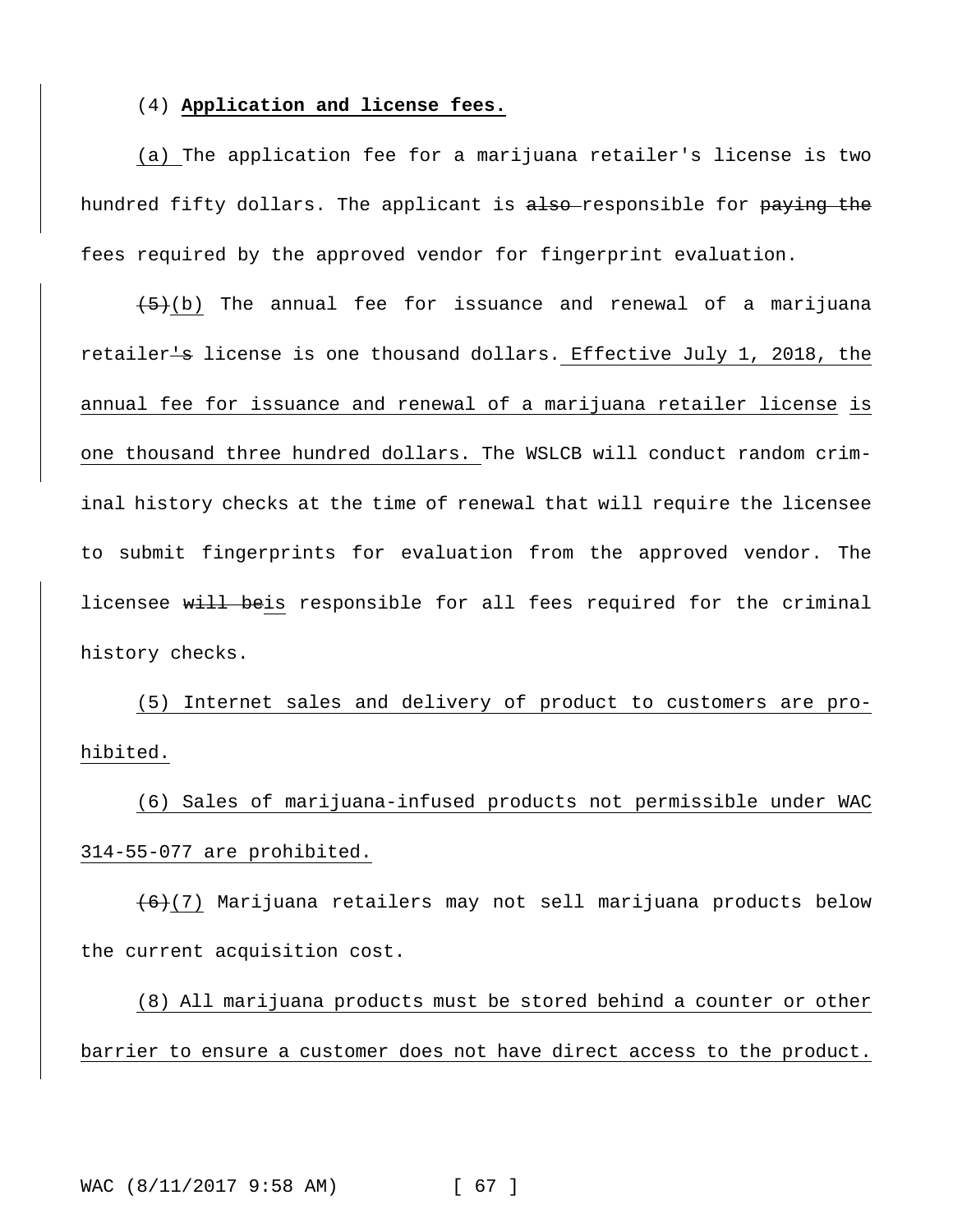(9) A marijuana retailer may not sell lockable boxes for less than the cost of acquisition or sell boxes received as a donation. The donation of lockable boxes must come from a person or entity that is not a licensed marijuana producer, processor, or retailer.

 $(7)$ (10) Marijuana retailer licensees are allowed to have a maximum of four months of their average inventory on their licensed premises at any given time.

 $(8)(11)$  A marijuana retailer may transport product to other locations operated by the licensee or to return product to a marijuana processor as outlined in the transportation rules in WAC 314-55-085.

 $(9)(12)$  A marijuana retailer may accept returns of open marijuana products. Products must be returned in their original packaging with the lot, batch, or inventory ID number fully legible.

 $(10)(13)$  A marijuana retailer may dispose of marijuana products as provided in WAC 314-55-097. Marijuana retailers must give seventy-two hours' notice to WSLCB enforcement prior to disposing of marijuana products.

[Statutory Authority: RCW 69.50.342, 69.50.345, 2016 c 170, 2016 c 171, and 2016 c 17. WSR 16-19-102, § 314-55-079, filed 9/21/16, effective 10/22/16. Statutory Authority: RCW 69.50.342 and 69.50.345. WSR 16-11- 110, § 314-55-079, filed 5/18/16, effective 6/18/16; WSR 15-11-107, §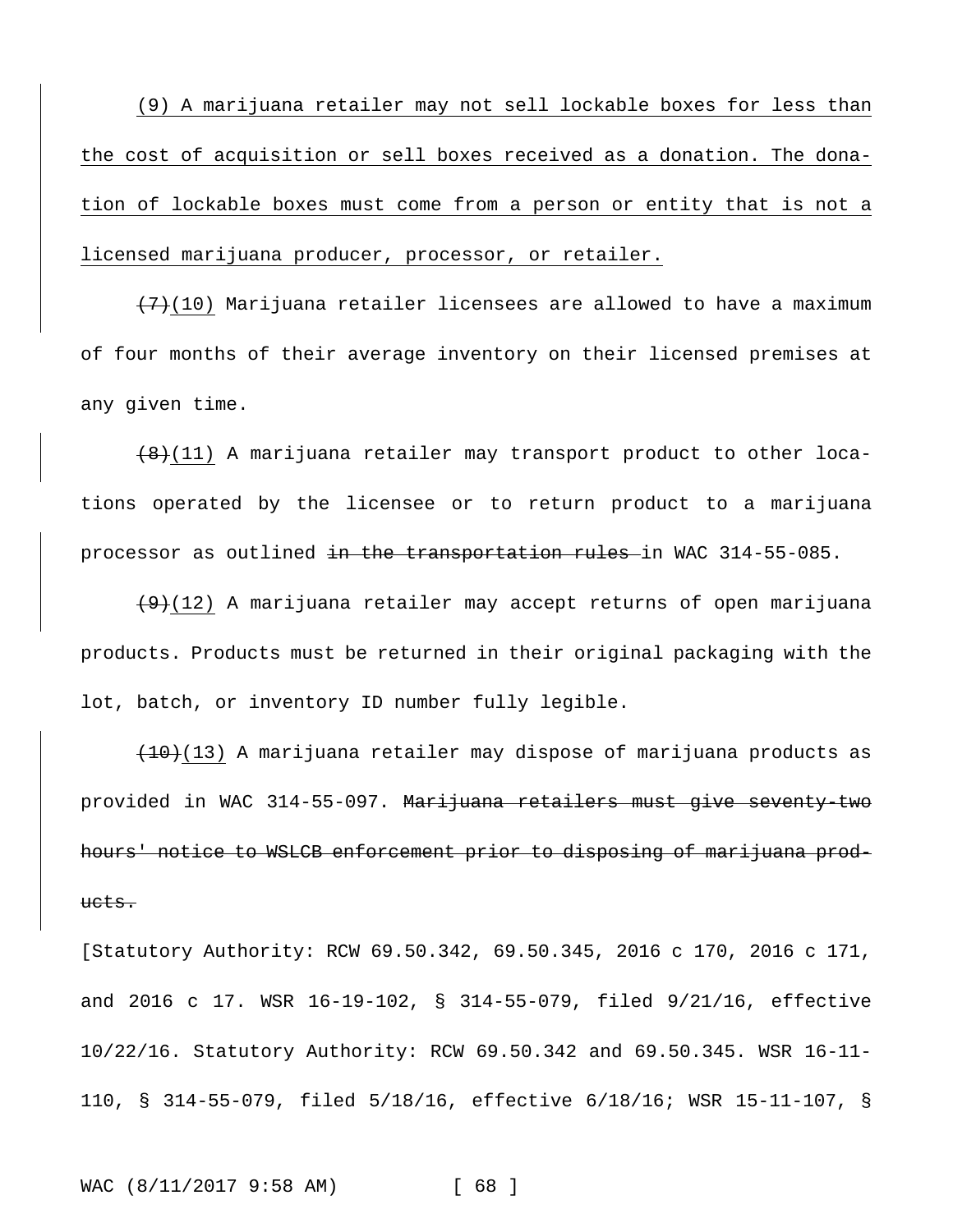314-55-079, filed 5/20/15, effective 6/20/15; WSR 14-10-044, § 314-55- 079, filed 4/30/14, effective 5/31/14. Statutory Authority: RCW 69.50.325, 69.50.331, 69.50.342, 69.50.345. WSR 13-21-104, § 314-55- 079, filed 10/21/13, effective 11/21/13.]

**WAC 314-55-080 Medical marijuana endorsement.** (1) **A medical marijuana endorsement added to a marijuana retail license allows the marijuana retail licensee to:**

(a) Sell marijuana for medical use to qualifying patients and designated providers; and

(b) Provide marijuana at no charge, at their discretion, to qualifying patients and designated providers.

(2) Qualifying patients between eighteen and twenty-one years of age with a recognition card may enter and remain on the premises of a retail outlet holding a medical marijuana endorsement and may purchase products for their personal medical use. Qualifying patients who are under the age of eighteen with a recognition card and who accompany their designated providers may enter and remain on the premises of a retail outlet holding a medical marijuana endorsement, but may not purchase products for their personal medical use.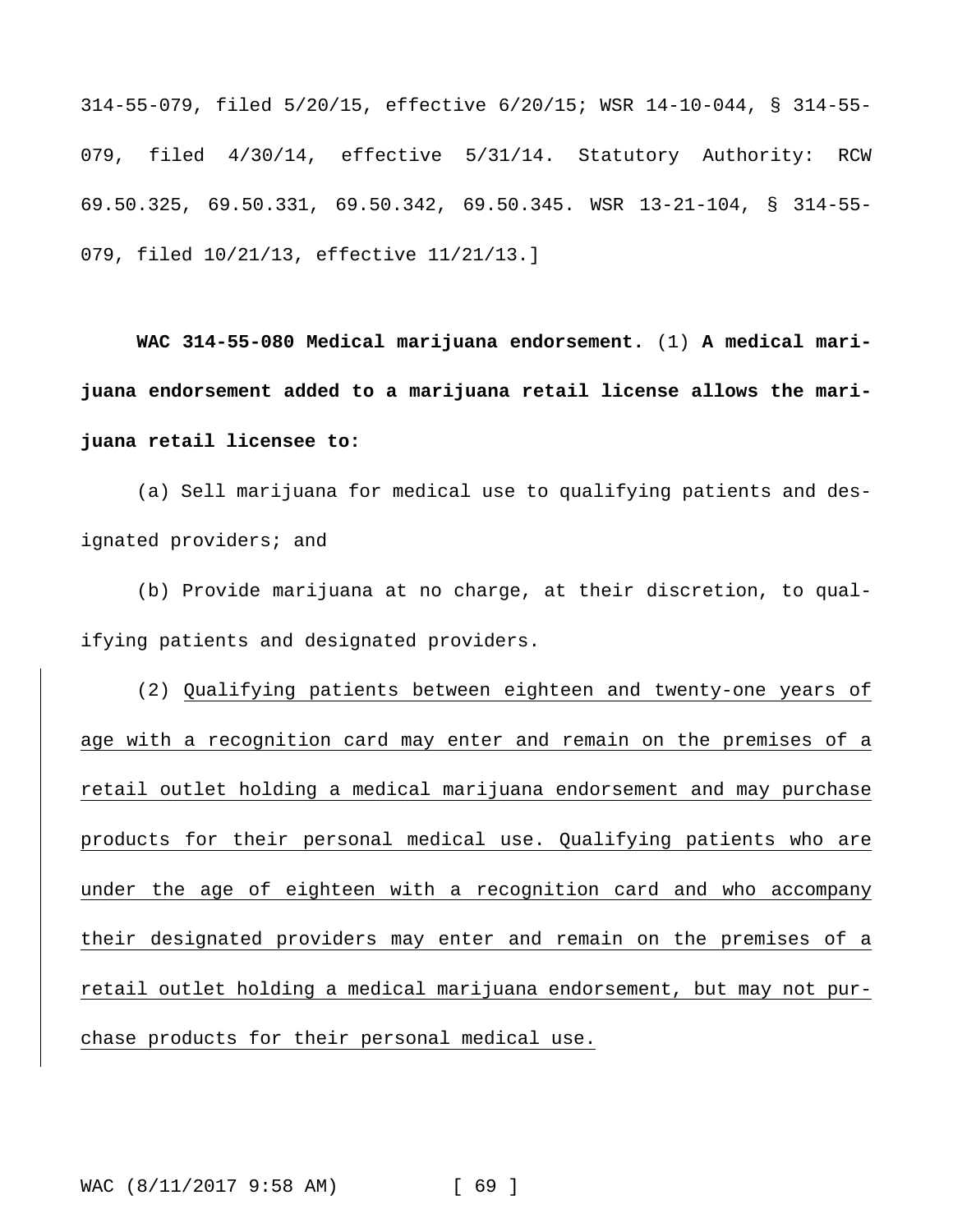(3) **To maintain a medical marijuana endorsement in good standing, a marijuana retailer must:**

(a) Follow all rules adopted by the department of health regarding retail sales of medical marijuana;

(b) Have a consultant on staff in accordance with department of health rules;

(c) Prohibit the medical use of marijuana by anyone at the retail outlet at all times, including medical use by qualifying patients;

(d) Maintain at all times, a representative assortment of marijuana products necessary to meet the needs of qualified patients and designated providers;

(e) Not market marijuana concentrates, <del>usable</del>useable marijuana, or marijuana-infused products in a way that make them especially attractive to minors;

(f) Demonstrate the ability to enter qualifying patients and designated providers in the medical marijuana authorization database established by the department of health;

(g) Issue recognition cards and agree to enter qualifying patients and designated providers into the database in compliance with the department of health standards;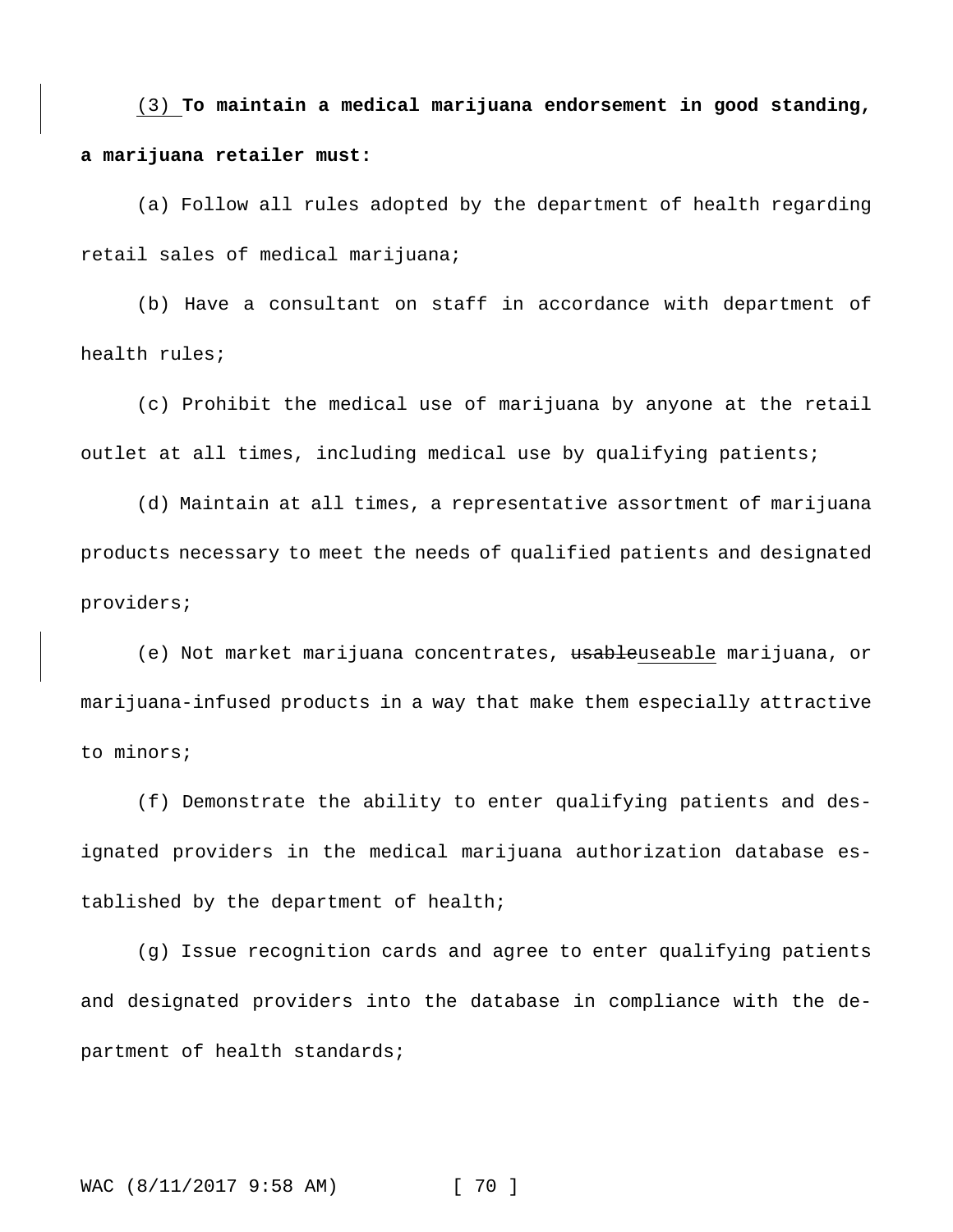(h) Keep copies of the qualifying patient's or designated provider's recognition card or equivalent records to document the validity of tax exempt sales for a minimum of three yearsKeep records to document the validity of tax exempt sales as prescribed by the department of revenue for a minimum of five years. For the documentation requirements in RCW 69.50.375(3)(e), licensees are not required to separately keep copies of the qualifying patient's or designated provider's recognition card because this information is stored in the medical marijuana authorization database;

(i) Train employees on the following:

(i) Procedures regarding the recognition of valid authorizations and the use of equipment to enter qualifying patients and designated providers into the medical marijuana authorization database;

(ii) Recognition of valid recognition cards; and

(iii) Recognition of strains, varieties, THC concentration, CBD concentration, and THC to CBD ratios of marijuana concentrates, usableuseable marijuana, and marijuana-infused products available for sale when assisting qualifying patients and designated providers at the retail outlet.

(3)(4) **A marijuana retailer holding a medical marijuana endorsement may sell products with a THC concentration of 0.3 percent or less.** The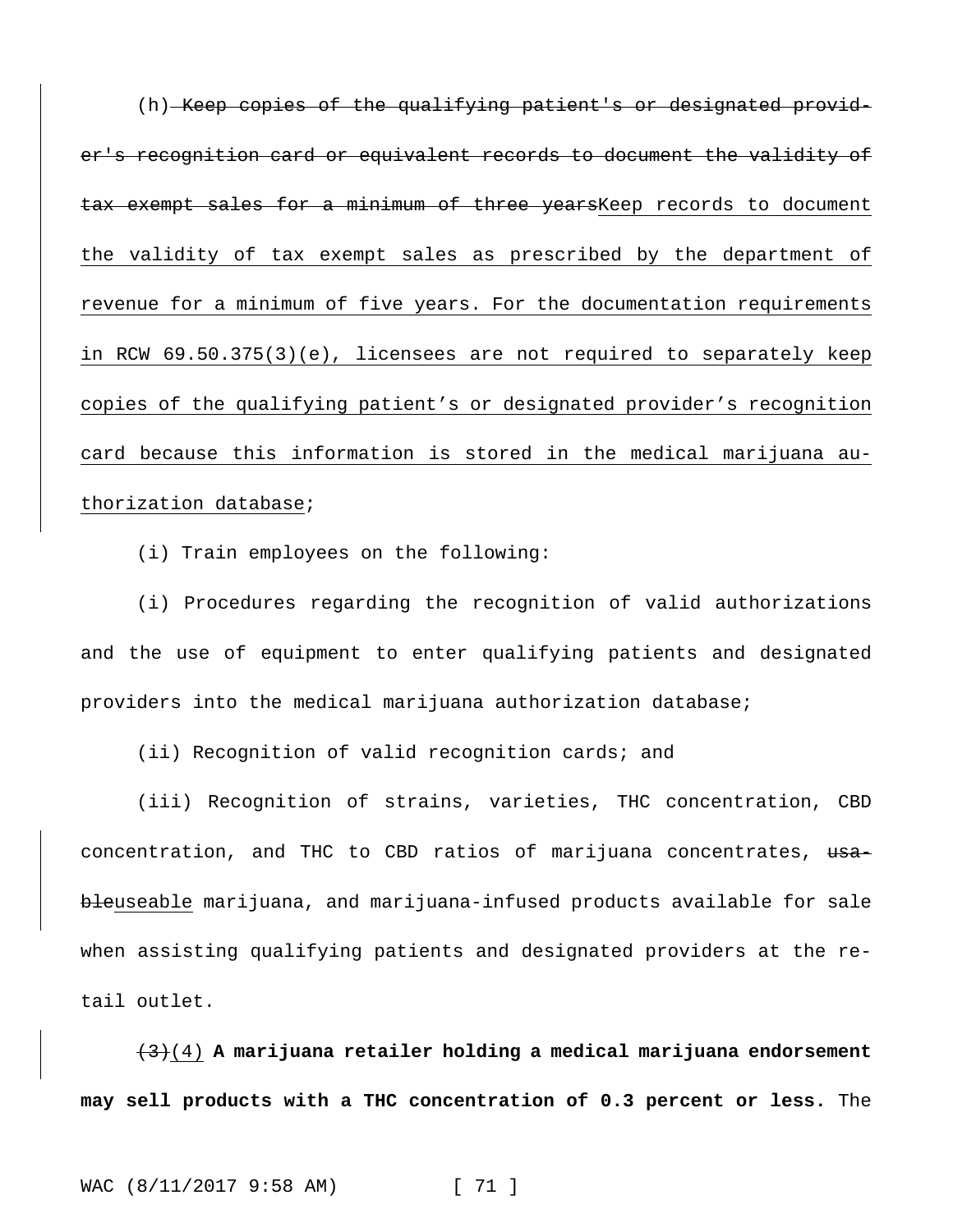licensee may also provide these products at no charge to qualifying patients or designated providers.

(4)(5) **Unlicensed practice of medicine.** No owner, employee, or volunteer of a retail outlet and holding a medical marijuana endorsement may:

(a) Offer or undertake to diagnose or cure any human or animal disease, ailment, injury, infirmity, deformity, pain, or other condition, physical or mental, real or imaginary, by use of marijuana products or any other means or instrumentality; or

(b) Recommend or suggest modification or elimination of any course of treatment that does not involve the medical use of marijuana products.

 $(5)$ (6) Failure to comply with subsections (3) and  $(4)$ (5) of this section may result in suspension or revocation of the medical marijuana endorsement.

[Statutory Authority: RCW 69.50.342 and 69.50.345. WSR 16-11-110, § 314- 55-080, filed 5/18/16, effective 6/18/16.]

**WAC 314-55-081 Who can apply for a marijuana retailer license?** (1) The WSLCB may accept applications for marijuana retail licenses at time frames published on its web site at lcb.wa.gov. Using estimated consumption data and population data obtained from the office of financial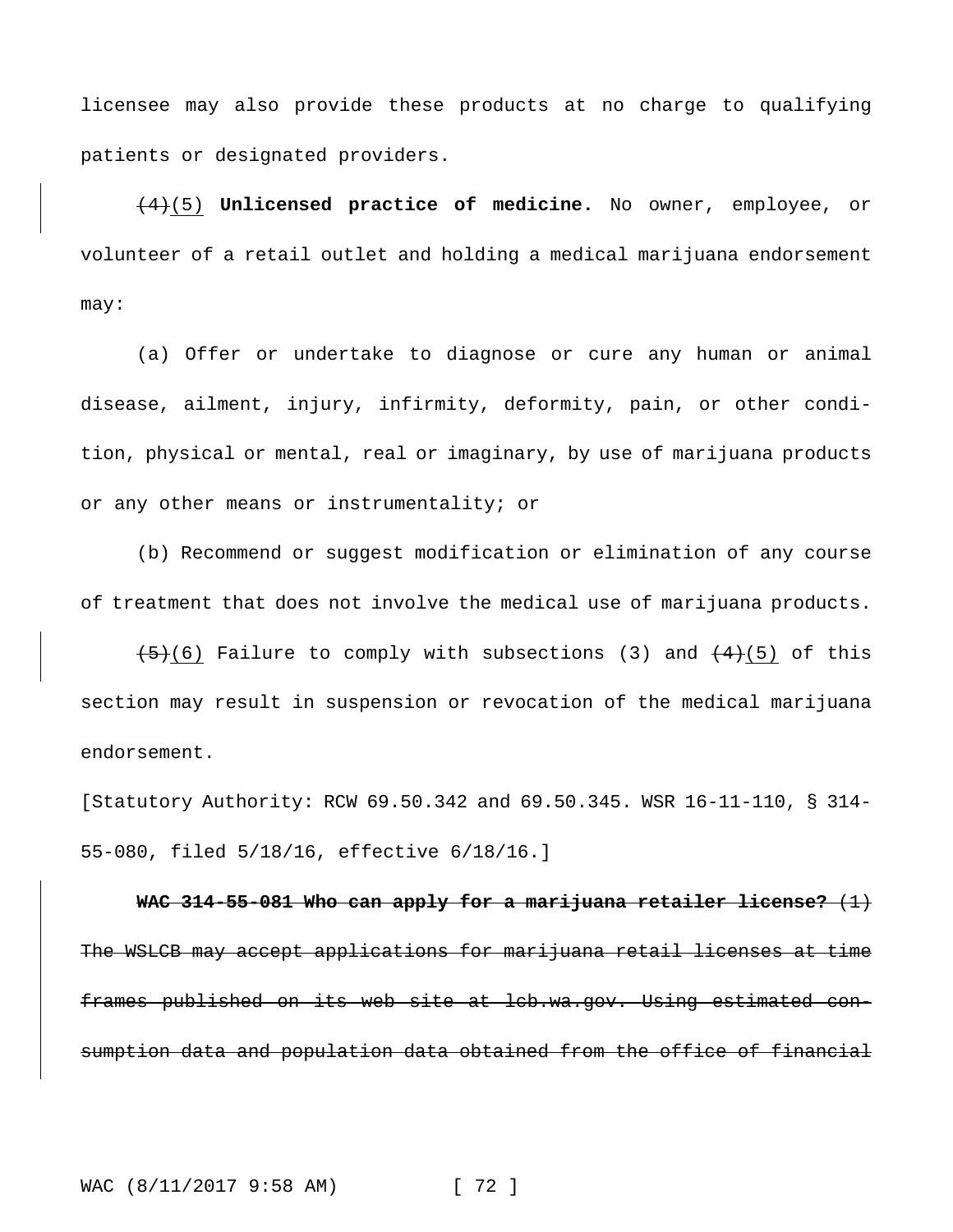management (OFM) population data, the WSLCB will determine the maximum number of marijuana retail locations per county.

 $-(2)$  The number of retail licenses determined by the board can be found on the WSLCB web site at lcb.wa.gov.

(3) Any entity and/or principals within any entity are limited to no more than three retail marijuana licenses. [Statutory Authority: RCW 69.50.342 and 69.50.345. WSR 16-11-110, § 314- 55-081, filed 5/18/16, effective 6/18/16. Statutory Authority: RCW 69.50.325, 69.50.331, 69.50.342, 69.50.345. WSR 13-21-104, § 314-55- 081, filed 10/21/13, effective 11/21/13.]

**WAC 314-55-083 What are the sSecurity and traceability requirements for a marijuana licensees?.** The security requirements for a marijuana licensee are as follows:

(1) **Display of identification badge.** All licensees and employees on the licensed premises shall be required to hold and properly display an identification badge issued by the licensed employer at all times while on the licensed premises and engaged in the transportation of marijuana. The identification badge must list the licensee's trade name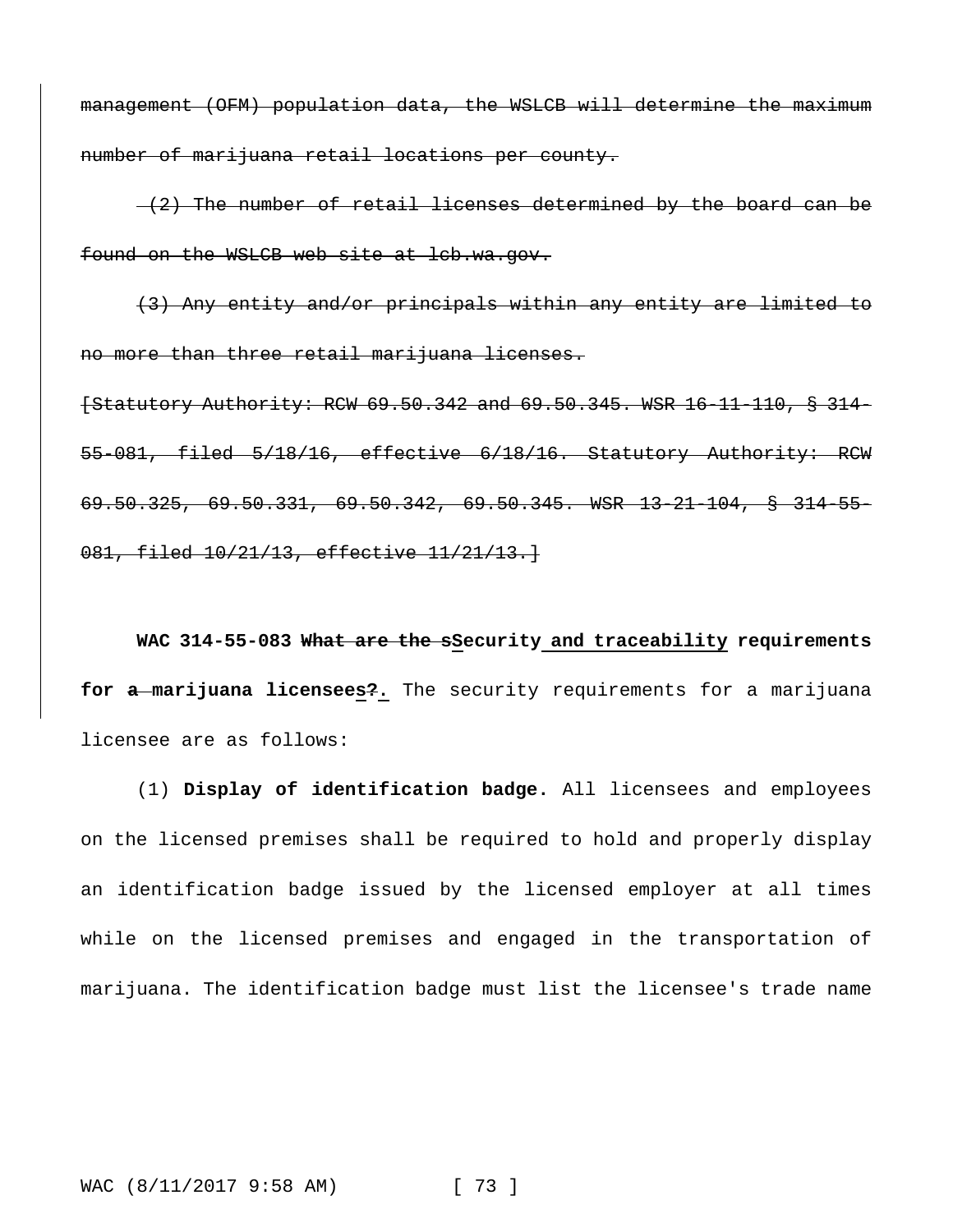and include the person's full and legal name and photograph. All licensees and employees must have their state issued identification available to verify the information on their badge is correct.

(a) All nonemployee visitors to the licensed premises, other than retail store customers, shall be required to hold and properly display an identification badge issued by the licensee at all times while on the licensed premises.

(b) A log must be kept and maintained showing the full name of each visitor entering the licensed premises, badge number issued, the time of arrival, time of departure, and the purpose of the visit.

(c) All log records must be maintained on the licensed premises for a period of three years and are subject to inspection by any WSLCB employee or law enforcement officer, and must be copied and provided to the WSLCB or law enforcement officer upon request.

(d) Employees, visitors, and other persons at a marijuana licensed premises, including persons engaged in the transportation of marijuana, must provide identification to a WSLCB enforcement officer upon request.

(2) **Alarm systems.** At a minimum, each licensed premises must have a security alarm system on all perimeter entry points and perimeter windows. Motion detectors, pressure switches, duress, panic, and holdup alarms may also be utilizedused.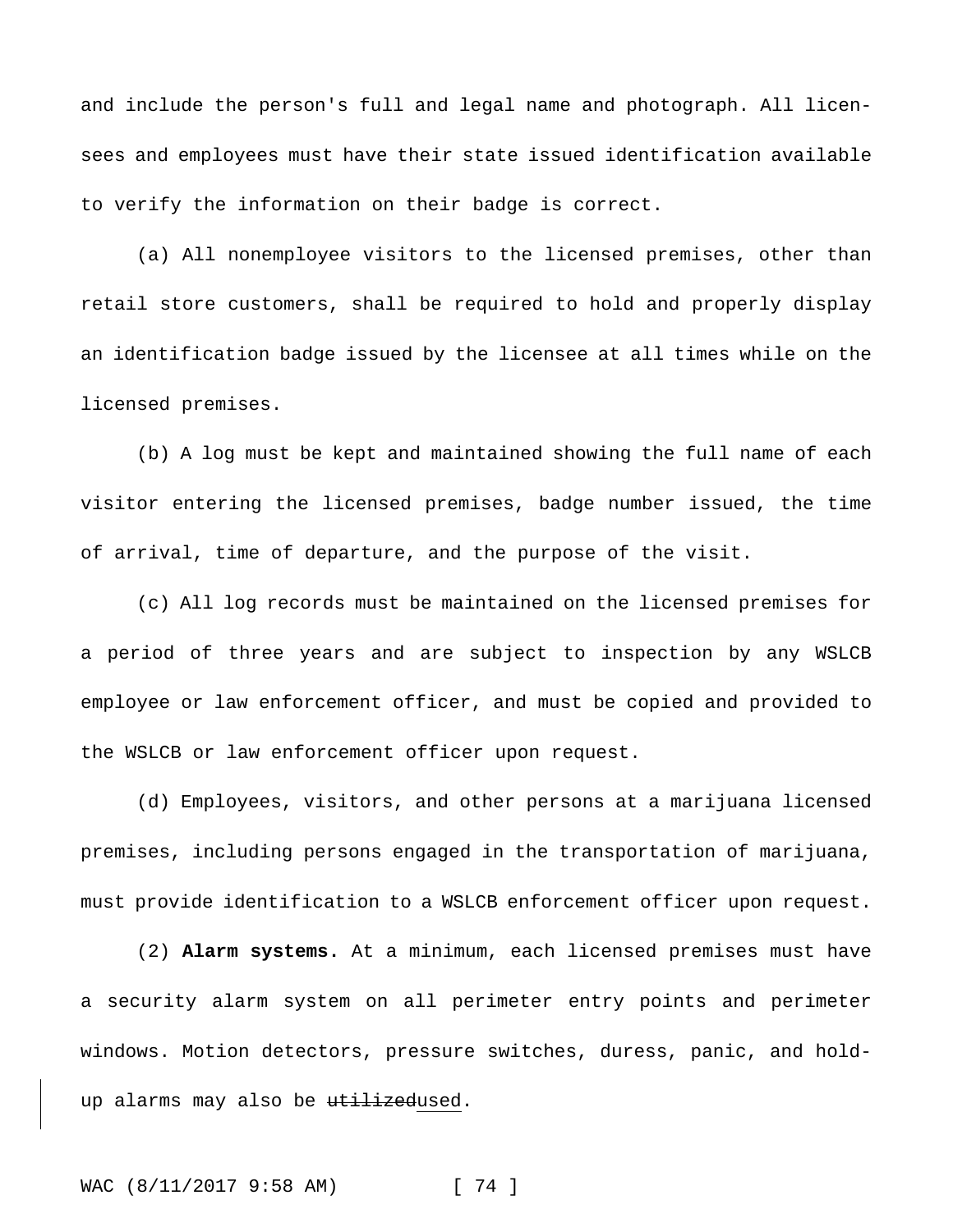(3) **Surveillance system.** At a minimum, a licensed premises must have a complete video surveillance system with minimum camera resolution of 640 x 470 pixels or pixel equivalent for analog. The surveillance system storage device and/or the cameras must be internet protocol (IP) compatible. All cameras must be fixed and placement shall-must allow for the clear and certain identification of any person and activities in controlled areas of the licensed premises. All entrances and exits to an indoor facility shall must be recorded from both indoor and outdoor, or ingress and egress vantage points. All cameras must record continuously twenty-four hours per day and at a minimum of ten frames per second. The surveillance system storage device must be secured on the licensed premises in a lockbox, cabinet, closet, or secured in another manner to protect from employee tampering or criminal theft. All surveillance recordings must be kept for a minimum of forty-five days on the licensee's recording device. All videos are subject to inspection by any WSLCB employee or law enforcement officer, and must be copied and provided to the WSLCB or law enforcement officer upon request. All recorded images must clearly and accurately display the time and date. Time is to be measured in accordance with the U.S. National Institute Standards and Technology standards.

(a) Controlled areas include: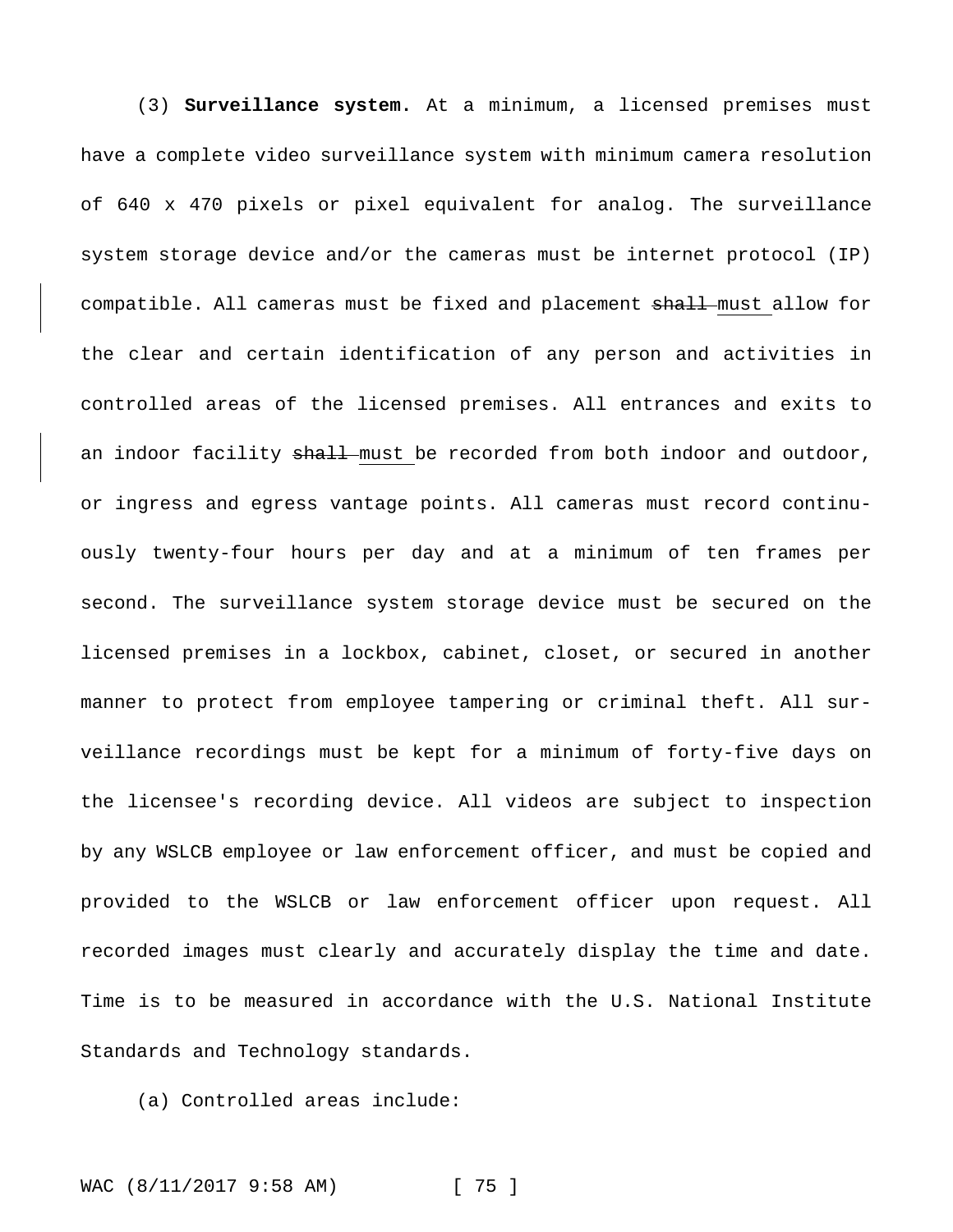(i) Any area within an indoor, greenhouse or outdoor room or area where marijuana is grown, or marijuana or marijuana waste is being moved within, processed, stored, or destroyed. Rooms or areas where marijuana or marijuana waste is never present are not considered control areas and do not require camera coverage.

(ii) All point-of-sale (POS) areas.

(iii) Twenty feet of the exterior of the perimeter of all required fencing and gates enclosing an outdoor grow operation. Any gate or other entry point that is part of the required enclosure for an outdoor growing operation must be lighted in low-light conditions. A motion detection lighting system may be employed to light the gate area in low-light conditions.

(iv) Any room or area storing a surveillance system storage device.

(b) All marijuana, marijuana concentrates, or marijuana-infused products that are intended to be removed or transported between two licensed premises shall be staged in an area known as the "quarantine" location for a minimum of twenty-four hours. Transport manifest with product information and weights must be affixed to the product. At no time during the quarantine period can the product be handled or moved under any circumstances and is subject to auditing by the WSLCB or designees.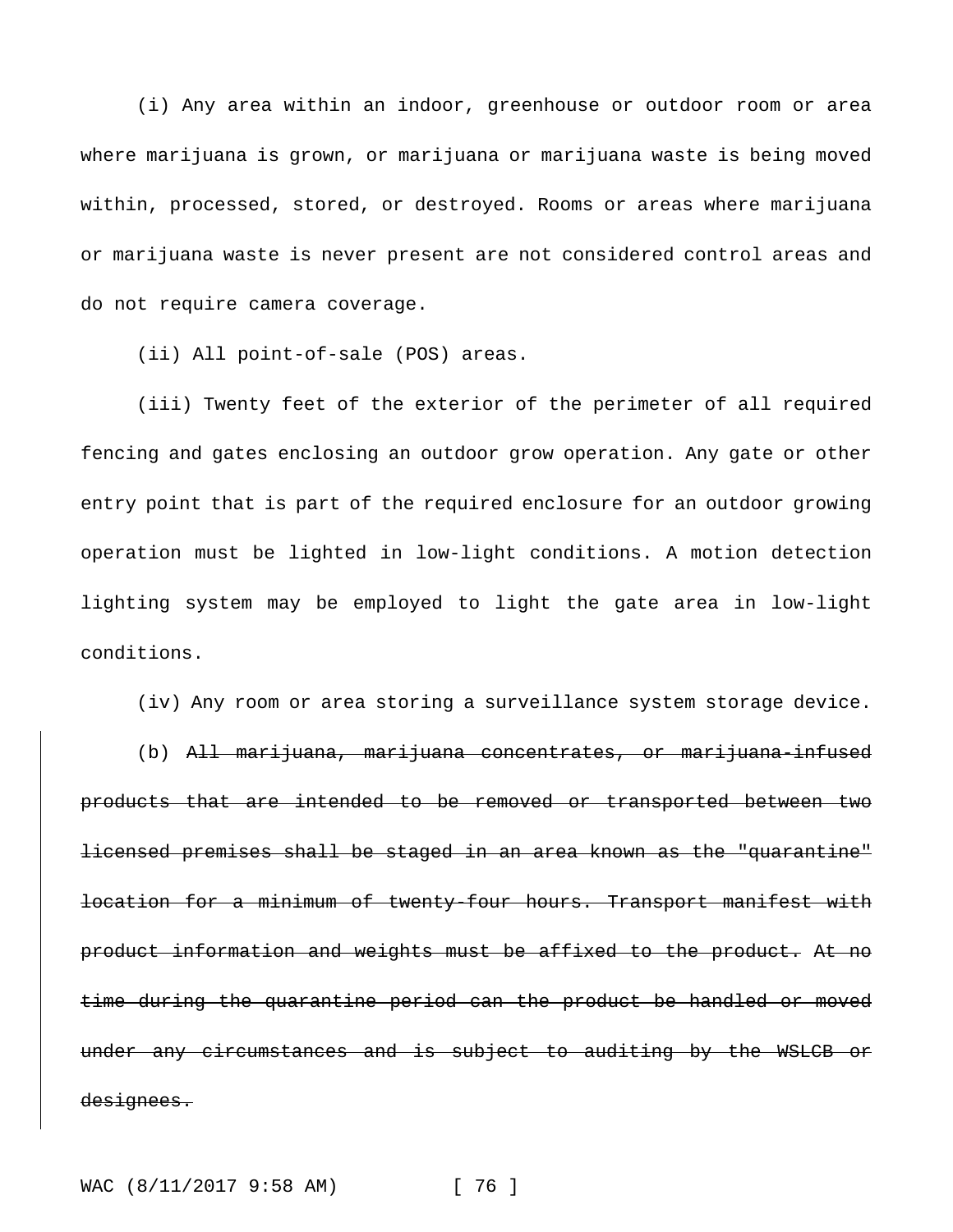(4) **Traceability:** To prevent diversion and to promote public safety, marijuana licensees must track marijuana from seed to sale. Licensees must provide the required information on a system specified by the WSLCB. All costs related to the reporting requirements are borne by the licensee. Marijuana seedlings, clones, plants, lots of usableuseable marijuana or trim, leaves, and other plant matter, batches of extracts, marijuana-infused products, samples, and marijuana waste must be traceable from production through processing, and finally into the retail environment including being able to identify which lot was used as base material to create each batch of extracts or infused products. The following information is required and must be kept completely upto-date in a system specified by the WSLCB:

(a) Key notification of "events," such as when a plant enters the system (moved from the seedling or clone area to the vegetation production area at a young age);

(b) When plants are to be partially or fully harvested or destroyed;

(c) When a lot or batch of marijuana, marijuana extract, marijuana concentrates, marijuana-infused product, or marijuana waste is to be destroyed;

(d) When usableuseable marijuana, marijuana concentrates, or marijuana-infused products are transported;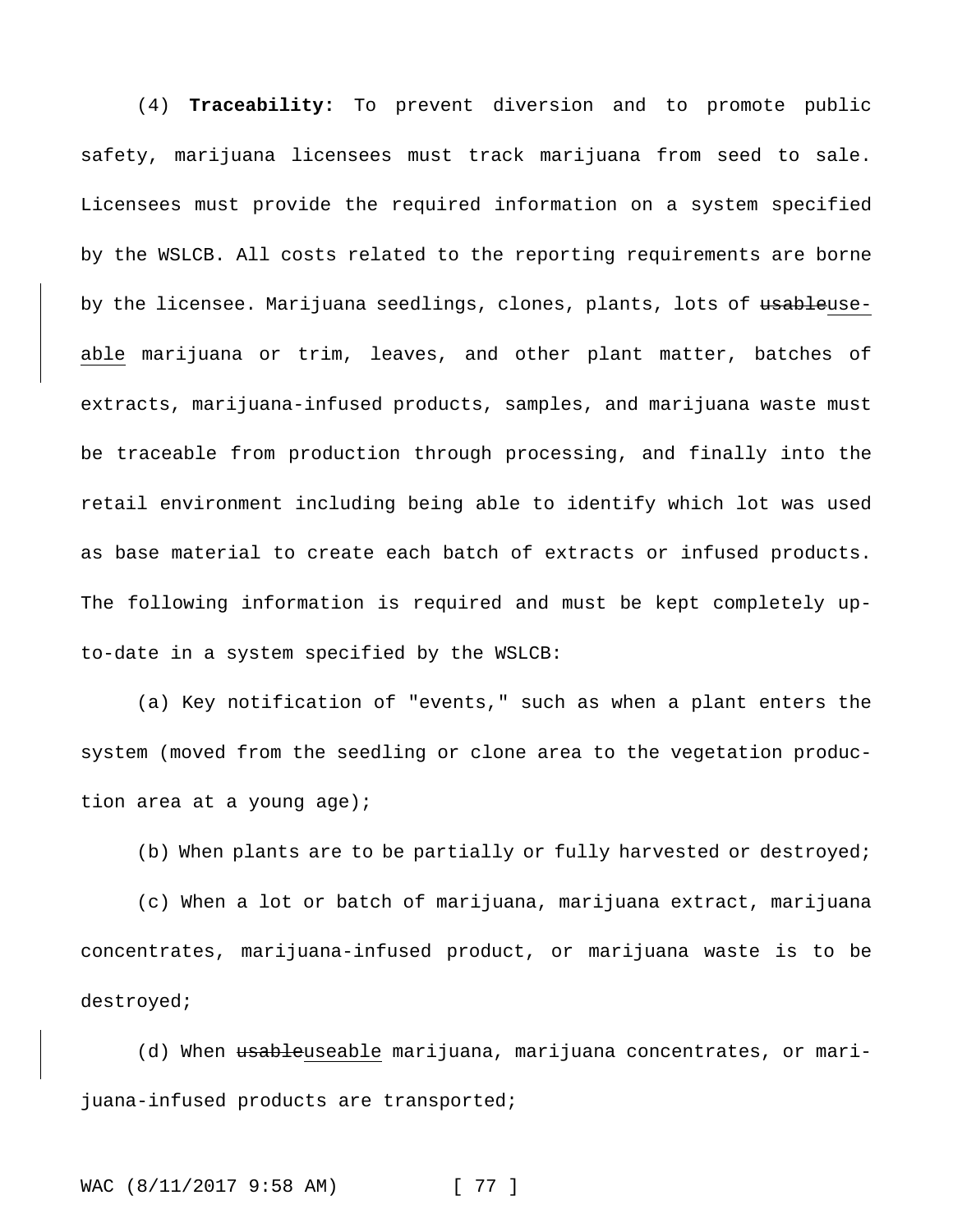(e) Any theft of usableuseable marijuana, marijuana seedlings, clones, plants, trim or other plant material, extract, infused product, seed, plant tissue or other item containing marijuana;

(f) There is a seventy-two hour mandatory waiting period after the notification described in this subsection is given before any plant may be destroyed, a lot or batch of marijuana, marijuana extract, marijuanainfused product, or marijuana waste may be destroyed;

(g) There is a twenty-four hour mandatory waiting period after the notification described in this subsection to allow for inspection before marijuana plants, seeds, plant tissue cultures, or lots of marijuana are transported from a producer to another producer or to a processor;

(h) There is a twenty-four hour mandatory waiting period after the notification described in this subsection to allow for inspection before usable marijuana, marijuana concentrates, or marijuana-infused products are transported from a processor to another processor or to a retailer;

 $(i, j)$  All marijuana plants eight or more inches in height or width must be physically tagged and tracked individually;

 $\{\frac{1}{2}\}(h)$  A complete inventory of all marijuana, seeds, plant tissue, seedlings, clones, all plants, lots of usableuseable marijuana or trim, leaves, and other plant matter, batches of extract, marijuana concentrates, marijuana-infused products, and marijuana waste;

WAC (8/11/2017 9:58 AM) [ 78 ]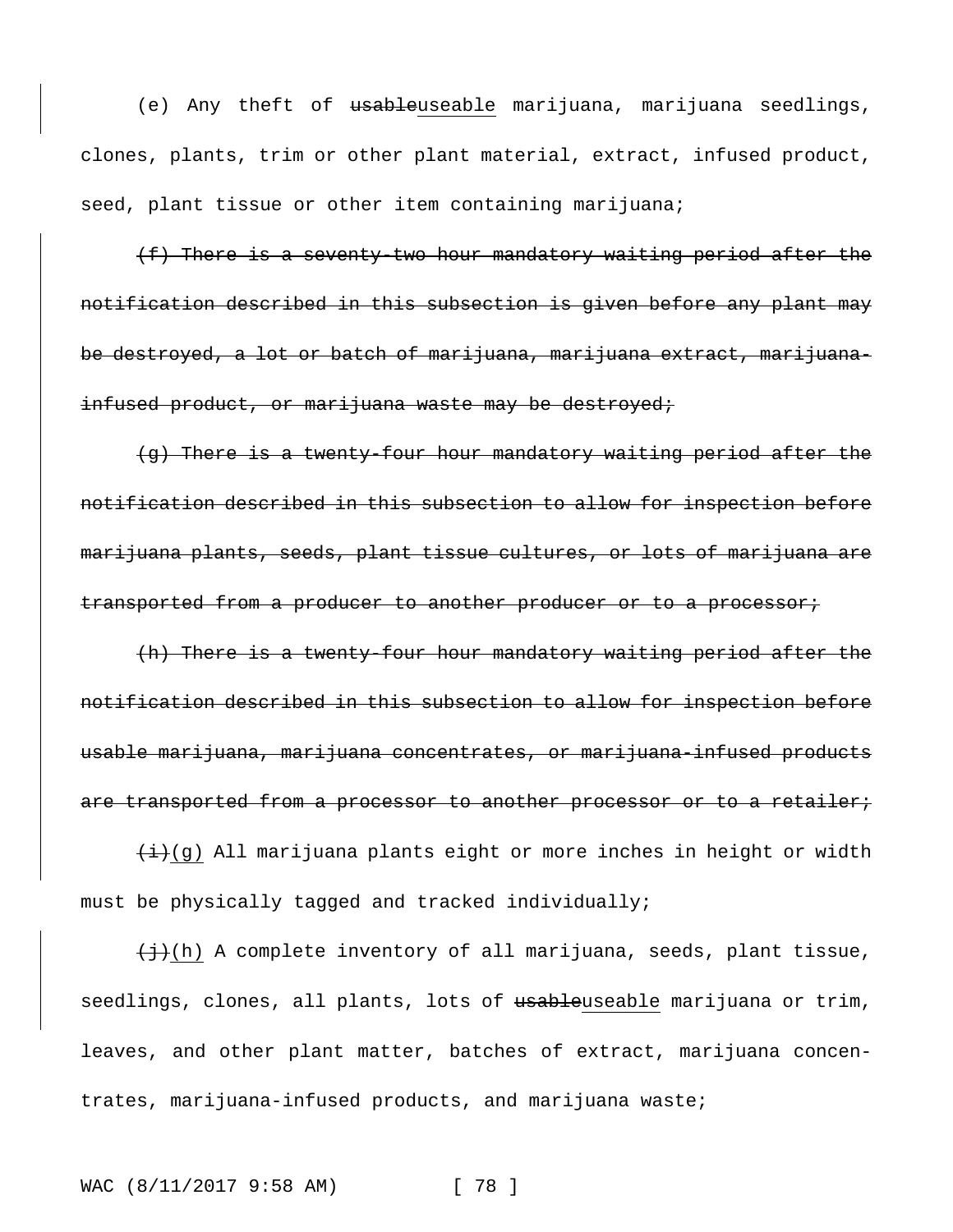(k)(i) All marijuana, usableuseable marijuana, marijuana-infused products, marijuana concentrates, seeds, plant tissue, clone lots, and marijuana waste must be physically tagged with the sixteen digit identification number unique identifier generated by the traceability system and tracked;

 $\left(\frac{1}{i}\right)$  All point of sale records;

 $+m+(k)$  Marijuana excise tax records;

 $(n+1)$  All samples sent to an independent testing lab, any sample of unused portion of a sample returned to a licensee, and the quality assurance test results;

 $\left(\theta\right)(m)$  All free vendor samples provided to another licensee for purposes of education or negotiating a sale;

 $(p+(n))$  All samples used for testing for quality by the producer or processor;

 $\overline{q}$  (o) Samples containing usableuseable marijuana provided to retailers;

 $\frac{f(x)}{g(x)}$  Samples provided to the WSLCB or their designee for quality assurance compliance checks; and

 $\left(\frac{1}{s}\right)$ (q) Other information specified by the board.

WAC (8/11/2017 9:58 AM) [ 79 ]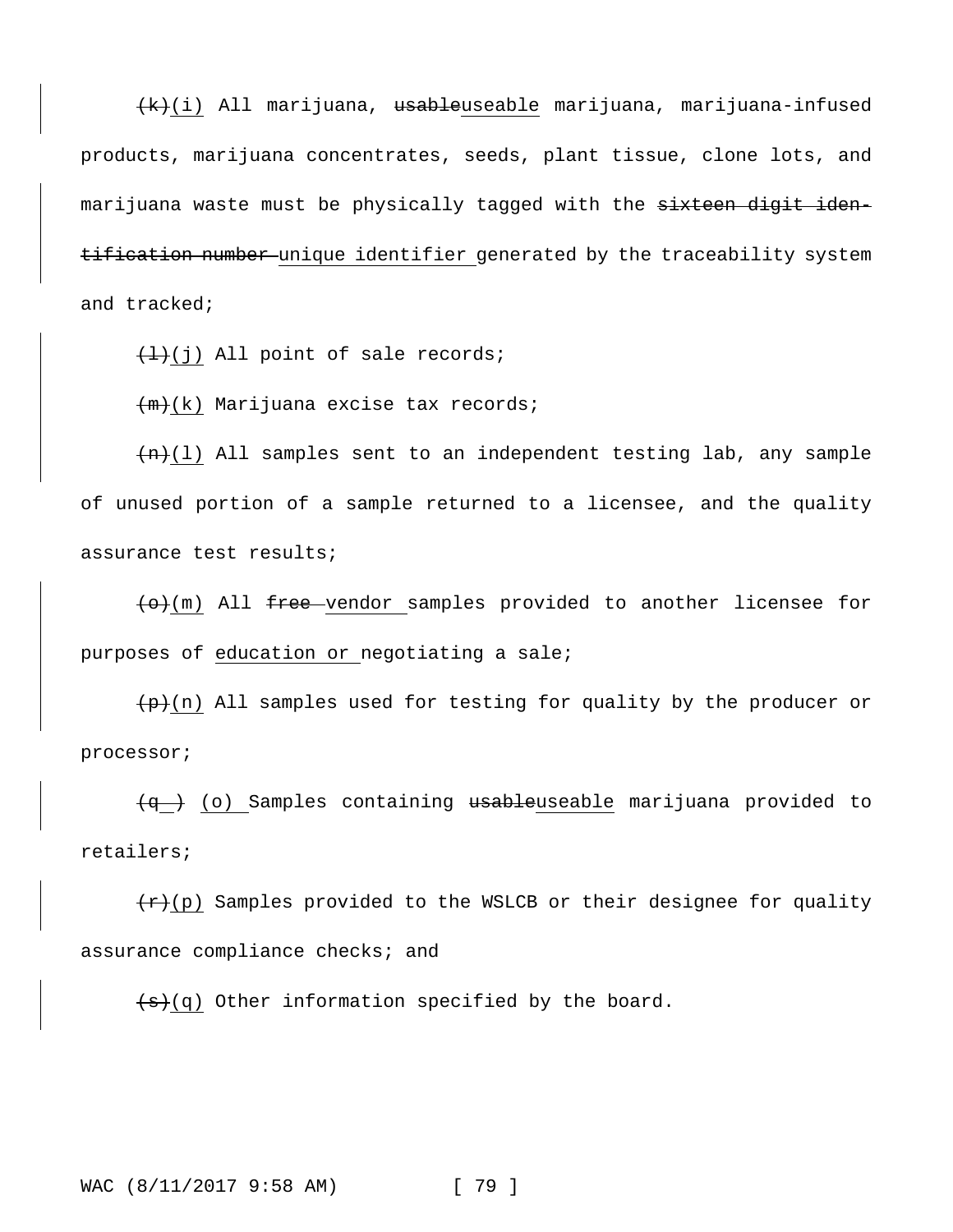(5) **Start-up inventory for marijuana producers.** Within fifteen days of starting production operations a producer must have all nonflowering marijuana plants, clones, seeds, and plant tissue cultures physically on the licensed premises. The producer must, within twentyfour hours, record each marijuana plant that enters the facility in the traceability system during this fifteen day time frame. No flowering marijuana plants may be brought into the facility during this fifteen day time frame. After this fifteen day time frame expires, a producer may only start plants from seed or create clones from a marijuana plant located physically on their licensed premises, or purchase marijuana seeds, clones, or plants from another licensed producer.

[Statutory Authority: RCW 69.50.342 and 69.50.345. WSR 16-11-110, § 314- 55-083, filed 5/18/16, effective 6/18/16; WSR 15-11-107, § 314-55-083, filed 5/20/15, effective 6/20/15; WSR 14-07-116, § 314-55-083, filed 3/19/14, effective 4/19/14. Statutory Authority: RCW 69.50.325, 69.50.331, 69.50.342, 69.50.345. WSR 13-21-104, § 314-55-083, filed 10/21/13, effective 11/21/13.]

**WAC 314-55-084 Production of marijuana Marijuana plant production.** (1) Only the following specified soil amendments, fertilizers, other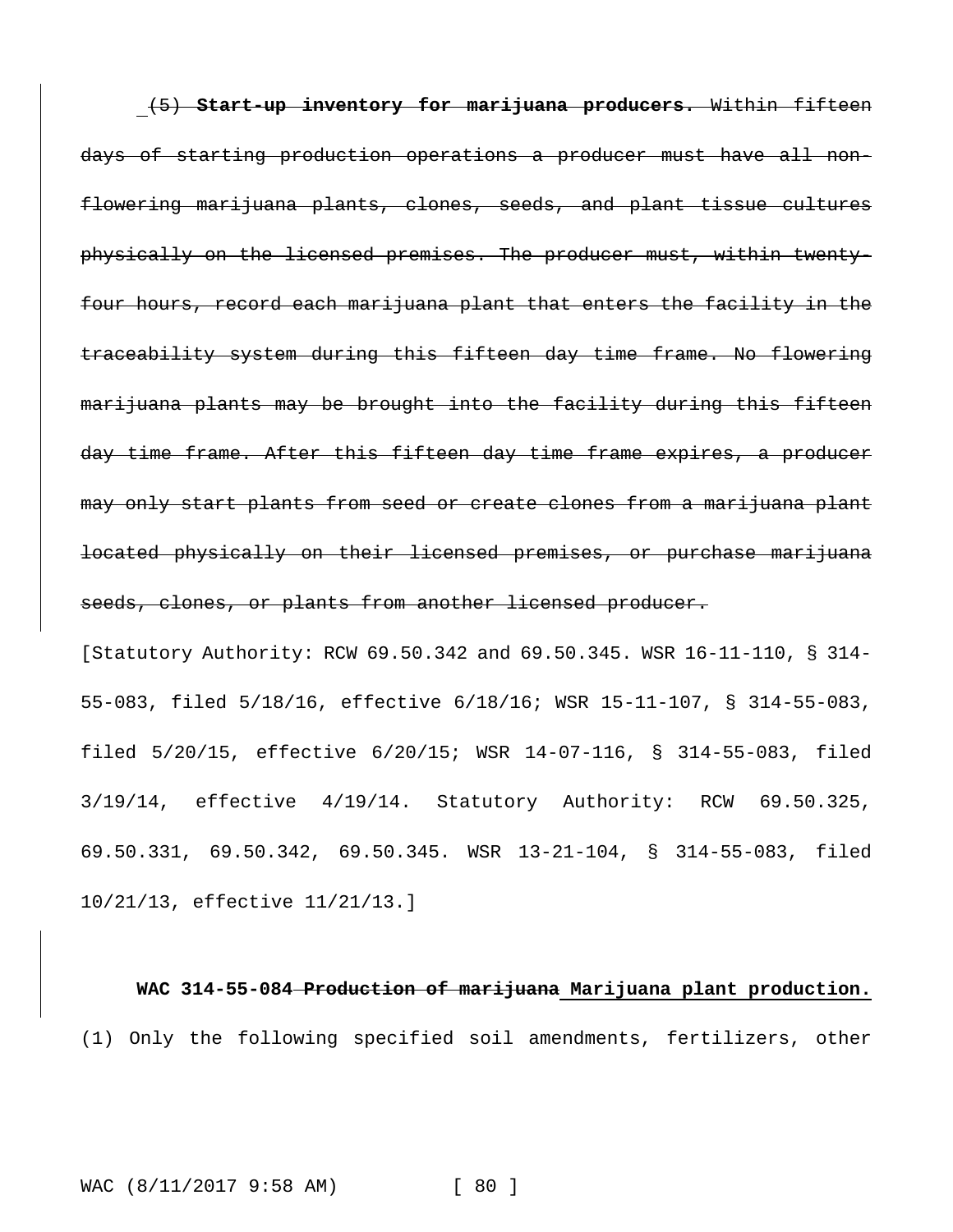crop production aids, and pesticides may be used in the production of marijuana:

(a) Pesticides registered by WSDA under chapter 15.58 RCW as allowed for use in the production, processing, and handling of marijuana. Pesticides must be used consistent with the label requirements.

(b) Commercial fertilizers registered by WSDA under chapter 15.54 RCW.

(c) Potting soil, crop production aids, soil amendments, and other growing media available commercially in the state of Washington may be used in marijuana production. Producers growing outdoors are not required to meet land eligibility requirements outlined in 7 C.F.R. Part 205.202.

(2) Examples of prohibited products:

(a) The use of products containing plant growth regulators not allowed for use on food crops including, but not limited to, any of the following ingredients, is prohibited:

• (i) Ancymidol;

• (ii) Chlormequat chloride;

• (iii) Clofencet;

• (iv) Colchicine;

• (v) Colloidal silver;

WAC (8/11/2017 9:58 AM) [ 81 ]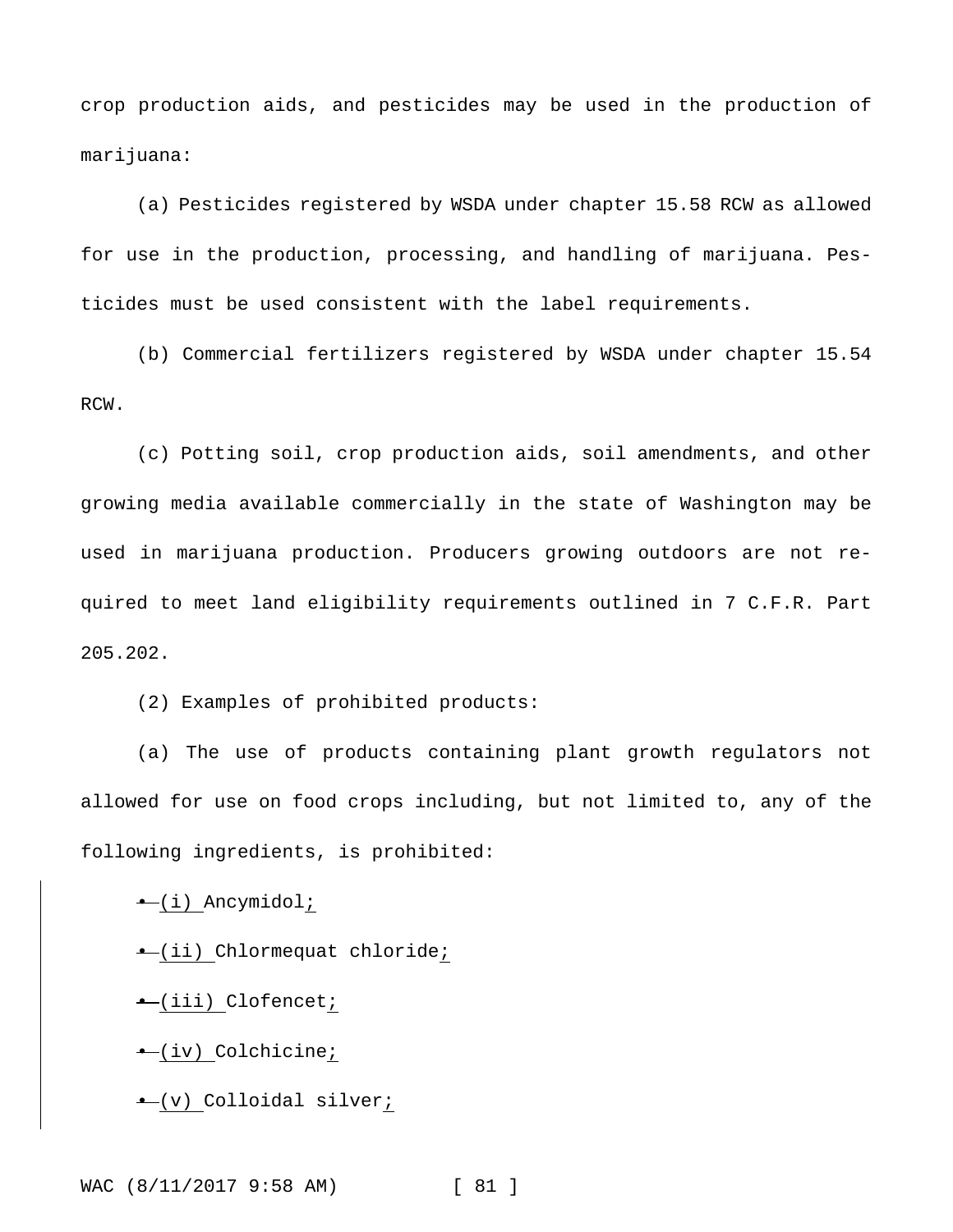• (vi) Daminozide;

• (vii) Dikegulac-sodium;

• (viii) Flumetralin;

• (ix) Flurprimidol; and

• (x) Paclobutrazol.

(b) The use of vitamin-hormone products not intended for use on food crops is prohibited.

(c) The use of products containing the insecticide DDVP (Dichlorvos) is prohibited in all areas where marijuana is being grown or processed.

(3) Soil amendments, fertilizers, growing media, other crop production aids, and pesticides that do not conform to subsections (1) and (2) of this section cannot be used, kept, or stored on the licensed premises.

(4) The following marijuana and marijuana products are subject to seizure and destruction:

(a) Marijuana exposed to unauthorized soil amendments or fertilizers; and

(b) Marijuana with detectable levels of unauthorized pesticides or plant growth regulators as provided in WAC 314-55-108.

WAC (8/11/2017 9:58 AM) [ 82 ]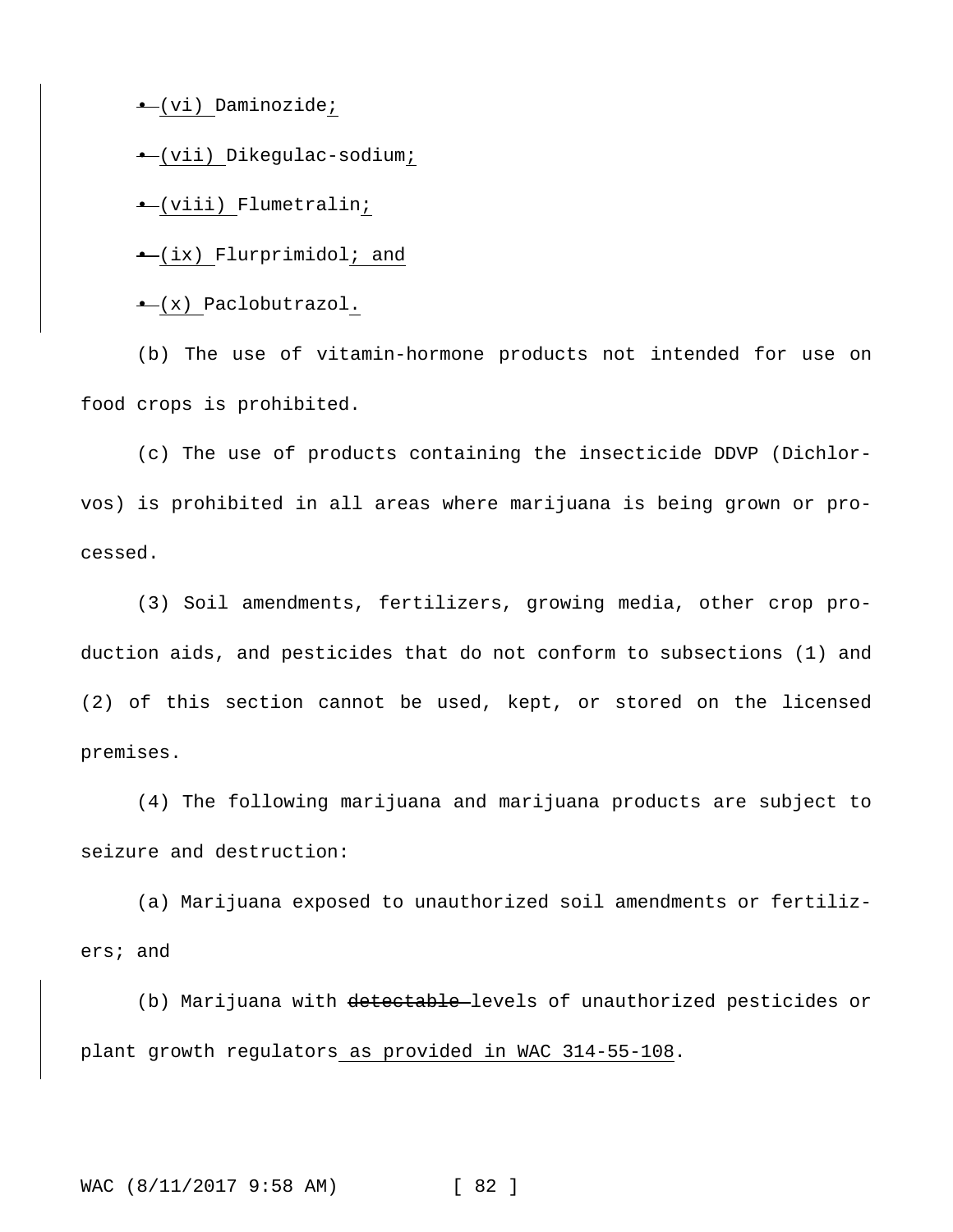[Statutory Authority: RCW 69.50.342 and 69.50.345. WSR 16-11-110, § 314- 55-084, filed 5/18/16, effective 6/18/16; WSR 14-10-044, § 314-55-084, filed 4/30/14, effective 5/31/14. Statutory Authority: RCW 69.50.325, 69.50.331, 69.50.342, 69.50.345. WSR 13-21-104, § 314-55-084, filed 10/21/13, effective 11/21/13.]

**WAC 314-55-087 What are the recordkeeping requirements for marijuana licensees?** (1) Marijuana licensees are responsible to keep records that clearly reflect all financial transactions and the financial condition of the business. The following records must be kept and maintained on the licensed premises for a threefive-year period and must be made available for inspection if requested by an employee of the WSLCB:

(a) Purchase invoices and supporting documents, to include the items and/or services purchased, from whom the items were purchased, and the date of purchase;

(b) Bank statements and canceled checks for any accounts relating to the licensed business;

(c) Accounting and tax records related to the licensed business and each true party of interest;

WAC (8/11/2017 9:58 AM) [ 83 ]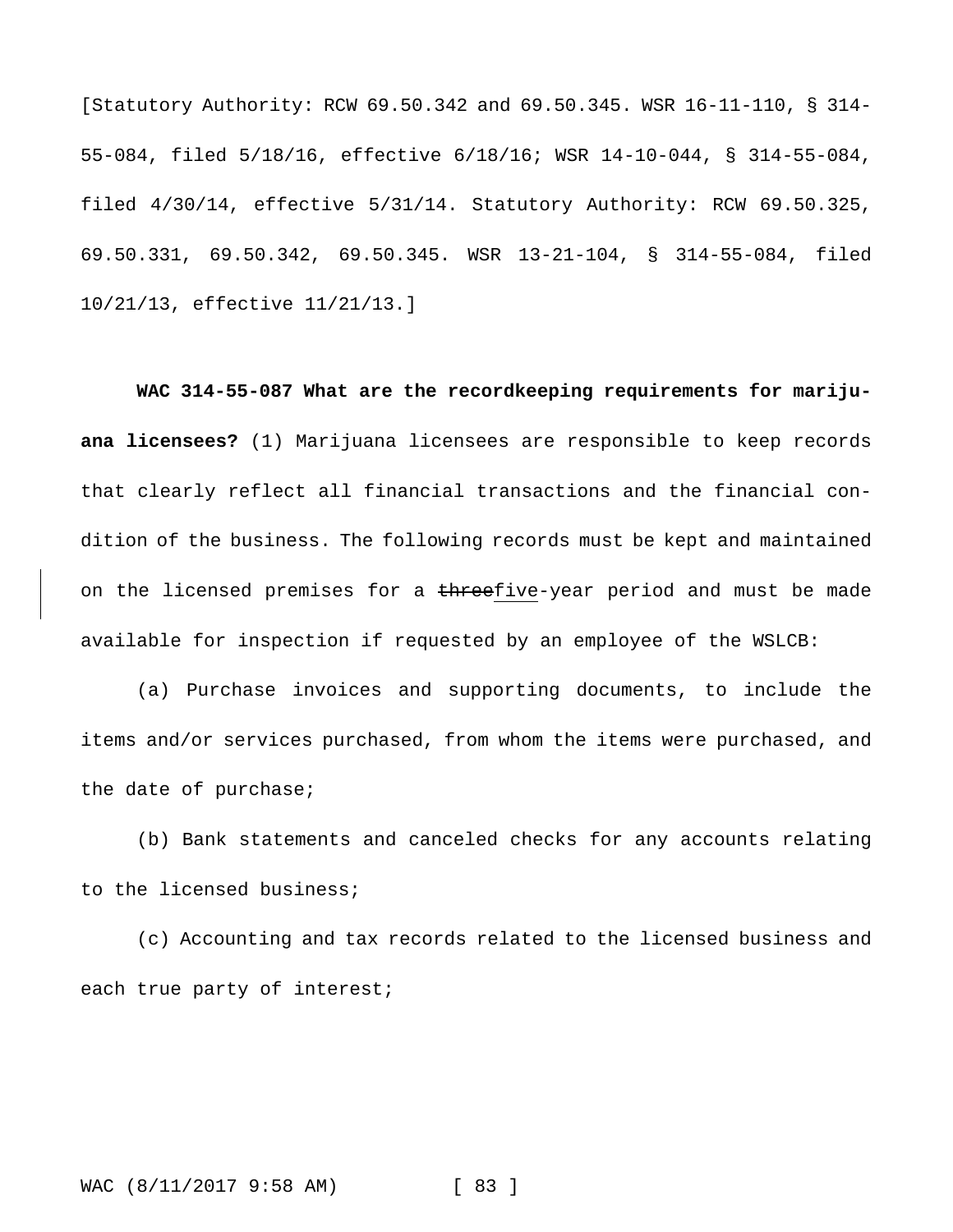(d) Records of all financial transactions related to the licensed business, including contracts and/or agreements for services performed or received that relate to the licensed business;

(e) All employee records to include, but not limited to, training, payroll, and date of hire;

(f) Records of each daily application of pesticides applied to the marijuana plants or growing medium. For each application, the producer shall record the following information on the same day the application is made:

(i) Full name of each employee who applied the pesticide;

(ii) The date the pesticide was applied;

(iii) The name of the pesticide or product name listed on the registration label which was applied;

(iv) The concentration and total amount of pesticide per plant; and

(v) For outdoor production, the concentration of pesticide that was applied to the field. Liquid applications may be recorded as, but are not limited to, amount of product per one hundred gallons of liquid spray, gallons per acre of output volume, ppm, percent product in tank mix (e.g., one percent). For chemigation applications, record "inches of water applied" or other appropriate measure.

WAC (8/11/2017 9:58 AM) [ 84 ]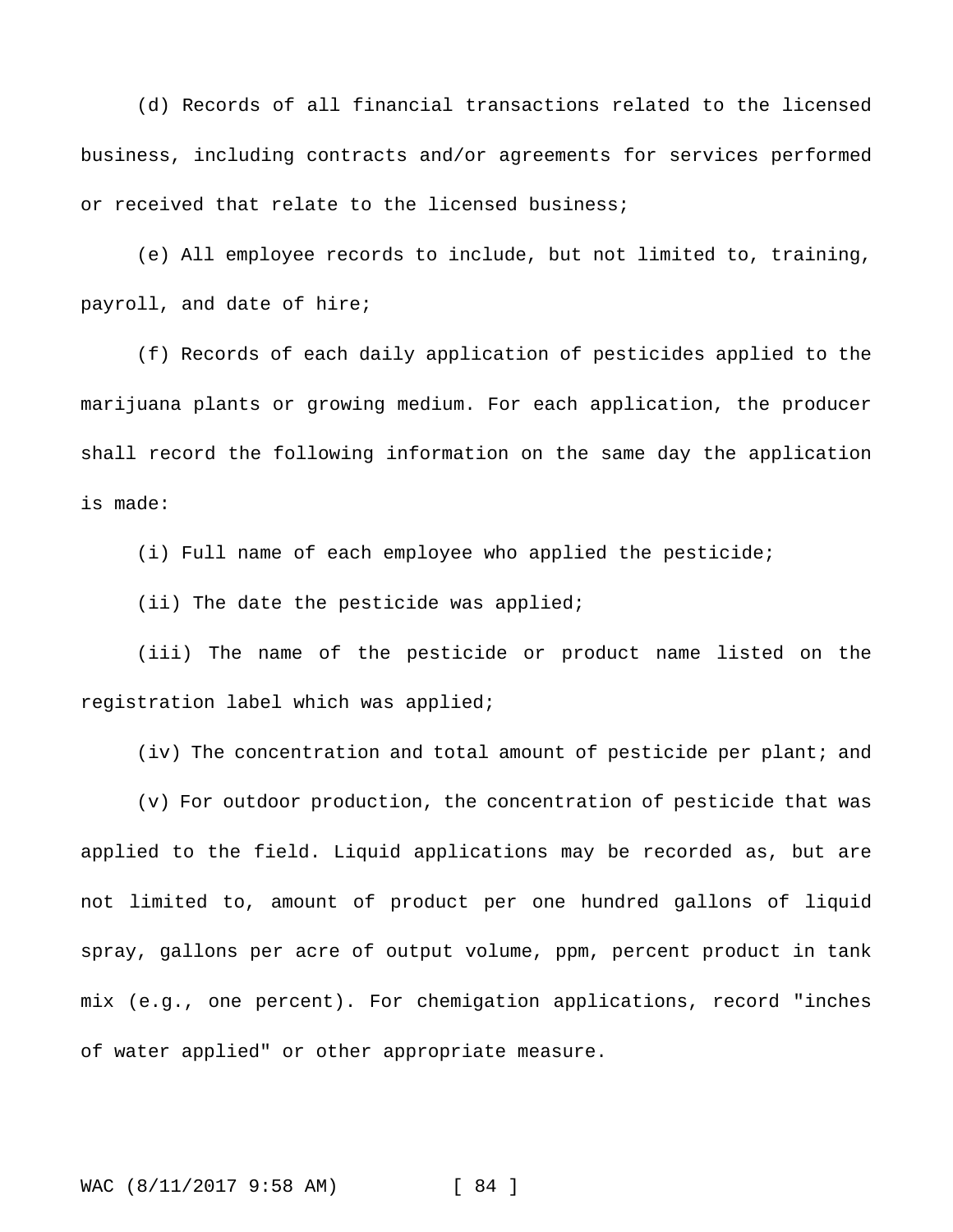(g) Soil amendment, fertilizers, or other crop production aids applied to the growing medium or used in the process of growing marijuana;

(h) Production and processing records, including harvest and curing, weighing, destruction of marijuana, creating batches of marijuanainfused products and packaging into lots and units;

(i) Records of each batch of extracts or infused marijuana products made, including at a minimum, the lots of usableuseable marijuana or trim, leaves, and other plant matter used (including the total weight of the base product used), any solvents or other compounds utilized, and the product type and the total weight of the end product produced, such as hash oil, shatter, tincture, infused dairy butter, etc.;

(j) Transportation records as described in WAC 314-55-085;

(k) Inventory records;

(l) All samples sent to an independent testing lab and the quality assurance test results;

(m) All free samples provided to another licensee for purposes of negotiating a sale;

(n) All samples used for testing for quality by the producer or processor;

WAC (8/11/2017 9:58 AM) [ 85 ]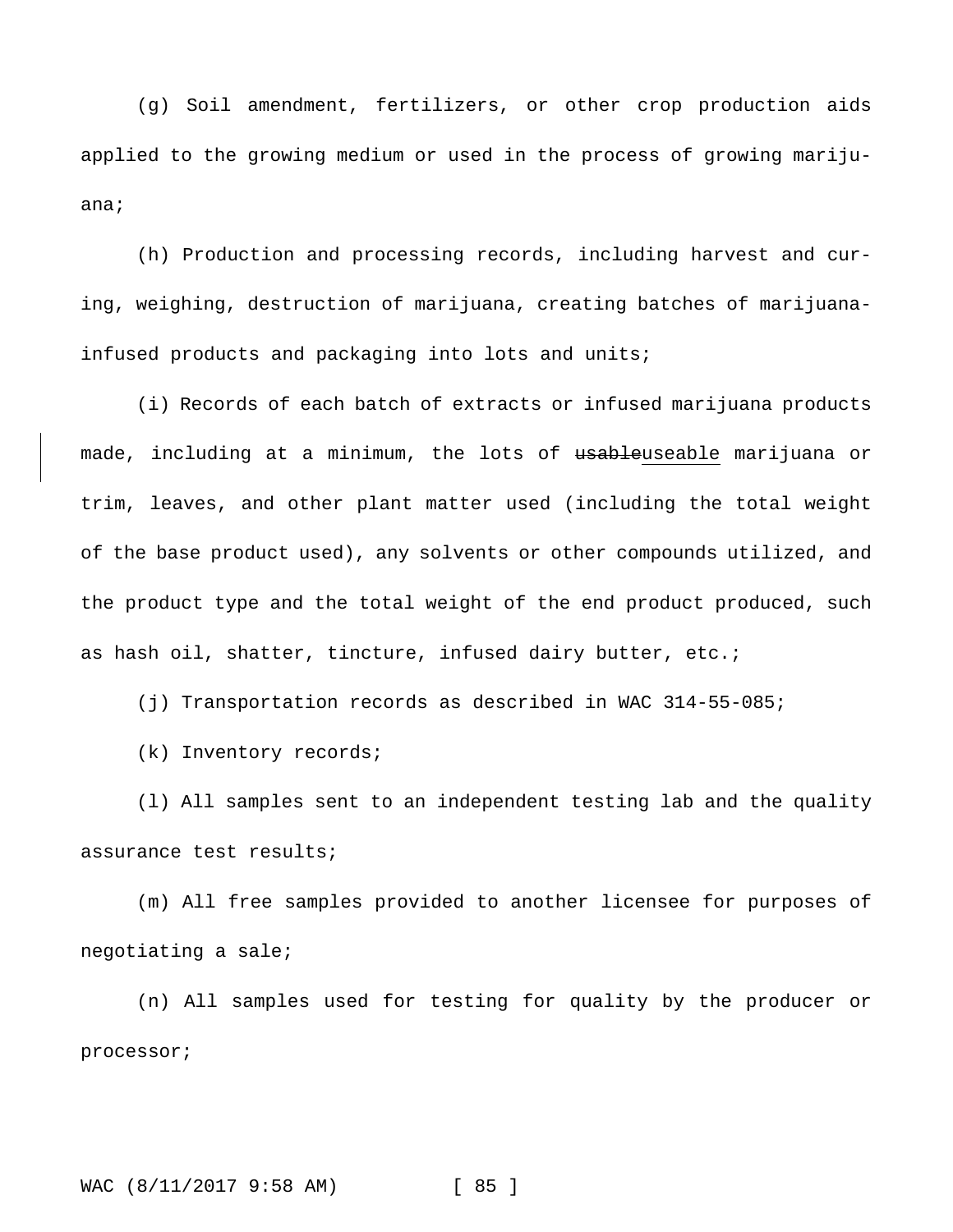(o) Sample jars containing usableuseable marijuana provided to retailers; and

(p) Records of any theft of marijuana seedlings, clones, plants, trim or other plant material, extract, marijuana-infused product, or other item containing marijuana.

(q) Records of any marijuana product provided free of charge to qualifying patients or designated providers.

(2) If the marijuana licensee keeps records within an automated data processing (ADP) and/or point-of-sale (POS) system, the system must include a method for producing legible records that will provide the same information required of that type of record within this section. The ADP and/or POS system is acceptable if it complies with the following guidelines:

(a) Provides an audit trail so that details (invoices and vouchers) underlying the summary accounting data may be identified and made available upon request.

(b) Provides the opportunity to trace any transaction back to the original source or forward to a final total. If printouts of transactions are not made when they are processed, the system must have the ability to reconstruct these transactions.

WAC (8/11/2017 9:58 AM) [ 86 ]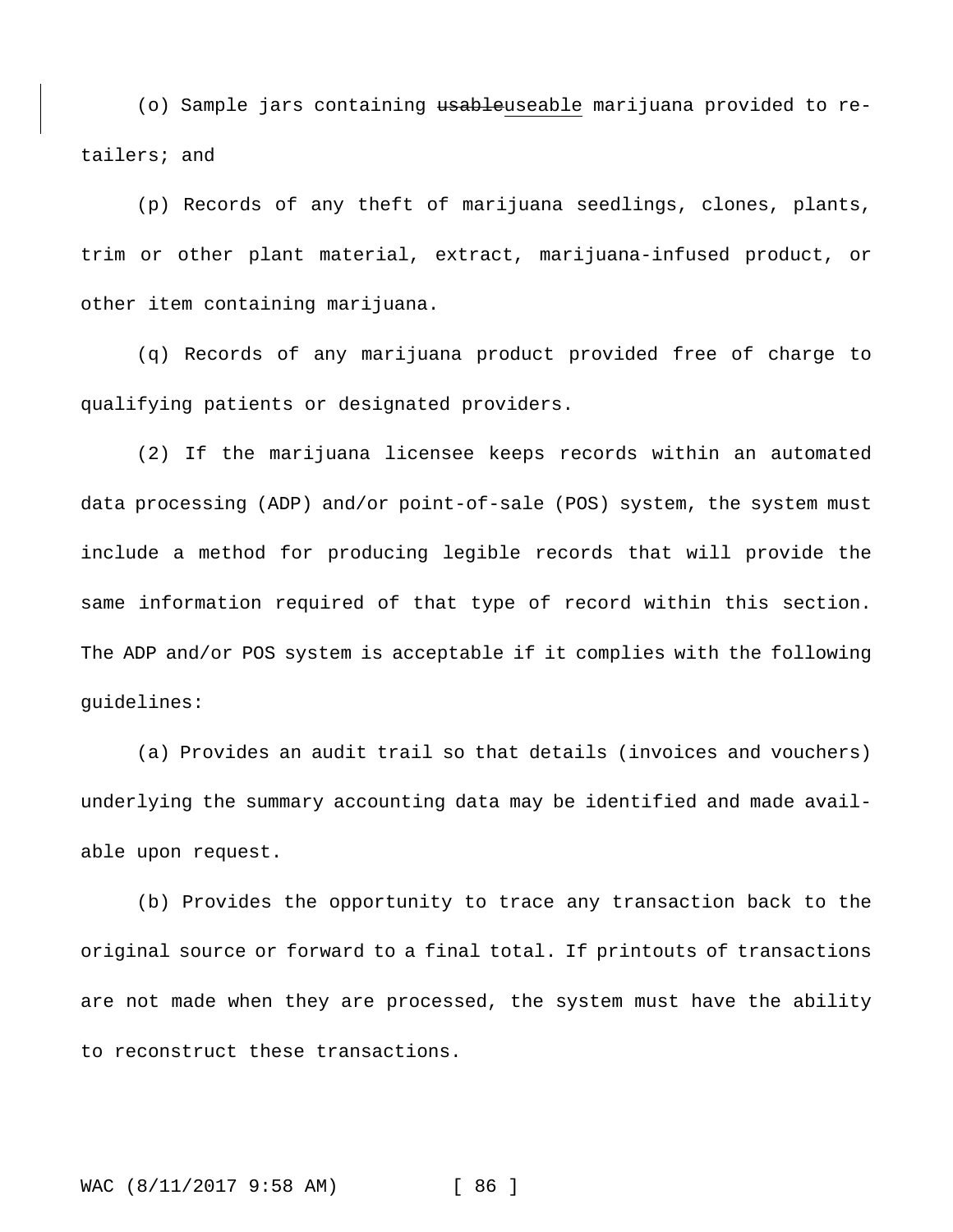(c) Has available a full description of the ADP and/or POS portion of the accounting system. This should show the applications being performed, the procedures employed in each application, and the controls used to ensure accurate and reliable processing.

(3) The provisions contained in subsections (1) and (2) of this section do not eliminate the requirement to maintain source documents, but they do allow the source documents to be maintained in some other location.

[Statutory Authority: RCW 69.50.342 and 69.50.345. WSR 16-11-110, § 314- 55-087, filed 5/18/16, effective 6/18/16. Statutory Authority: RCW 69.50.325, 69.50.331, 69.50.342, 69.50.345. WSR 13-21-104, § 314-55- 087, filed 10/21/13, effective 11/21/13.]

**WAC 314-55-089 What are the taxTax and reporting requirements for marijuana licensees?.** (1) Marijuana producer and marijuana processor licensees must submit monthly report(s) to the WSLCB. Marijuana retailer licensees must submit monthly report(s) and payments to the WSLCB. The required monthly reports must be:

(a) On a form or electronic system designated by the WSLCB;

(b) Filed every month, including months with no activity or payment due;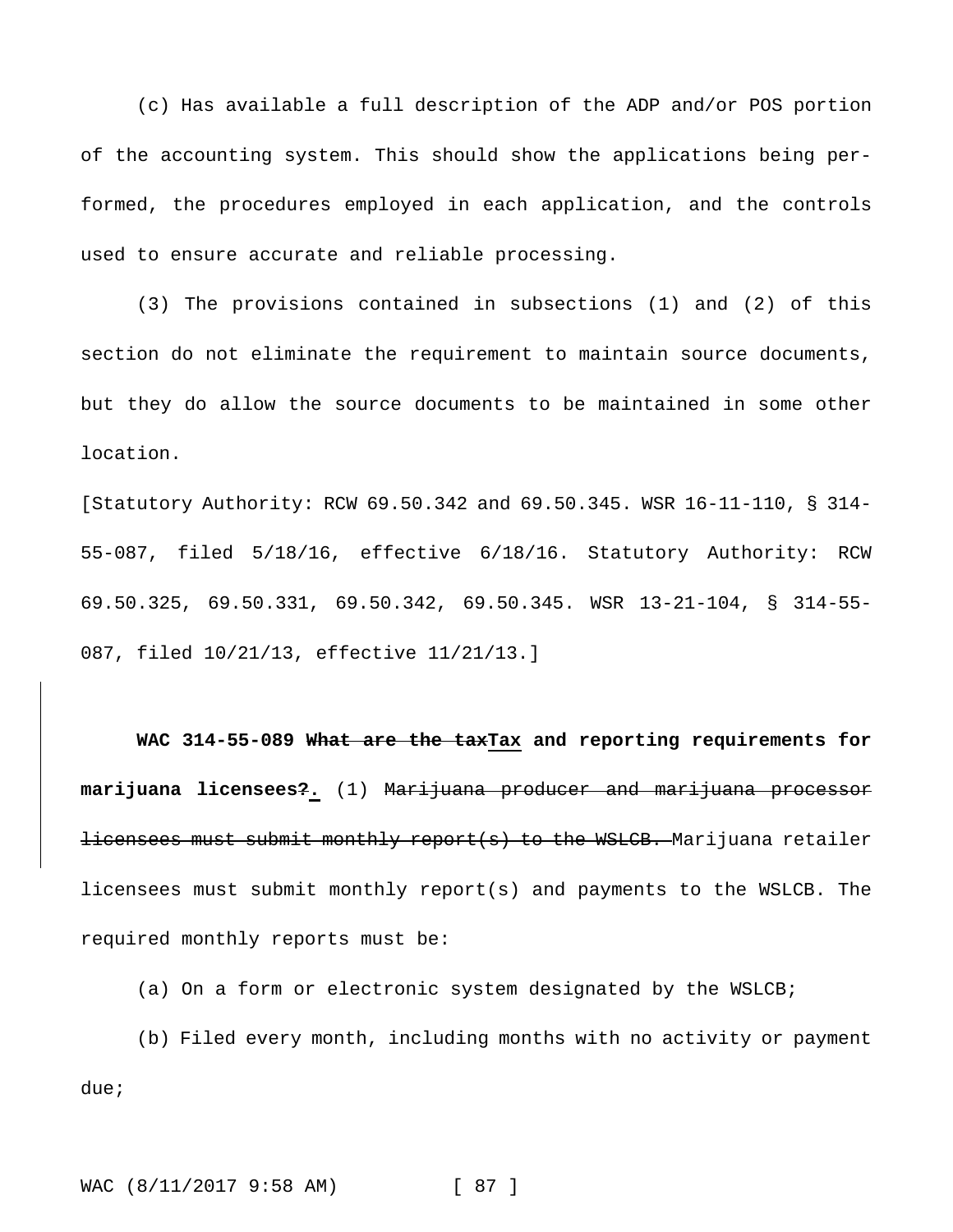(c) Submitted, with payment due, to the WSLCB on or before the twentieth day of each month, for the previous month. (For example, a report listing transactions for the month of January is due by February 20th.) When the twentieth day of the month falls on a Saturday, Sunday, or a legal holiday, the filing must be postmarked by the U.S. Postal Service no later than the next postal business day;

(d) Filed separately for each marijuana license held; and

(e) All records must be maintained and available for review for a three-year period on licensed premises (see WAC 314-55-087).

(2) **Marijuana producer licensees:** On a monthly basis, marijuana producers must maintain records and report purchases from other licensed marijuana producers, current production and inventory on hand, sales by product type, and lost and destroyed product in a manner prescribed by the WSLCB. The act of keeping data completely up to date in the state traceability system fulfills the monthly reporting requirement.

(3) **Marijuana processor licensees:** On a monthly basis, marijuana processors must maintain records and report purchases from licensed marijuana producers, other marijuana processors, production of marijuana-infused products, sales by product type to marijuana retailers, and lost and/or destroyed product in a manner prescribed by the WSLCB. The

WAC (8/11/2017 9:58 AM) [ 88 ]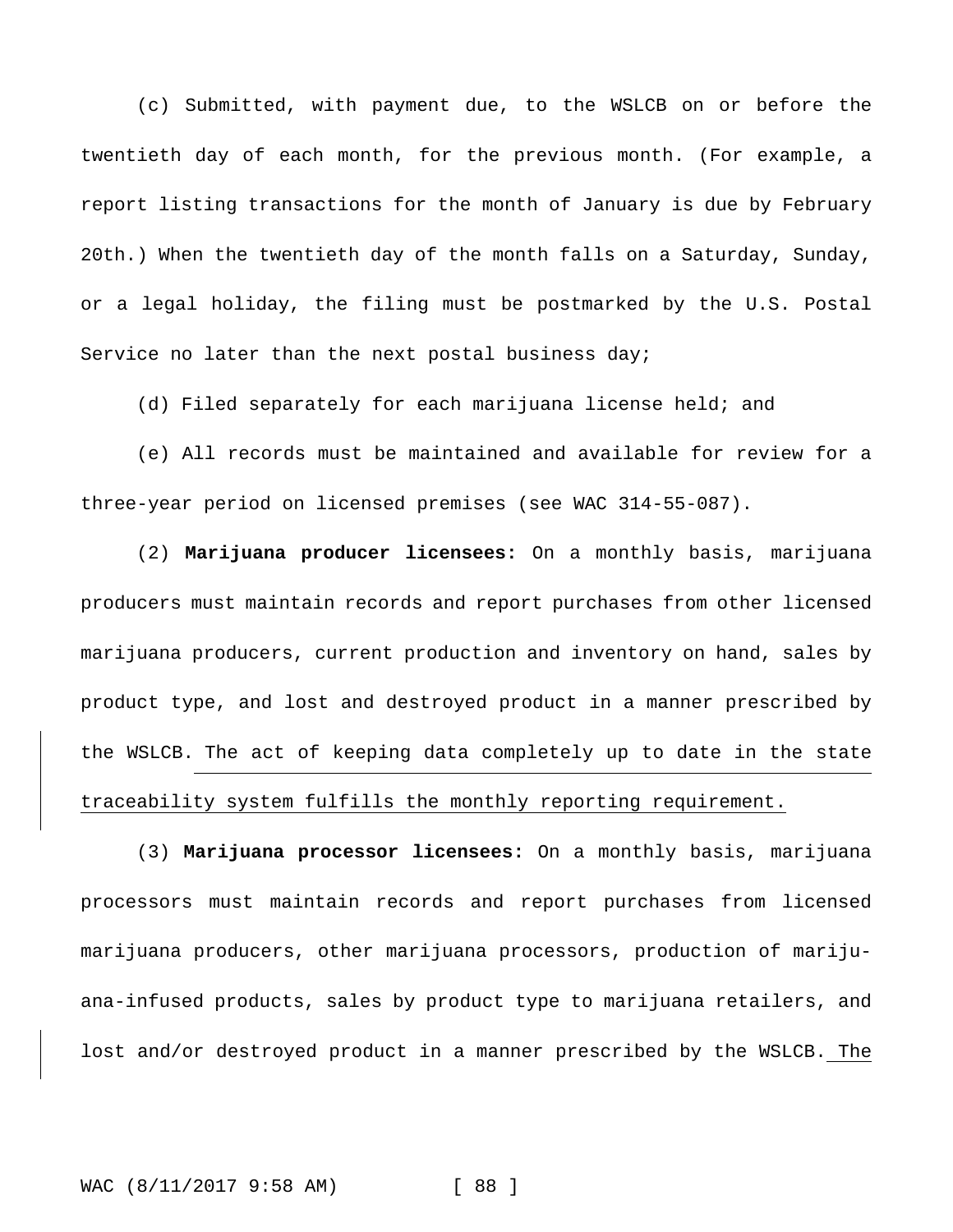act of keeping data completely up to date in the state traceability system fulfills the monthly reporting requirement.

#### (4) **Marijuana retailer's licensees:**

(a) On a monthly basis, marijuana retailers must maintain records and report purchases from licensed marijuana processors, sales by product type to consumers, and lost and/or destroyed product in a manner prescribed by the WSLCB.

(b) A marijuana retailer licensee must collect from the buyer and remit to the WSLCB a marijuana excise tax of thirty-seven percent of the selling price on each retail sale of <del>usable</del>useable marijuana, marijuana concentrates, and marijuana-infused products.

(c) Product inventory reductions that are not adequately documented will be deemed to be sales and will be assessed the excise tax.

(d) Excise tax collected in error must either be returned to the customer(s) or remitted to the WSLCB if returning to the customer(s) is not possible.

(5) **Payment methods:** Marijuana excise tax payments are payable only by check, cashier's check, money order, or electronic payment or electronic funds transfer. Licensees must submit marijuana excise tax payments to the board by one of the following means:

WAC (8/11/2017 9:58 AM) [ 89 ]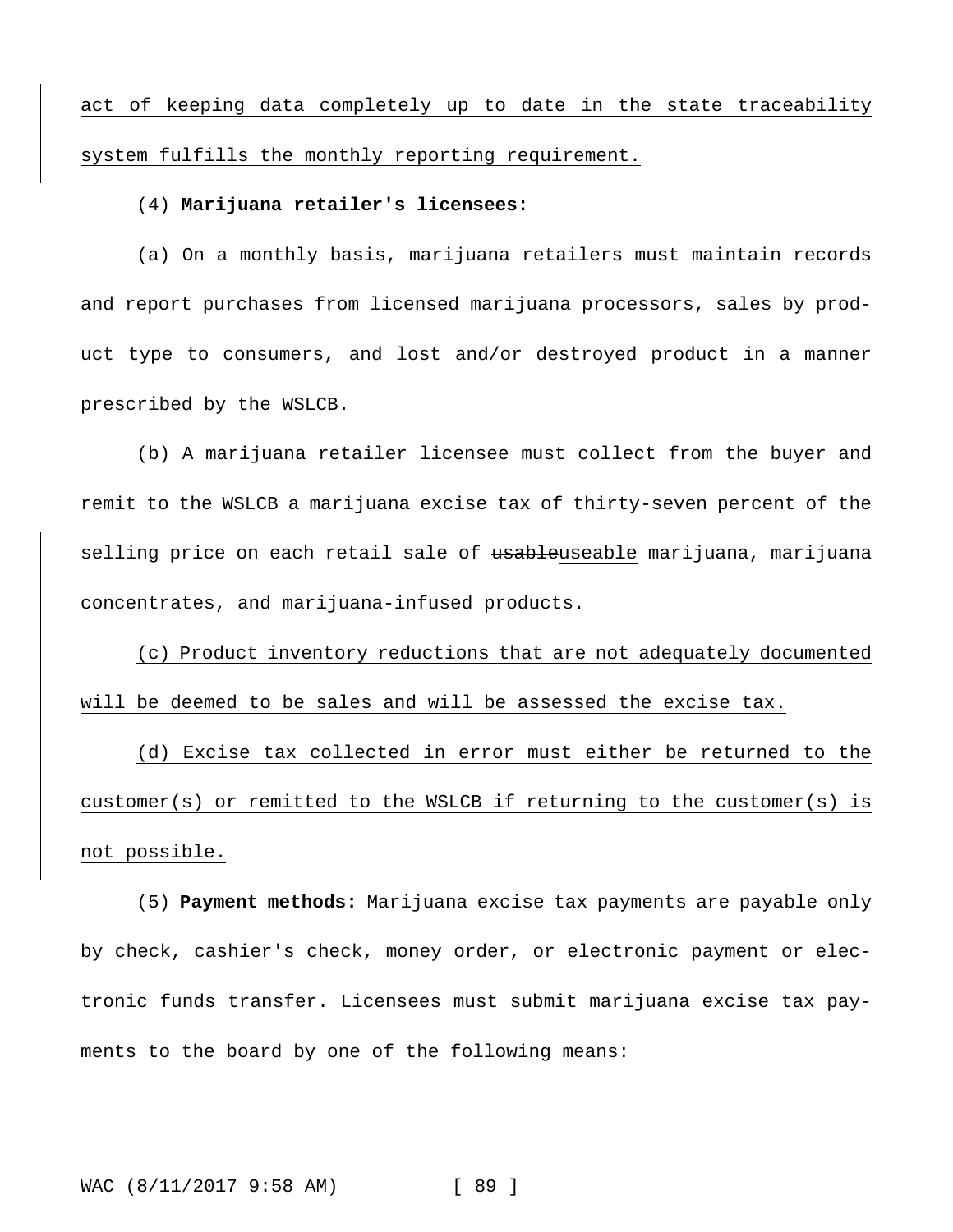(a) By mail to WSLCB, Attention: Accounts Receivable, P.O. Box 43085, Olympia, WA 98504;

(b) By paying through online access through the WSLCB traceability system; or

(c) By paying using a money transmitter licensed pursuant to chapter 19.230 RCW. If a licensee uses a money transmitter service, the licensee must remit payments in US dollars.

(6) Payments transmitted to the board electronically under this section will be deemed received when received by the WSLCB's receiving account. All other payments transmitted to the WSLCB under this section by United States mail will be deemed received on the date shown by the post office cancellation mark stamped on the envelope containing the payment.

(7) The WSLCB may waive the means of payment requirements as provided in subsection (5) of this section for any licensee for good cause shown. For the purposes of this section, "good cause" means the inability of a licensee to comply with the payment requirements of this section because:

(a) The licensee demonstrates it does not have and cannot obtain a bank or credit union account or another means by which to comply with

## WAC (8/11/2017 9:58 AM) [ 90 ]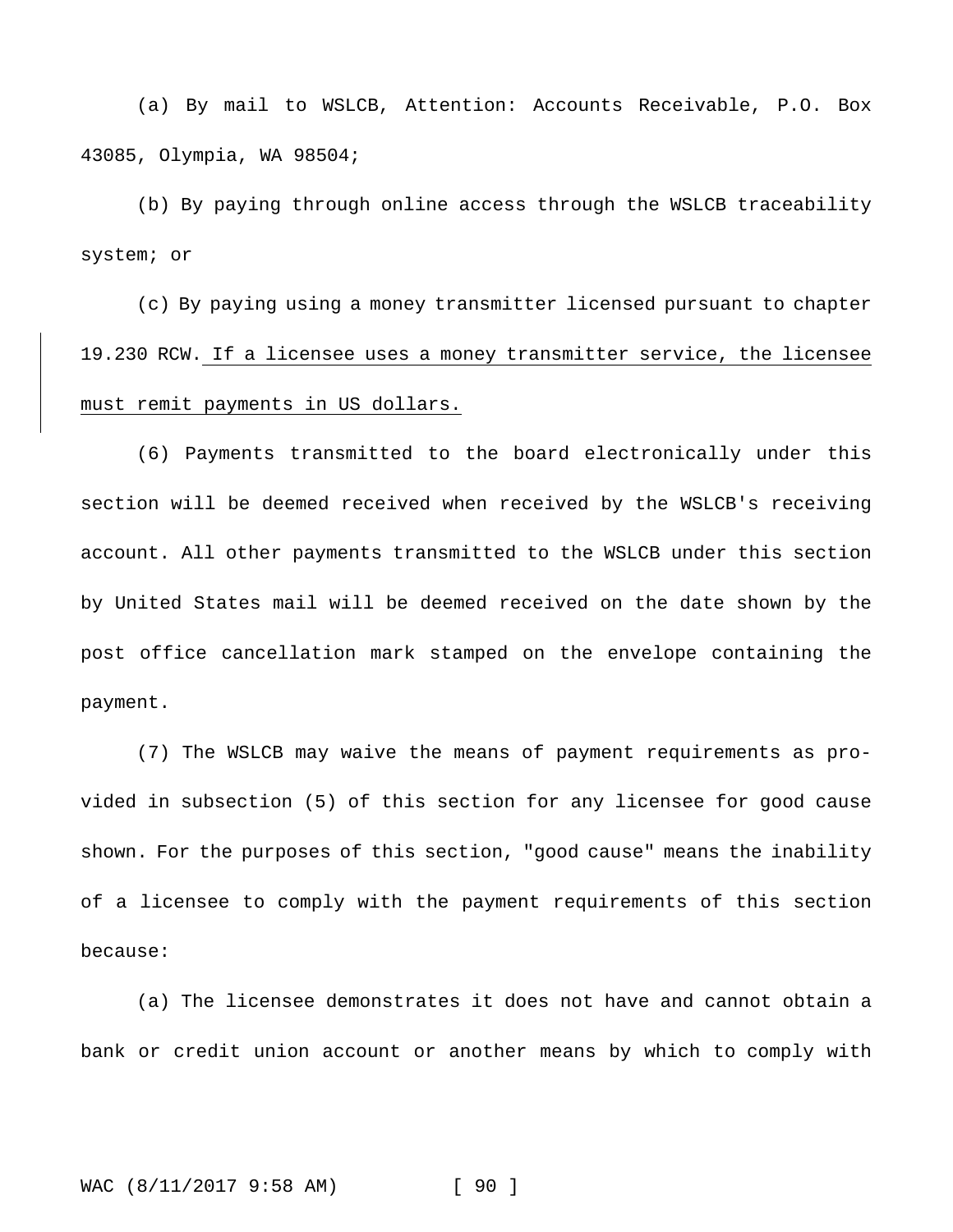the requirements of subsection (5) of this section and cannot obtain a cashier's check or money order; or

(b) Some other circumstance or condition exists that, in the WSLCB's judgment, prevents the licensee from complying with the requirements of subsection (5) of this section.

(8) If a licensee tenders payment of the marijuana excise tax in cash without applying for and receiving a waiver or after denial of a waiver, the licensee may be assessed a ten percent penalty.

(9) If a licensee is denied a waiver and requests an adjudicative proceeding to contest the denial, a brief adjudicative proceeding will be conducted as provided under RCW 34.05.482 through 34.05.494.

(10) For the purposes of this section, "electronic payment" or "electronic funds transfer" means any transfer of funds, other than a transaction originated or accomplished by conventional check, drafts, or similar paper instrument, which is initiated through an electronic terminal, telephonic instrument, or computer or magnetic tape so as to order, instruct, or authorize a financial institution to debit or credit a checking or other deposit account. "Electronic funds transfer" includes payments made by electronic check (e-check).

[Statutory Authority: RCW 69.50.342, 69.50.345, 69.50.535, and 2016 1st sp.s. c 36. WSR 16-19-002, § 314-55-089, filed 9/7/16, effective 10/8/16.

### WAC (8/11/2017 9:58 AM) [ 91 ]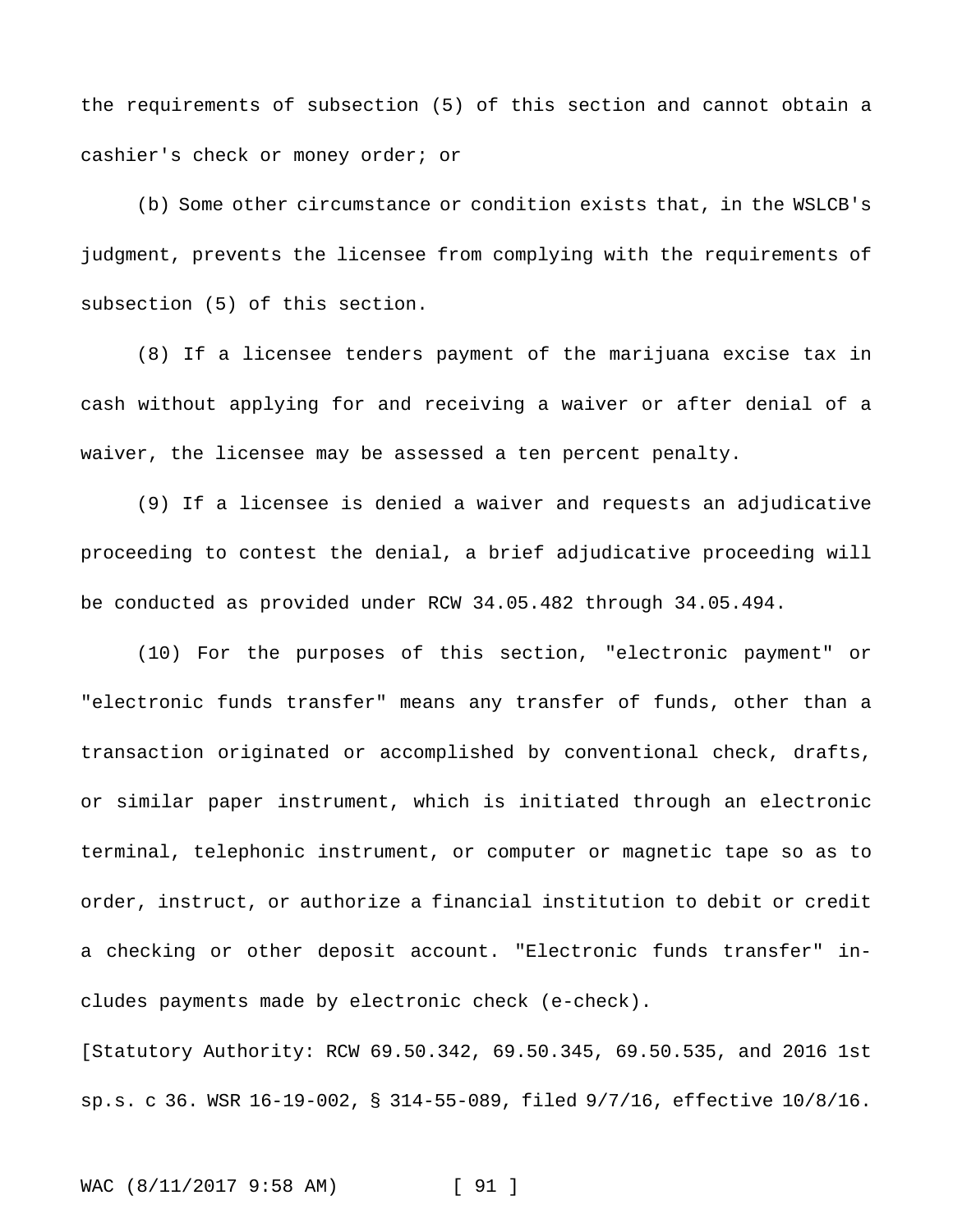Statutory Authority: RCW 69.50.342 and 69.50.345. WSR 16-11-110, § 314- 55-089, filed 5/18/16, effective 6/18/16; WSR 15-11-107, § 314-55-089, filed 5/20/15, effective 6/20/15; WSR 14-10-044, § 314-55-089, filed 4/30/14, effective 5/31/14. Statutory Authority: RCW 69.50.325, 69.50.331, 69.50.342, 69.50.345. WSR 13-21-104, § 314-55-089, filed 10/21/13, effective 11/21/13.]

**WAC 314-55-092 What if a marijuana licensee fails to report or pay, or reports or pays late?Failure to pay excise taxes and late payment of excise taxes.** (1) If a marijuana licensee does not submit its monthly reports and/or payment(s) to the WSLCB as required in WAC 314-55-089: The licensee is subject to penalties.

**Penalties:** A penalty of two percent per month will be assessed on the outstanding balance for any payments postmarked after the twentieth day of the month following the month of sale. When the twentieth day of the month falls on a Saturday, Sunday, or a legal holiday, the filing must be postmarked by the U.S. Postal Service no later than the next postal business day. Absent a postmark, the date received at the WSLCB or authorized designee, will be used to assess the penalty of two percent per month on payments received the outstanding balance after the twentieth day of the month following the month of sale.

WAC (8/11/2017 9:58 AM) [ 92 ]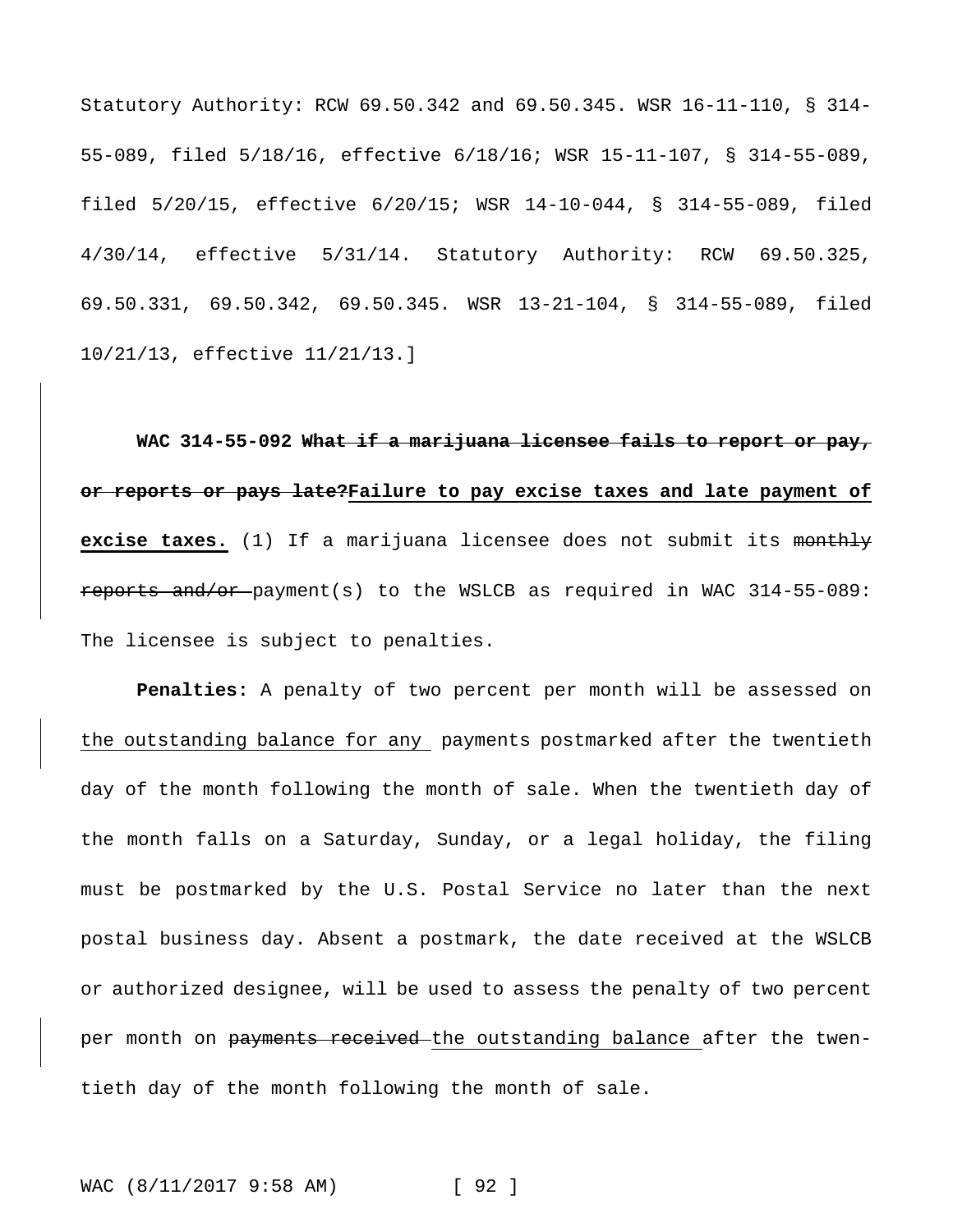(2) Failure to make a report and/or pay the license taxes and/or penalties in the manner and dates outlined in WAC 314-55-089 will be sufficient grounds for the WSLCB to suspend or revoke a marijuana license.

[Statutory Authority: RCW 69.50.342 and 69.50.345. WSR 16-11-110, § 314- 55-092, filed 5/18/16, effective 6/18/16; WSR 14-10-044, § 314-55-092, filed 4/30/14, effective 5/31/14. Statutory Authority: RCW 69.50.325, 69.50.331, 69.50.342, 69.50.345. WSR 13-21-104, § 314-55-092, filed 10/21/13, effective 11/21/13.]

**WAC 314-55-095 Marijuana servings and transaction limitations.** (1) For persons age twenty-one and older and qualifying patients or designated providers who are not entered into the medical marijuana authorization database, marijuana serving and transaction limitations are as follows:

(a) **Single serving.** A single serving of a marijuana-infused product must not exceed ten milligrams active tetrahydrocannabinol (THC), or Delta 9.

(b) **Maximum number of servings.** The maximum number of servings in any one single unit of marijuana-infused product meant to be eaten or swallowed or otherwise taken into the body is ten servings or one hundred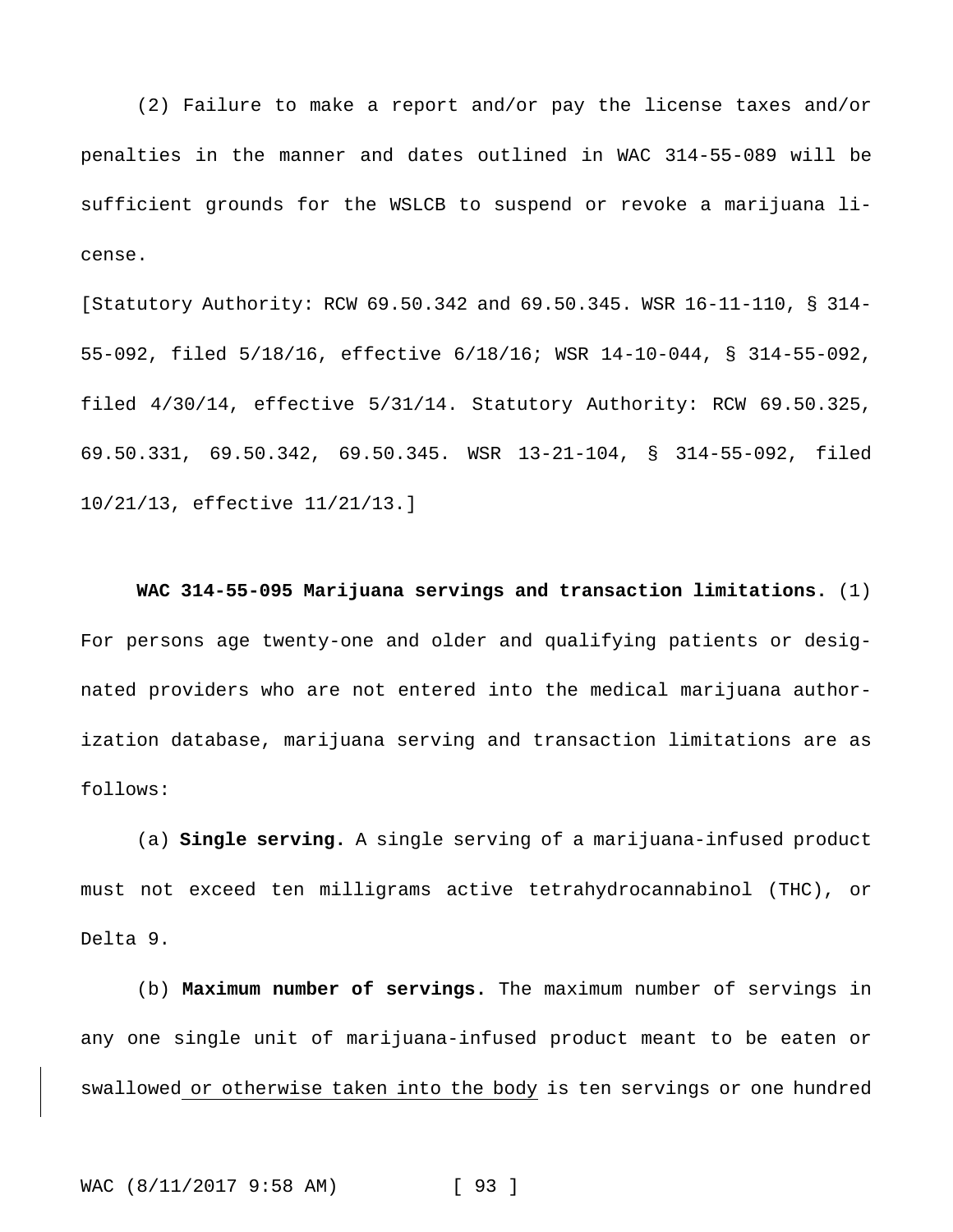milligrams of active THC, or Delta 9. A single unit of marijuana concentrate cannot exceed one gram.

(c) **Transaction limitationlimits.**

(i) A single transaction is limited to:

 $(A)$   $\Theta$ One ounce of usableuseable marijuana $\tau$ i

(B) sSixteen ounces of marijuana-infused product meant to be eaten or swallowed in solid form- $i$ 

(C) sSeven grams of marijuana-infused extract or marijuana concentrate for inhalation $\tau$ ; and

(D) sSeventy--two ounces of marijuana-infused product in liquid form meant to be eaten or swallowedfor oral ingestion or applied topically to the skin; and

(E) Ten units of a marijuana infused product otherwise taken into the body.

(ii) A licensee or employee of a licensee is prohibited from conducting a sale that facilitates an individual in obtaining more than the personal possession amount.

(2) For qualifying patients and designated providers who are entered into the medical marijuana authorization database, serving and transaction limits are as follows: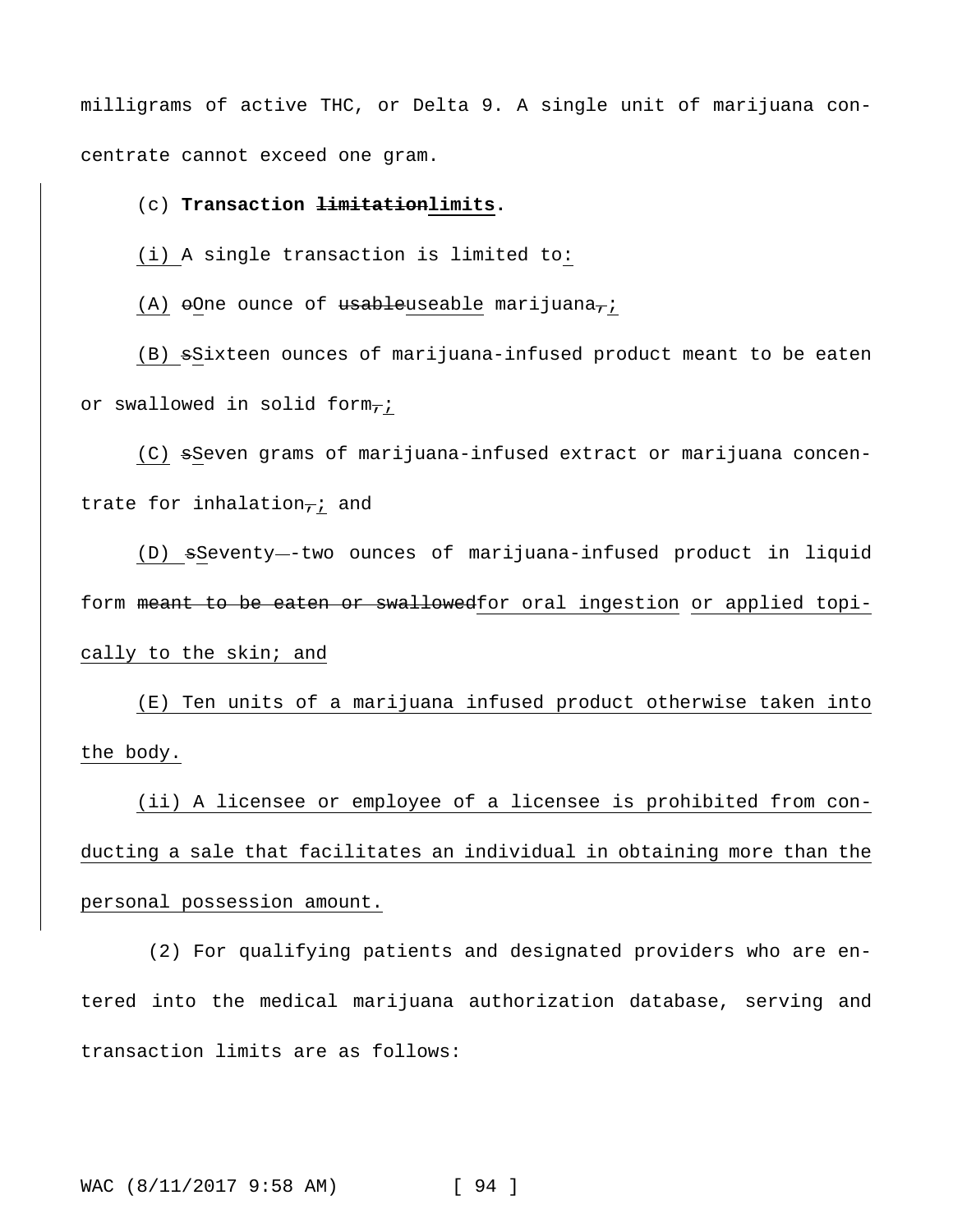(a) **Single serving.** Except as provided in chapter 246-70 WAC, a single serving of a marijuana-infused product must not exceed ten milligrams active tetrahydrocannabinol (THC), or Delta 9.

(b) **Maximum number of servings.** Except as provided in chapter 246- 70 WAC, the maximum number of servings in any one single unit of marijuana-infused product meant to be eaten, swallowed or applied is ten servings or one hundred milligrams of active THC, or Delta 9. A single unit of marijuana concentrate cannot exceed one gram.

(c) **Transaction limitation.** A single transaction by a retail store with a medical marijuana endorsement to a qualifying patient or designated provider who is entered into the medical marijuana database is limited to three ounces of usableuseable marijuana, forty-eight ounces of marijuana-infused product meant to be eaten or swallowed in solid form, twenty-one grams of marijuana-infused extract or marijuana concentrate for inhalation, and two hundred sixteen ounces of marijuanainfused product in liquid form meant to be eaten or swallowed. [Statutory Authority: RCW 69.50.342 and 69.50.345. WSR 16-11-110, § 314- 55-095, filed 5/18/16, effective 6/18/16; WSR 15-11-107, § 314-55-095, filed 5/20/15, effective 6/20/15. Statutory Authority: RCW 69.50.325, 69.50.331, 69.50.342, 69.50.345. WSR 13-21-104, § 314-55-095, filed 10/21/13, effective 11/21/13.]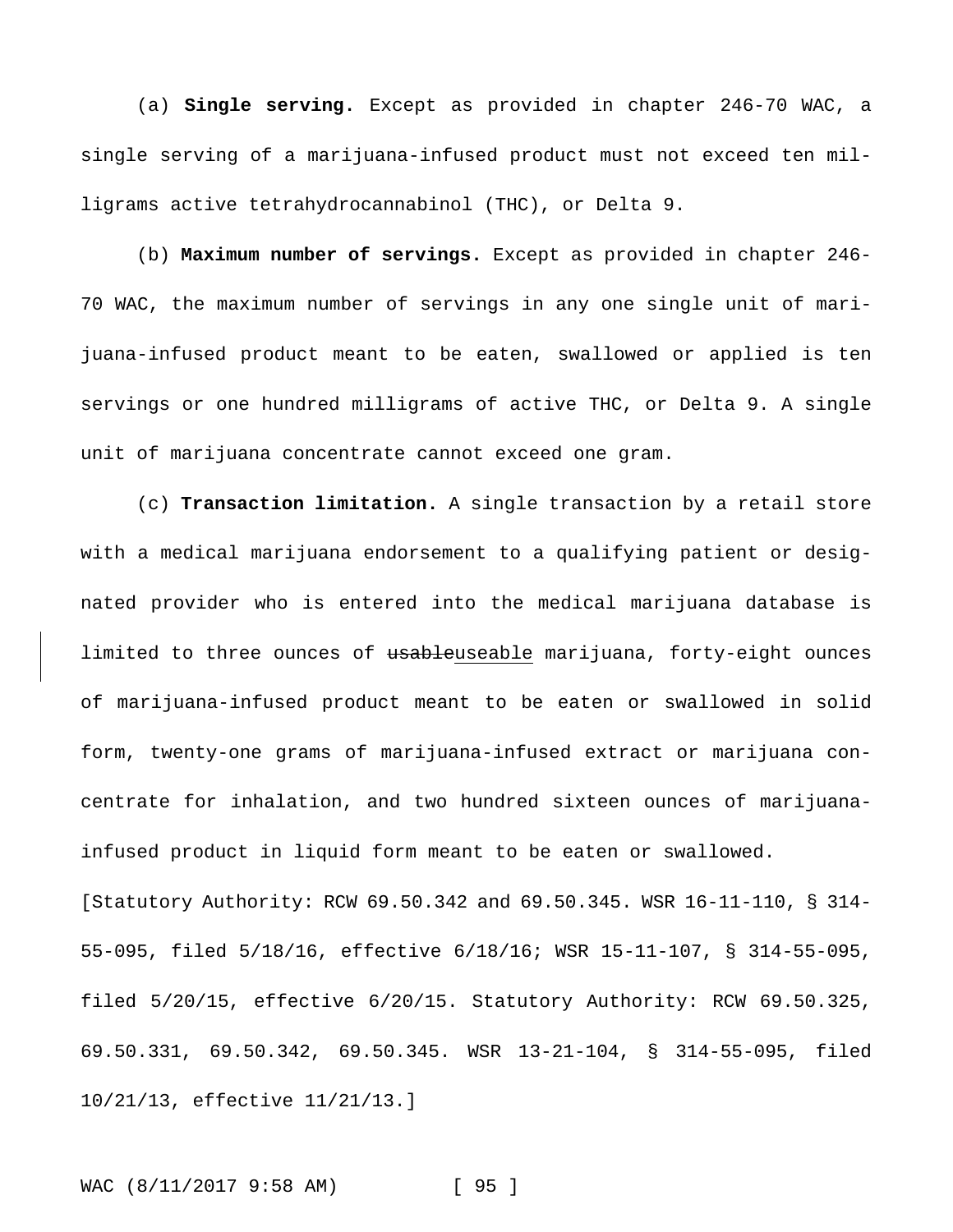**WAC 314-55-096 Vendor, educational, and internal quality control Ssamples.** (1) **Vendor samples:** Producers or processors may provide free samples of usableuseable marijuana, marijuana-infused products, and marijuana concentrates in order to negotiate a sale on product the retail licensee has not previously purchased. All vendor sample limits are based on calendar months. The producer or processor must record the amount of each vendor sample and the processor or retailer receiving the sample in the traceability system. The outgoing sample must be clearly labeled as a "vendor sample" to negotiate a sale and recorded on a transport manifest. The receiving licensee must receive the vendor sample in the traceability system prior to sampling.

(a) Vendor samples may only be given to and used by licensees or employees of licensees who have product ordering authority.

(b) Producers may not provide any one licensed processor more than eight grams of marijuana flower per month free of charge for the purpose of negotiating a sale.

 $(b)$  Processors may not provide any one licensed retailer more than eight grams of usableuseable marijuana per month free of charge for the purpose of negotiating a sale.

 $\left( e\right)$ (d) Processors may not provide any one licensed retailer more than eight units of marijuana-infused products in solid form meant to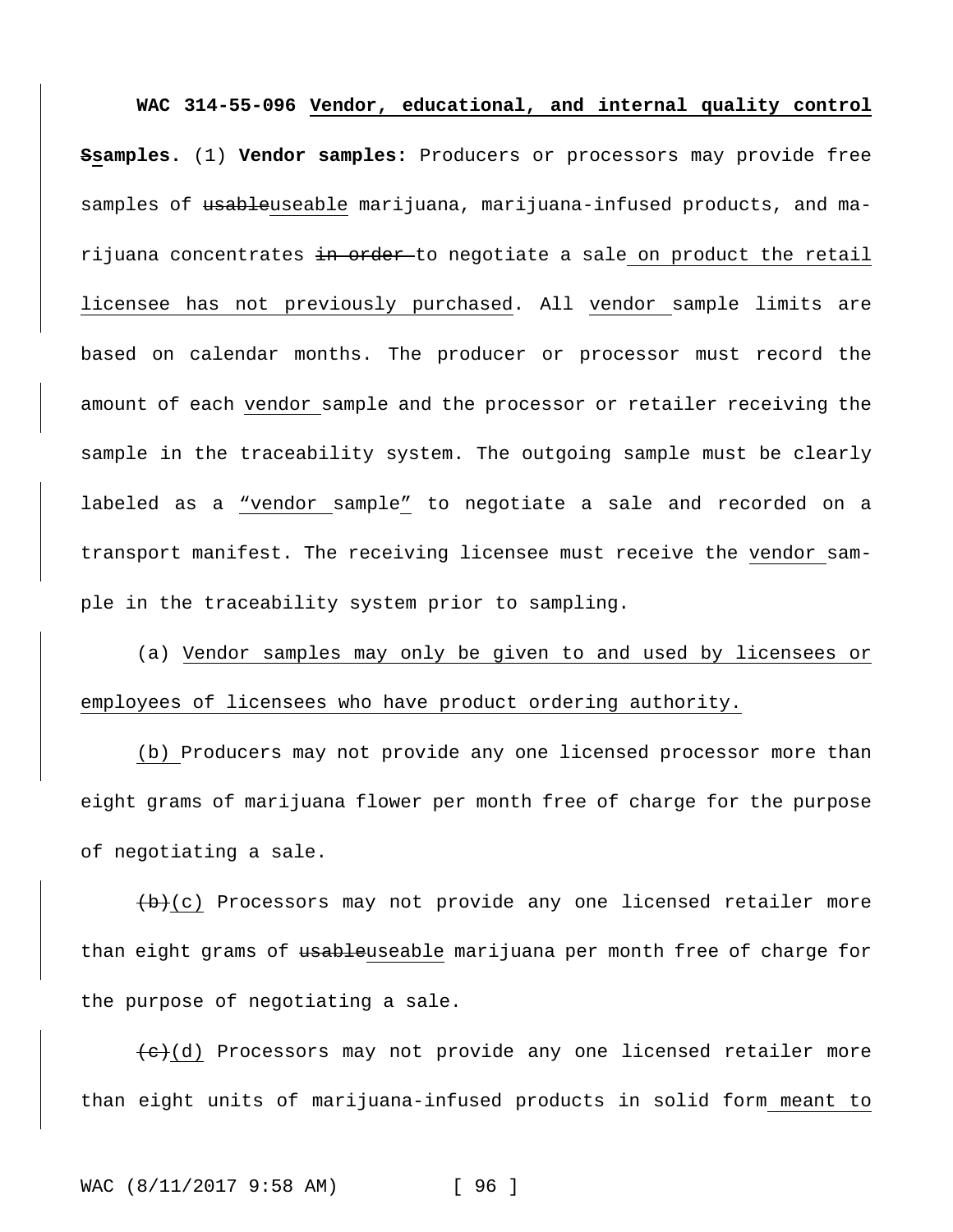be ingested orally or otherwise taken into the body per month free of charge for the purpose of negotiating a sale. No single sample unit may exceed 10 mg of THC.

 $(d)$  Processors may not provide any one licensed retailer more than eight units of marijuana-infused product in liquid form meant to be eaten, swallowed, or otherwise taken into the body per month free of charge for the purpose of negotiating a sale. No single sampleunit may exceed 10 mg of THC.

 $(e)(f)$  Processors may not provide any one licensed retailer more than eight units of marijuana-infused products meant to be applied topically per month free of charge for the purpose of negotiating a sale.

(g) Processors may not provide any one licensed retailer more than two units of marijuana-infused extract meant for inhalation or infused marijuana mix per month free of charge for the purpose of negotiating a sale. No single sampleunit may exceed 0.5 g.

 $(f+(h))$  A marijuana producer must make quality assurance test results available to any processor receiving samples to negotiate a sale. The producer must also provide a statement that discloses all pesticides applied to the marijuana plants and growing medium during production.

 $\overline{g}(i)$  A marijuana processor must make quality assurance test results available to any retailer receiving samples to negotiate a sale.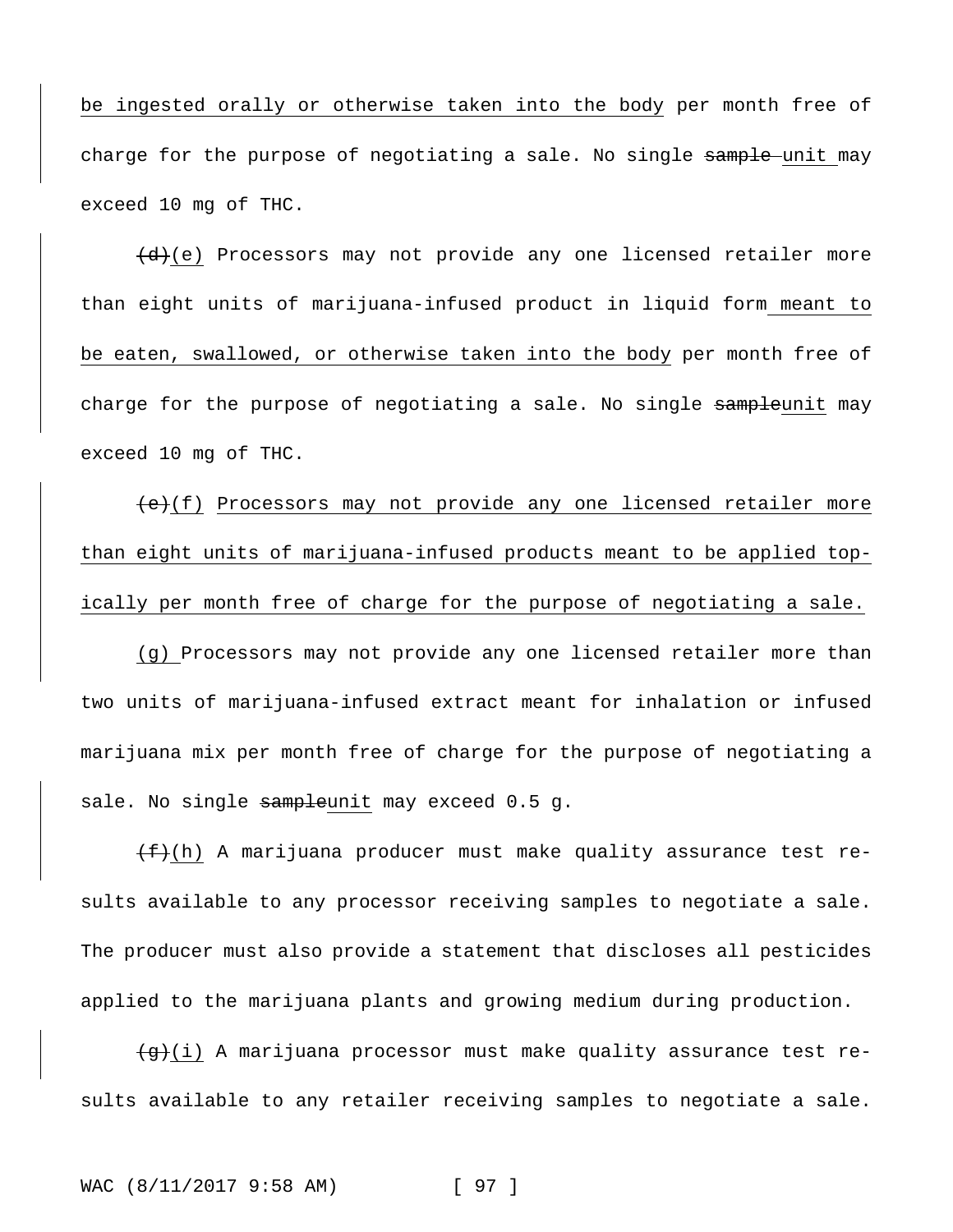If a marijuana extract was added to the product, the processors must disclose the type of extraction process and any solvent, gas, or other chemical used in the extraction process, or any other compound added to the extract.

(2)(j) **Vendor sample labeling:** All vendor samples must be clearly labeled as a vendor sample and meet all labeling requirements of the product to be sampled.

 $(a)$  Sixteen digit identification The unique identifier number generated by the traceability system;

 $(b)(B)$  The UBI number of the licensed entity providing the sample; and

 $\overline{(e)}$  (C) Weight of the product in ounces and grams or volume as applicable.

(3)(2) **Education sampling.** Processors may provide free samples of usableuseable marijuana, marijuana-infused products, and marijuana concentrates to retail licensees to give to their budtenderthe licensee's employees for educational purposes. Products being sampled must be carried by the licensed retailer. The processor must record the amount of each sample and the retailer receiving the sample in the traceability system. The outgoing sample must be clearly labeled as "budtender education sample" and recorded on a transport manifest. Once the retailer

WAC (8/11/2017 9:58 AM) [ 98 ]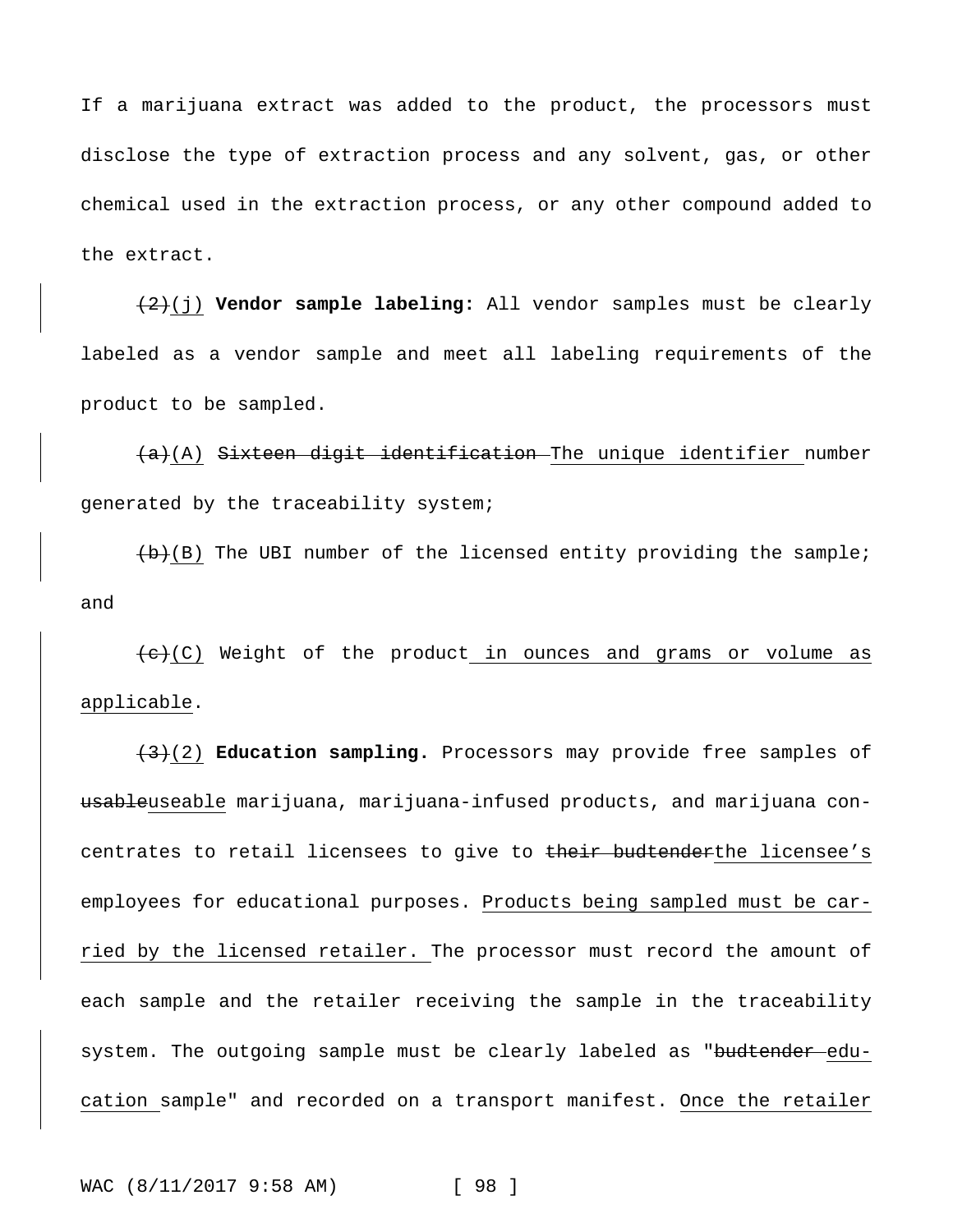receives the sample, the retailer must accept the sample in the traceability system prior to distributing samples to the retailer's employees. All budtender employees at a licensed retail location who receive educational samples must be entered into the traceability system for the purpose of distributing education samples. Prior to sampling the receiving retailer must accept the sample in the traceability system, and distribute the education sample to the retail employee.

(a) All education samples are limited to a total of ten units per budtender employee per month, with a maximum of one hundred units per retail location per calendar month.

(b) The maximum size of education samples for education are:

(i) UsableUseable marijuana, marijuana mix, and infused marijuana mix – One unit not to exceed 0.5 g.

(ii) Marijuana infused solid or liquid product meant to be eaten or swallowed ingested orally or otherwise taken into the body - One unit not to exceed 10 mg THC.

(iii) Marijuana-infused extract for inhalation – One unit not to exceed 0.25 g.

(iv) Marijuana-infused products for topical application – One unit not to exceed sixteen ounces.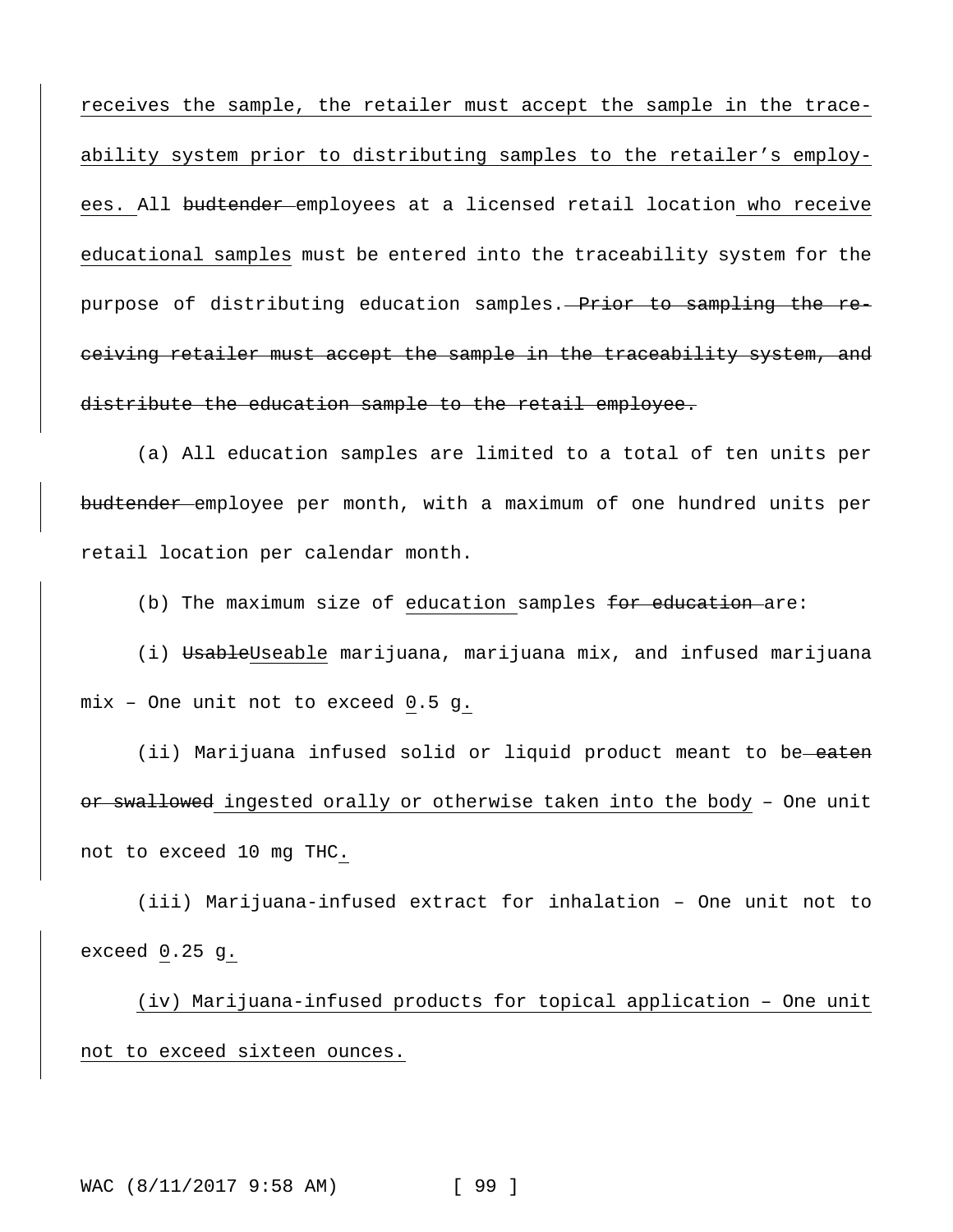(c) Products being sampled must be carried by the licensed retail premises.

(d) Distribution and consumption of all educational samples is limited to retail employees who directly sell product to retail customers. Retail employees who are not involved in direct sales to customers are not eligible for education samples.

(d) Marijuana retail licensees are prohibited from providing educational samples to their budtender employees as a form of compensation.

 $(e)(e)$  A marijuana processor must make quality assurance test results available to any retailer receiving education samples. If a marijuana extract was added to the product, the processors must disclose the type of extraction process and any solvent, gas, or other chemical used in the extraction process, or any other compound added to the extract.

(f) **Education sample labeling**: All education samples must be clearly labeled as "budtender" samples"education sample" and include the following information on the label:

(i) Sixteen digit identification numberThe unique identifier generated by the traceability system;

(ii) The UBI number and trade name of the licensed entity providing the sample;

(iii) Product name or strain name for usableuseable marijuana;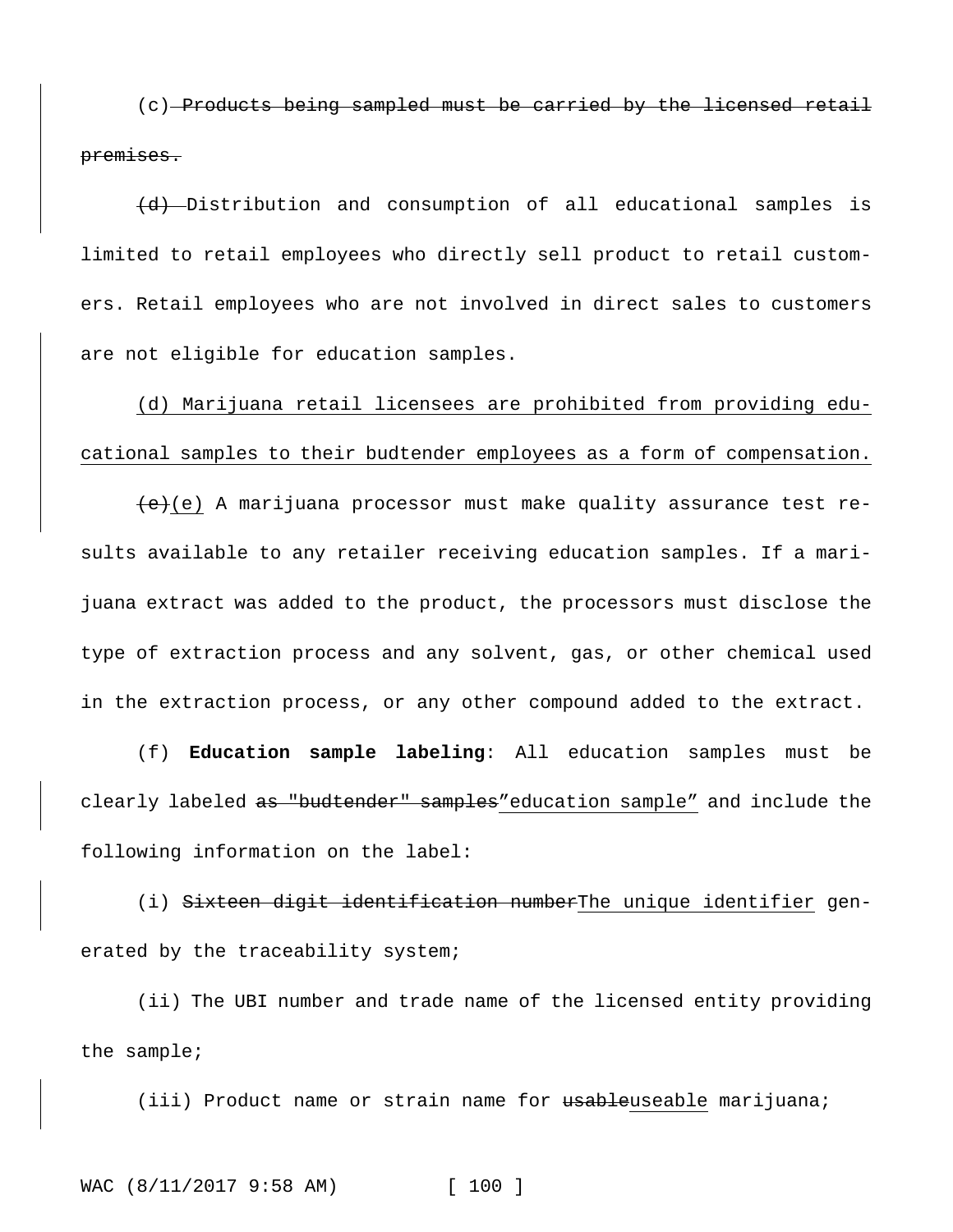(iv) Weight of the product in ounces and grams or volume as applicable; and

# (v) Potency labeled as required under WAC 314-55-105.

 $(4)$ (3) A marijuana processor is not required to provide free samples to negotiate a sale or educational samples to a marijuana retail licensee, and a marijuana retail licensee may not require a marijuana processor to provide free sample to negotiate a sale or educational samples as a condition for purchasing the marijuana processor's products.

# (5) Marijuana retail licensees may not provide educational samples to their budtender employees as a form of compensation.

(6)(4) **Internal quality control sampling**: Producers and processors may conduct limited self-sampling for quality control. All sample limits are based on calendar months. Sampling Consuming samples for quality control may not take place at a licensed premises. Only the producer, processor, or employees of the licensee may sample the marijuana flower, usableuseable marijuana, marijuana-infused products, marijuana concentrates, and edible marijuana-infused product. The producer or processor must record the amount of each sample and the employee(s) conducting the sampling in the traceability system.

(a) Producers may sample two grams of marijuana flower per strain, per month for quality sampling.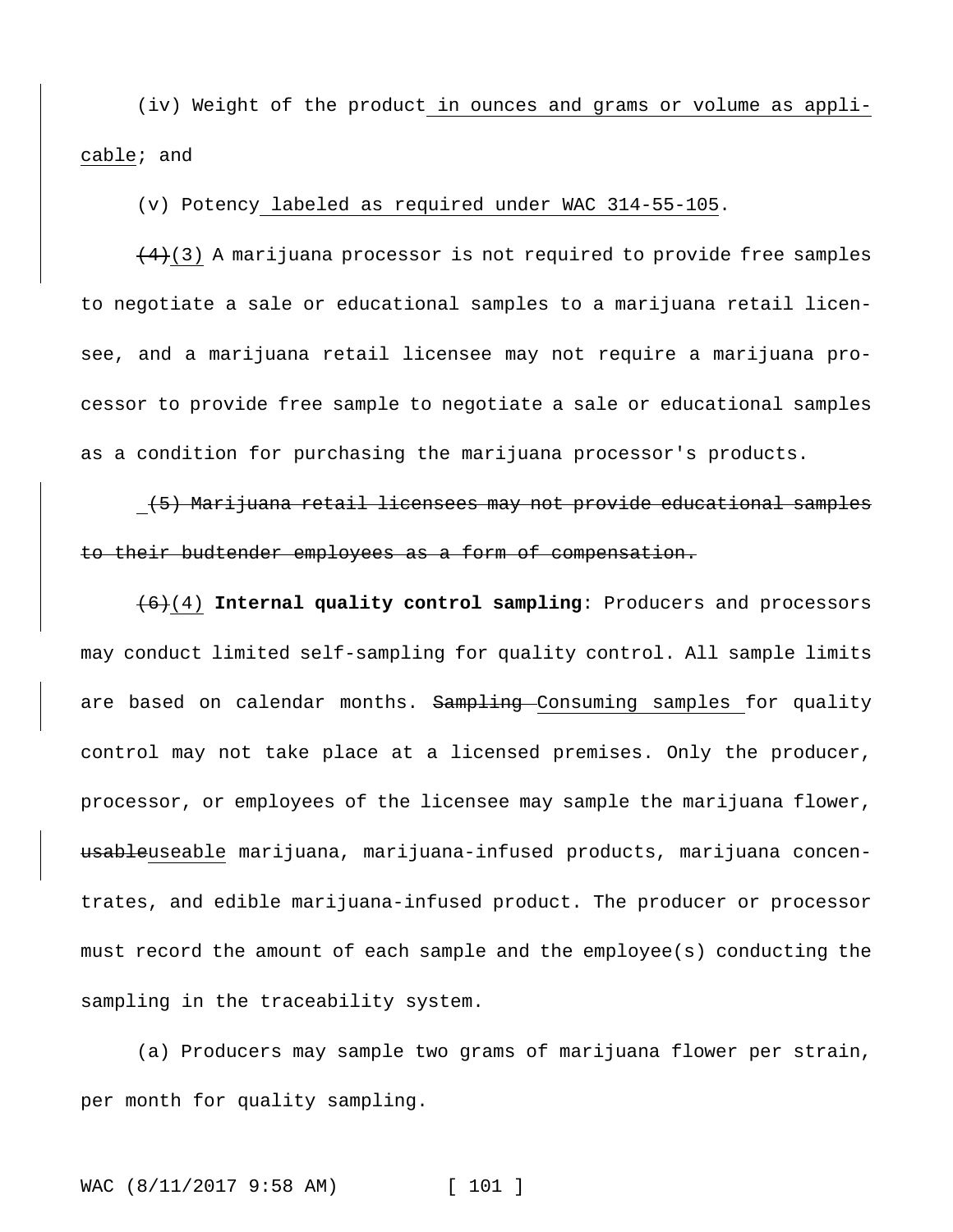(b) Processors may sample one unit per batch of a new edible marijuana-infused product meant to be eaten or swallowedingested orally or otherwise taken into the body to be offered for sale on the market.

(c) Processors may sample up to one unit per batch of a new marijuana-infused extract for inhalation to be offered for sale on the market. No single sample may exceed 0.5 g.

(d) Processors may sample one unit per batch of a new marijuana mix packaged to be offered for sale on the market. No single sample may exceed 1 gram.

(e) Processors may sample one unit per batch of a new infused marijuana mix to be offered for sale on the market. No sample may exceed 0.5 g.

(7)(5) **Retailers may not provide free samples to customers.**

(8)(6) **Sample jars:**

(a) A processor may provide a retailer free samples of <del>usable</del>useable marijuana packaged in a sample jar protected by a plastic or metal mesh screen to allow customers to smell the product before purchase. The sample jar may not contain more than three and one-half grams of  $u$ sableuseable marijuana. The plastic or metal mesh screen must be sealed onto the container, and must be free of rips, tears, or holes greater than 2 mm in diameter. The sample jar and the <del>usable</del>useable marijuana

WAC (8/11/2017 9:58 AM) [ 102 ]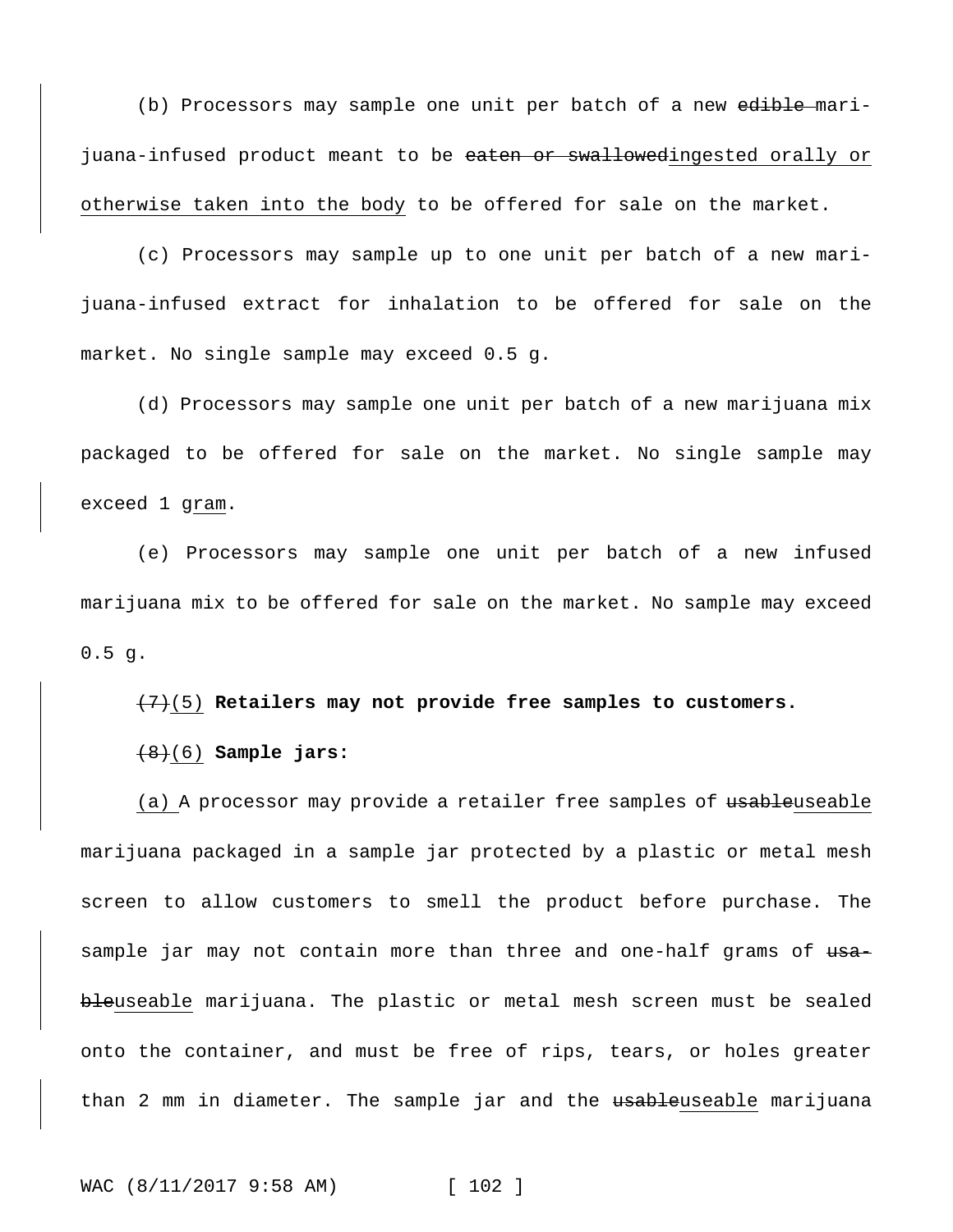within may not be sold to a customer and must be returned to the licensed processor who provided the usableuseable marijuana and sample jar.

(9)(b) **Sample jar labeling:** All vendor samples and sample jars must be labeled with the following:

 $(a)(i)$  Sixteen digitidentification The unique identifier number given generated by the traceability system;

 $(b)$ (ii) Information identifying whether it is a vendor sample or sample jar;

 $\overline{e}(e)$ (iii) The UBI number of the licensed entity providing the sample; and

 $(d)$ (iv) Weight of the product in ounces and grams or volume as applicable.

 $(10)(c)$  A marijuana processor must make quality assurance test results available to any retailer receiving sample jars. The processor must also provide a statement that discloses all pesticides applied to the marijuana plants and growing medium during production.

(d) If a marijuana extract was added to the product, the processor must disclose to the retailer the type of extraction process and any solvent, gas, or other chemical used in the extraction process, or any other compound added to the extract.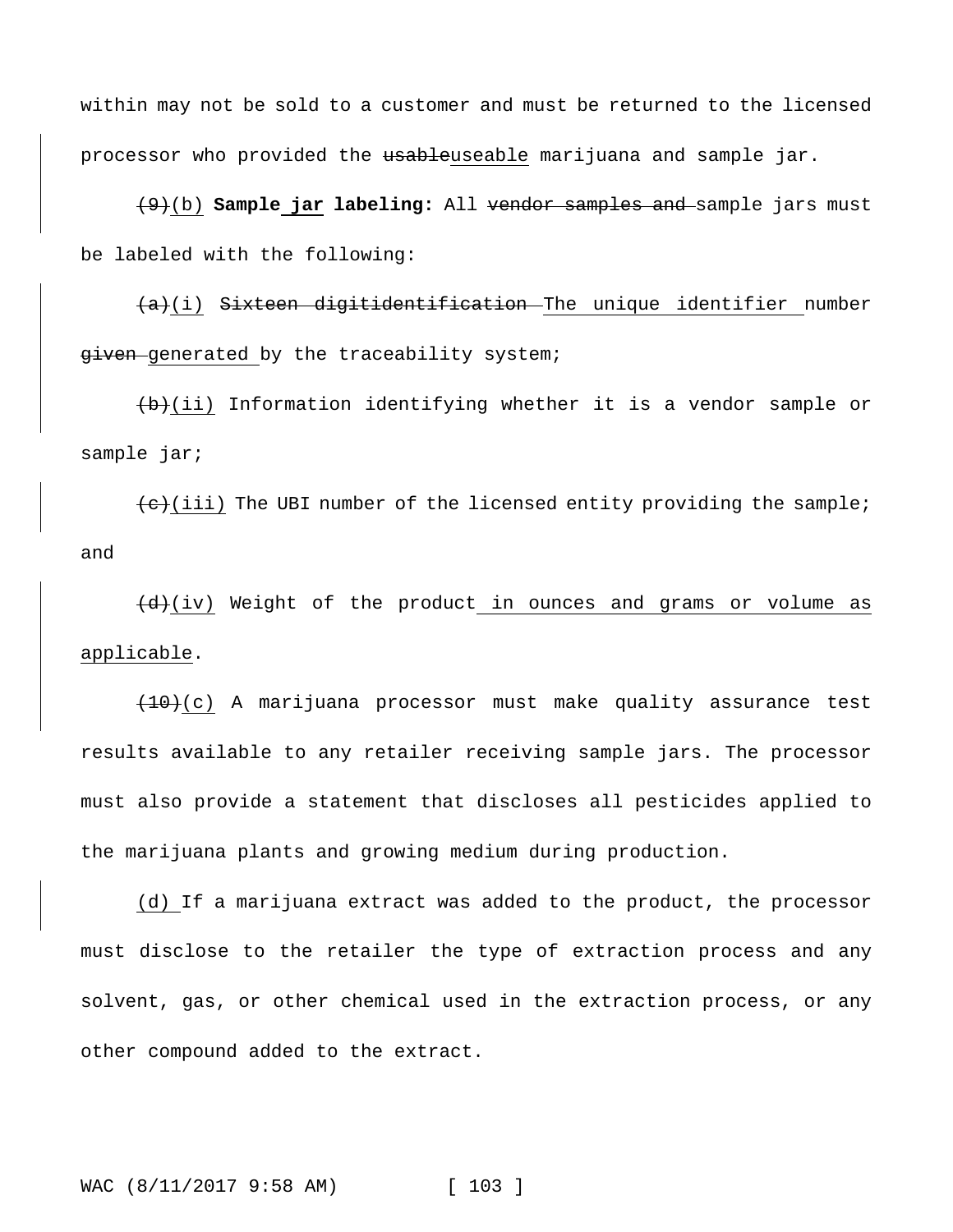(11)(10) **Transportation.** Outgoing and return vendor samples and sample jars must adhere to the transportation requirements in WAC 314- 55-085.

[Statutory Authority: RCW 69.50.342 and 69.50.345. WSR 16-11-110, § 314- 55-096, filed 5/18/16, effective 6/18/16.]

**WAC 314-55-097 Marijuana waste disposal—Liquids and solids.** (1) Solid and liquid wastes generated during marijuana production and processing must be stored, managed, and disposed of in accordance with applicable state and local laws and regulations.

(2) Wastewater generated during marijuana production and processing must be disposed of in compliance with applicable state and local laws and regulations.

(3) Wastes from the production and processing of marijuana plants must be evaluated against the state's dangerous waste regulations (chapter 173-303 WAC) to determine if those wastes designate as dangerous waste. It is the responsibility of each waste generator to properly evaluate their waste to determine if it is designated as a dangerous waste. If a generator's waste does designate as a dangerous waste, then that waste(s) is subject to the applicable management standards found in chapter 173-303 WAC.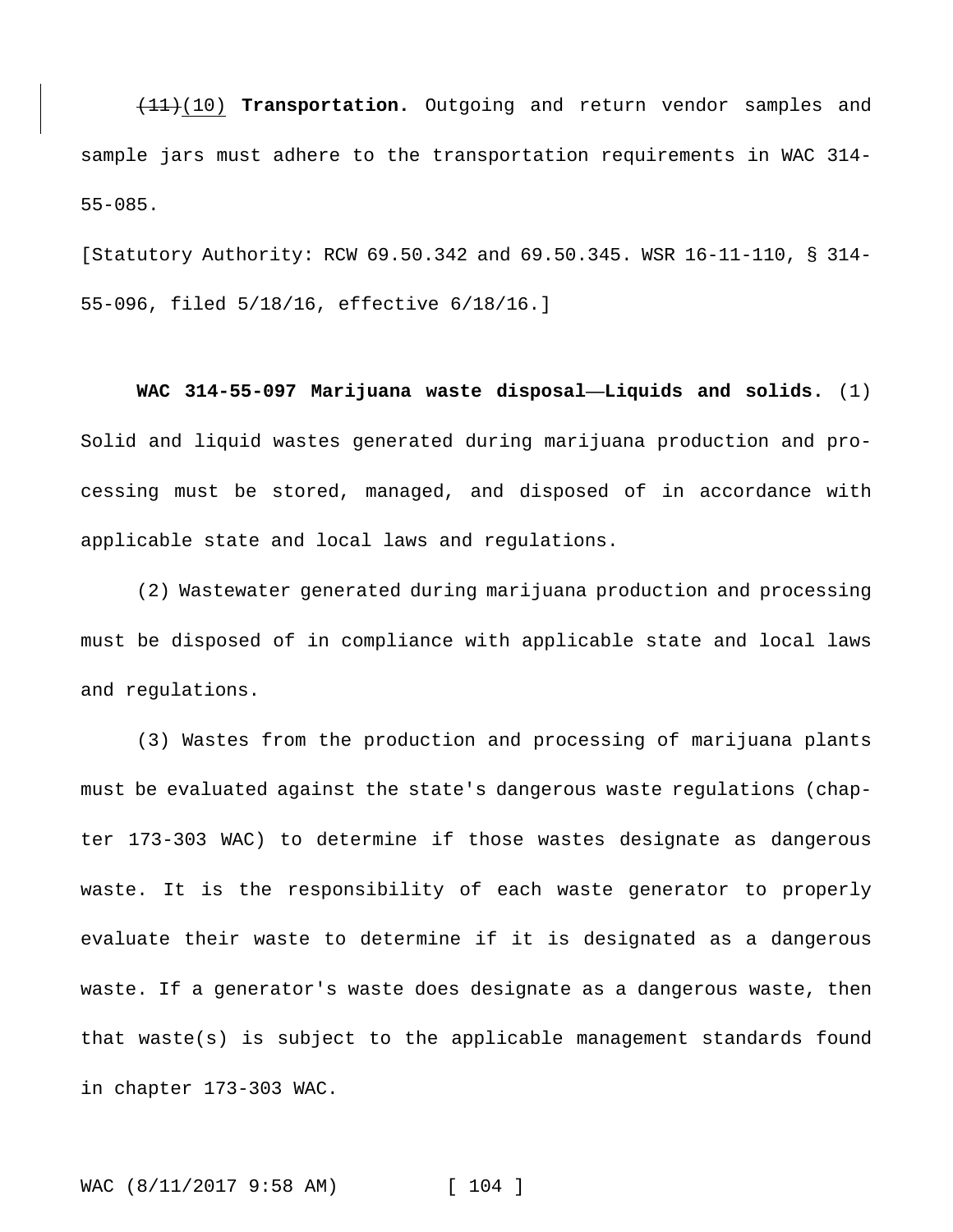(a) Wastes that must be evaluated against the dangerous waste regulations include, but are not limited to, the following:

(i) Waste from marijuana flowers, trim and solid plant material used to create an extract (per WAC 314-55-104).

(ii) Waste solvents used in the marijuana process (per WAC 314-55- 104).

(iii) Discarded plant waste, spent solvents and laboratory wastes from any marijuana processing or quality assurance testing.

(iv) Marijuana extract that fails to meet quality testing.

(b) Marijuana wastes that do not designate as dangerous shall be managed in accordance with subsection (4) of this section.

(c) A marijuana plant, usableuseable marijuana, trim and other plant material in itself is not considered dangerous waste as defined under chapter 173-303 WAC unless it has been treated or contaminated with a solvent.

(4) Marijuana waste that does not designate as dangerous waste (per subsection (3) of this section) must be rendered unusableunuseable following the methods in subsection (5) of this section prior to leaving a licensed producer, processor, or laboratory. Disposal of the marijuana waste rendered unusableunuseable must follow the methods under subsection (6) of this section.

WAC (8/11/2017 9:58 AM) [ 105 ]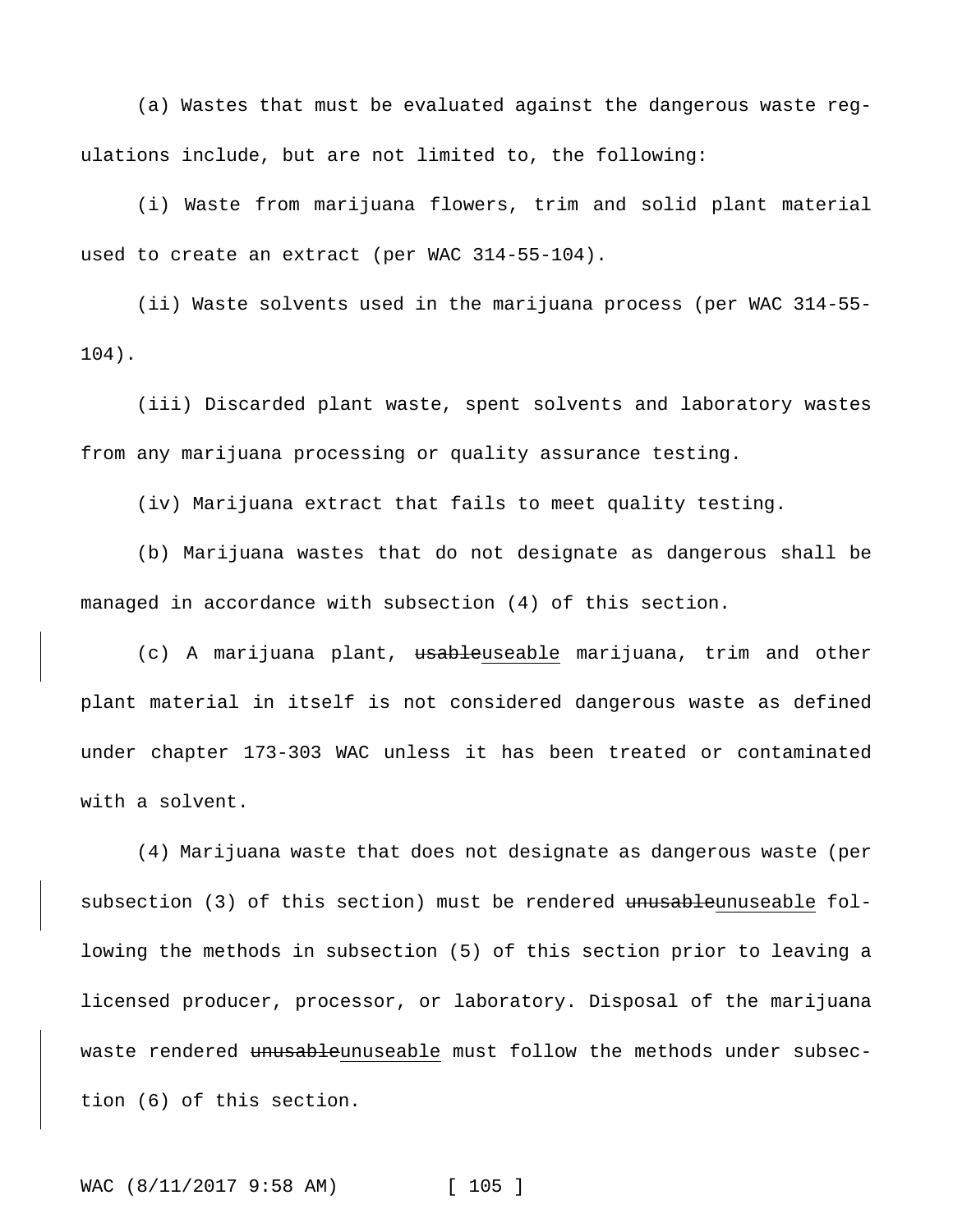$(a)$  Wastes that must be rendered unusableunuseable prior to disposal include, but are not limited to, the following:

 $(i+1)(a)$  Waste evaluated per subsection (3) of this section and determined to not designate as "Dangerous Waste."

 $\{\pm i\}$ (b) Marijuana plant waste, including roots, stalks, leaves, and stems that have not been processed with solvent.

 $\{\pm i\}\$ (c) Solid marijuana sample plant waste possessed by thirdparty laboratories accredited by the WSLCB to test for quality assurance that must be disposed of.

 $(iv)(d)$  Other wastes as determined by the WSLCB.

(b) A producer or processor must provide the WSLCB a minimum of seventy-two hours notice in the traceability system described in WAC 314-55-083(4) prior to rendering the product unusable and disposing of  $\pm \pm$ .

(5) The allowable method to render marijuana plant waste unusableunuseable is by grinding and incorporating the marijuana plant waste with other ground materials so the resulting mixture is at least fifty percent nonmarijuana waste by volume. Other methods to render marijuana waste unusableunuseable must be approved by the WSLCB before implementation.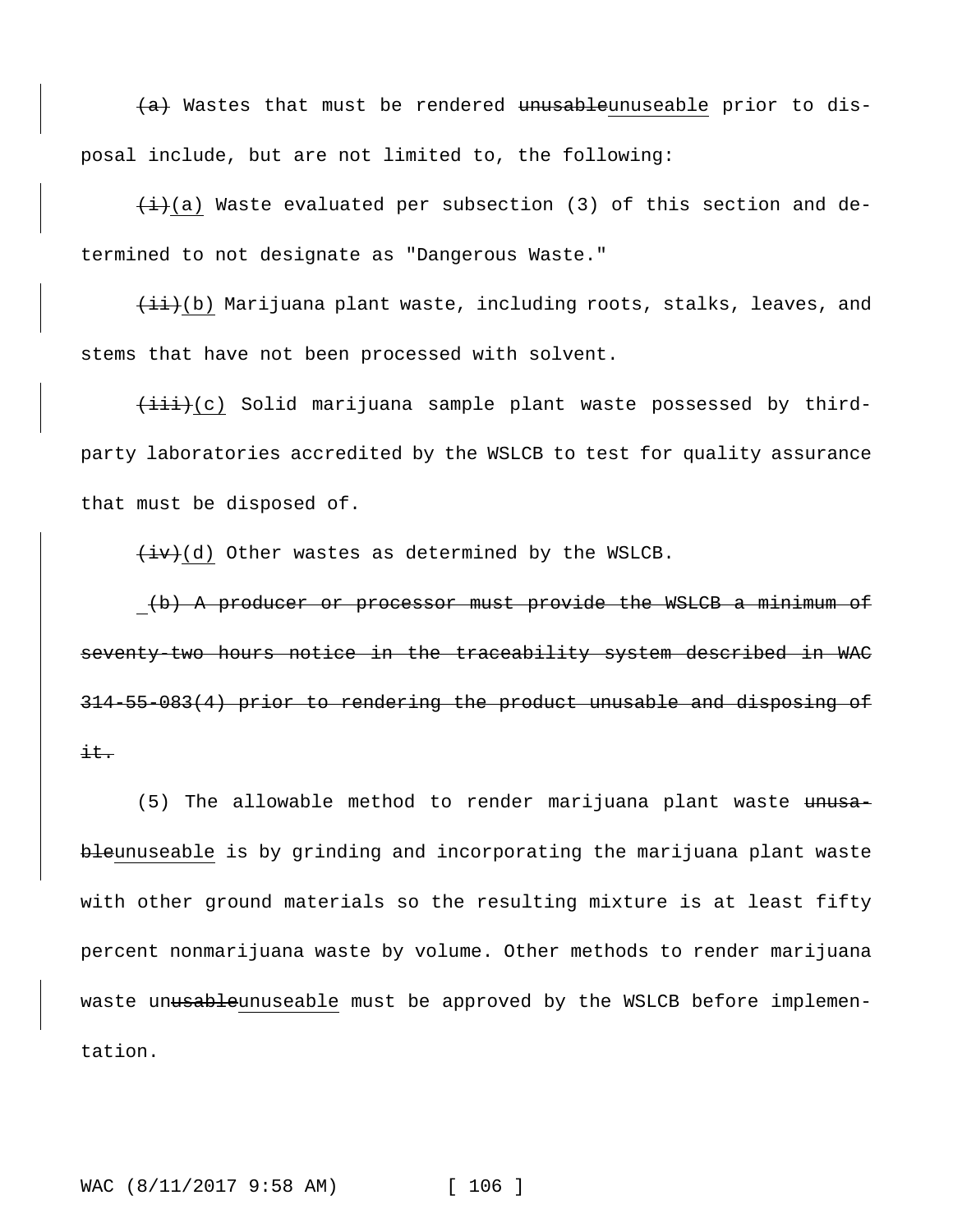Material used to grind with the marijuana falls into two categories: Compostable waste and noncompostable waste.

(a) Compostable mixed waste: Marijuana waste to be disposed as compost feedstock or in another organic waste method (for example, anaerobic digester) may be mixed with the following types of waste materials:

(i) Food waste;

(ii) Yard waste;

(iii) Vegetable based grease or oils; or

(iv) Other wastes as approved by the WSLCB.

(b) Noncompostable mixed waste: Marijuana waste to be disposed in a landfill or another disposal method (for example, incinerator) may be mixed with the following types of waste materials:

(i) Paper waste;

(ii) Cardboard waste;

(iii) Plastic waste;

(iv) Soil; or

(v) Other wastes as approved by the WSLCB.

(6) Marijuana wastes rendered unusableunuseable following the method described in subsection (4) of this section can be disposed.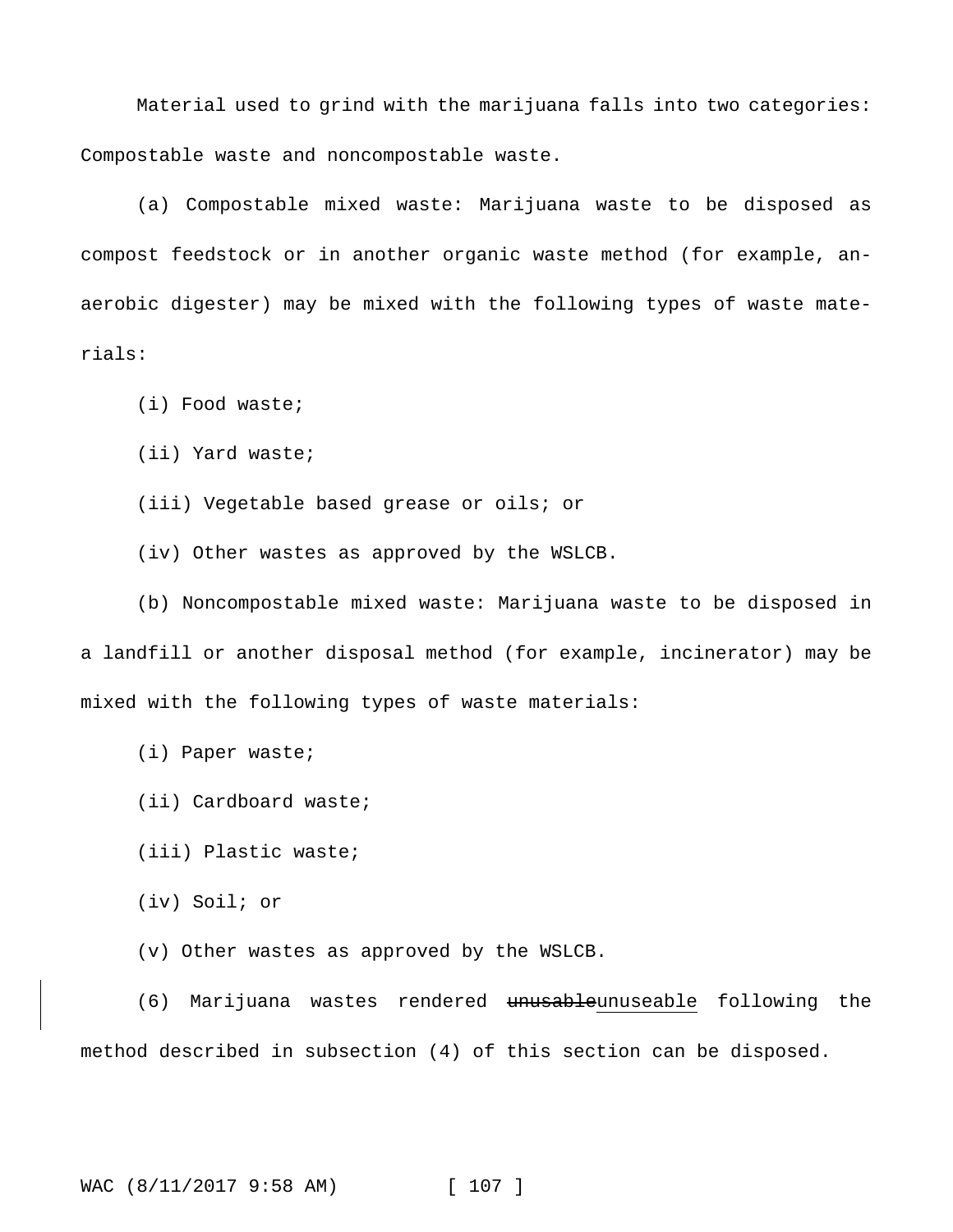(a) Disposal of the marijuana waste rendered unusableunuseable may be delivered to a permitted solid waste facility for final disposition. Examples of acceptable permitted solid waste facilities include:

(i) Compostable mixed waste: Compost, anaerobic digester, or other facility with approval of the jurisdictional health department.

(ii) Noncompostable mixed waste: Landfill, incinerator, or other facility with approval of the jurisdictional health department.

(b) Disposal of the marijuana waste rendered unusableunuseable may be managed on-site by the generator in accordance with the standards of chapter 173-350 WAC.

(c) A record of the final destination of marijuana waste rendered unusableunuseable.

[Statutory Authority: RCW 69.50.342 and 69.50.345. WSR 16-11-110, § 314- 55-097, filed 5/18/16, effective 6/18/16; WSR 15-11-107, § 314-55-097, filed 5/20/15, effective 6/20/15. Statutory Authority: RCW 69.50.325, 69.50.331, 69.50.342, 69.50.345. WSR 13-21-104, § 314-55-097, filed 10/21/13, effective 11/21/13.]

## **WAC 314-55-104 Marijuana processor license extraction requirements.**

(1) Processors are limited to certain methods, equipment, solvents, gases and mediums when creating marijuana extracts.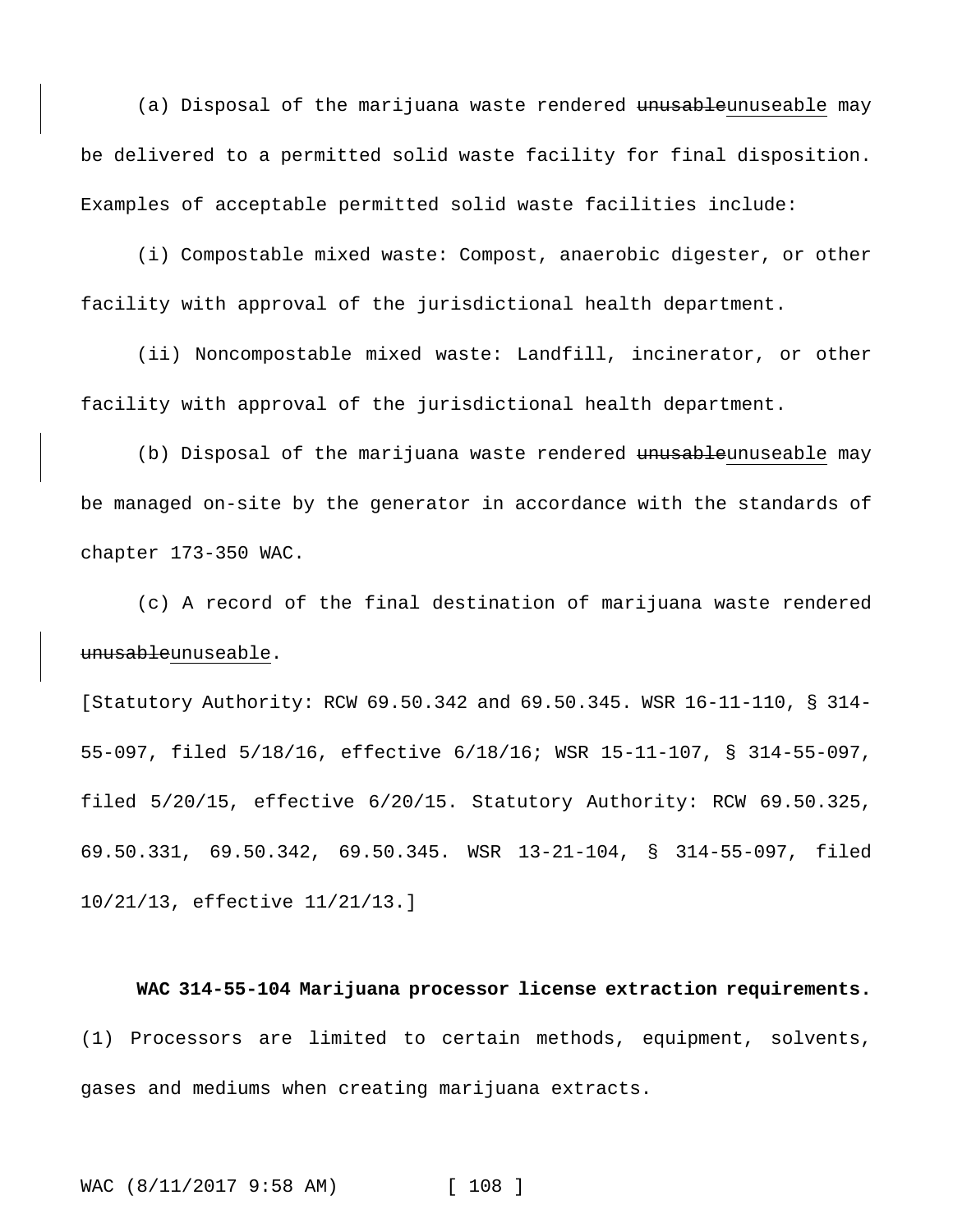(2) Processors may use the hydrocarbons N-butane, isobutane, propane, or heptane or other solvents or gases exhibiting low to minimal potential human health-related toxicity approved by the WSLCB. These solvents must be of at least ninety-nine percent purity and a processor must use them in a professional grade closed loop extraction system designed to recover the solvents, work in an environment with proper ventilation, controlling all sources of ignition where a flammable atmosphere is or may be present.

(3) Processors may use a professional grade closed loop  $CO<sub>2</sub>$  gas extraction system where every vessel is rated to a minimum of six hundred pounds per square inch. The  $CO<sub>2</sub>$  must be of at least ninety-nine percent purity.

(4) Closed loop systems for hydrocarbon or  $CO<sub>2</sub>$  extraction systems must be commercially manufactured and bear a permanently affixed and visible serial number.

(5) Professional grade closed loop systems, other equipment used must be approved for use by the State Building Code Council (SBCC) prior to use per WAC 51-54A-3800. Certification from a licensed engineer must be provided to the WSLCB for professional grade closed loop systems used by processors to certify that the system was commercially manufactured,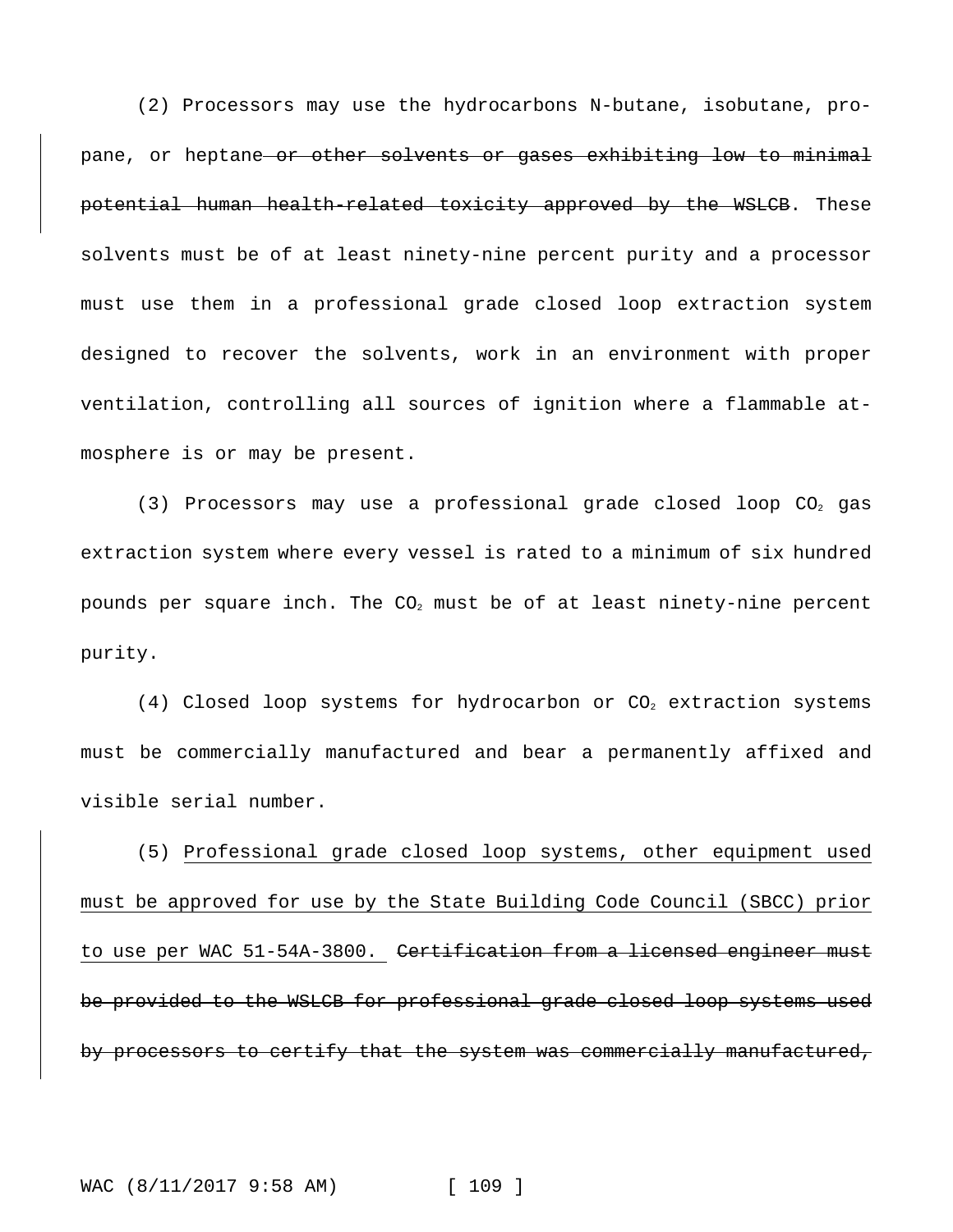safe for its intended use, and built to codes of recognized and generally accepted good engineering practices, such as:

(a) The American Society of Mechanical Engineers (ASME);

(b) American National Standards Institute (ANSI);

(c) Underwriters Laboratories (UL); or

(d) The American Society for Testing and Materials (ASTM).

(6) The certification document must contain the signature and stamp of a professional engineer and the serial number of the ex-traction unit being certified.

 $(7)$ (6) Professional closed loop systems, other equipment used, the extraction operation, and facilities must be approved for their use by the local fire code official and meet any required fire, safety, and building code requirements specified in:

- (a) Title 296 WAC;
- (b) Chapters 51-51 and 51-54A WAC;
- (c) National Fire Protection Association (NFPA) standards;
- (d) International Building Code (IBC);
- (e) International Fire Code (IFC); and

(f) Other applicable standards including following all applicable fire, safety, and building codes in processing and the handling and storage of the solvent or gas.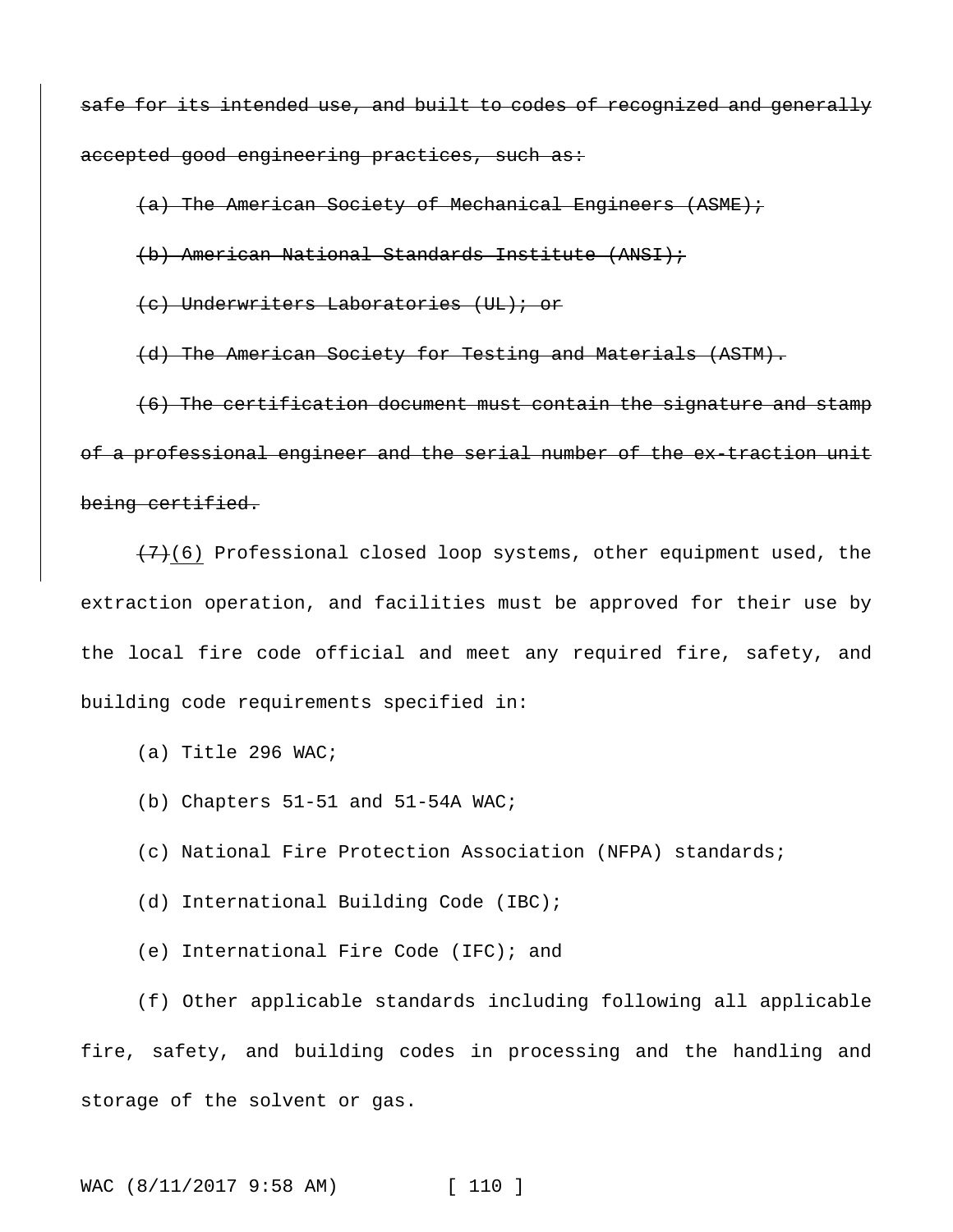$(8)(7)$  Processors may use heat, screens, presses, steam distillation, ice water, and other methods without employing solvents or gases to create kief, hashish, bubble hash, or infused dairy butter, or oils or fats derived from natural sources, and other extracts.

 $(9)$ (8) Under WAC 314-55-077, infused dairy butter and oils or fats derived from natural sources may be used to prepare infused edible products, but they may not be prepared as stand-alone edible products for sale.

(10)(9) Processors may use food grade glycerin, ethanol, and propylene glycol solvents to create extracts. All ethanol must be removed from the extract in a manner to recapture the solvent and ensure that it is not vented into the atmosphere.

 $(11)$ (10) Processors creating marijuana extracts must develop standard operating procedures, good manufacturing practices, and a training plan prior to producing extracts for the marketplace. Any person using solvents or gases in a closed looped system to create marijuana extracts must be fully trained on how to use the system, have direct access to applicable material safety data sheets and handle and store the solvents and gases safely.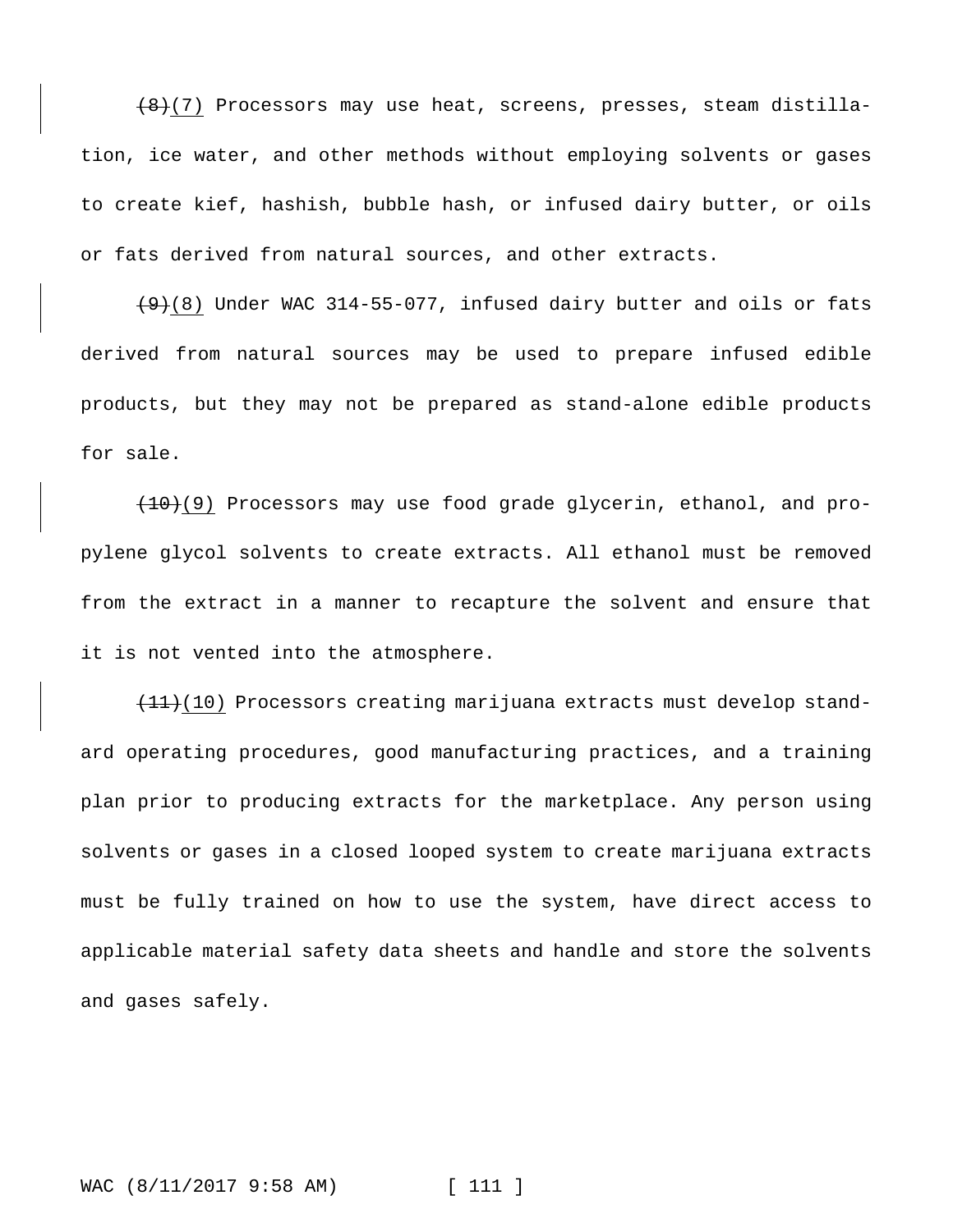$(12)(11)$  Parts per million for one gram of finished extract cannot exceed 500 parts per million or residual solvent or gas when quality assurance tested per RCW 69.50.348levels provided in WAC 314-55-102. [Statutory Authority: RCW 69.50.342 and 69.50.345. WSR 16-11-110, § 314-55-104, filed 5/18/16, effective 6/18/16; WSR 15-11-107, § 314-55- 104, filed 5/20/15, effective 6/20/15; WSR 14-10-044, § 314-55-104, filed 4/30/14, effective 5/31/14. Statutory Authority: RCW 69.50.325, 69.50.331, 69.50.342, 69.50.345. WSR 13-21-104, § 314-55-104, filed 10/21/13, effective 11/21/13.]

**WAC 314-55-120 Ownership changes.** (1) Licensees must receive prior board approval before making any of the following ownership changes (see WAC 314-55-035 for the definition of "true party of interest"):

| Type of change                                                                                                                                                                                                                                | Type of<br>application                                                      | Fee                                                                          |
|-----------------------------------------------------------------------------------------------------------------------------------------------------------------------------------------------------------------------------------------------|-----------------------------------------------------------------------------|------------------------------------------------------------------------------|
| Change in the<br>qualifying persons in<br>a: Sole<br>proprietorship,<br>general partnership,<br>limited partnership,<br>or limited liability<br>partnership.                                                                                  | New application.                                                            | Application<br>fee and<br>annual fee<br>for current<br>license<br>privilege. |
| Change in the<br>qualifying persons<br>for a publicly or<br>privately held<br>corporation. The<br>board will waive the<br>fee for a corporate<br>change when the<br>proposed change<br>consists solely of<br>dropping an<br>approved officer. | Application for<br>change in<br>corporate officer<br>and/or<br>stockholder. | \$75                                                                         |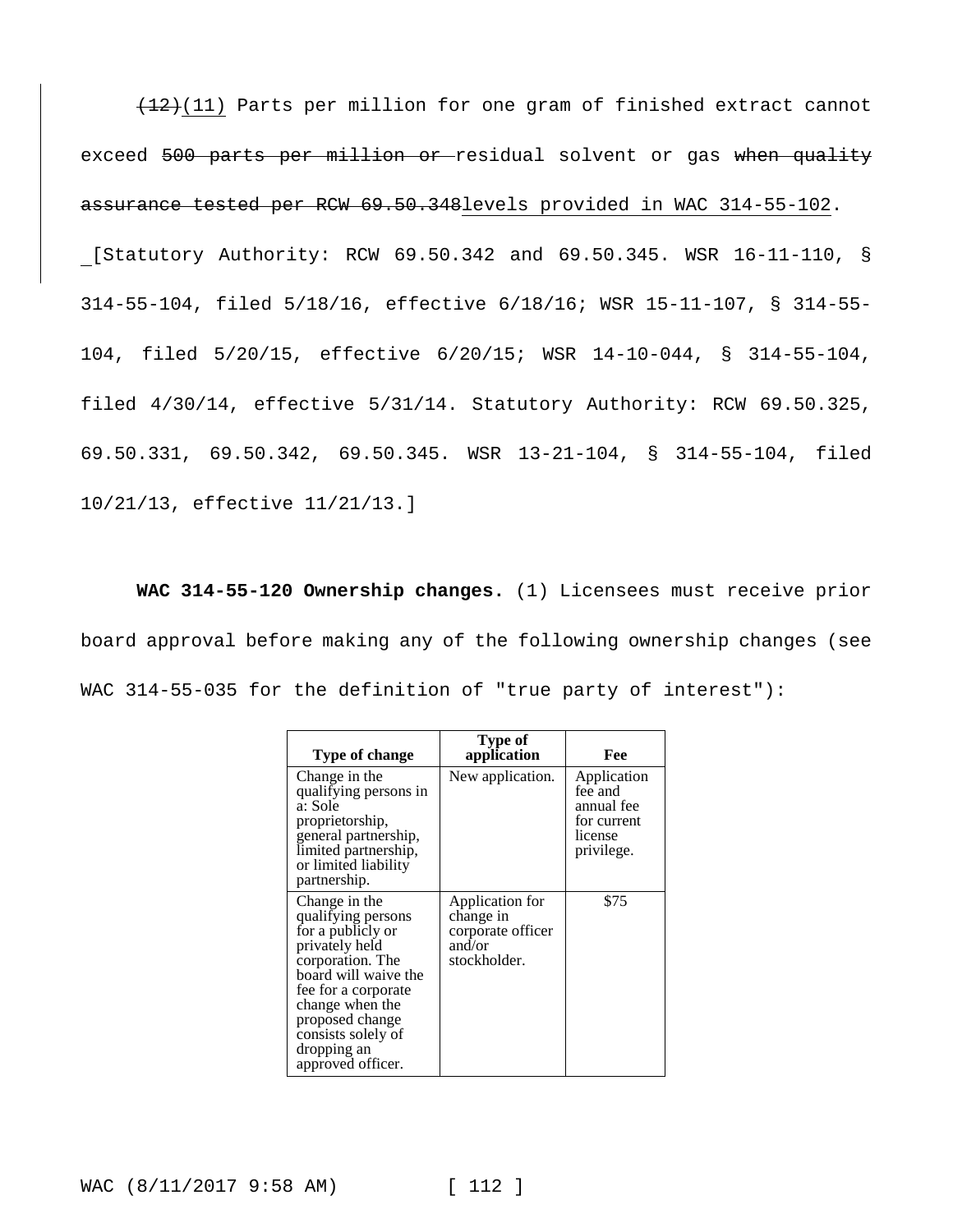| Type of change                                                                   | <b>Type of</b><br>application                                                             | Fee  |
|----------------------------------------------------------------------------------|-------------------------------------------------------------------------------------------|------|
| Change in the<br>qualifying persons in<br>a limited liability<br>company.        | Application for<br>change of<br>limited liability<br>company<br>member and/or<br>manager. | \$75 |
| Accepting additional<br>funds from a new or<br>previously approved<br>financier. | Added financier.                                                                          | \$75 |

(2) Licensees must notify the WSLCB if there are any changes to marital status of any true party of interest in the license.

(3) The WSLCB may inquire into all matters in connection with any such sale of stock/units or proposed change in officers/members. [Statutory Authority: RCW 69.50.342 and 69.50.345. WSR 16-11-110, § 314- 55-120, filed 5/18/16, effective 6/18/16. Statutory Authority: RCW 69.50.325, 69.50.331, 69.50.342, 69.50.345. WSR 13-21-104, § 314-55- 120, filed 10/21/13, effective 11/21/13.]

WAC 314-55-125 Change of location. (1) Changing your a marijuana license to a new location requires an change request application to the WSLCB, per the process outlined in WAC 314-55-020. WSLCB approval for change request applications must be obtained prior to any change of location of the licensed business.

(2) A change of location occurs any time a move by the licensee results in any change to the physical location address.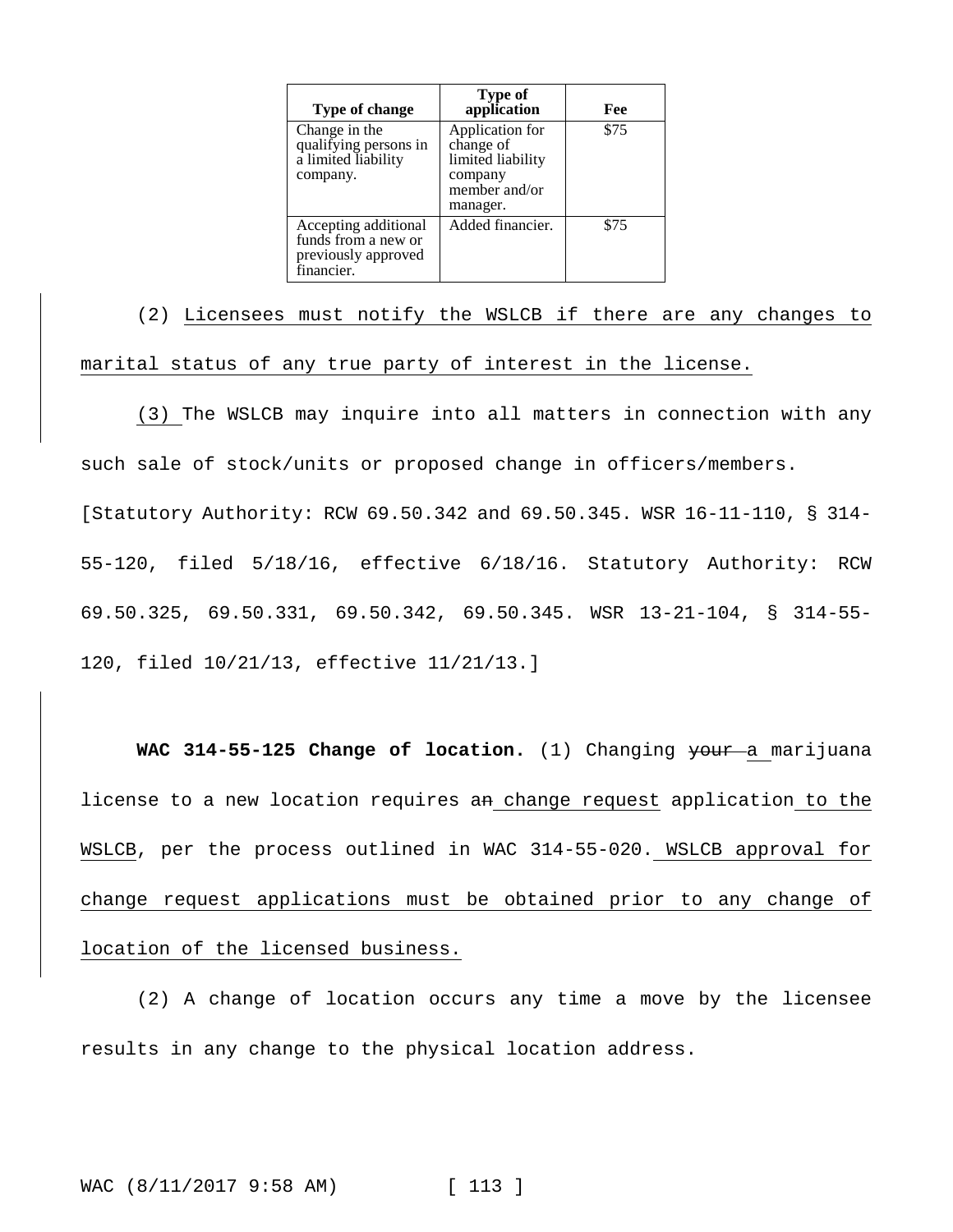[Statutory Authority: RCW 69.50.325, 69.50.331, 69.50.342, 69.50.345. WSR 13-21-104, § 314-55-125, filed 10/21/13, effective 11/21/13.]

## **N E W S E C T I O N**

## **WAC 314-55-137, Receiverships.**

(1) The WSLCB must receive original service of any motion to place a licensee into receivership.

(a) Any person who files any receivership or trustee action involving any marijuana licensee must serve WSLCB with original notice of the action. Service is accomplished by delivery of the original notice of action to WSLCB at: 3000 Pacific Avenue S.E., Olympia, WA 98501, or mailed to the WSLCB. Mailed notice must be addressed to: WSLCB, ATTN: Licensing - Receiverships, P.O. Box 43076, Olympia, WA 98504-3076 or, for certified mail, WSLCB, ATTN: Licensing - Receiverships, 3000 Pacific Avenue S.E., Olympia, WA 98501.

(b) Only if WSLCB receives original notice of the action and the receiver is selected in accordance with WSLCB's requirements will WSLCB treat the licensee as compliant with all applicable WSLCB rules.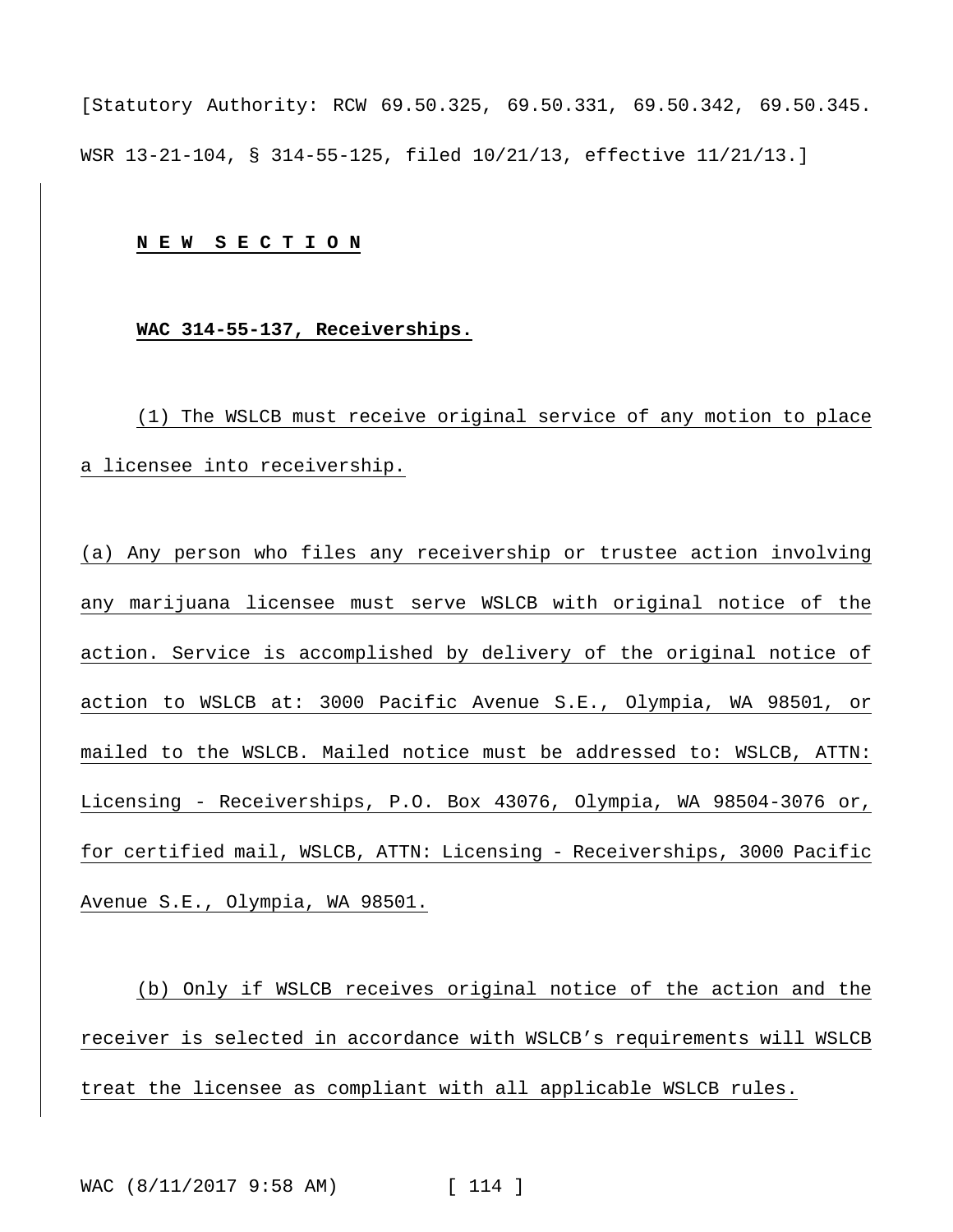(2) **The role of a receiver when a license is placed in receivership**. If a marijuana licensee is placed under receivership, the receiver:

(a) Upon compliance with the requirements set forth below, the receiver may operate the licensee's business during the receivership period;

(b) The receiver assumes all licensee reporting responsibilities, including, but not limited to, full responsibility for maintaining records and entries into the traceability system maintained by the WSLCB; and

(c) The receiver is required to comply with all applicable laws and rules in this chapter, including, but not limited to, the responsibilities of marijuana licensees set forth in WAC 314-55-110.

(3) **Who may serve as a receiver**. Any person who meets the requirements of chapter 7.60 RCW and the following additional requirements may serve as a receiver:

(a) Is currently in active status on the pre-approved receiver list maintained by the WSLCB; or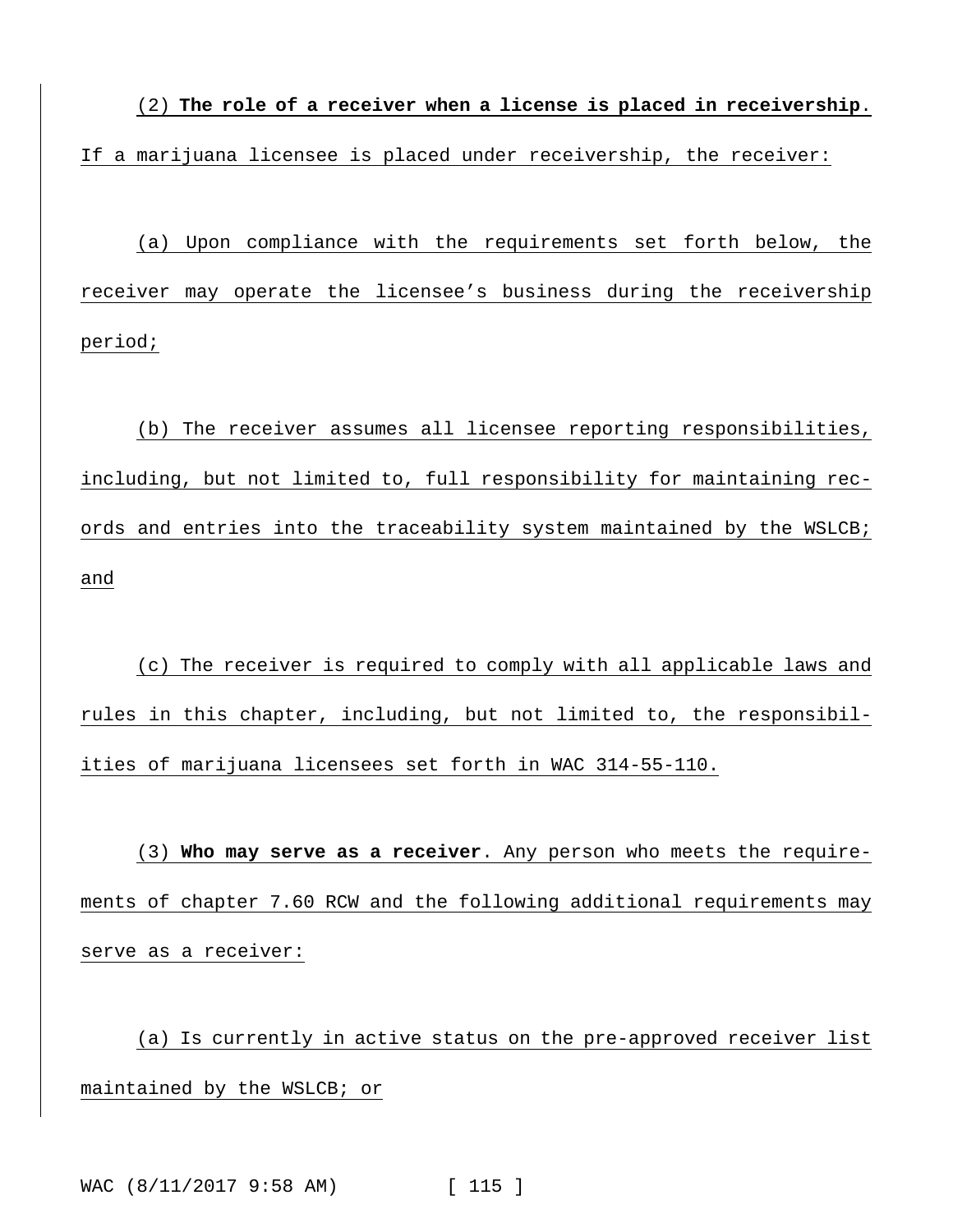(b) Complies with the requirements of subsection (5) and is approved by the WSLCB to serve as a receiver of a marijuana licensee.

(4) **Qualifying for the WSLCB's pre-approved receiver list**. A person will qualify for the WSLCB's pre-approved receiver list if they meet all of the following requirements:

(a) File a receiver application with the WSLCB;

(b) Be a Washington resident for six months prior to the application for pre-approval as a receiver;

(c) Submit to and pass a criminal background check; and

(d) Meet all other qualifications for a licensee under chapter 69.50 RCW and this chapter, including, but not limited to:

(i) Providing financial disclosures required by the WSLCB;

(ii) Disclosing any interests the applicant has in any marijuana licensees;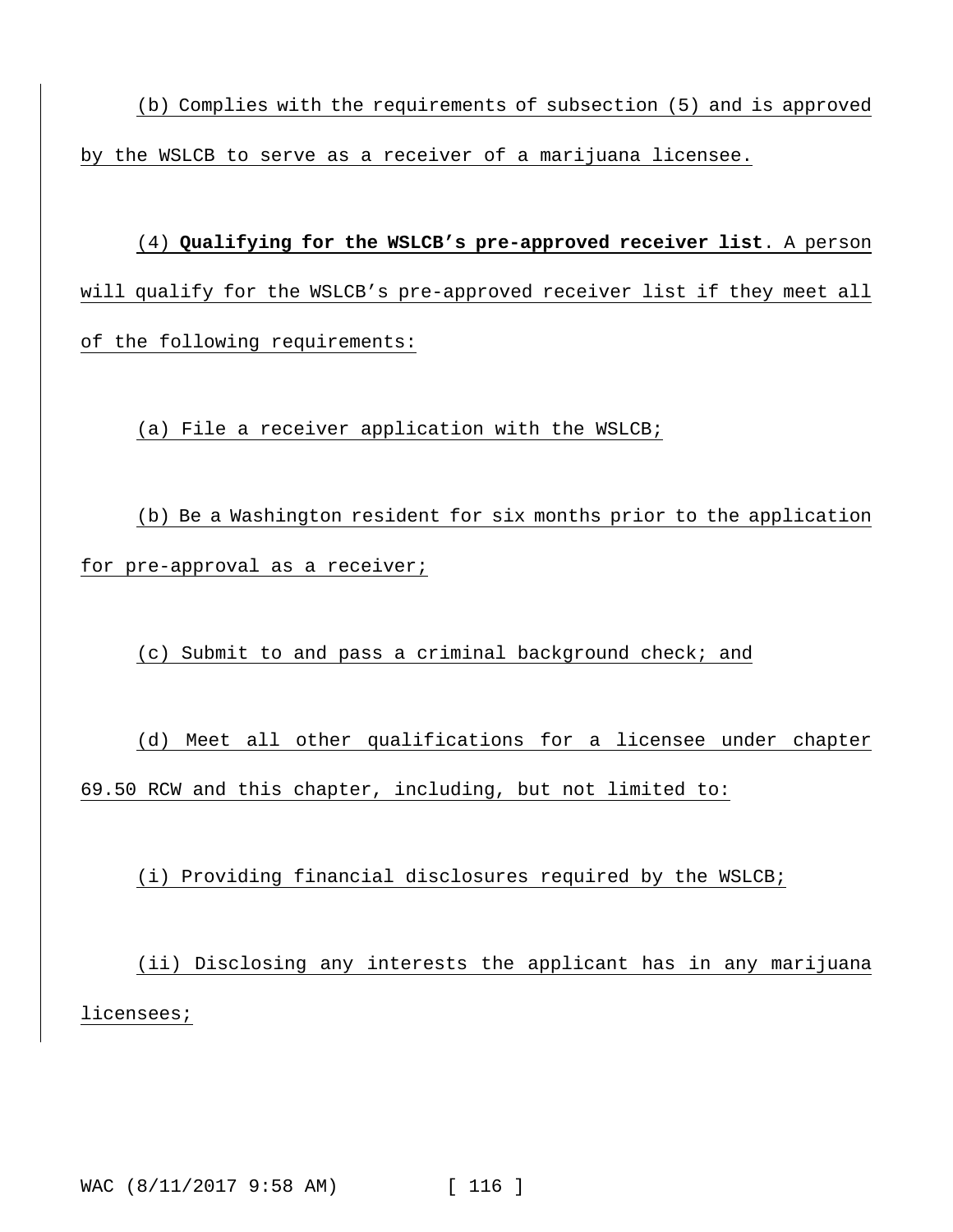(iii) Meeting any and all other requirements established for true parties of interest in marijuana licensees under this chapter; and

(iv) File a yearly update of all information required by the WSLCB.

(e) For business entities that will serve as receivers for licensees, all members of the business entity will be subject to review and qualification requirements for true parties of interest, as defined in WAC 314-55-035.

(5) **Procedures for appointing a receiver who is not pre-approved**. A person who is not on the pre-approved receiver list may be appointed in accordance with the following requirements:

(a) Within two days of the filing of any action to appoint a receiver, the proposed receiver must:

(i) File an application with the WSLCB to serve as receiver for the licensee;

(ii) Provide all financial disclosures required by the WSLCB for licensees under this chapter; and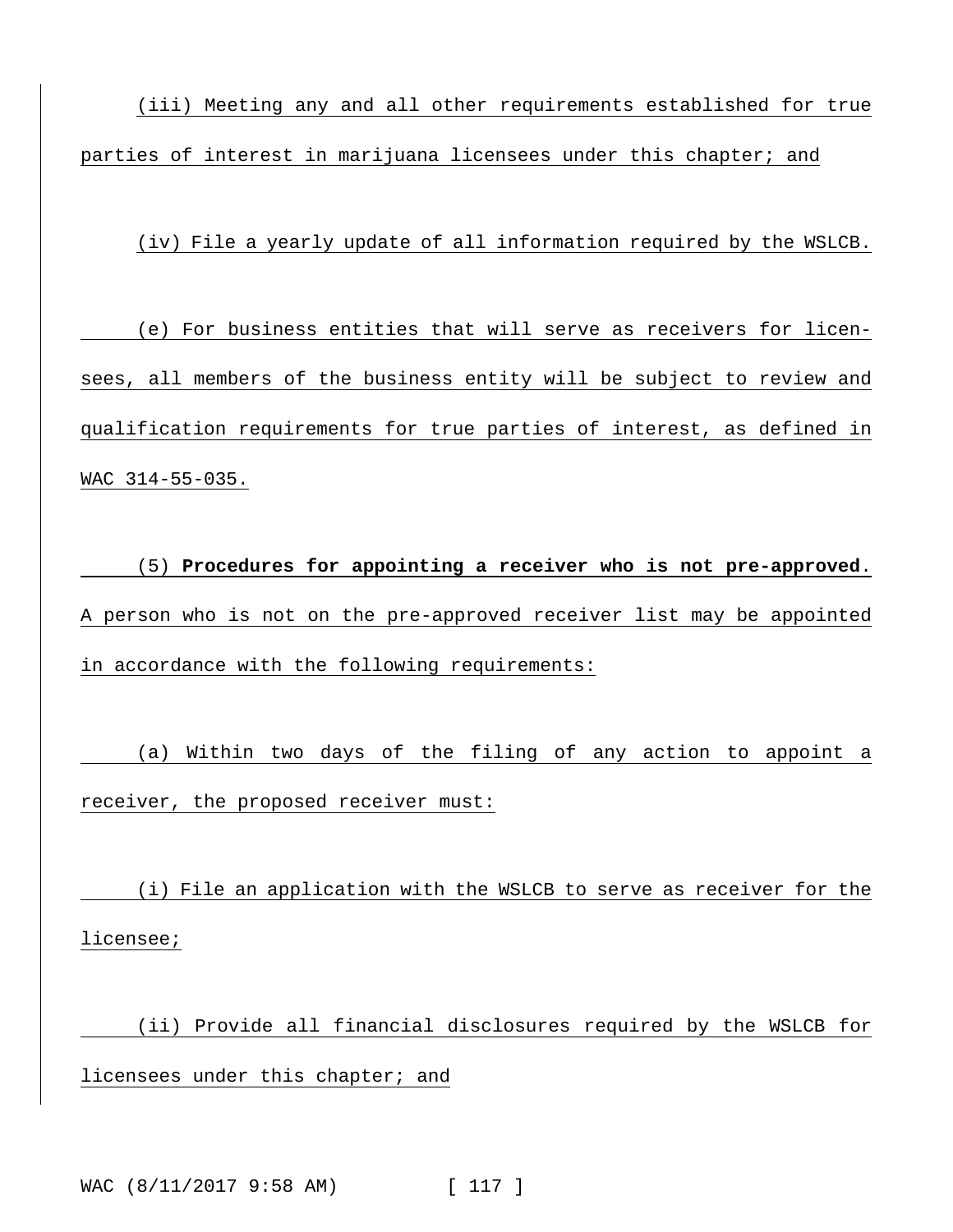(iii) Disclose any interest the proposed receiver has in any marijuana licensees.

(b) A person may qualify to be appointed as a receiver if they meet all of the following requirements:

(i)Be a Washington resident for six months prior to appointment as a receiver;

(ii) Submit to and pass a criminal background check; and

(iii) Meet any and all other standards established for true parties of interest for marijuana licensees under this chapter.

(c) For business entities that will serve as receivers for licensees, all members of the business entity will be subject to the same review and qualification requirements.

(d) If the proposed receiver is denied approval by WSLCB at any time, a substitute receiver may be proposed for WSLCB approval. The substitute receiver must provide all information required by this subsection (5) of this section.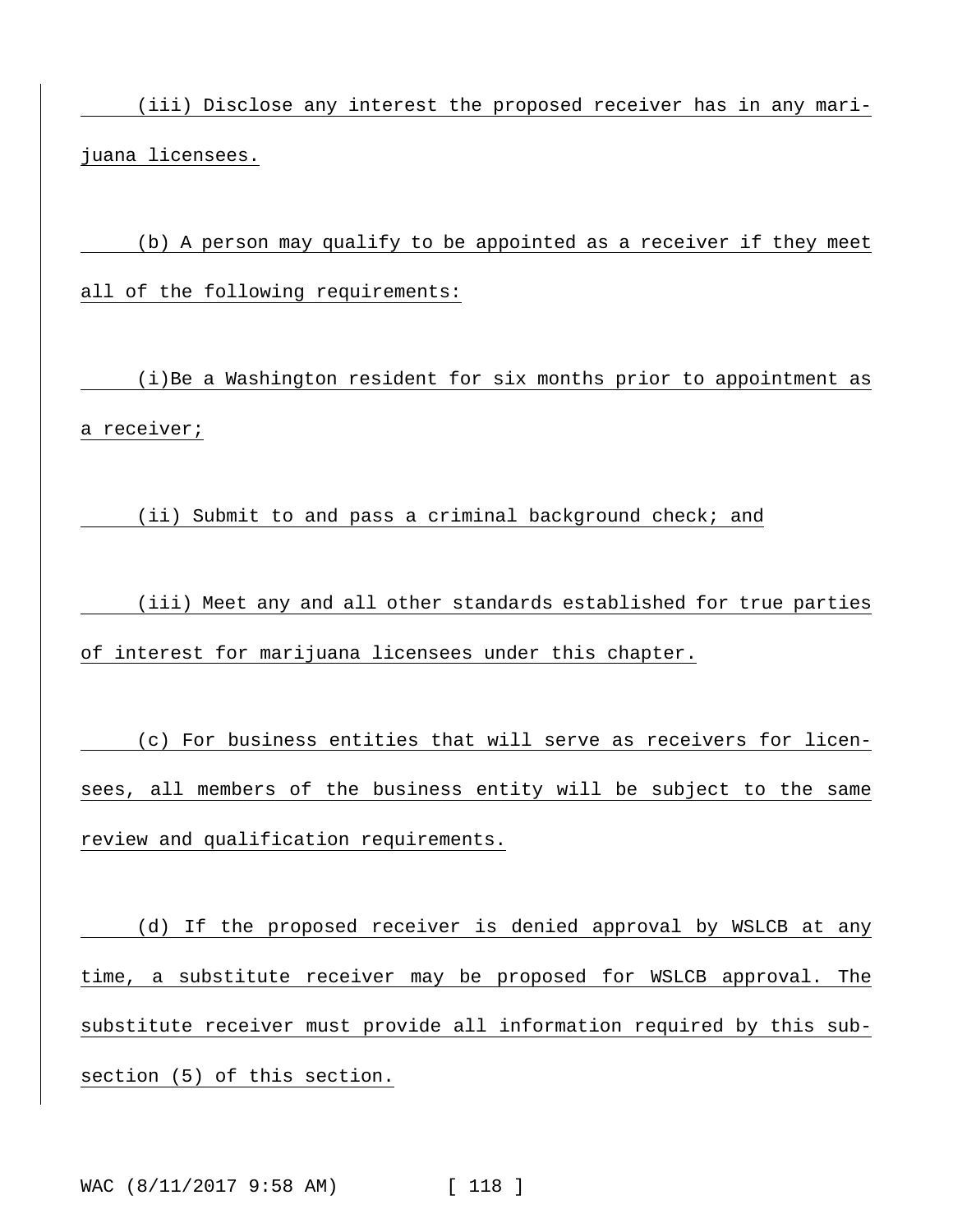(e) If the proposed receiver is not approved by WSLCB at the time the receiver is appointed by the court, the receiver will not be considered compliant with all applicable WSLCB rules and statutes, and may be subject to penalty under chapter 69.50 RCW, or as otherwise set forth in this chapter.

(6) **Limitations on a person's ability to serve as a receiver.** As operators and controllers of licensed marijuana establishments, receivers are subject to the same limits as licensees or any other person. Those limits include, but are not limited to:

(a) No person serving as a receiver of a licensed marijuana producer or licensed marijuana processor shall have a financial interest in, or simultaneously serve as a receiver for, a licensed marijuana retailer; and

(b) No person shall serve as a receiver for, or be a true party of interest in, more than five marijuana retail licensees or more than three marijuana producer, processor, or producer/processor licensees at the same time.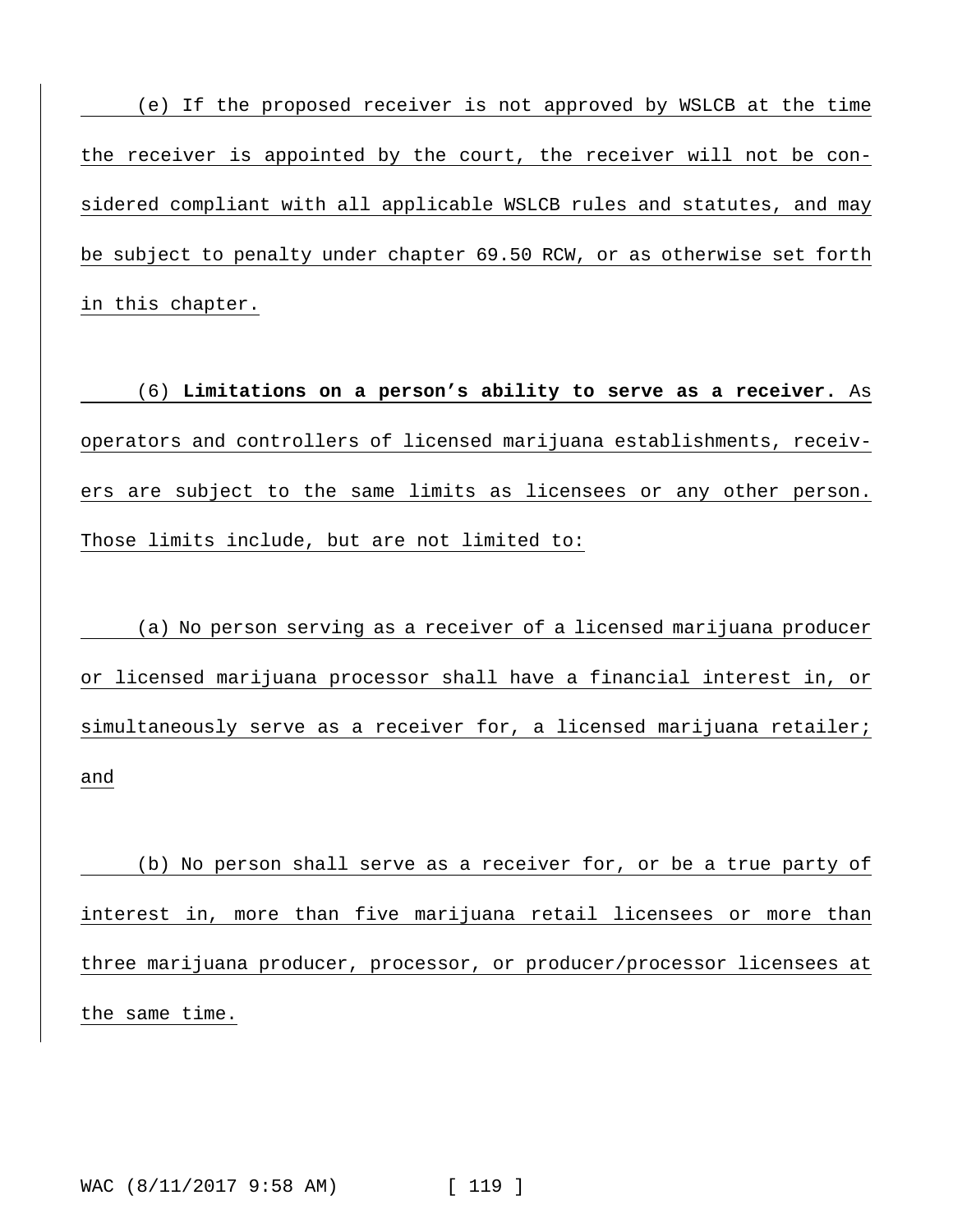**WAC 314-55-140 Death or incapacity of a marijuana licensee.** (1) The appointed quardian, executor, administrator, receiver, trustee, or assignee must notify the WSLCB's licensing and regulation division in the event of the death, incapacity, receivership, bankruptcy, or assignment for benefit of creditors of any licensee.

(2) The WSLCB may give the appointed guardian, executor, administrator, receiver, trustee, or assignee written approval to continue marijuana sales on the licensed business premises for the duration of the existing license and to renew the license when it expires.

(a) The person must be a resident of the state of Washington.

(b) A criminal background check may be required.

(3) When the matter is resolved by the court, the true party(ies) of interest must apply for a marijuana license for the business. [Statutory Authority: RCW 69.50.342 and 69.50.345. WSR 16-11-110, § 314- 55-140, filed 5/18/16, effective 6/18/16. Statutory Authority: RCW 69.50.325, 69.50.331, 69.50.342, 69.50.345. WSR 13-21-104, § 314-55- 140, filed 10/21/13, effective 11/21/13.]

**WAC 314-55-185 Does the WSLCB have the right to inspect my premises or vehicles licensed associated with a license to produce, process, sell, research, or transport marijuana?.** (1) The following must be

WAC (8/11/2017 9:58 AM) [ 120 ]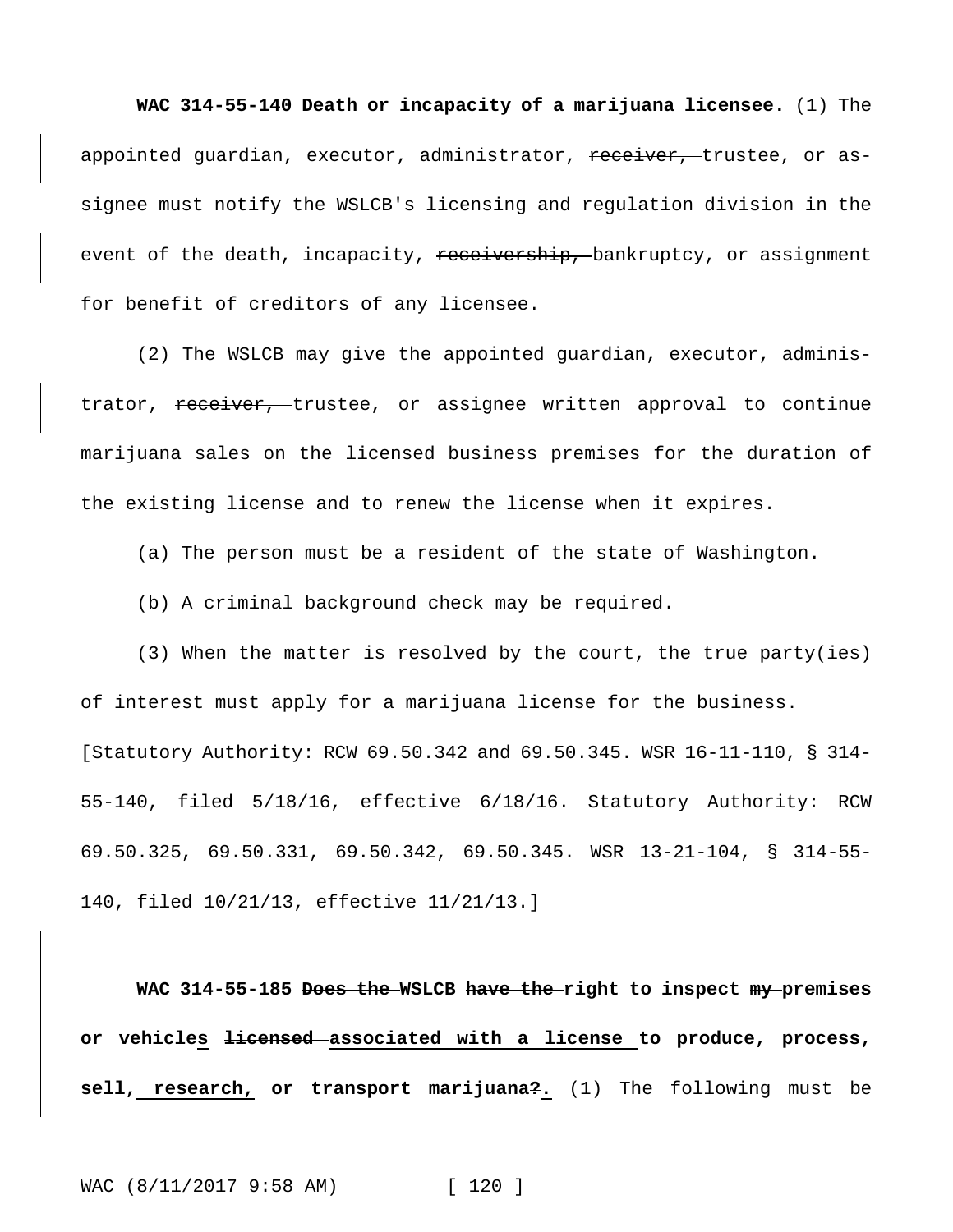available for inspection at all times by an enforcement officer of the WSLCB:

(a) All licensed premises used in the production, processing, storage, transportation, research, or sale of marijuana, usableuseable marijuana, marijuana concentrates, marijuana-infused products, or any premises or parts of premises used or in any way connected, physically or otherwise, with the licensed business;

(b) Any vehicle assigned for the purpose of transporting marijuana, usableuseable marijuana, marijuana concentrates, or marijuana-infused products at any licensed location, or while en route during transportation;

(c) Records as outlined in WAC 314-55-087 and 314-55-310this chapter; and

(d) Marijuana, usableuseable marijuana, marijuana concentrates, or marijuana-infused products on the licensed premises for the purpose of analyzing samples (the licensee will be given a receipt for any product removed from the premises for this purpose).

(2) Every person being on a licensed premises or within a transporting vehicle, or having charge thereof, must admit an enforcement officer of the WSLCB demanding to enter therein in pursuance of this section in the execution of his/her duty, and must not obstruct or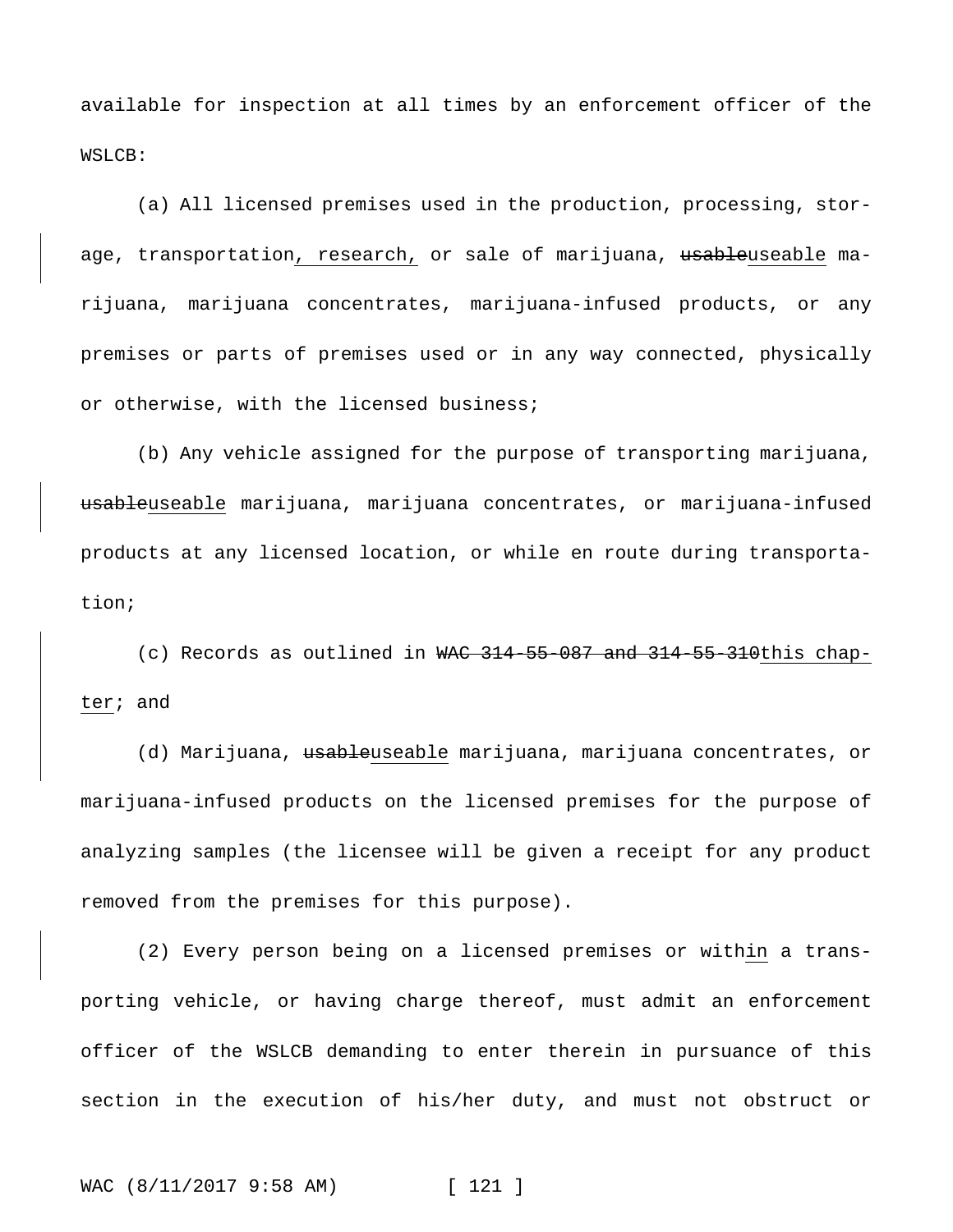attempt to obstruct the entry of such officer, or refuse to allow an officer to examine the premises, vehicles, records, and products subject to this section of the licensee.

[Statutory Authority: RCW 69.50.342 and 69.50.345. WSR 16-11-110, § 314- 55-185, filed 5/18/16, effective 6/18/16.]

**WAC 314-55-410 Cooperatives.** (1) A cooperative may be formed by qualifying patients and/or designated providers to share responsibility for growing and processing marijuana only for the medical use of the members of the cooperative. A cooperative must meet the following criteria:

(a) All cooperative members must be at least twenty-one years of age. The designated provider of a qualifying patient under twenty-one years of age may be a member of a cooperative on the qualifying patient's behalf;

(b) All cooperative members must hold valid recognition cards as defined by RCW 69.51A.010;

(c) No more than four qualifying patients or designated providers may become members of a cooperative;

(d) Qualifying patients or designated providers may only participate in one cooperative;

WAC (8/11/2017 9:58 AM) [ 122 ]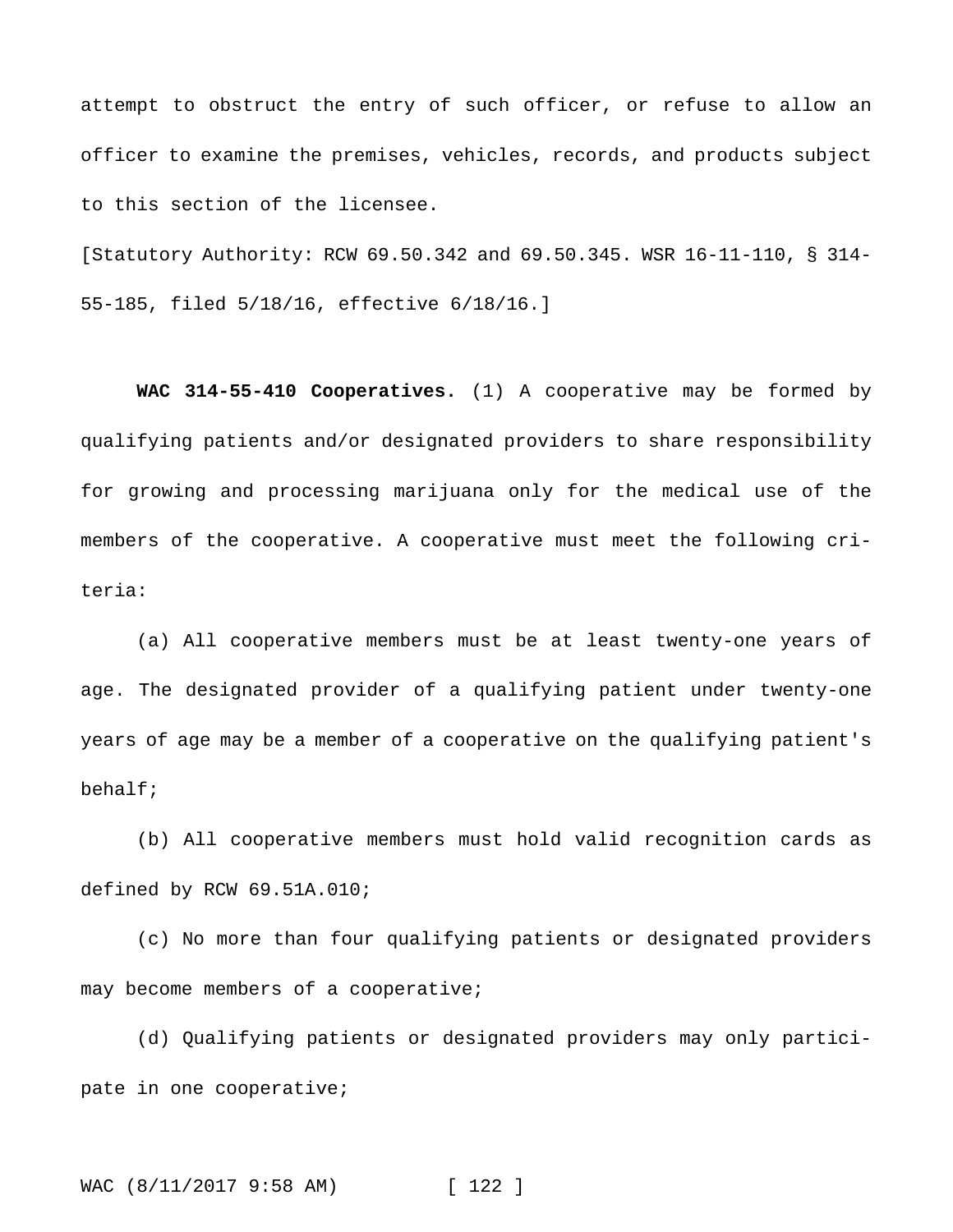(e) A cooperative member may only grow plants in the cooperative and may not grow plants elsewhere;

(f) Cooperative members must participate in growing plants. Cooperative members must provide nonmonetary resources and assistance in order to participate. A monetary contribution or donation is not considered assistance;

(g) Cooperative members may grow up to the total amount of plants for which each cooperative member is authorized on his or her recognition card. At the location, the qualifying patients or designated providers may possess the amount of usableuseable marijuana that can be produced with the number of plants permitted, but no more than seventy-two ounces;

(h) Cooperative members may not sell, donate, or otherwise provide marijuana, marijuana concentrates, usableuseable marijuana, or other marijuana-infused products to a person who is not a member of the cooperative;

(i) A cooperative may not be located within a one mile radius of a marijuana retailer;

(j) A cooperative must be located  $\frac{1}{2}$  at the domicile of one of the cooperative members. Only one cooperative may be located per property tax parcel; and

WAC (8/11/2017 9:58 AM) [ 123 ]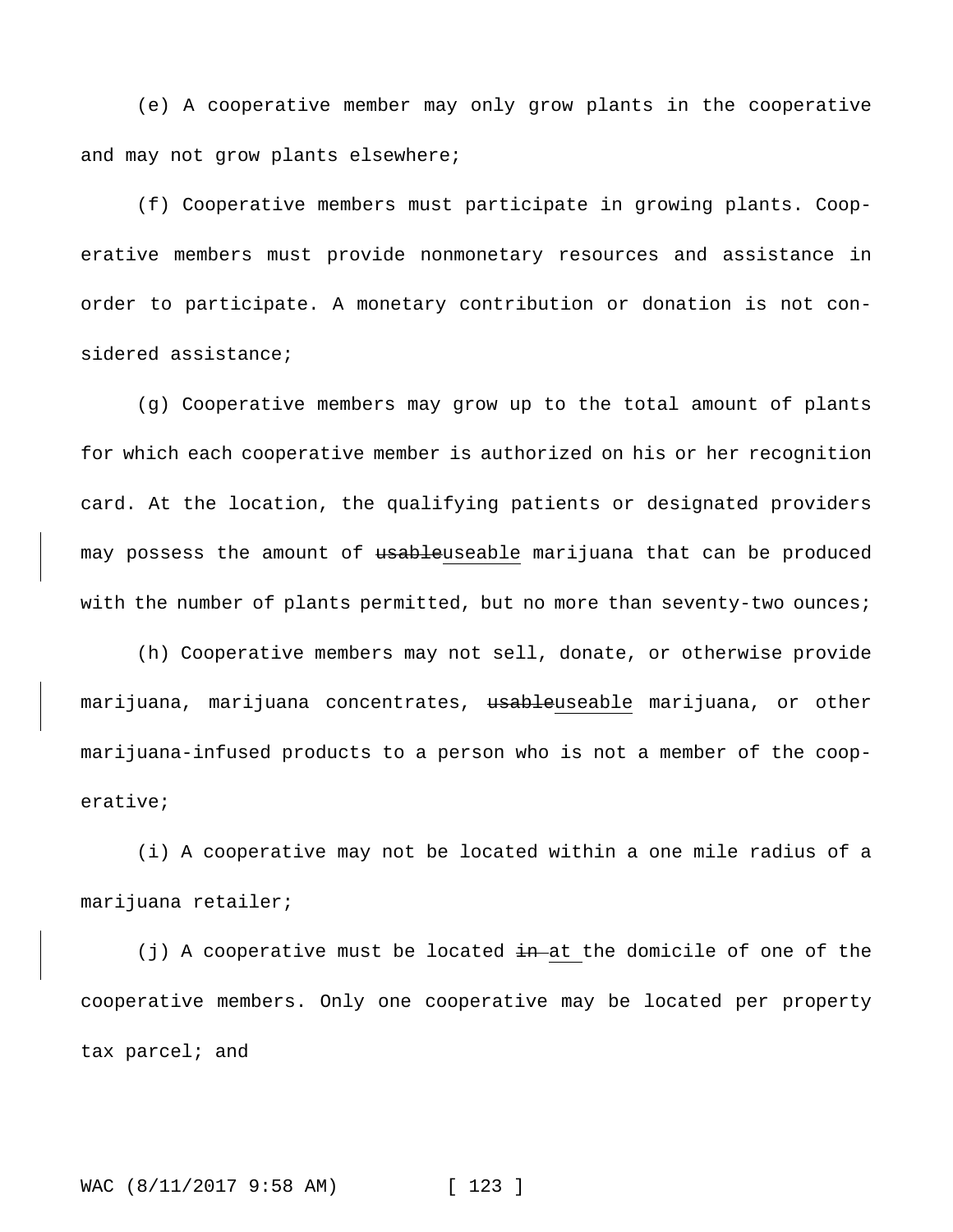(k) To obscure public view of the premises, outdoor marijuana production must be enclosed by a sight obscure wall or fence at least eight feet high.

(2) People who wish to form a cooperative must register the location with the WSLCB. The location registered is the only location where cooperative members may grow or process marijuana. The following is required to register a cooperative:

(a) Submit a completed Marijuana Cooperative Registration Form;

(b) Submit copies of each person's recognition card who is seeking to be part of the registered cooperative;

(c) Submit a deed, lease, rental agreement, or other document establishing ownership or control to the property where the cooperative is to be located. If the property is leased or rented, a sworn statement from the property owner granting permission to engage in a cooperative must also be submitted that includes a telephone number and address where the owner can be contacted for verification;

(d) Submit a sketch outlining the location where the marijuana is planned to be grown.

(3) WSLCB will contact the primary contact listed for each registered cooperative on an annual basis to ensure validity of recognition cards and to confirm the status, whether active or inactive, of the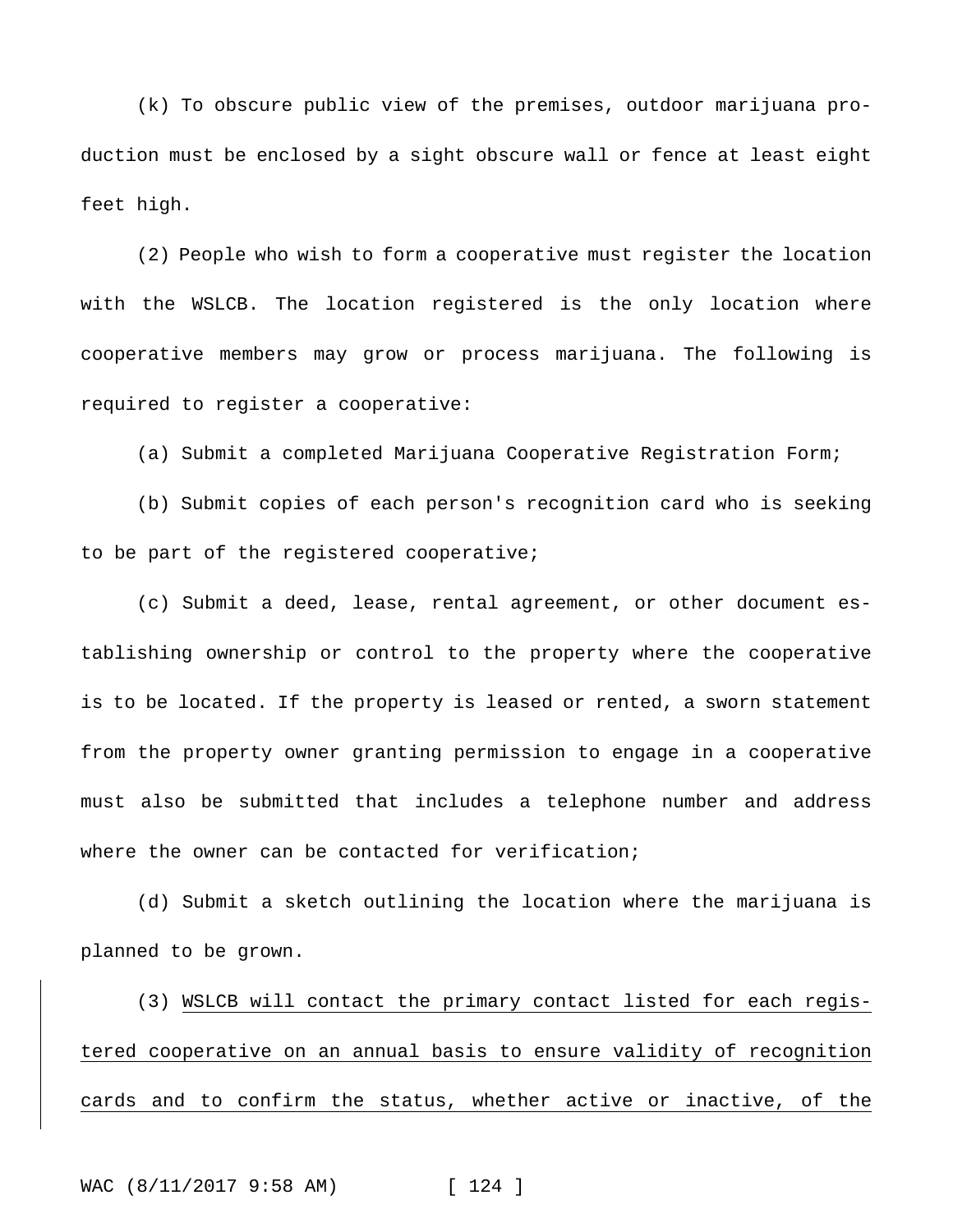cooperative. If the WSLCB finds that the cooperative no longer meets the criteria required under this section, the WSLCB may not renew the cooperative registration.

(4) WSLCB may inspect a cooperative between the hours of 8:00 a.m. and 8:00 p.m. unless otherwise agreed upon by cooperative members and WSLCB staff.

 $(4)(5)$  If a person or persons seeking to register the cooperative fails to meet the requirements of a registered cooperative as provided in this section, the WSLCB will deny the cooperative registration.

 $(5)$  (6) If the WSLCB finds a registered cooperative violated the requirements of this section, the WSLCB will revoke the cooperative's registration.

 $(6)(7)$  A person may request an administrative hearing to contest a denial of registration, nonrenewal, or a revocation of a cooperative's registration under subsections  $(4)$  and  $(5)$  of this section as provided in chapter 34.05 RCW.

(7) Cooperative members purchasing plants from licensed producers. (a) Members of a cooperative registered by the WSLCB may purchase marijuana plants to be grown in the cooperative from a licensed marijuana producer.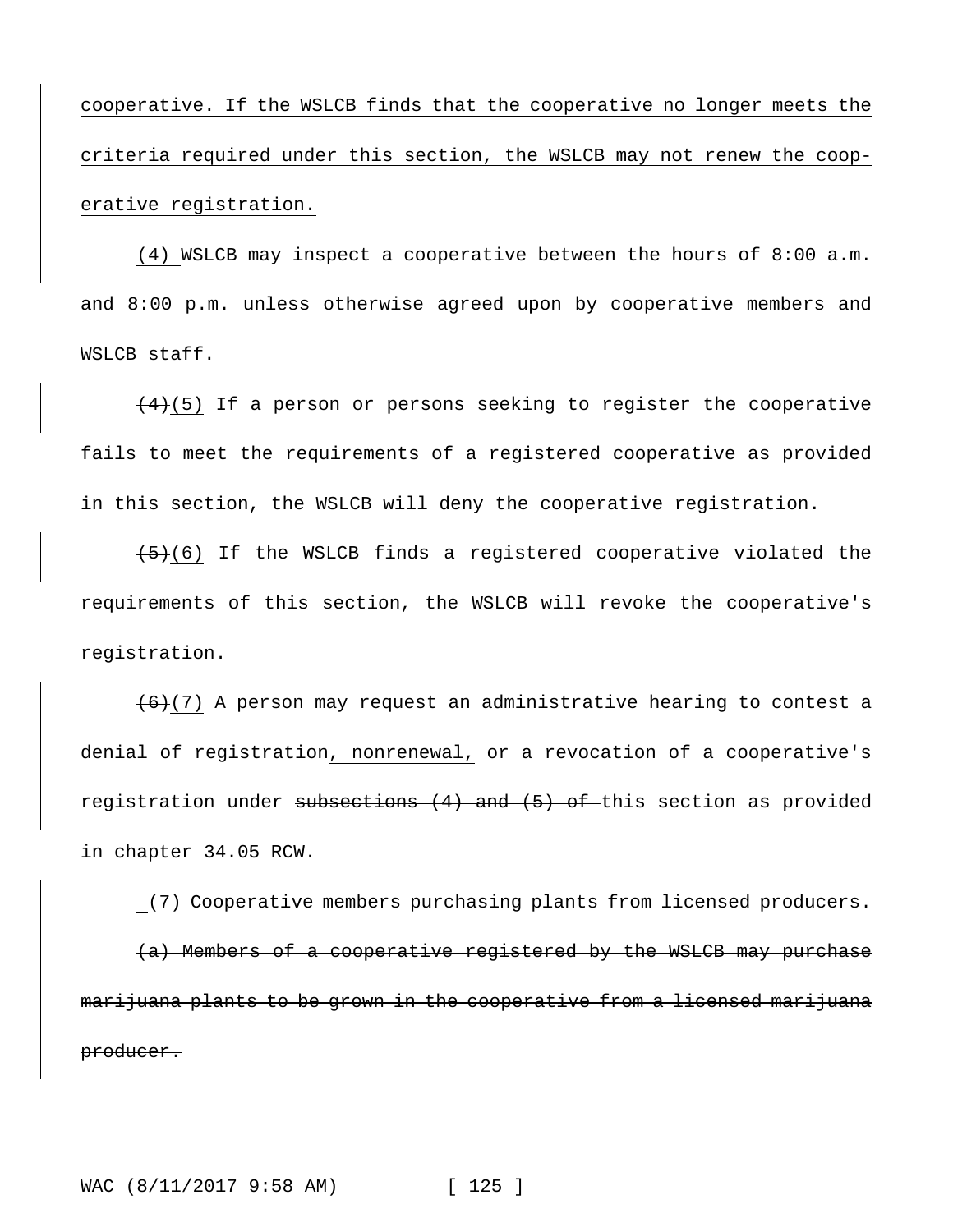(b) Members of a cooperative who wish to purchase plants from a licensed producer must:

(i) Provide proof of identification in the form of a state-issued identification card or other valid government-issued identification, a valid recognition card, and a copy of the letter from the WSLCB confirming the person is a member of a registered cooperative;

(ii) Contact a licensed producer they wish to purchase from at least twenty-four hours in advance of arriving at the licensed producer's place of business to ensure the producer has plants available for sale and to allow for the required waiting period under WAC 314-55-083 to pass prior to physically taking possession of marijuana plants; and

(iii) Personally go to the licensed producer to complete the purchase and transfer of any marijuana plants purchased.

(c) The physical transfer of marijuana plants between licensed producers and members of a cooperative must take place on the premises of the licensed producer. Deliveries of marijuana plants by a licensed producer to members of a cooperative are prohibited.

[Statutory Authority: RCW 69.50.342, 69.50.345, 2016 c 170, 2016 c 171, and 2016 c 17. WSR 16-19-102, § 314-55-410, filed 9/21/16, effective 10/22/16. Statutory Authority: RCW 69.50.342 and 69.50.345. WSR 16-11- 110, § 314-55-410, filed 5/18/16, effective 6/18/16.]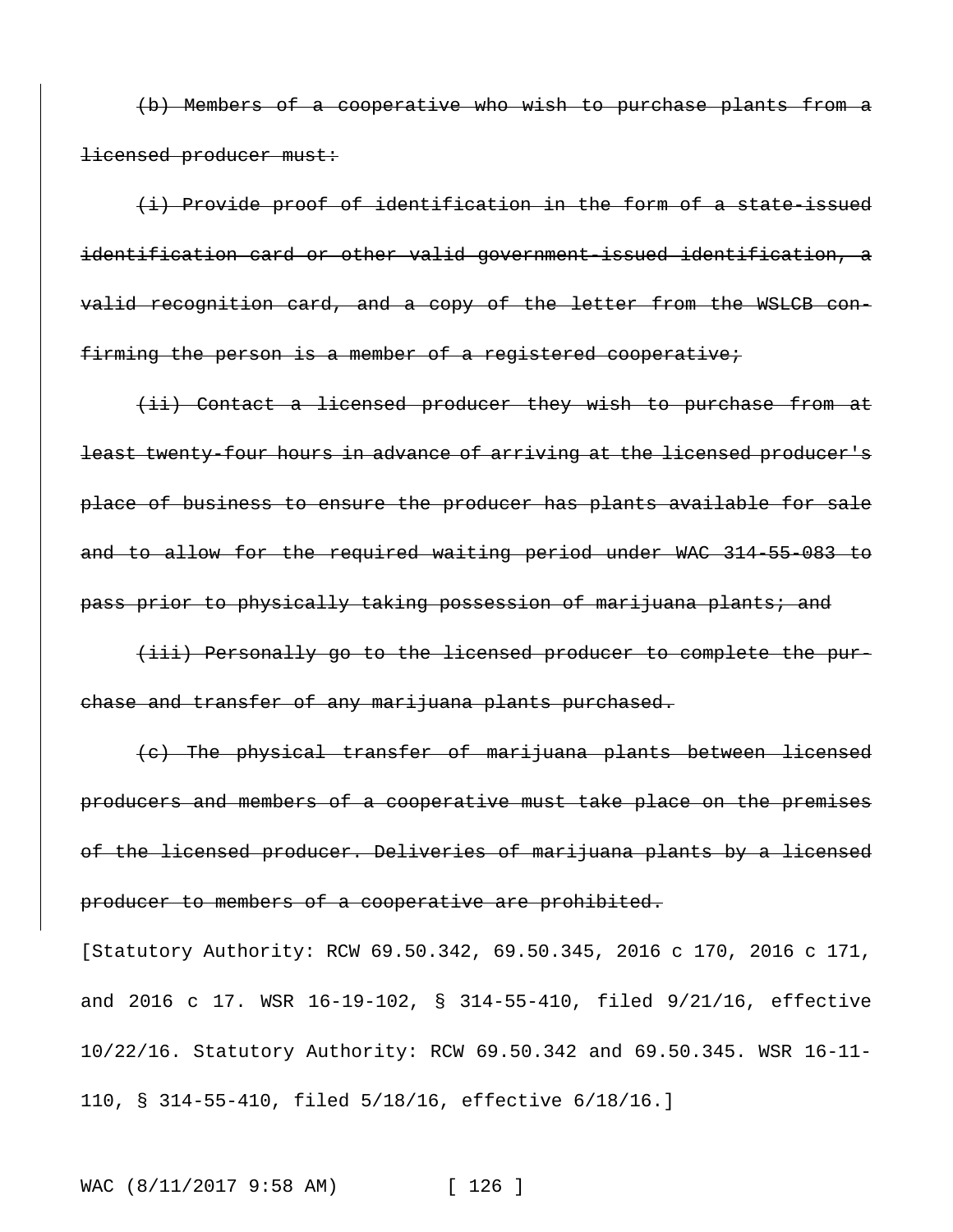**WAC 314-55-417 Sales of immature plants or clones and seeds from licensed producers to members of cooperatives, qualifying patients, and designated providers.** This section details the requirements for sales of immature plants or clones and seeds by licensed producers to members of a registered cooperative, qualifying patients, and designated providers.

(1) Medical marijuana patients who enter into the medical marijuana authorization database established and maintained by the Department of Health, receive a recognition card, and are members of a cooperative that has been granted a registration by the Washington State Liquor and Cannabis Board (WSLCB) may purchase immature plants or clones and seeds to be grown in the cooperative from a licensed marijuana producer.

(2) Qualifying patients and designated providers who hold a valid unexpired recognition card and have been entered into the medical marijuana authorization database established and maintained by the Department of Health, may purchase immature plants or clones and seeds from a licensed marijuana producer.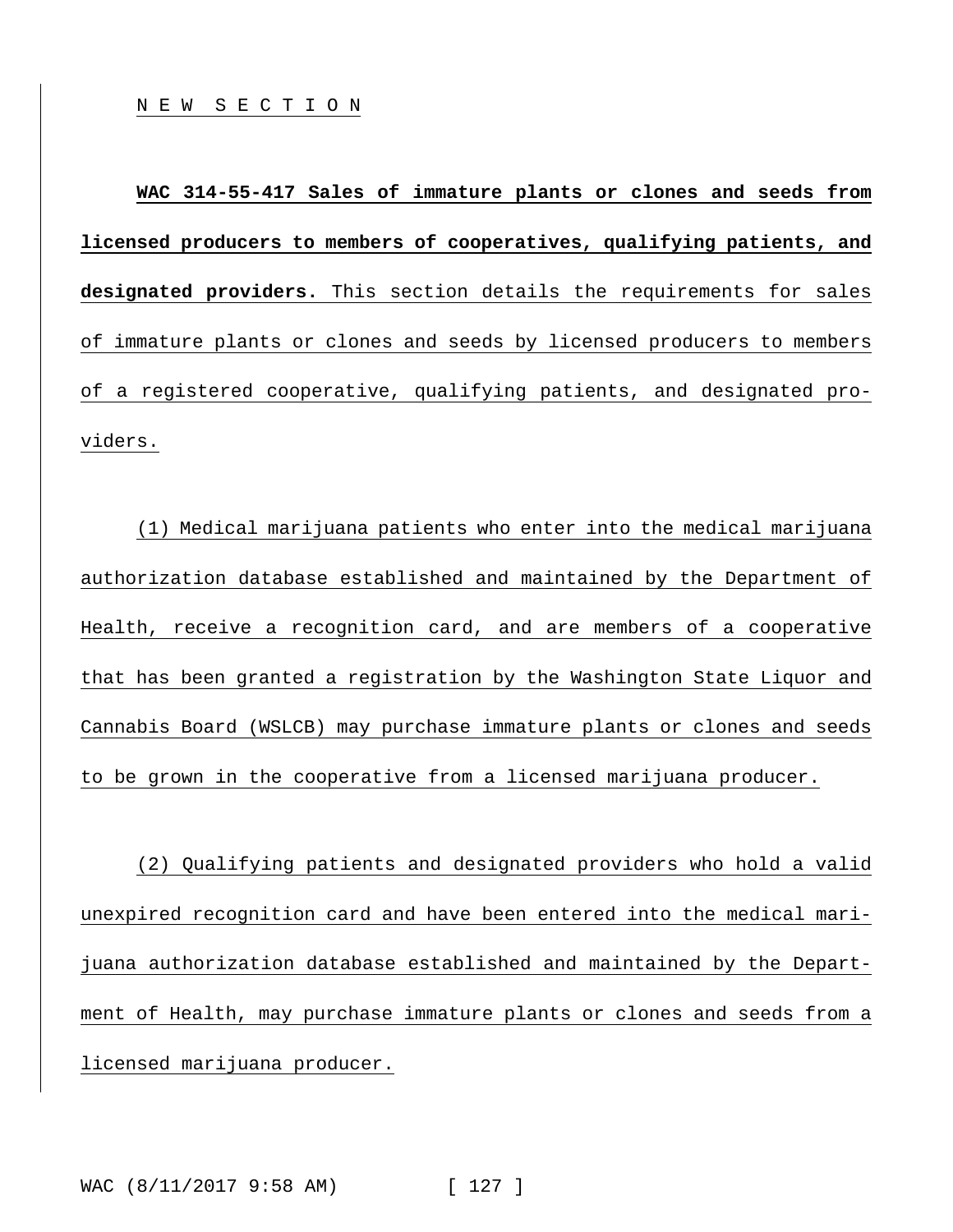(3) Members of a registered cooperative, qualifying patients, and designated providers who wish to purchase immature plants or clones and seeds from a licensed producer must:

(i) Personally go to the licensed producer to complete the purchase and transfer of any marijuana plants purchased; and

(ii) Provide the following information to a licensed producer:

(A) Proof of identification in the form of a state-issued identification card or other valid government-issued identification;

(B) A valid recognition card; and

(C) If the person purchasing immature plants or clones or seeds is a member of a registered cooperative, a copy of the letter from the WSLCB confirming the person is a member of a registered cooperative.

(4) The physical transfer of marijuana plants between licensed producers and members of a cooperative, qualifying patients, or designated providers must take place on the premises of the licensed producer. Deliveries of marijuana plants by a licensed producer to members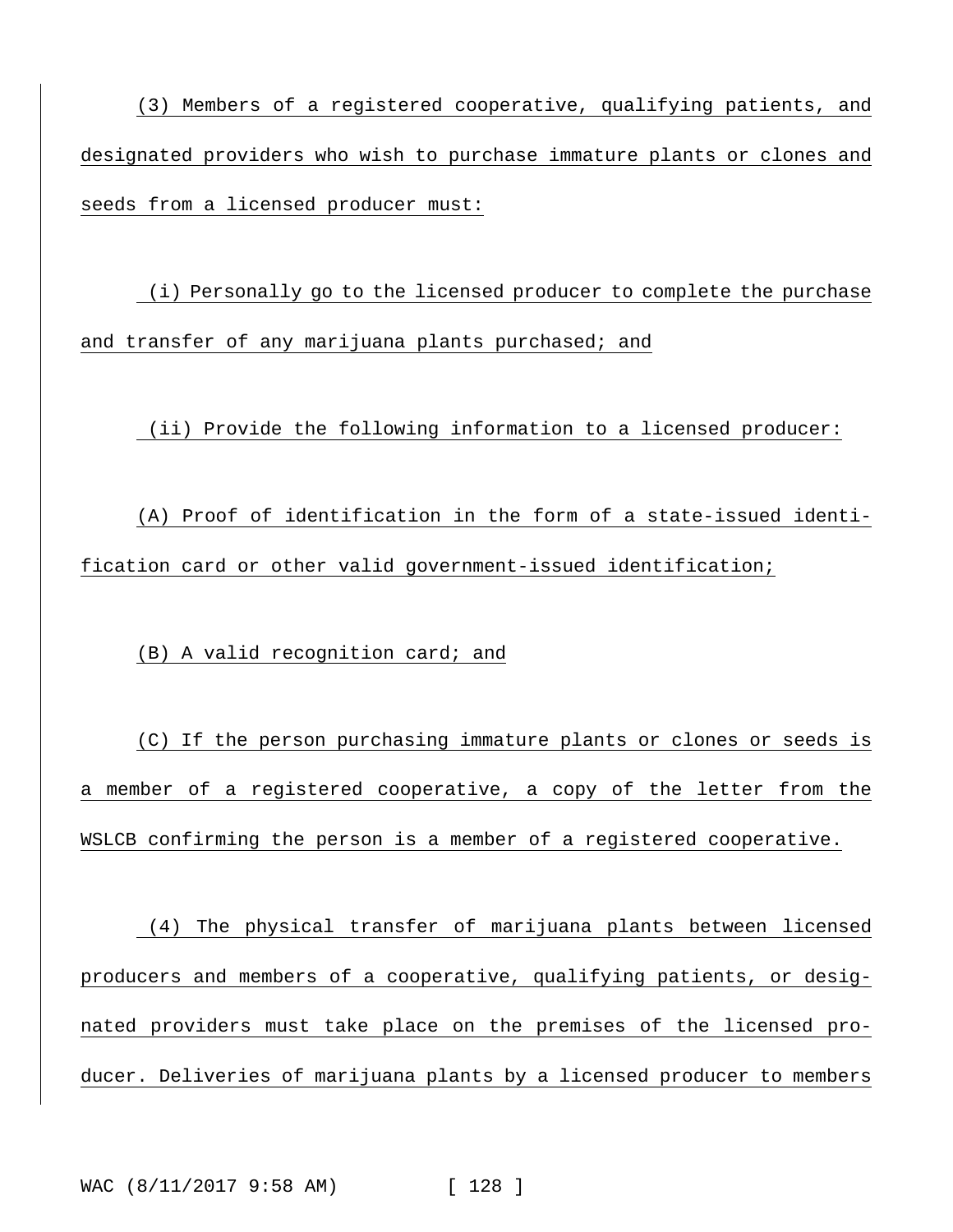of a cooperative, qualifying patients, or designated providers are prohibited.

(5) Members of registered cooperatives, qualifying patients, and designated providers are limited to purchasing no more than the maximum amount that the medical marijuana patient's authorization form allows of any combination of immature plants or clones and seeds in a single sale or cumulative sales within a calendar month from a licensed producer. It is the responsibility of the member of the registered cooperative, qualifying patient, or designated provider to ensure that they possess no more than the maximum number of plants allowed under their authorization forms and as provided in Chapter 69.51A RCW.

**WAC 314-55-525 Group 2 regulatory violations.** Group 2 violations are violations involving general regulation and administration of retail or nonretail licenses. Group 2 penalties imposed on a producer and/or processor license will not include license suspension. Penalties for a producer and/or processor license will be restricted to monetary fines, destruction of inventory, and/or license cancellation only.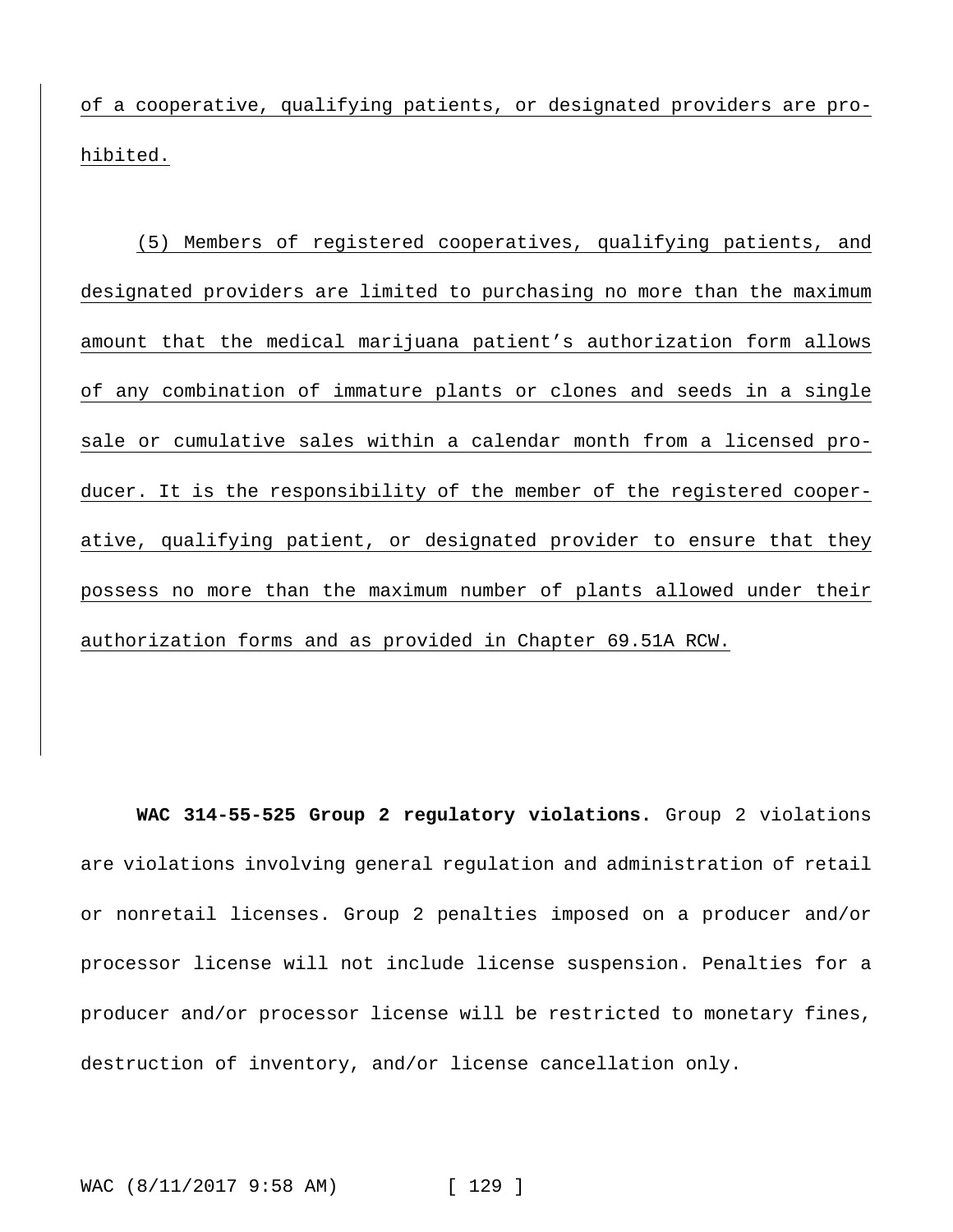| <b>Violation Type</b>                                                                                                                                                                                                                                                | <b>1st Violation</b>                                                                                                       | 2nd Violation in a<br>three-year window                                                                                                                                      | 3rd Violation in a<br>three-year window                                                                                                         | 4th Violation in a<br>three-year window |
|----------------------------------------------------------------------------------------------------------------------------------------------------------------------------------------------------------------------------------------------------------------------|----------------------------------------------------------------------------------------------------------------------------|------------------------------------------------------------------------------------------------------------------------------------------------------------------------------|-------------------------------------------------------------------------------------------------------------------------------------------------|-----------------------------------------|
| <b>Hours of service:</b><br>Sales of marijuana<br>between $12:00$ a.m.<br>and $8:00$ a.m.<br>Chapter 314-55 WAC                                                                                                                                                      | 5-day suspension or<br>\$1,000 monetary<br>option                                                                          | 10-day suspension or<br>\$2,500 monetary<br>option                                                                                                                           | 30-day suspension                                                                                                                               | Cancellation of<br>license              |
| <b>General advertising:</b><br>Violations<br>Chapter 314-55 WAC                                                                                                                                                                                                      | Retailer/transporter:<br>5-day suspension or<br>\$1,000 monetary<br>option<br>Producer/processor:<br>\$1,000 monetary fine | Retailer/transporter:<br>10-day suspension or<br>\$2,500 monetary<br>option<br>Producer/processor:<br>Tier 1: \$2,500<br>Tier 2: \$5,000<br>Tier 3: \$7,500<br>monetary fine | Retailer/transporter:<br>30-day suspension<br>Producer/processor:<br>Tier 1: $$15,000$<br>Tier 2: \$30,000<br>Tier 3: \$60,000<br>monetary fine | Cancellation of<br>license              |
| <b>Advertising</b><br>violations Sign<br>exceeding 1,600<br>square inches; within<br>$1,000$ feet of<br>prohibited areas; on<br>or in public transit<br>vehicles, shelters, or<br>publicly owned or<br>operated property.<br>Chapter 69.50 RCW<br>Chapter 314 55 WAC | \$1,000 monetary fine                                                                                                      | \$1,000 monetary fine                                                                                                                                                        | \$1,000 monetary fine                                                                                                                           | \$1,000 monetary fine                   |
| <b>Engaging in</b><br>conditional retail<br>sales.<br>Chapter 314-55 WAC<br>Chapter 69.50 RCW                                                                                                                                                                        | 5-day suspension or<br>\$1,000 monetary<br>option                                                                          | 10-day suspension or<br>\$2,500 monetary<br>option                                                                                                                           | 30-day suspension                                                                                                                               | Cancellation of<br>license              |
| Licensee/employee<br>failing to display<br>required security<br>badge.<br>Chapter 314-55 WAC                                                                                                                                                                         | Retailer/transporter:<br>5-day suspension or<br>\$500 monetary option<br>Producer/processor:<br>\$500 monetary fine        | Retailer/transporter:<br>10-day suspension or<br>\$1,500 monetary<br>option<br>Producer/processor:<br>All tiers: $$1,500$<br>monetary fine                                   | Retailer/transporter:<br>30-day suspension<br>Producer/processor:<br>All tiers: \$5,000<br>monetary fine                                        | Cancellation of<br>license              |
| <b>Failure to maintain</b><br>required security<br>alarm and<br>surveillance systems.<br>Chapter 314-55 WAC                                                                                                                                                          | Retailer/transporter:<br>5-day suspension or<br>\$2,500 monetary<br>option<br>Producer/processor:<br>\$2,500 monetary fine | Retailer/transporter:<br>10-day suspension or<br>\$5,000 monetary fine<br>Producer/processor:<br>Tier 1: \$5,000<br>Tier 2: \$10,000<br>Tier 3: \$15,000<br>monetary fine    | Retailer/transporter:<br>30-day suspension<br>Producer/processor:<br>Tier 1: \$15,000<br>Tier 2: \$30,000<br>Tier 3: \$60,000<br>monetary fine  | Cancellation of<br>license              |
| <b>Records:</b> Improper<br>recordkeeping.<br>Chapter 314-55 WAC                                                                                                                                                                                                     | Retailer/transporter:<br>5-day suspension or<br>\$1,000 monetary<br>option<br>Producer/processor:<br>\$1,000 monetary fine | Retailer/transporter:<br>10-day suspension or<br>\$2,500 monetary<br>option<br>Producer/processor:<br>Tier 1: \$2,500<br>Tier 2: \$5,000<br>Tier 3: \$7,500<br>monetary fine | Retailer/transporter:<br>30-day suspension<br>Producer/processor:<br>Tier 1: \$15,000<br>Tier 2: \$30,000<br>Tier 3: \$60,000<br>monetary fine  | Cancellation of<br>license              |
| <b>Failure to submit</b><br>monthly tax/sales<br>reports and/or<br>payments.<br>Chapter 69.50 RCW<br>Chapter 314-55 WAC                                                                                                                                              | Retailer/transporter:<br>5-day suspension or<br>\$1,000 monetary<br>option<br>Producer/processor:<br>\$1,000 monetary fine | Retailer: 10-day<br>suspension or $$2,500$<br>monetary option<br>Producer/processor:<br>Tier 1: \$2,500<br>Tier 2: \$5,000<br>Tier 3: \$7,500<br>monetary fine               | Retailer: 30-day<br>suspension<br>Producer/processor:<br>Tier 1: \$15,000<br>Tier 2: \$30,000<br>Tier 3: \$60,000<br>monetary fine              | Cancellation of<br>license              |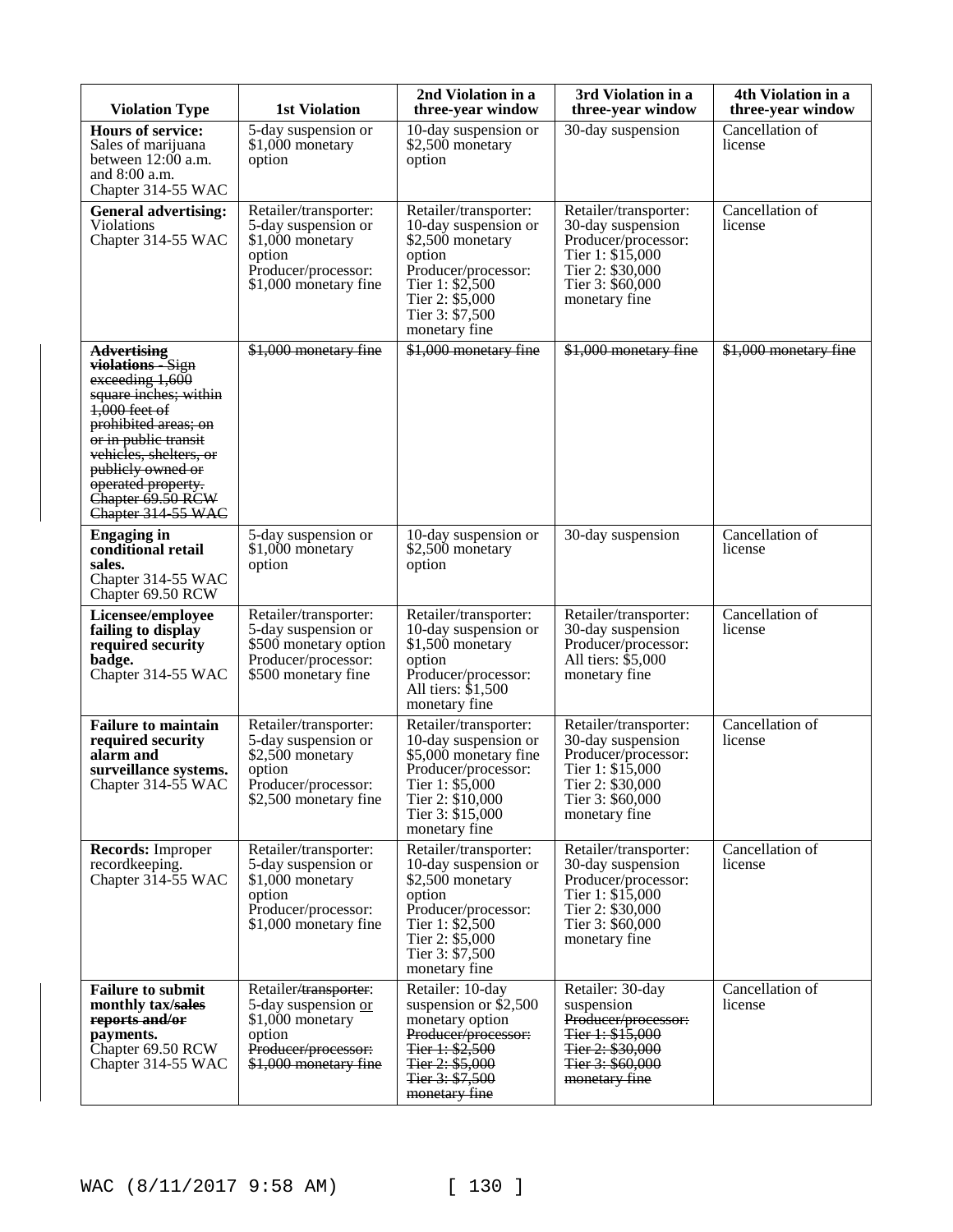| <b>Violation Type</b>                                                                                                                            | <b>1st Violation</b>                                                                                                | 2nd Violation in a<br>three-year window                                                                                                                          | 3rd Violation in a<br>three-year window                                                                                                        | 4th Violation in a<br>three-year window |
|--------------------------------------------------------------------------------------------------------------------------------------------------|---------------------------------------------------------------------------------------------------------------------|------------------------------------------------------------------------------------------------------------------------------------------------------------------|------------------------------------------------------------------------------------------------------------------------------------------------|-----------------------------------------|
| <b>Signs:</b> Failure to post<br>required signs.<br>Chapter 69.50 RCW<br>Chapter 314-55 WAC                                                      | Retailer/transporter:<br>5-day suspension or<br>\$500 monetary option<br>Producer/processor:<br>\$500 monetary fine | Retailer/transporter:<br>10-day suspension or<br>\$1,500 monetary<br>option<br>Producer/processor:<br>All tiers: \$1,500<br>monetary fine                        | Retailer/transporter:<br>15-day suspension or<br>\$5,000 monetary<br>option<br>Producer/processor:<br>All tiers: \$5,000<br>monetary fine      | Cancellation of<br>license              |
| <b>Failure to utilize</b><br>and/or maintain<br>traceability.<br>Chapter 314-55 WAC                                                              | 5-day suspension or<br>\$2,500 monetary<br>option<br>Producer/processor:<br>\$2,500 monetary fine                   | Retailer: 10-day<br>suspension or $$5,000$<br>monetary fine<br>Producer/processor:<br>Tier 1: \$5,000<br>Tier 2: \$10,000<br>Tier 3: \$15,000<br>monetary fine   | Retailer: 30-day<br>suspension<br>Producer/processor:<br>Tier 1: $$1\overline{5,000}$<br>Tier 2: \$30,000<br>Tier 3: \$60,000<br>monetary fine | Cancellation of<br>license              |
| <b>Violation of</b><br>transportation<br>requirements.<br>Chapter 314-55 WAC                                                                     | Retailer: 5-day<br>suspension or $$2,500$<br>monetary option<br>Producer/processor:<br>\$2,500 monetary fine        | Retailer: 10-day<br>suspension or $$5,000$<br>monetary fine<br>Producer/processor:<br>Tier 1: \$5,000<br>Tier 2: \$10,000<br>Tier 3: \$15,000<br>monetary fine   | Retailer: 30-day<br>suspension<br>Producer/processor:<br>Tier 1: \$15,000<br>Tier 2: \$30,000<br>Tier 3: \$60,000<br>monetary fine             | Cancellation of<br>license              |
| Marijuana sold<br>below cost of<br>acquisition, true<br>value, or illegally<br>given away.                                                       | Retailer: 5-day<br>suspension or $$1,000$<br>monetary option<br>Producer/processor:<br>\$2,500 monetary fine        | Retailer: 10-day<br>suspension or $$5,000$<br>monetary option<br>Producer/processor:<br>Tier 1: \$5,000<br>Tier 2: \$10,000<br>Tier 3: \$15,000<br>monetary fine | Retailer: 30-day<br>suspension<br>Producer/processor:<br>Tier 1: \$15,000<br>Tier 2: \$30,000<br>Tier 3: \$60,000<br>monetary fine             | Cancellation of<br>license              |
| <b>Retail sales: use of</b><br>an unauthorized<br>money transmitter<br><b>Chapter 314-55</b><br><b>WAC</b>                                       | 5-day suspension or<br>$$1,000$ monetary<br>option                                                                  | 10-day suspension or<br>$\overline{$2,500}$$ monetary<br>option                                                                                                  | 30-day suspension                                                                                                                              | Cancellation of<br>license              |
| <b>Retail outlet selling</b><br>unauthorized<br>products.<br>Chapter 69.50 RCW                                                                   | \$1,000 monetary fine                                                                                               | \$1,000 monetary fine                                                                                                                                            | \$1,000 monetary fine                                                                                                                          | \$1,000 monetary fine                   |
| <b>Retailer displaying</b><br>products in a<br>manner visible to<br>the general public<br>from a public right<br>of way.<br>Chapter 69.50 RCW    | \$1,000 monetary fine                                                                                               | \$1,000 monetary fine                                                                                                                                            | \$1,000 monetary fine                                                                                                                          | \$1,000 monetary fine                   |
| <b>Retail sales:</b><br><b>Unauthorized</b><br>marijuana-infused<br>products, internet<br>sales, and accepting<br>returns.<br>Chapter 314-55 WAC | 5-day suspension or<br>\$1,000 monetary<br>option                                                                   | 10-day suspension or<br>\$2,500 monetary<br>option                                                                                                               | 30-day suspension                                                                                                                              | Cancellation of<br>license              |

[Statutory Authority: RCW 69.50.342 and 69.50.345. WSR 16-11-110, § 314- 55-525, filed 5/18/16, effective 6/18/16; WSR 15-11-107, § 314-55-525, filed 5/20/15, effective 6/20/15. Statutory Authority: RCW 69.50.325,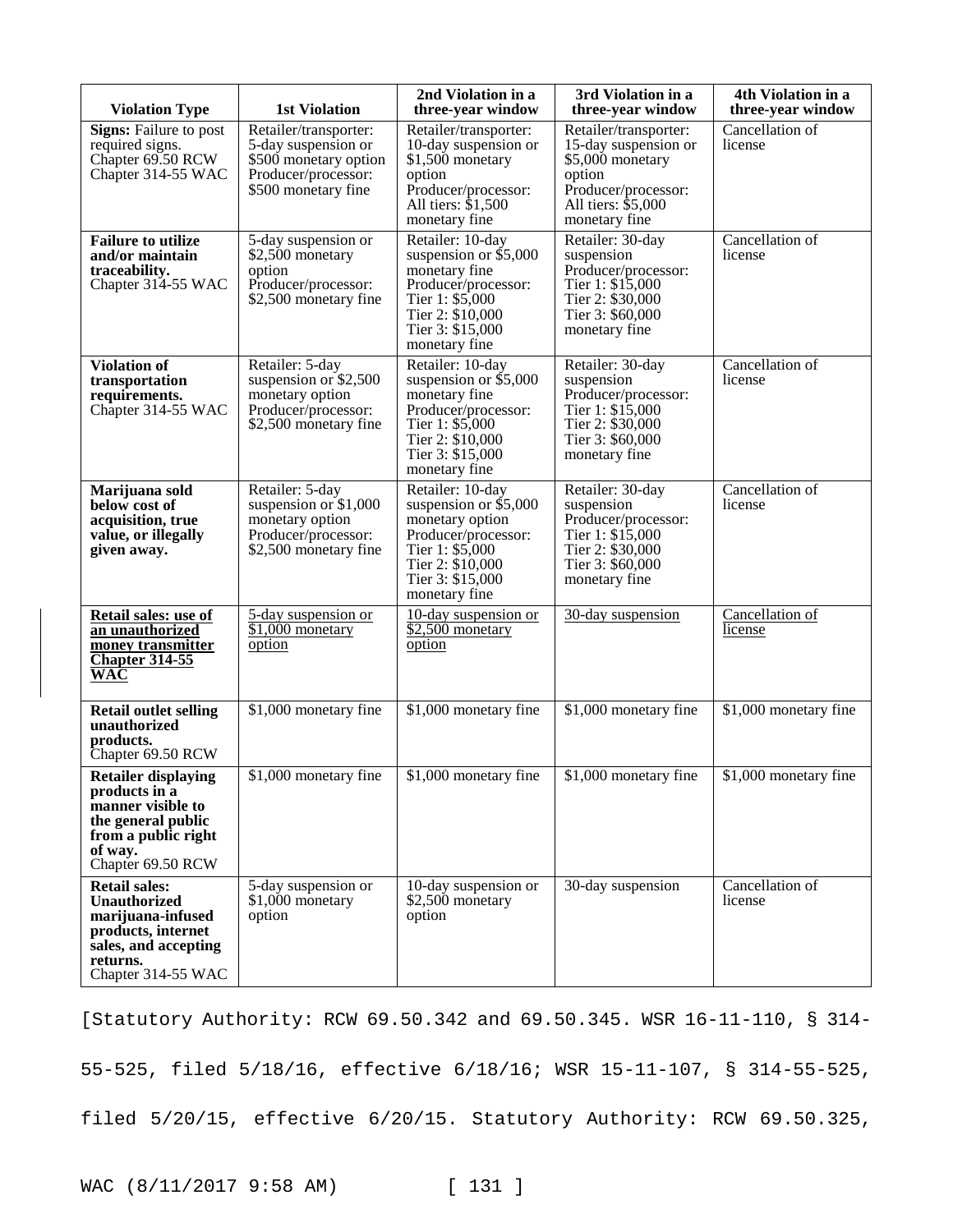69.50.331, 69.50.342, 69.50.345. WSR 13-21-104, § 314-55-525, filed 10/21/13, effective 11/21/13.]

**WAC 314-55-530 Group 3 license violations.** Group 3 violations are violations involving licensing requirements, license classification, and special restrictions. Group 3 penalties imposed on a producer and/or processor license will not include license suspension. Penalties for a producer and/or processor license will be restricted to monetary fines, destruction of inventory, and/or license cancellation only.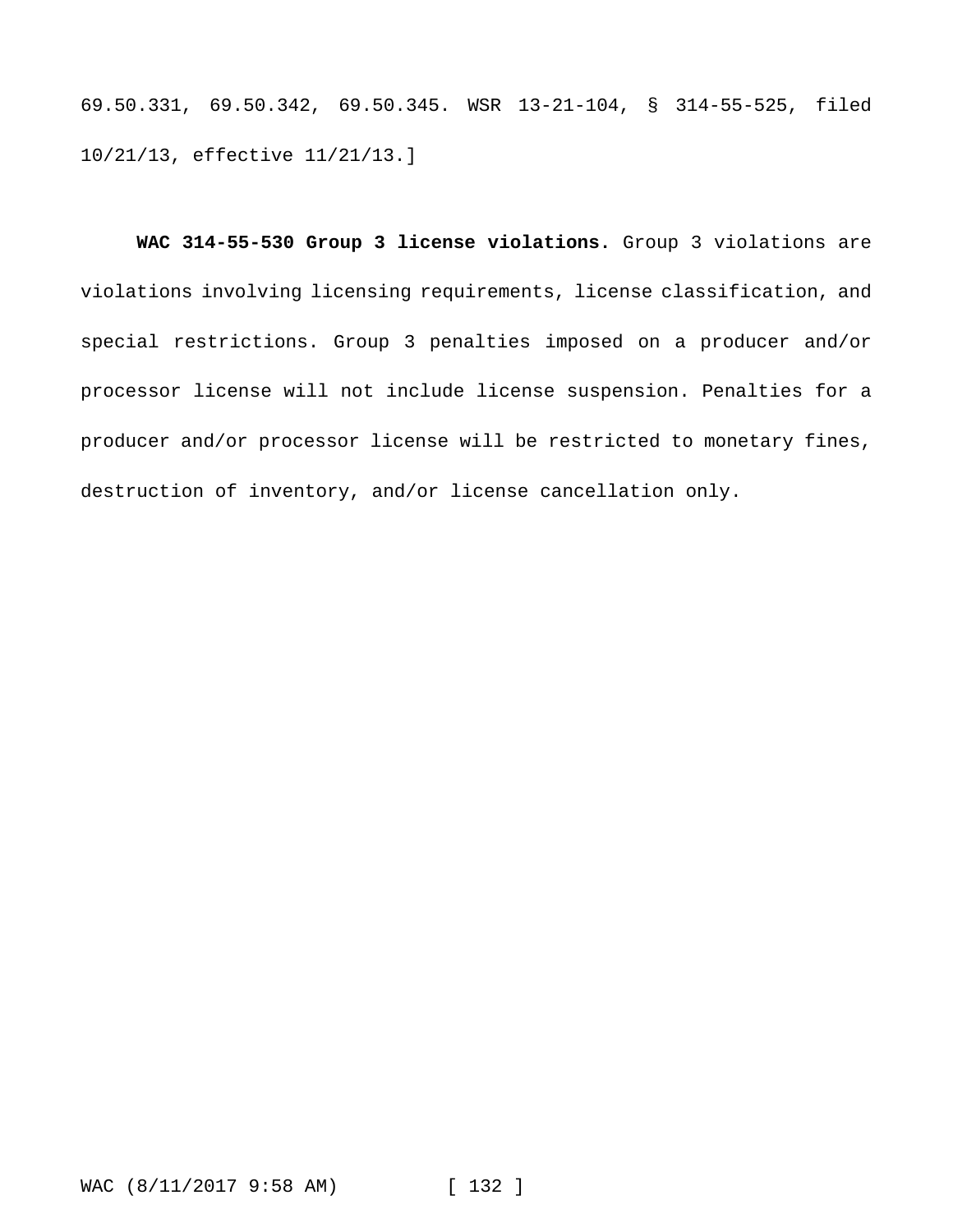| <b>Violation Type</b>                                                                                                                               | <b>1st Violation</b>                                                                                                                                                      | 2nd Violation in a<br>three-year window                                                                                                                                           | 3rd Violation in a<br>three-year window                                                                                                        | 4th Violation in a<br>three-year window |
|-----------------------------------------------------------------------------------------------------------------------------------------------------|---------------------------------------------------------------------------------------------------------------------------------------------------------------------------|-----------------------------------------------------------------------------------------------------------------------------------------------------------------------------------|------------------------------------------------------------------------------------------------------------------------------------------------|-----------------------------------------|
| True party of<br>interest/financier<br>violation.<br>Chapter 314-55 WAC                                                                             | Cancellation of<br>license                                                                                                                                                |                                                                                                                                                                                   |                                                                                                                                                |                                         |
| <b>Failure to furnish</b><br>required documents.<br>Chapter 314-55 WAC                                                                              | Cancellation of<br>license                                                                                                                                                |                                                                                                                                                                                   |                                                                                                                                                |                                         |
| <b>Misuse or</b><br>unauthorized use of<br>marijuana license<br>(operating outside of<br>license class).<br>Chapter 69.50 RCW<br>Chapter 314-55 WAC | Retailer/transporter:<br>10-day suspension or<br>\$5,000 monetary fine<br>Producer/processor:<br>Tier 1: \$5,000<br>Tier 2: \$10,000<br>Tier 3: \$15,000<br>monetary fine | Cancellation of<br>license                                                                                                                                                        |                                                                                                                                                |                                         |
| <b>Misrepresentation of</b><br>fact.<br>Chapter 314-55 WAC                                                                                          | Cancellation of<br>license                                                                                                                                                |                                                                                                                                                                                   |                                                                                                                                                |                                         |
| Unauthorized<br>change of business<br>name.<br>Chapter 314-55 WAC                                                                                   | 5-day suspension or<br>\$1,000 monetary<br>option<br>Producer/processor:<br>All tiers: \$500<br>monetary penalty                                                          | 10-day suspension or<br>\$1,500 monetary<br>option<br>Producer/processor:<br>All tiers: \$1,500<br>monetary fine                                                                  | 30-day suspension or<br>\$5,000 monetary<br>option<br>Producer/processor:<br>All tiers: \$5,000<br>monetary fine                               | Cancellation of<br>license              |
| <b>Operating/floor</b><br>plan:<br>Violations of a<br><b>WSLCB</b> approved<br>operating plan.<br>Chapter 314-55 WAC                                | 5-day suspension or<br>\$1,000 monetary<br>option<br>Producer/processor:<br>All tiers: \$1,000<br>monetary fine                                                           | Retailer/transporter:<br>10-day suspension or<br>\$2,500 monetary<br>option<br>Producer/processor:<br>Tier 1: \$2,500<br>Tier 2: \$5,000<br>Tier 3: \$7,500<br>monetary fine      | Retailer/transporter:<br>30-day suspension<br>Producer/processor:<br>Tier 1: \$15,000<br>Tier 2: \$30,000<br>Tier 3: \$60,000<br>monetary fine | Cancellation $of$<br>license            |
| <b>Failing to gain</b><br><b>WSLCB</b> approval<br>for changes in<br>existing ownership.<br>Chapter 69.50 RCW<br>Chapter 314 55 WAC                 | 30 day suspension<br>Producer/processor:<br>\$15,000 monetary<br>fine and destruction<br>of 50% of inventory                                                              |                                                                                                                                                                                   | $\sim$                                                                                                                                         | $\overline{a}$                          |
| <b>Failure to respond</b><br>to administrative<br>violation notice<br>and/or failure to pay<br>fines and penalties.<br>Chapter $314-55$ WAC         | \$1,000 monetary<br>penalty                                                                                                                                               | Cancellation of<br>license                                                                                                                                                        |                                                                                                                                                |                                         |
| <b>Failure to maintain</b><br>required insurance.<br>Chapter 314-55 WAC                                                                             | Retailer/transporter:<br>5-day suspension or<br>\$2,500 monetary fine<br>Producer/processor:<br>Tier 1: \$2,500<br>Tier 2: \$5,000<br>Tier 3: \$7,500<br>monetary fine    | Retailer/transporter:<br>30-day suspension or<br>$$15,000$ monetary<br>option<br>Producer/processor:<br>Tier 1: \$15,000<br>Tier 2: \$30,000<br>Tier 3: \$60,000<br>monetary fine | Cancellation of<br>license                                                                                                                     |                                         |

[Statutory Authority: RCW 69.50.342 and 69.50.345. WSR 16-11-110, § 314- 55-530, filed 5/18/16, effective 6/18/16; WSR 15-11-107, § 314-55-530, filed 5/20/15, effective 6/20/15. Statutory Authority: RCW 69.50.325,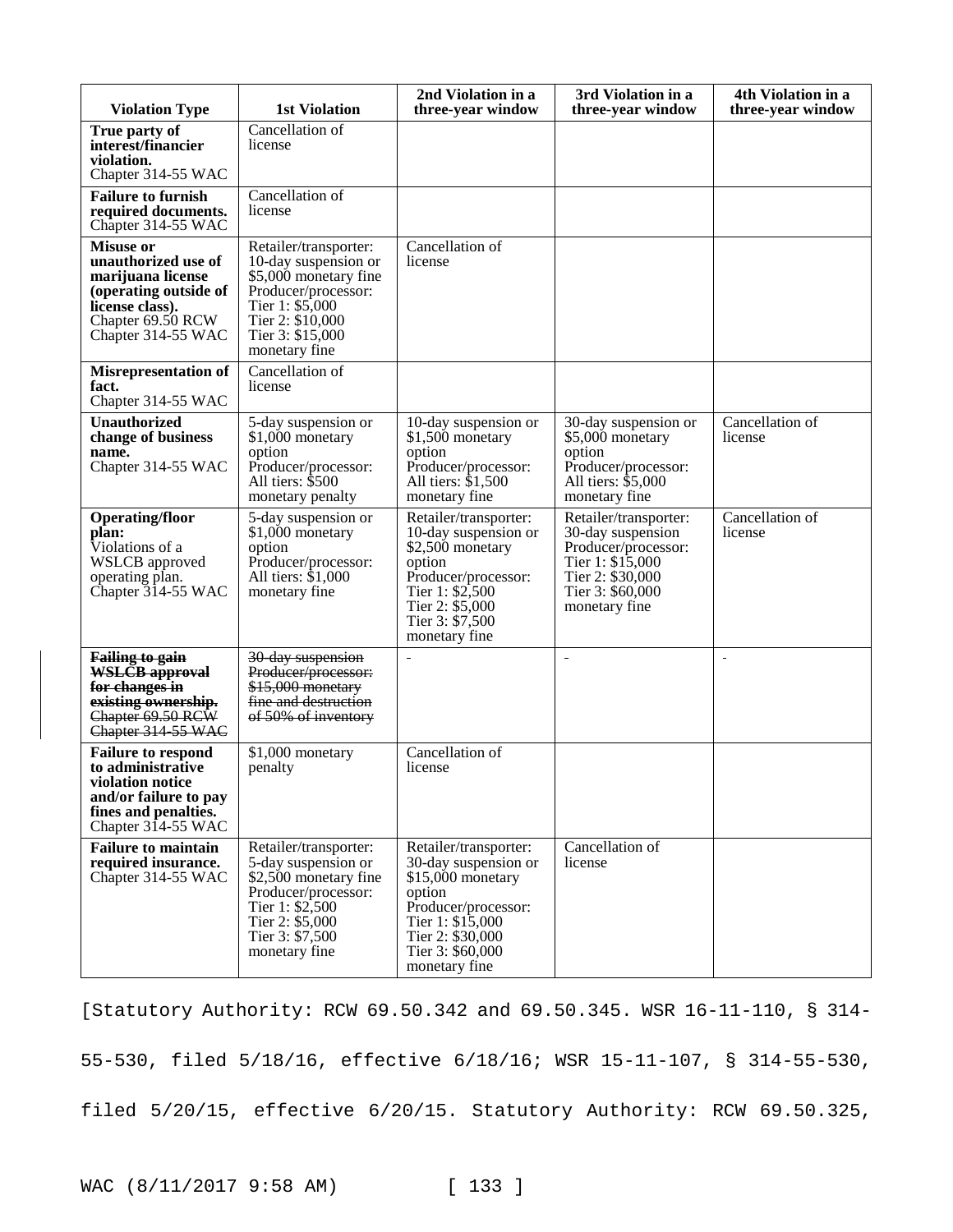69.50.331, 69.50.342, 69.50.345. WSR 13-21-104, § 314-55-530, filed 10/21/13, effective 11/21/13.]

N E W S E C T I O N

**WAC 314-55-117 Use of payment services by retailers.** Retail licensees may use payment services to facilitate retail sales transactions under the following conditions:

(1) The payment service provider must:

(a) If applicable, be licensed and in good standing with the Washington state department of financial institutions; and

(b) Not have any interest, as a true party of interest or financier, in a marijuana licensee.

(2) The payment service provider may charge a convenience fee to customers provided that the customer has the option of cancelling the transaction when informed of the convenience fee.

(3) The retail purchase price must be calculated in US dollars.

(4) The marijuana excise tax required under RCW 69.50.535 must be collected from the customer based on the US dollar purchase price.

R E P E A L E R

The following section in chapter 314-55 WAC is repealed: WAC 314-55-081, Who can apply for a marijuana retailer license?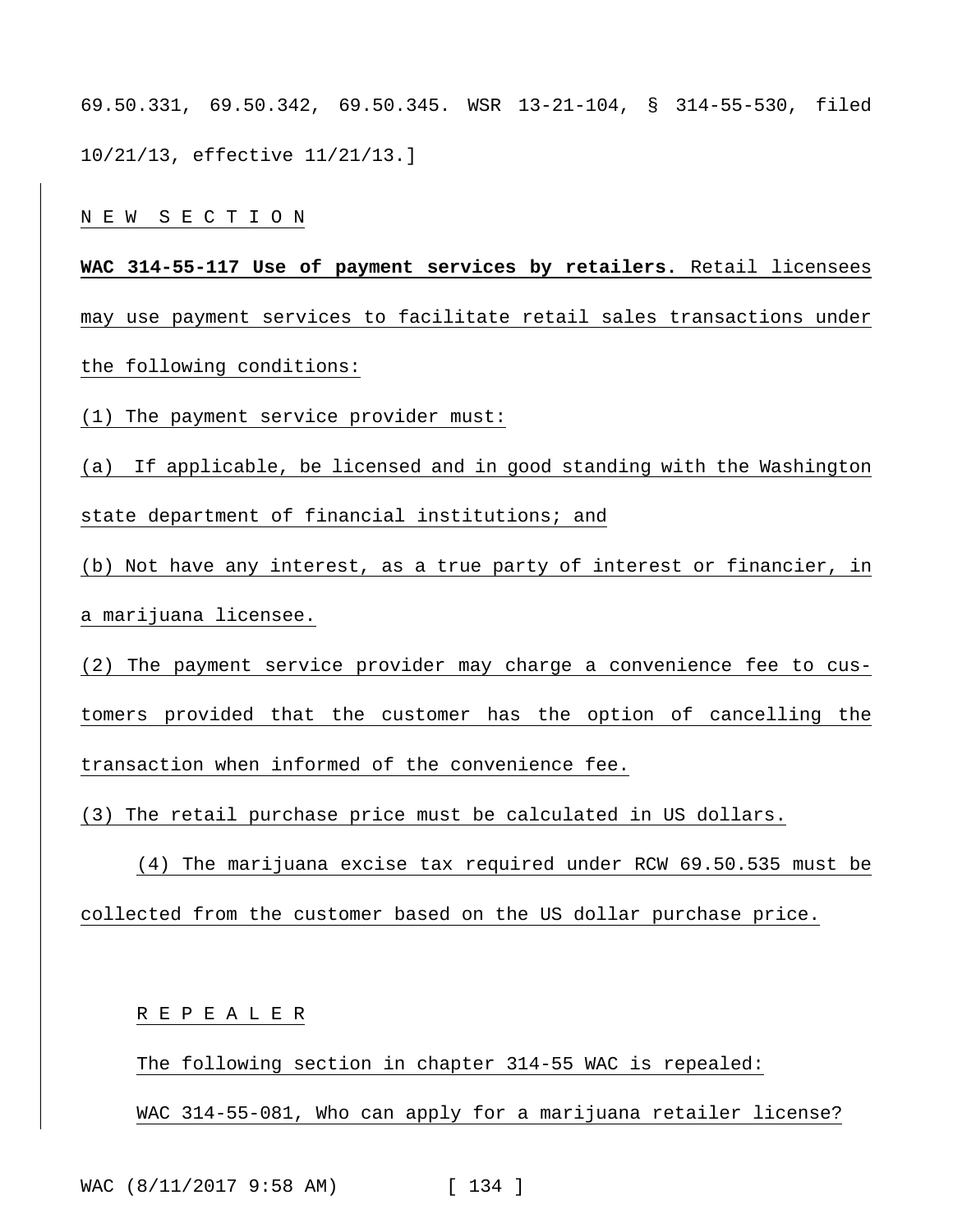WAC 314-55-082 Insurance requirements. Marijuana licensees shall providemust obtain insurance coverage as set out in this section. The intent of the required insurance is to protect the consumer should there be any claims, suits, actions, costs, damages or expenses arising from any negligent or intentional act or omission of the marijuana licensees. Marijuana licensees shall furnish evidence in the form of a certificate of insurance satisfactory to the WSLCB that insurance, in the following kinds and minimum amounts, has been secured. Failure to provide proof of insurance, as required, may result in license cancellation.

(1) Commercial general liability insurance: The licensee shall at all times carry and maintain commercial general liability insurance and if necessary, or commercial umbrella insurance for bodily injury and property damage arising out of licensed activities. The limits of liability insurance shall not be less than one million dollars.

(a) This insurance shall cover such claims as may be caused by any act, omission, or negligence of the licensee or its officers, agents, representatives, assigns, or servants.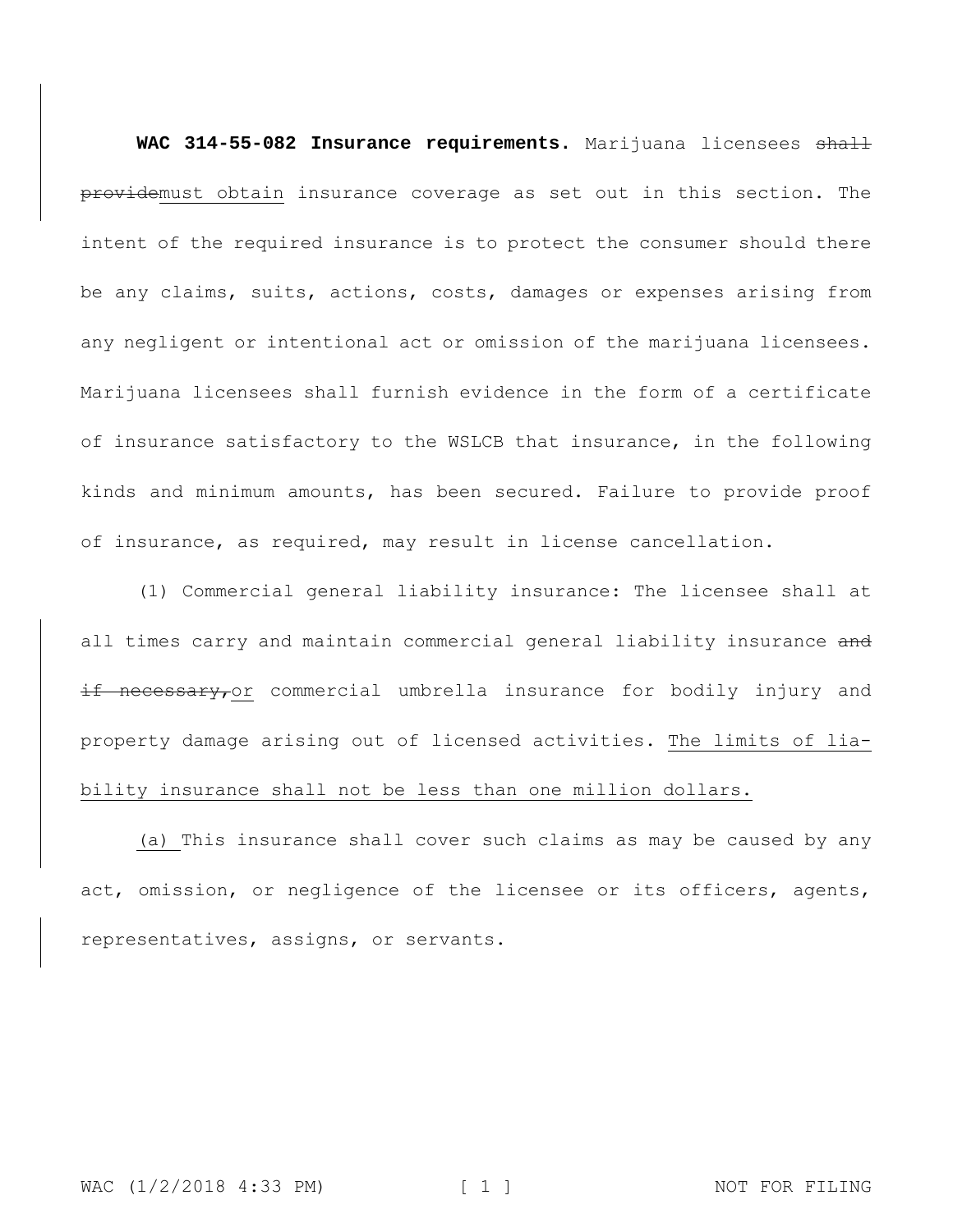(b) The insurance shall also cover bodily injury, including disease, illness and death, and property damage arising out of the licensee's premises/operations, products, and personal injury. The limits of liability insurance shall not be less than one million dollars.

(2) Insurance carrier rating: The insurance required in subsection (1) of this section shall be issued by an insurance company authorized to do business within the state of Washington. Insurance is to be placed with a carrier that has a rating of A - Class VII or better in the most recently published edition of *Best's Reports*. If an insurer is not admitted, all insurance policies and procedures for issuing the insurance policies must comply with chapters 48.15 RCW and 284-15 WAC.

(3) Additional insured. The state and its employees, agents, and volunteers shall be named as an additional insured on all general liability, umbrella, and excess insurance policies required under this section. All policies shall be primary over any other valid and collectable insurance.

[Statutory Authority: RCW 69.50.342 and 69.50.345. WSR 16-11-110, § 314- 55-082, filed 5/18/16, effective 6/18/16. Statutory Authority: RCW 69.50.325, 69.50.331, 69.50.342, 69.50.345. WSR 13-21-104, § 314-55- 082, filed 10/21/13, effective 11/21/13.]

WAC (1/2/2018 4:33 PM) [ 2 ] NOT FOR FILING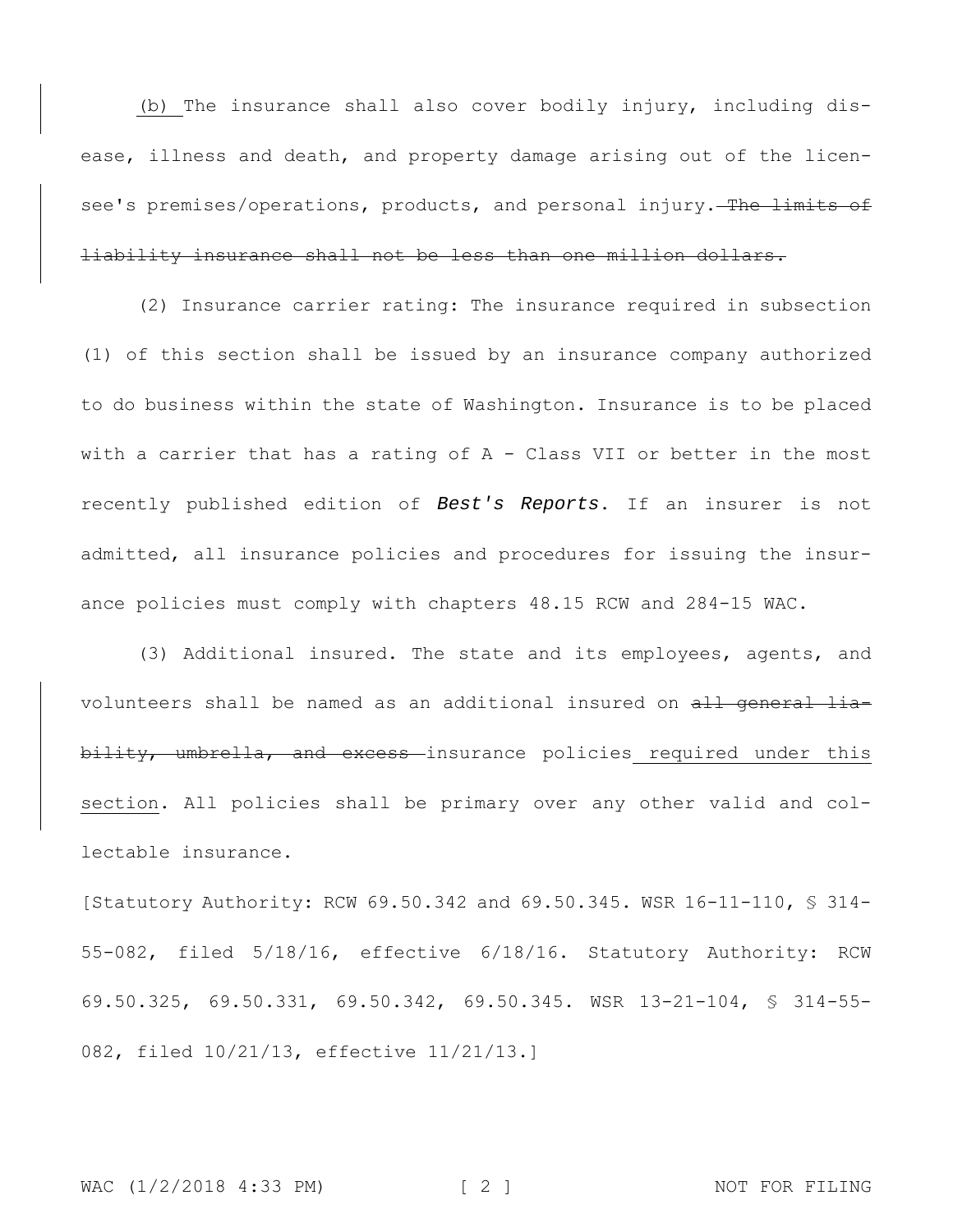**WAC 314-55-102 Quality assurance testing.** A third-party testing lab must be certified by the WSLCB or the WSLCB's vendor as meeting the WSLCB's accreditation and other requirements prior to conducting quality assurance tests required under this section.

(1) **Quality assurance fields of testing.** Certified labs must be certified to the following fields of testing by the WSLCB or its designee and must adhere to the guidelines for each quality assurance field of testing listed below, with the exception of mycotoxin, heavy metal, or pesticide residue screening. Certification to perform mycotoxin, heavy metals and pesticides may be obtained but is not required to obtain certification as a testing lab. A lab must become certified in all fields of testing prior to conducting any testing or screening in that field of testing, regardless of whether the test is required under this section.

## (a) **Potency analysis.**

(i) Certified labs must test and report the following cannabinoids to the WSLCB when testing for potency:

(A) THCA;

(B) THC;

- (C) Total THC;
- (D) CBDA;

WAC (1/2/2018 4:33 PM) [ 3 ] NOT FOR FILING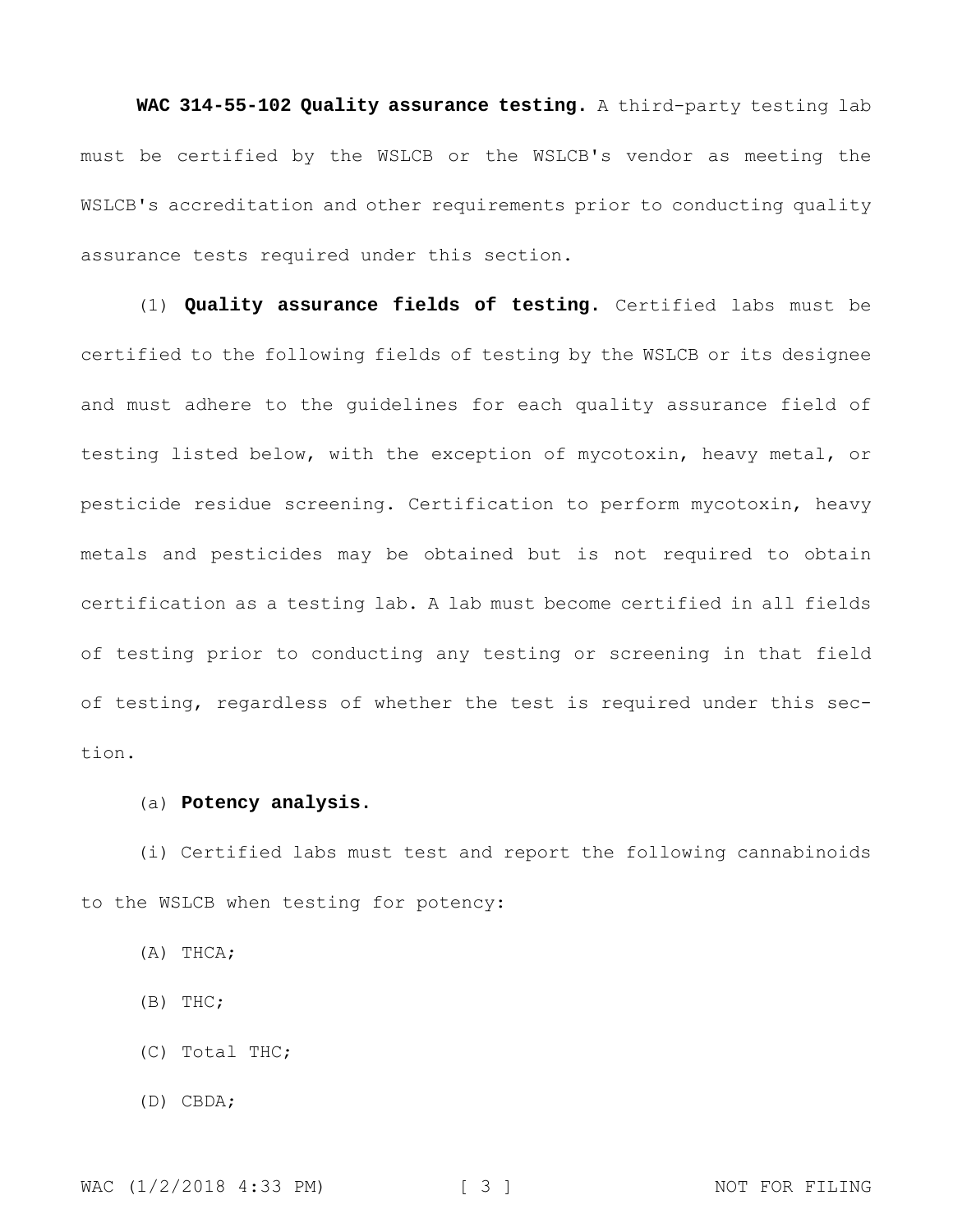(E) CBD; and

(F) Total CBD.

(ii) Calculating total THC and total CBD.

(A) Total THC must be calculated as follows, where M is the mass or mass fraction of delta-9 THC or delta-9 THCA: M total delta-9 THC = M delta-9 THC + (0.877 x M delta-9 THCA).

(B) Total CBD must be calculated as follows, where M is the mass or mass fraction of CBD and CBDA: M total CBD = M CBD + (0.877 x M CBDA).

(iii) Regardless of analytical equipment or methodology, certified labs must accurately measure and report the acidic (THCA and CBDA) and neutral (THC and CBD) forms of the cannabinoids.

## (b) **Potency analysis for flower lots.**

(i) Certified labs must test and report the results for the required flower lot samples as described in WAC 314-55-101(3) for the following required cannabinoids:

(A) THCA;

(B) THC;

(C) Total THC;

(D) CBDA;

(E) CBD; and

(F) Total CBD.

WAC (1/2/2018 4:33 PM) [ 4 ] NOT FOR FILING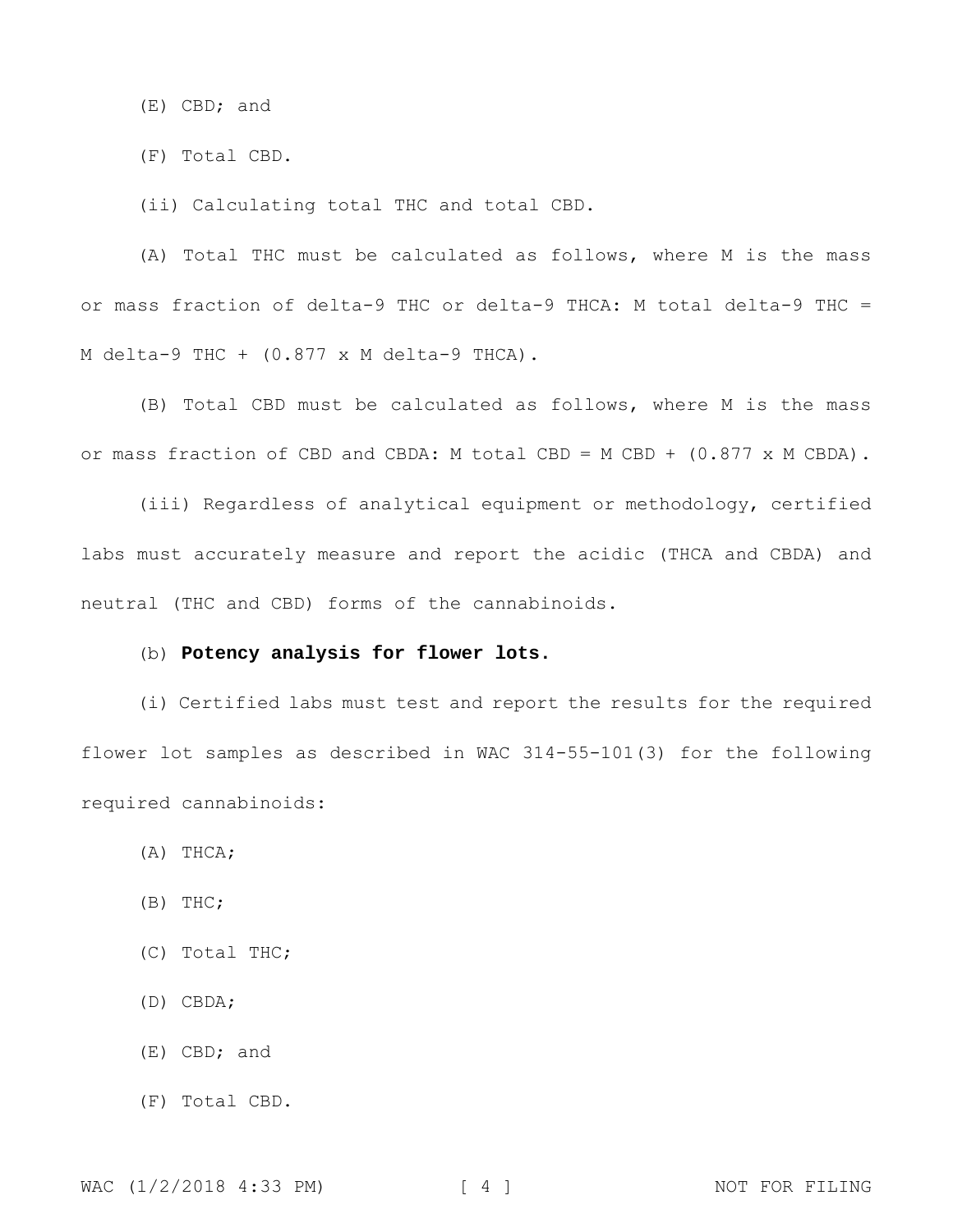(ii) Calculating total THC and total CBD.

(A) Total THC must be calculated as follows, where M is the mass or mass fraction of delta-9 THC or delta-9 THCA: M total delta-9 THC = M delta-9 THC + (0.877 x M delta-9 THCA).

(B) Total CBD must be calculated as follows, where M is the mass or mass fraction of CBD and CBDA: M total CBD = M CBD +  $(0.877 \times M \text{ CBDA})$ .

(c) Certified labs may combine in equal parts multiple samples from the same flower lot for the purposes of the following tests after the individual samples described in WAC 314-55-101(3) have been tested for potency analysis.

(i) **Moisture analysis.** The sample and related lot or batch fails quality assurance testing for moisture analysis if the results exceed the following limits:

(A) Water activity rate of more than  $0.65$  aw; and

(B) Moisture content more than fifteen percent.

(ii) **Foreign matter screening.** The sample and related lot or batch fail quality assurance testing for foreign matter screening if the results exceed the following limits:

(A) Five percent of stems 3mm or more in diameter; and

(B) Two percent of seeds or other foreign matter.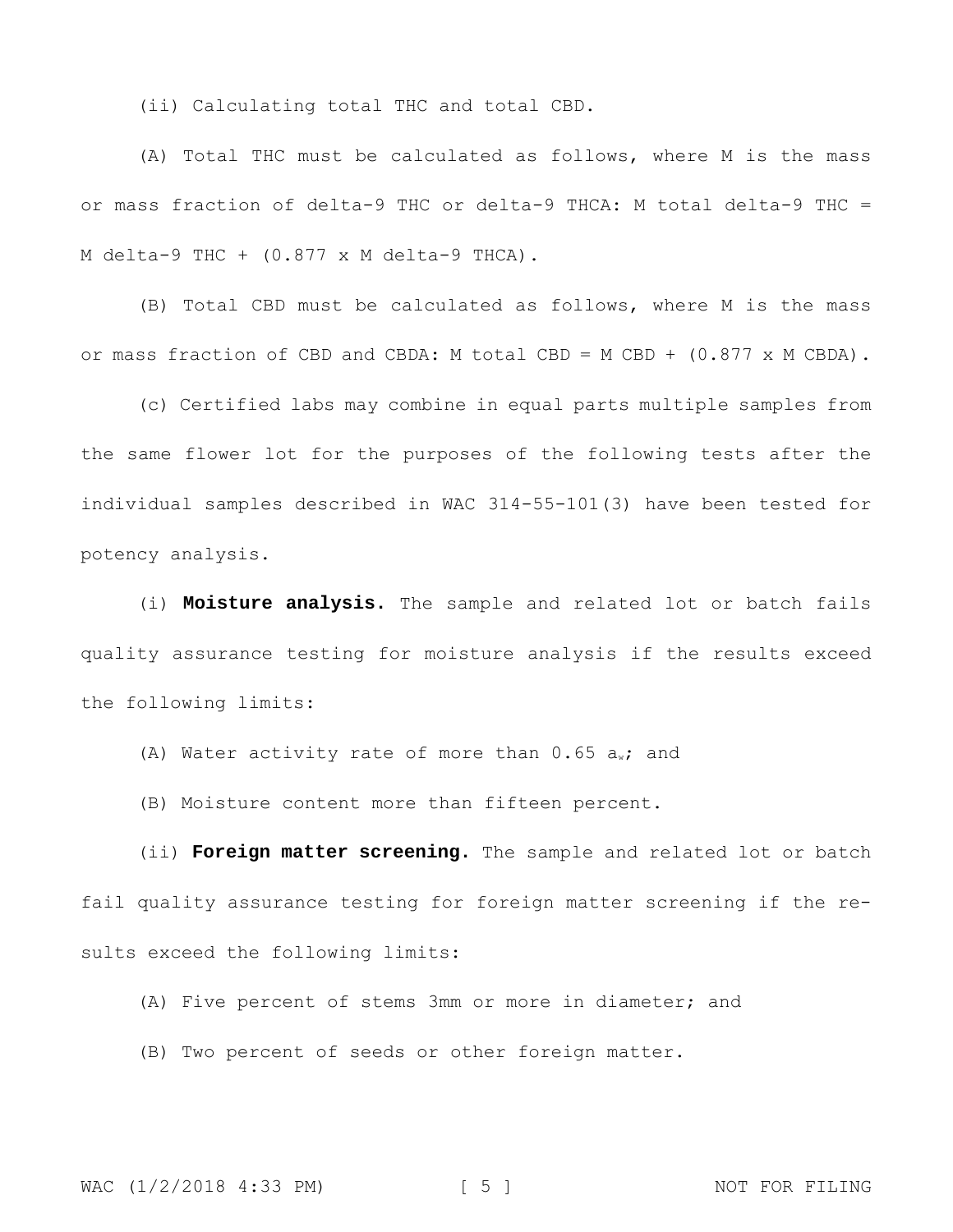(iii) **Microbiological screening.** The sample and related lot or batch fail quality assurance testing for microbiological screening if the results exceed the following limits:

|                                                       | Enterobacteria<br>(bile-tolerant gram-<br>negative bacteria) | E. coli (pathogenic<br>strains) and<br>Salmonella spp. |
|-------------------------------------------------------|--------------------------------------------------------------|--------------------------------------------------------|
| <b>Unprocessed Plant</b><br>Material                  | 10 <sup>4</sup>                                              | Not detected in 1g                                     |
| <b>Extracted or</b><br>processed Botanical<br>Product | 10 <sup>3</sup>                                              | Not detected in 1g                                     |

(iv) **Mycotoxin screening.** The sample and related lot or batch fail quality assurance testing for mycotoxin screening if the results exceed the following limits:

(A) Total of Aflatoxin B1, B2, G1, G2: 20 μg/kg of substance; and

(B) Ochratoxin A: 20 μg/kg of substance.

(d) **Residual solvent screening.** Except as otherwise provided in this subsection, a sample and related lot or batch fail quality assurance testing for residual solvents if the results exceed the limits provided in the table below. Residual solvent results of more than 5,000 ppm for class three solvents, 50 ppm for class two solvents, and 2 ppm for class one solvents as defined in *United States Pharmacopoeia, USP 30 Chemical Tests / <467> - Residual Solvents (USP <467>)* not listed in the table below fail quality assurance testing. When residual solvent screening is required, certified labs must test for the solvents listed in the table below at a minimum.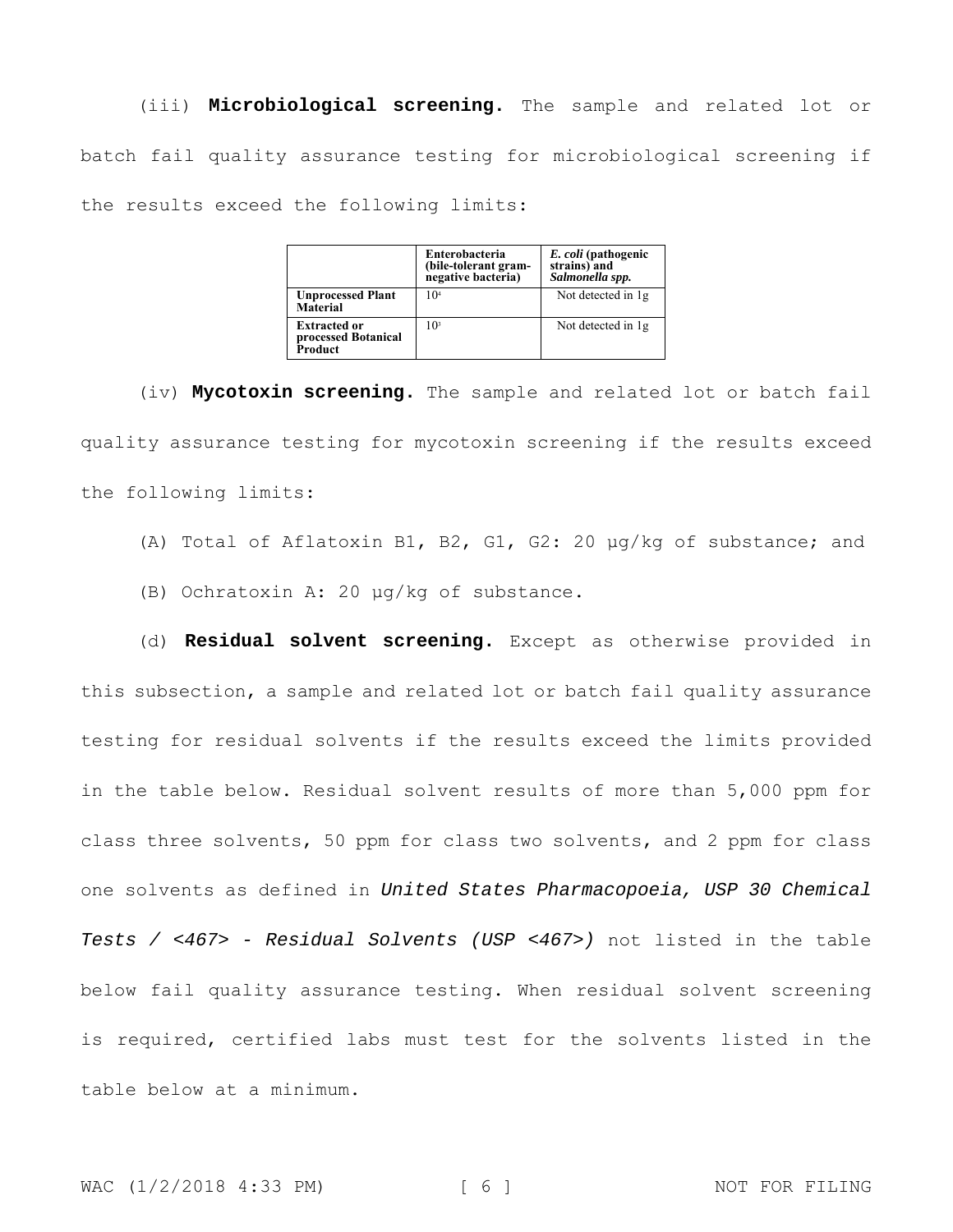| Solvent*                    | ppm            |
|-----------------------------|----------------|
| Acetone                     | 5,000          |
| Benzene                     | $\mathfrak{D}$ |
| <b>Butanes</b>              | 5,000          |
| Cyclohexane                 | 3,880          |
| Chloroform                  | $\mathfrak{D}$ |
| Dichloromethane             | 600            |
| Ethyl acetate               | 5,000          |
| Heptanes                    | 5,000          |
| Hexanes                     | 290            |
| Isopropanol<br>(2-propanol) | 5,000          |
| Methanol                    | 3,000          |
| Pentanes                    | 5,000          |
| Propane                     | 5,000          |
| Toluene                     | 890            |
| Xylene**                    | 2,170          |

\*And isomers thereof. \*\*Usually 60% *m*-xylene, 14% *p*-xylene, 9% *o*-xylene with 17% ethyl benzene.

(e) **Heavy metal screening.** A sample and related lot or batch fail quality assurance testing for heavy metals if the results exceed the limits provided in the table below.

| Metal             | $\mu$ /daily dose (5 grams) |
|-------------------|-----------------------------|
| Inorganic arsenic | 10.0                        |
| Cadmium           |                             |
| Lead              |                             |
| Mercury           |                             |

(2) **Quality assurance testing required.** The following quality assurance tests are the minimum required tests for each of the following marijuana products, respectively. Licensees and certified labs-may elect to do multiple quality assurance tests on the same lot or testing for mycotoxin, pesticides, or heavy metals pursuant tocompliant products under chapter 246-70 WAC if the licensee seeks to use the compliant products logo.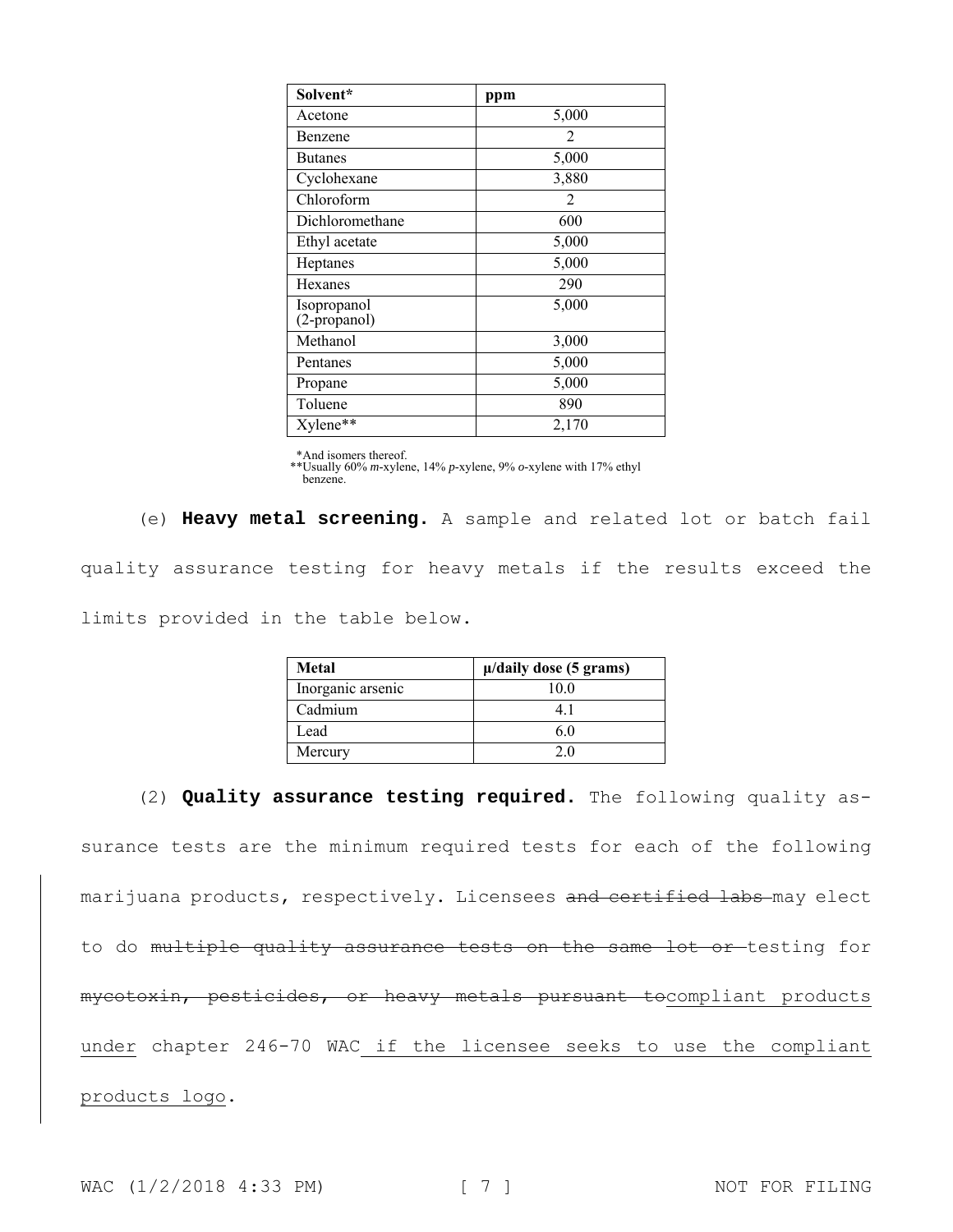(a) **General quality assurance testing requirements for certified labs.**

(i) Certified labs must record an acknowledgment of the receipt of samples from producers or processors in the WSLCB seed to sale traceability system. Certified labs must also verify if any unused portion of the sample was destroyed or returned to the licensee after the completion of required testing.

(ii) Certified labs must report quality assurance test results directly to the WSLCB traceability system when quality assurance tests for the field of testing are required within twenty-four hours of completion of the test(s).

(iii) Certified labs must fail a sample if the results for any limit test are above allowable levels regardless of whether the limit test is required in the testing tables in this section.

(b) **Marijuana flower lots and other material lots.** Marijuana flower lots or other material lots require the following quality assurance tests:

| <b>Product</b>                                                            | <b>Test(s) Required</b>                                                                                                              |
|---------------------------------------------------------------------------|--------------------------------------------------------------------------------------------------------------------------------------|
| Lots of marijuana flowers or other material that will not be<br>extracted | 1. Moisture content<br>2. Potency analysis<br>3. Foreign matter inspection<br>4. Microbiological screening<br>5. Mycotoxin screening |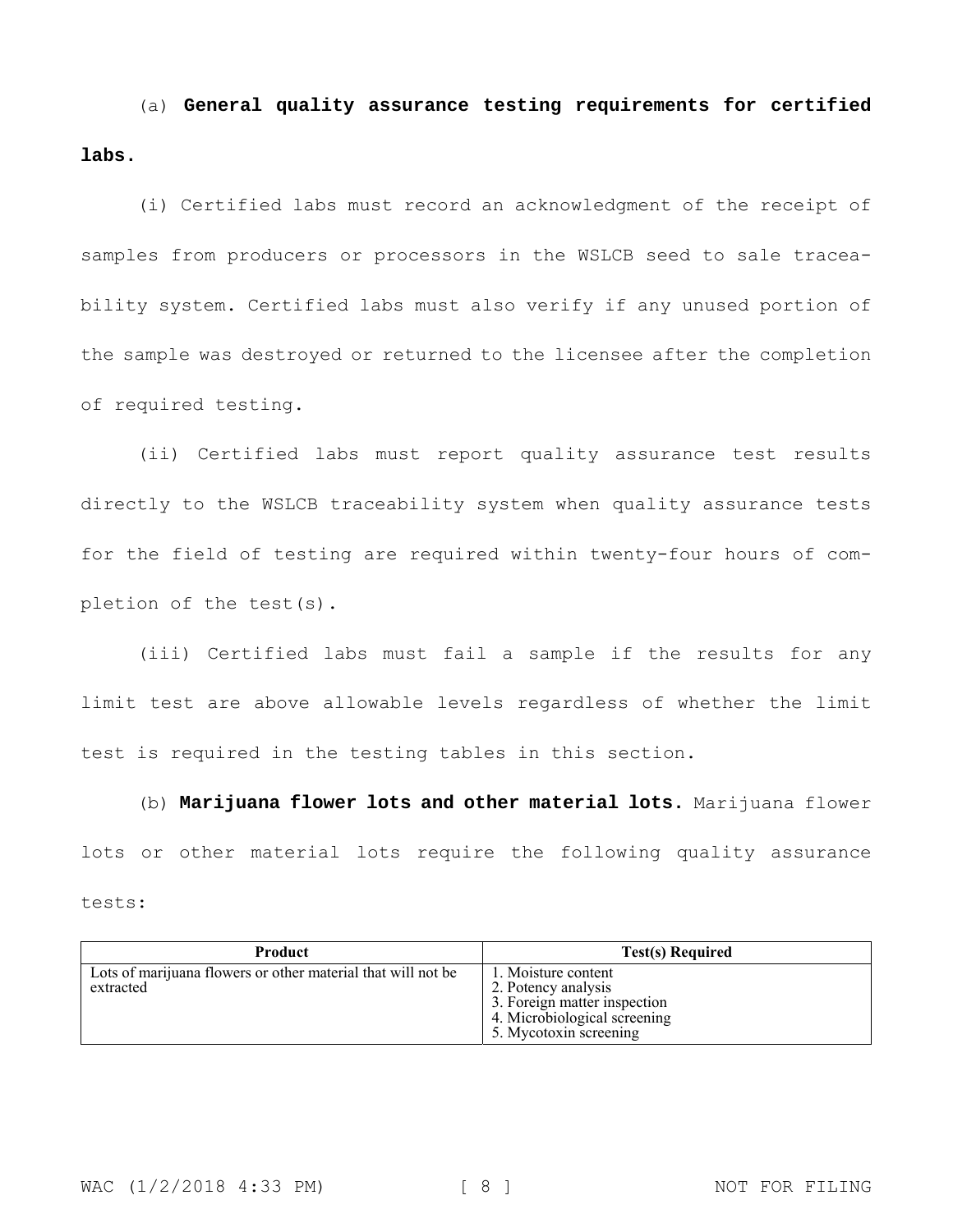(c) **Intermediate products.** Intermediate products must meet the following requirements related to quality assurance testing:

(i) All intermediate products must be homogenized prior to quality assurance testing;

(ii) For the purposes of this section, a batch is defined as a

single run through the extraction or infusion process;

(iii) A batch of marijuana mix may not exceed five pounds and must

be chopped or ground so no particles are greater than 3 mm; and

(iv) All batches of intermediate products require the following

|  | quality assurance tests: |  |
|--|--------------------------|--|
|--|--------------------------|--|

| <b>Product</b>                                                                                                                                                                                   | <b>Test(s) Required</b><br><b>Intermediate Products</b>                                                                                |
|--------------------------------------------------------------------------------------------------------------------------------------------------------------------------------------------------|----------------------------------------------------------------------------------------------------------------------------------------|
| Marijuana mix                                                                                                                                                                                    | 1. Moisture content*<br>2. Potency analysis<br>3. Foreign matter inspection*<br>4. Microbiological screening<br>5. Mycotoxin screening |
| Concentrate or extract made with hydrocarbons (solvent<br>based made using n-butane, isobutane, propane, heptane, or<br>other solvents or gases approved by the board of at least 99%<br>purity) | 1. Potency analysis<br>2. Mycotoxin screening*<br>3. Residual solvent test                                                             |
| Concentrate or extract made with a CO <sub>2</sub> extractor like hash<br>oil                                                                                                                    | 1. Potency analysis<br>2. Mycotoxin screening*<br>3. Residual solvent test                                                             |
| Concentrate or extract made with ethanol                                                                                                                                                         | 1. Potency analysis<br>2. Mycotoxin screening*<br>3. Residual solvent test                                                             |
| Concentrate or extract made with approved food grade<br>solvent                                                                                                                                  | 1. Potency analysis<br>2. Microbiological screening*<br>3. Mycotoxin screening*<br>4. Residual solvent test                            |
| Concentrate or extract (nonsolvent) such as kief, hash, rosin,<br>or bubble hash                                                                                                                 | 1. Potency analysis<br>2. Microbiological screening<br>3. Mycotoxin screening                                                          |
| Infused cooking oil or fat in solid form                                                                                                                                                         | 1. Potency analysis<br>2. Microbiological screening*<br>3. Mycotoxin screening*                                                        |

Field of testing is only required if using lots of marijuana flower and other plant material that has not passed QA testing.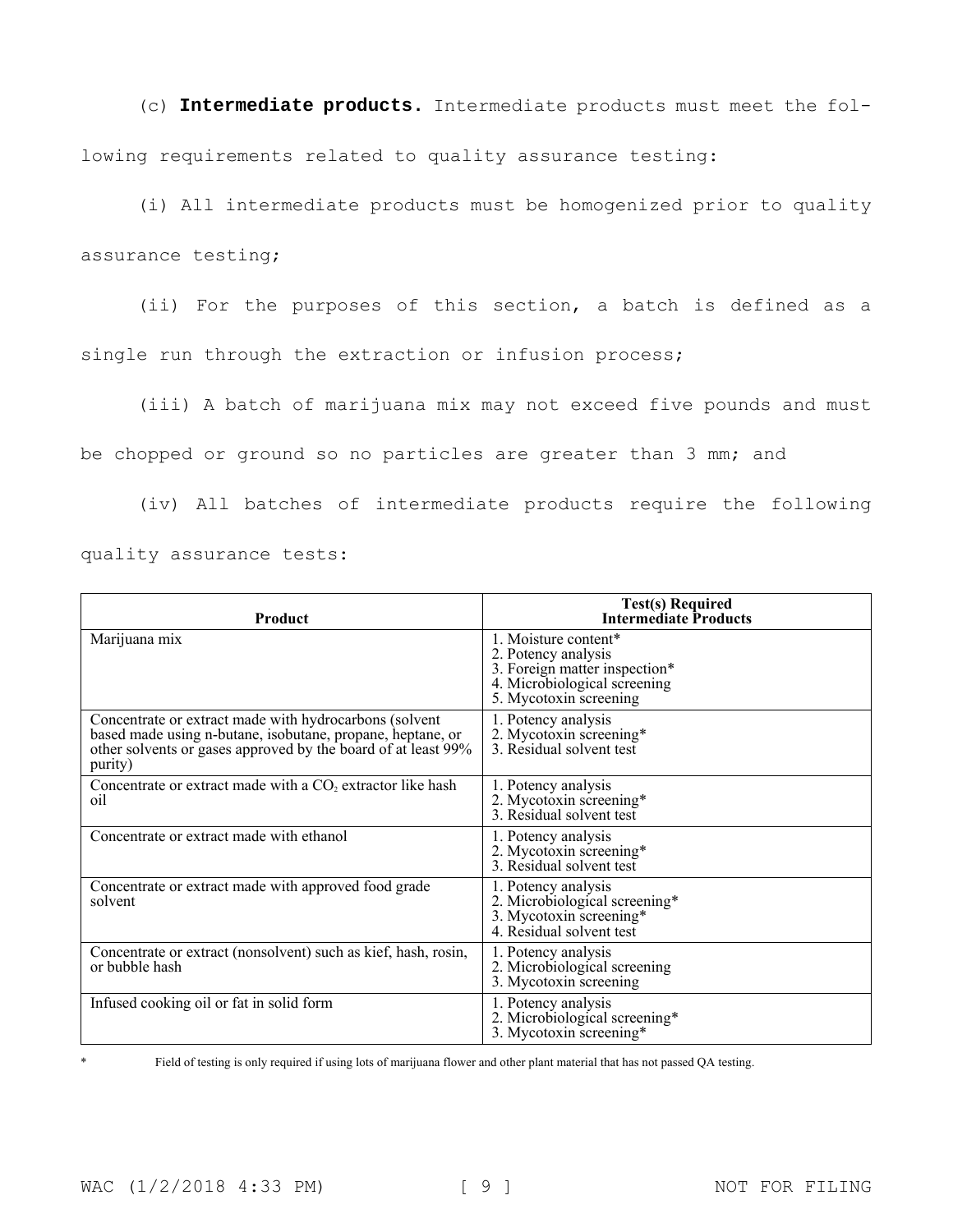(d) **End products.** All marijuana, marijuana-infused products, marijuana concentrates, marijuana mix packaged, and marijuana mix infused sold from a processor to a retailer require the following quality assurance tests:

| <b>Product</b>                                          | <b>Test(s) Required</b><br><b>End Products</b> |
|---------------------------------------------------------|------------------------------------------------|
| Infused solid edible                                    | Potency analysis                               |
| Infused liquid (like a soda or tonic)                   | Potency analysis                               |
| Infused topical                                         | Potency analysis                               |
| Marijuana mix packaged (loose or rolled)                | Potency analysis                               |
| Marijuana mix infused (loose or rolled)                 | Potency analysis                               |
| Concentrate or marijuana-infused product for inhalation | Potency analysis                               |

(e) End products consisting of only one intermediate product that has not been changed in any way are not subject to potency analysis.

(3) No lot of usable flower, batch of marijuana concentrate, or batch of marijuana-infused product may be sold or transported until the completion and successful passage of quality assurance testing as required in this section, except:

(a) Business entities with multiple locations licensed under the same UBI number may transfer marijuana products between the licensed locations under the same UBI number prior to quality assurance testing; and

(b) Licensees may wholesale and transfer batches or lots of flower and other material that will be extracted and marijuana mix and nonsolvent extracts for the purposes of further extraction prior to completing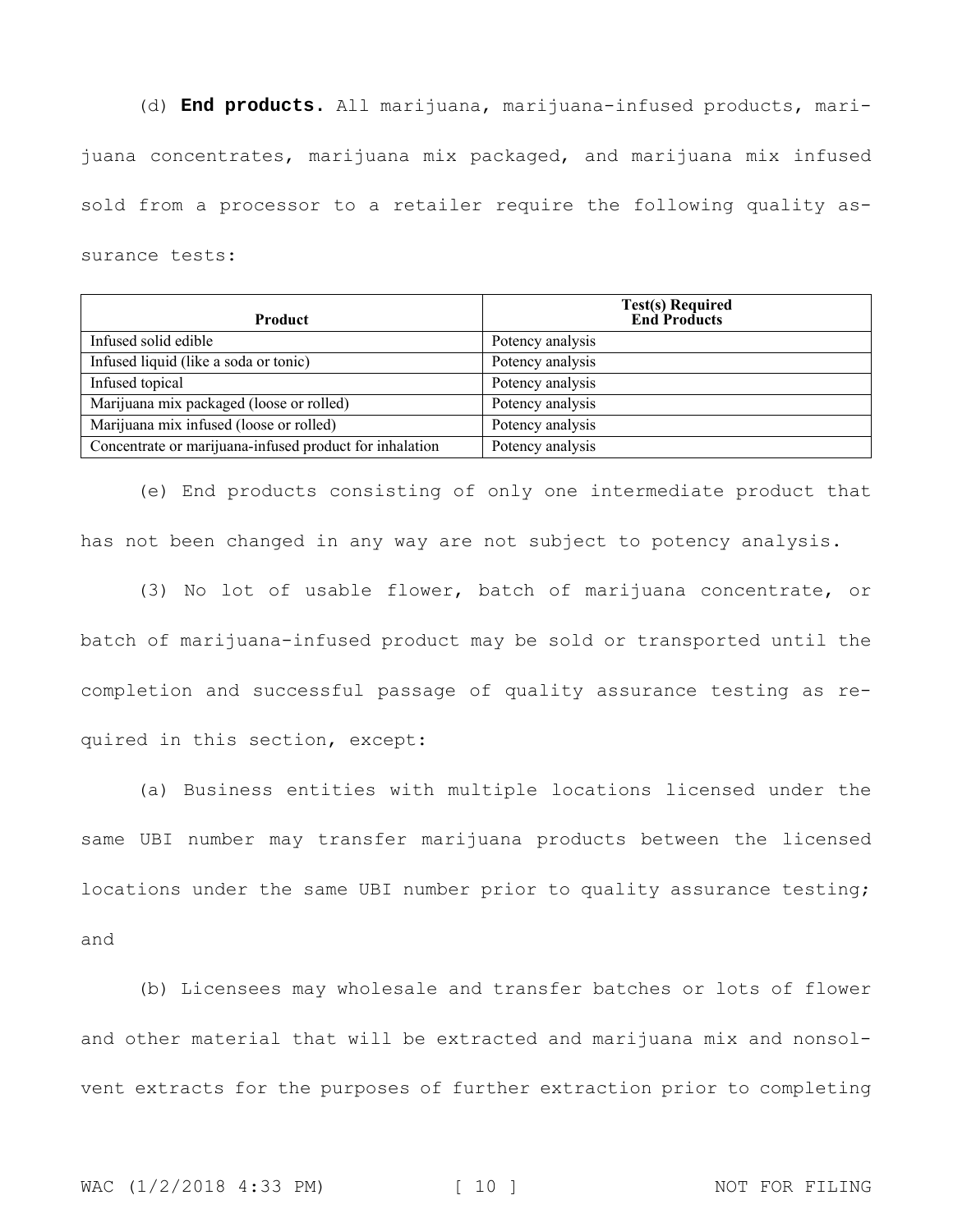required quality assurance testing. Licensees may wholesale and transfer failed lots or batches to be extracted pursuant to subsection  $(5)$  (6) of this section.

(4) The certified third-party testing lab and required results of the quality assurance test must be included with each lot and disclosed to the customer buying the lot.

## (5) **Samples, lots, or batches that fail quality assurance testing.**

(a) Upon approval by the WSLCB, failed lots or batches may be used to create extracts. After processing, the extract must pass all quality assurance tests required in this section before it may be sold.

(b) **Retesting.** At the request of the producer or processor, the WSLCB may authorize a retest to validate a failed test result on a caseby-case basis. All costs of the retest will be borne by the producer or the processor requesting the retest. Potency retesting will generally not be authorized.

(c) **Remediation.** Producers and processors may remediate failed harvests, lots, or batches so long as the remediation method does not impart any toxic or deleterious substance to the usable marijuana, marijuana concentrates, or marijuana-infused product. Remediation solvents or methods used on the marijuana product must be disclosed to a licensed processor the producer or producer/processor transfers the products to;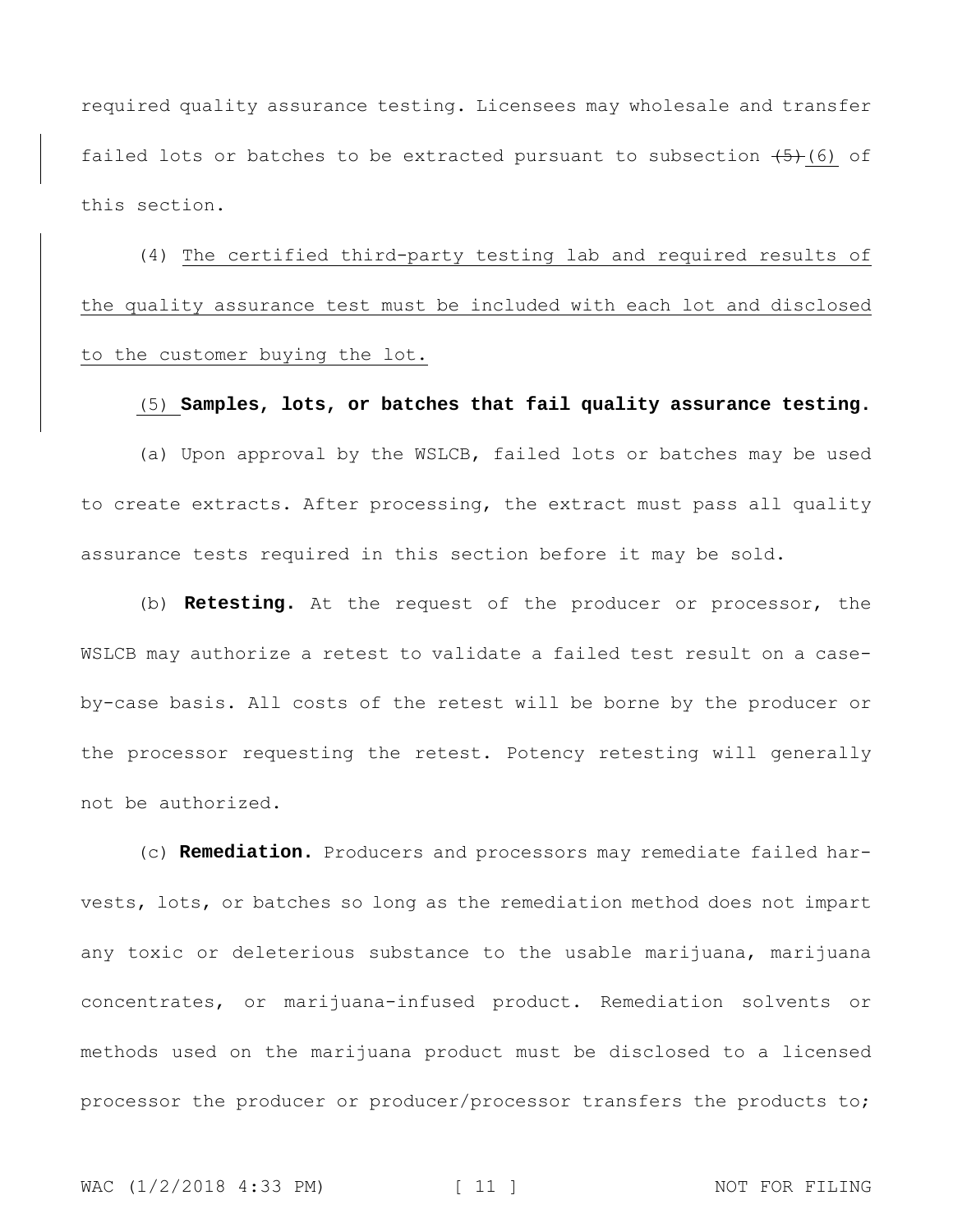a licensed retailer carrying marijuana products derived from the remediated harvest, lot, or batch; or consumer upon request. The entire harvest, lot, or batch the failed sample(s) were deducted from must be remediated using the same remediation technique. No remediated harvest, lots or batches may be sold or transported until the completion and successful passage of quality assurance testing as required in this section.

(5)(6) **Referencing.** Certified labs may reference samples for mycotoxin, heavy metals, and pesticides testing to other certified labs by subcontracting for those fields of testing. Labs must record all referencing to other labs on a chain-of-custody manifest that includes, but is not limited to, the following information: Lab name, certification number, transfer date, address, contact information, delivery personnel, sample ID numbers, field of testing, receiving personnel.

 $(6)$  (7) Certified labs are not limited in the amount of usable marijuana and marijuana products they may have on their premises at any given time, but a certified lab must have records proving all marijuana and marijuana-infused products in the certified lab's possession are held only for the testing purposes described in this section. Pursuant to RCW 69.50.345, any sample material remaining after testing must be